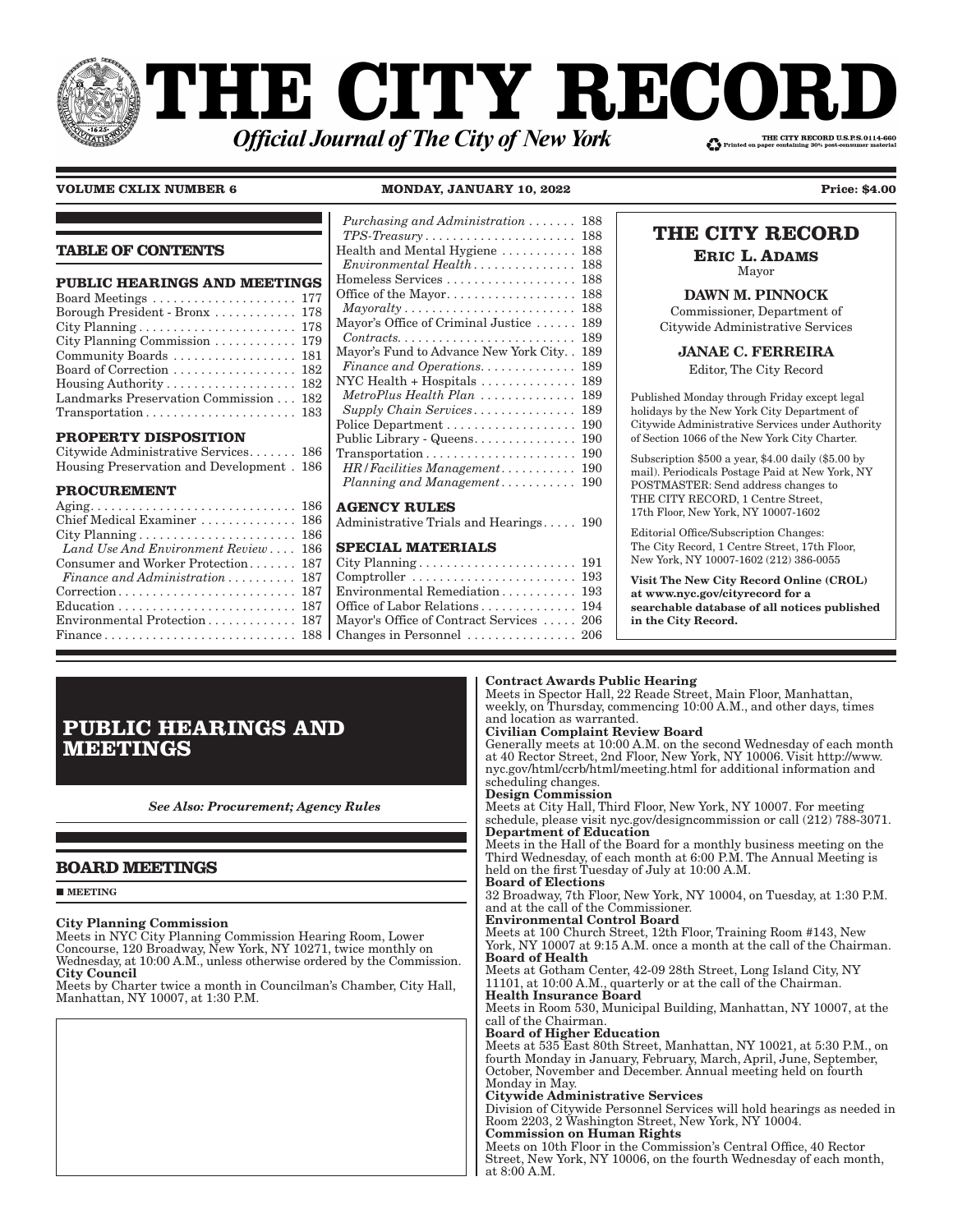#### In Rem Foreclosure Release Board

Meets in Spector Hall, 22 Reade Street, Main Floor, Manhattan, Monthly on Tuesdays, commencing 10:00 A.M., and other days, times and location as warranted.

#### Franchise and Concession Review Committee

Meets in Spector Hall, 22 Reade Street, Main Floor, and other days, times and location as warranted.

# Real Property Acquisition and Disposition

Meets in Spector Hall, 22 Reade Street, Main Floor, Manhattan, bi-weekly, on Wednesdays, commencing 10:00 A.M., and other days, times and location as warranted.

#### Landmarks Preservation Commission

Meets in the Hearing Room, Municipal Building, 9th Floor North, 1 Centre Street in Manhattan on approximately three Tuesday's each month, commencing at 9:30 A.M. unless otherwise noticed by the Commission. For current meeting dates, times and agendas, please visit our website at www.nyc.gov/landmarks.

# Employees' Retirement System

Meets in the Boardroom, 22nd Floor, 335 Adams Street, Brooklyn, NY 11201, at 9:30 A.M., on the third Thursday of each month, at the call of the Chairman.

#### Housing Authority

Board Meetings of the New York City Housing Authority are scheduled for the last Wednesday of each month (except August) at 10:00 A.M. in the Board Room on the 12th Floor of 250 Broadway, New York, NY 10007 (unless otherwise noted). Any changes to the schedule will be posted here and on NYCHA's website at http://www.nyc.gov/html/ nycha/html/about/boardmeeting\_schedule.shtml to the extent practicable at a reasonable time before the meeting. For additional information, please visit NYCHA's website or contact (212) 306-6088. Parole Commission

Meets at its office, 100 Centre Street, Manhattan, NY 10013, on Thursday, at 10:30 A.M.

#### Board of Revision of Awards

Meets in Room 603, Municipal Building, Manhattan, NY 10007, at the call of the Chairman.

#### Board of Standards and Appeals

Meets at 22 Reade Street, 1st Floor, in Manhattan on Mondays and Tuesdays at 10:00 A.M. Review sessions are customarily held immediately before the public hearing. For changes in the schedule or additional information, please call the Board's office at (212) 386-0009 or consult the Board's website at www.nyc.gov/bsa.

#### Tax Commission

Meets in Room 936, Municipal Building, Manhattan, NY 10007, each month at the call of the President. Manhattan, monthly on Wednesdays, commencing 2:30 P.M.

# **BOROUGH PRESIDENT - BRONX**

**NOTICE** 

A VIRTUAL PUBLIC HEARING IS BEING CALLED by the President of the Borough of The Bronx, Honorable Vanessa Gibson. This hearing will take place on Tuesday, January 11, 2022 commencing, at 11:00 A.M. To, attend please access the hearing with the information provided:

ULURP Hearing - Office of The Bronx Borough President

https://nycbp.webex.com/nycbp/j.php?MTID=mbeeb17291d768bdcf0a1 34af019e911d

Tuesday, January 11, 2022 11:00 A.M. | 1 hour | (UTC-05:00) Eastern Time (US & Canada) Meeting number: 2335 749 4102

Password: bronx0111

Join by video system Dial 23357494102@nycbp.webex.com You can also dial  $173.243.2.68$  and enter your meeting number.

Join by phone +1-646-992-2010 United States Toll (New York City) +1-408-418-9388 United States Toll Access code: 233 574 94102

The following matter will be heard:

#### CD #1: ULURP APPLICATION NO: C 210321 ZMX: Our Lady of Pity – 272 East 151st Street

IN THE MATTER OF an application submitted by Our Lady of Pity Apartments LLC, pursuant to Sections 197-c and 201 of the New York city Charter for an amendment of the Zoning Map, Section No. 6a, by changing from an R6 District to an R7A District property, bounded by East 151st Street, a line 220 feet southeasterly of Morris Avenue, a line midway between East 150th Street and East 151st Street, a line 270 feet southeasterly of Morris Avenue, East 150th Street, and Morris Avenue, Borough of The Bronx, Community District 1, as shown in a diagram (for illustrative purposes only) dated November 1, 2021 and

subject, to the conditions of CEQR Declaration E-652.

PLEASE DIRECT ANY QUESTIONS CONCERNING THIS HEARING, TO THE OFFICE OF THE BOROUGH PRESIDENT, (718) 590-6124.

Accessibility questions: Sam Goodman (718) 590-6124, by: Tuesday, January 11, 2022, 10:00 A.M.

ී

#### j4-10

# **CITY PLANNING**

**NOTICE** 

#### PUBLIC NOTICE OF A SCOPING MEETING DRAFT ENVIRONMENTAL IMPACT STATEMENT (CEQR No. 22DCP100M)

NOTICE IS HEREBY GIVEN that, pursuant to Section 5-07 of the Rules of Procedure for Environmental Review (CEQR) AND 6 NYCRR 617.8 (State Environmental Quality Review) that the New York City Department of City Planning, acting on behalf of the City Planning Commission as CEQR lead agency, has determined, based on the Environmental Assessment Statement, that a draft environmental impact statement (DEIS) is to be prepared for the 570 Fifth Avenue project (CEQR Number 22DCP100M). The CEQR lead agency hereby requests that the applicant prepare a DEIS in accordance with 6 NYCRR 617.9(b) and Sections 6-08 and 6-12 of Executive Order No. 91 of 1977 as amended (City Environmental Quality Review).

A public scoping meeting has been scheduled for Thursday, February 10, 2022, at 2:00 PM. In support of the City's efforts to contain the spread of COVID-19, DCP will hold the public scoping meeting remotely. To join the meeting and comment, please visit the NYC Engage site, https://www.nyc.gov/engage.

To dial in to the meeting to listen by phone, you may call any of the following numbers:<br> $+1(646)558$ 

- $\bullet$  +1 (646) 558 8656
- $\bullet$  +1 (253) 215 8782
- 888 788 0099 (Toll Free)
- 877 853 5247 (Toll Free)

Enter the following meeting ID and password when prompted:

- Meeting ID: 894 9758 5518 Passcode: 1
- [The Participant ID can be skipped by pressing #]

If you would like to register to testify via phone, need assistance with technical issues, or have any questions about participation you may call any of the phone numbers listed above. Then enter the following meeting ID and password when prompted.

- Meeting ID: 892 7363 5004
- Password: 1
- [The Participant ID can be skipped by pressing #]

Instructions on how to participate, as well as materials relating to the meeting, will be posted on the NYC Engage website on the day of the scoping meeting, no later than 1 hour prior to the scoping meeting. To help the meeting host effectively manage members of the public who sign up to comment, those who do not intend to actively participate are invited to watch the livestream or the recording that will be posted after the meeting. The meeting livestream can be found in the above referenced NYC Engage site, and will be made available on the day of the scoping meeting.

Written comments will be accepted through Tuesday, February 22, 2022. They can be submitted through the webpage below or mailed to Stephanie Shellooe, AICP, Director, Environmental Assessment and Review Division, New York City Department of City Planning, 120 Broadway, 31st Floor, New York, NY 10271.

Copies of the Draft Scope of Work and the Environmental Assessment Statement may also be obtained by contacting the Environmental Assessment and Review Division, New York City Department of City Planning, 120 Broadway, 31st Floor, New York, NY 10271, Stephanie Shellooe, AICP Director, by calling (212) 720-3328, or by emailing sshellooe@planning.nyc.gov. In addition, the Draft Scope of Work and scoping protocol will be made available for download at, https://www1. nyc.gov/site/planning/applicants/scoping-documents.page.

Please inform the Department of City Planning if you need a reasonable accommodation, such as a sign language interpreter, in order to participate in the meeting. Requests for a reasonable accommodation or foreign language assistance during the meeting should be emailed, to AccessibilityInfo@planning.nyc.gov, or by calling (212) 720-3508. Requests must be submitted at least ten business days before the meeting, by Thursday, January 27, 2021.

The Applicant, 46/47 Owner LLC, is requesting discretionary actions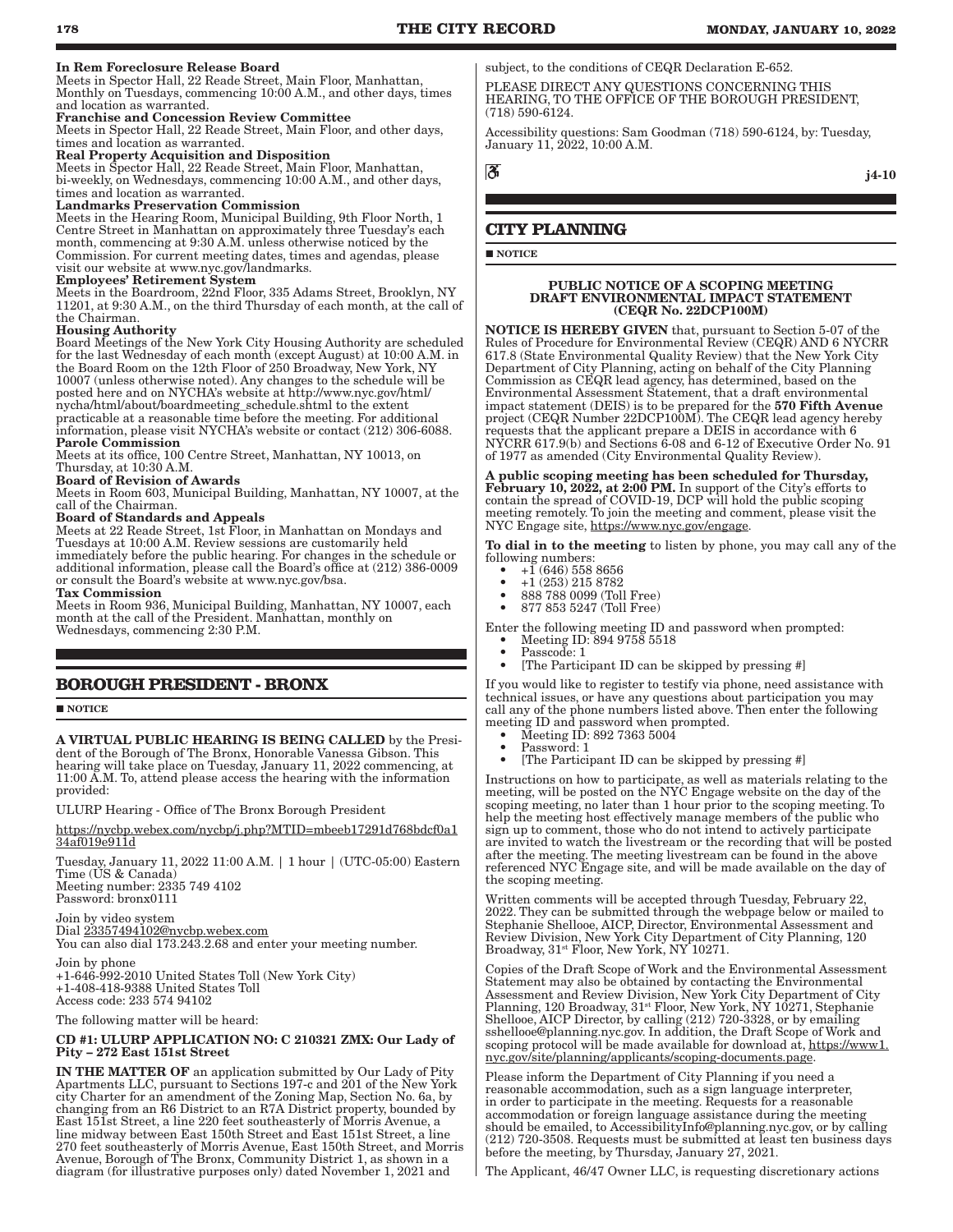including zoning text amendments, and three special permits (the "Proposed Actions") to facilitate the redevelopment of the Proposed Development Site; Block 1262, Lots 29 through 35, 37, 38, 39, 42, 45 and 130 located on the west side of Fifth Avenue between West 46th and West 47th Streets in the Midtown neighborhood of Manhattan Community District 5. With the Proposed Actions the Applicant would develop an office building (the Office Scenario) with a maximum floor area of approximately 1,543,759 gross square feet (gsf), or alternatively, a residential/hotel building ( the Residential/Hotel Scenario) with a maximum floor area of approximately 1,462,174 gsf. The Proposed Actions would permit development of a building of up to 1,100 feet (or up to 78 stories) tall with a base of up to 197 feet on Fifth Avenue and West 46th Street and up to 225 feet on West 47th Street. The Proposed Actions would also permit an expansion of up to 2,632 gsf of the existing hotel use on Lot 9, which is not part of the Proposed Development Site, but is part of the same zoning lot as the Proposed Development Site.

The Proposed Project - either the Office development or the Residential/Hotel development - would be constructed in a single phase, with construction anticipated to begin in 2023, and be complete and occupied in 2028 (for a total of approximately 54 months).

Development of the proposed project requires approvals from the City Planning Commission (CPC) for the following discretionary actions:

- Zoning text amendments, including amendments to Section 81- 066.6
- Special permit pursuant to Section 66-512 to permit:
- o a floor area bonus for mass transit station improvements (the Fifth Avenue and 53rd Street Station)
- Special permit pursuant to amended ZR Section 81-066 to permit modifications, including:
	- o the transfer of floor area across district boundaries;
	- o modifications to other bulk and use regulations, including but not limited to, the daylight evaluation/daylight compensation regulations  $(ZR 81-26 \& 81-27)$ ;
	- o modifications to the maximum street wall height (ZR 81-43, 81-83, & 81-262[b]);
	- o modifications to the regulations governing major building entrances and maximum lobby widths on Fifth Avenue (ZR 81-42, 81-47[b][2] & 81-84[a]);
	- o modifications to the minimum retail space requirements applicable within the Fifth Avenue Subdistrict (ZR 81-82[b]);
	- o modifications to pedestrian circulation space requirements (ZR 81-45 & 37-50);
	- o modifications to building entrance recess area requirements (ZR 37-53(b));
	- o modifications to the location of floors that can be occupied by commercial uses (ZR 32-422);
	- modifications to curb cut regulations (ZR 13-242, 81-44); o modifications to parking regulations (ZR 81-84(b)) and
	- screening requirements (ZR 13-221); and
	- o modifications to the maximum signage area, height and illumination regulations within the Fifth Avenue Subdistrict  $(ZR 32-642 \& 8\overline{1} - 141)$ .
- Special permit pursuant to ZR 74-802 to allow transient hotel use.

Absent the Proposed Actions, the Applicant would develop a 24-story office building (with a maximum height of approximately 417 feet) which would have a maximum floor area of approximately 747, 956 gsf including office and retail spaces. The proposed office building would have a tower that would set back from the approximately 116-foottall base with an additional setback on Fifth Avenue at a height of approximately 348 feet.

Implementation of the Proposed Actions would require review and approval of the discretionary action pursuant, to the City's Uniform Land Use Review Procedure (ULURP). DCP is acting as lead agency on behalf of the CPC and is conducting a coordinated environmental review under the City Environmental Quality Review (CEQR) process.

The analysis year for the Proposed Actions is 2028.

 $\div$  j10

# **CITY PLANNING COMMISSION**

#### **PUBLIC HEARINGS**

In support of the City's continued efforts to contain the spread of COVID-19, the City Planning Commission will hold a public hearing accessible both in person and remotely.

The public hearing will be held, on Wednesday, January 19, 2022, starting, at 10:00 A.M. Eastern Daylight Time. The public hearing will be held in person in the NYC City Planning Commission Hearing Room, Lower Concourse, 120 Broadway, New York, NY. Masks are required to be worn to enter the building and during the hearing.

The meeting will be live streamed through Department of City Planning's (DCP's) website and accessible from the following webpage, which contains specific instructions on how to observe and participate remotely via the teleconferencing application Zoom, as well as materials relating, to the meeting: https://www1.nyc.gov/site/ nycengage/events/city-planning-commission-public-meeting/327124/1.

Members of the public, attending remotely should observe the meeting through DCP's website. Verbal testimony can be provided remotely by joining the meeting using either Zoom or by calling the following number and entering the information listed below:

 877 853 5247 US Toll-free 888 788 0099 US Toll-free

253 215 8782 US Toll Number

213 338 8477 US Toll Number

 Meeting ID: 618 237 7396 [Press # to skip the Participation ID] Password: 1

Written comments will also be accepted until 11:59 P.M., one week before the date of vote. Please use the CPC Comments form that is accessible through the above webpage.

Please inform the Department of City Planning if you need a reasonable accommodation, such as a sign language interpreter, in order to participate in the meeting. The submission of testimony, verbal or written, in a language other than English, will be accepted, and real time interpretation services will be provided based on available resources. Requests for a reasonable accommodation or foreign language assistance during the meeting should be emailed to *[AccessibilityInfo@planning.nyc.gov]* or made by calling *[212-720-3508].* Requests must be submitted, at least five business days before the meeting.

# BOROUGH OF BROOKLYN

#### Nos. 1 & 2

# *SUTTER AVENUE REZONING* No. 1

IN THE MATTER OF an application submitted by Almonte Lincoln LLC, pursuant to Sections 197-c and 201 of the New York City Charter for an amendment of the Zoning Map, Section Nos. 17c and18a:

- 1. changing from an R5 District to an R6A District property, bounded by a line 90 feet northerly of Sutter Avenue, Lincoln Avenue, Sutter Avenue, and Autumn Avenue; and
- 2. establishing within the proposed R6A District a C2-4 District, bounded by a line 90 feet northerly of Sutter Avenue, Lincoln Avenue, Sutter Avenue, and Autumn Avenue;

as shown on a diagram (for illustrative purposes only) dated October 4, 2021, and subject, to the conditions of CEQR Declaration E-633.

#### No. 2

#### $\overline{CD}$  5  $\overline{N}$  210032 ZRK

IN THE MATTER OF an application submitted by Almonte Lincoln LLC, pursuant to Section 201 of the New York City Charter, for an amendment of the Zoning Resolution of the City of New York, modifying APPENDIX F for the purpose of establishing a Mandatory Inclusionary Housing area.

Matter underlined is new, to be added;

Matter struck out is to be deleted;

Matter within # # is defined in Section 12-10;

\* indicates where unchanged text appears in the Zoning Resolution. \* \* \*

#### APPENDIX F

Inclusionary Housing Designated Areas and Mandatory Inclusionary Housing Areas

#### BROOKLYN

Brooklyn Community District 5

\* \* \*

\* \* \*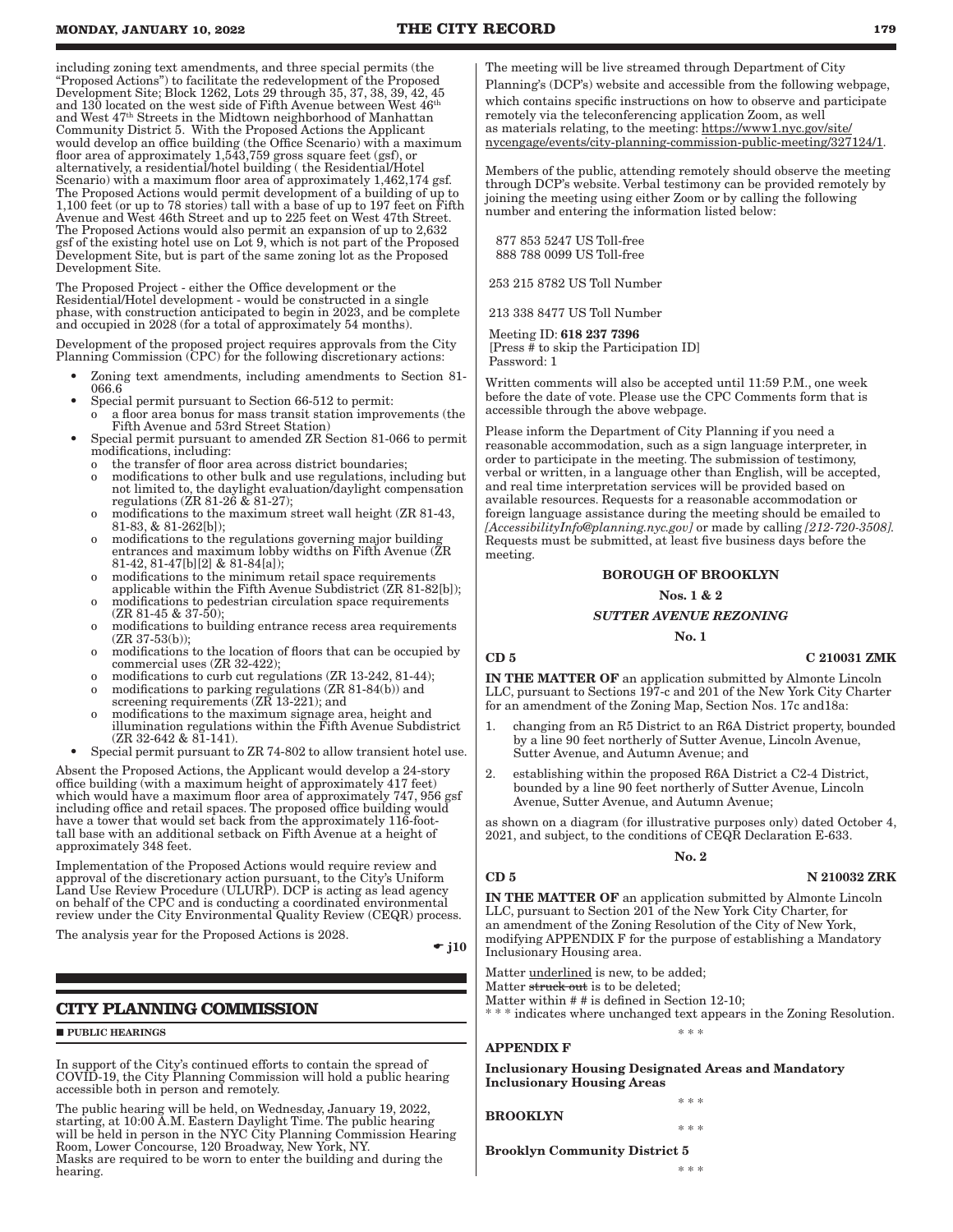# Map 4 – [date of adoption]



Mandatory Inclusionary Housing Area (see Section 23-154(d)(3))

Area # - [date of adoption] - MIH Program Option 1 and Option 2

Portion of Community District 5, Brooklyn \* \* \*

# BOROUGH OF MANHATTAN

No. 3

#### *WEST VILLAGE BID*

# CD 2 N 220217 BDM

IN THE MATTER OF an application submitted by New York City Department of Small Business Services on behalf of the West Village Business Improvement District Steering Committee, pursuant to Section 25-405(a) of Chapter 4 of Title 25 of the Administrative Code of the City of New York, as amended, concerning the establishment of the West Village Business Improvement District.

#### Nos. 4 & 5

*NEW PROVIDENCE REDEVELOPMENT -* 225 *EAST 45TH STREET*

No. 4

#### CD 6 C 220131 PSM

IN THE MATTER OF an application submitted by the Department of Housing Preservation and Development (HPD) and the Department of Homeless Services (DHS), pursuant to Section 197-c of the New York City Charter, modifying the restriction limiting the capacity of the shelter facility located, at 215-225 East 45th Street (Block 1319, Lots 8 and 11) for use as supportive and affordable housing.

#### No. 5

#### $CD 6$   $C 220132$  HAM

IN THE MATTER OF an application submitted by the Department of Housing Preservation and Development (HPD)

- 1) pursuant to Article 16 of the General Municipal Law of New York State for:
	- 1. the designation of property, located, at 215-225 East 45th Street (Block 1319, Lots 8 and 11) as an Urban Development Action Area; and
	- 2. an Urban Development Action Area Project for such area; and
- 2) pursuant to Section 197-c of the New York City Charter for the disposition of such property to a developer to be selected by HPD;

to facilitate a development containing approximately 171 shelter beds and 130 supportive and affordable housing units.

#### BOROUGH OF QUEENS

#### No. 6

#### *SUTPHIN BOULEVARD BID EXPANSION*

# $CD 12$   $N 220224 BDQ$

IN THE MATTER OF an application submitted by New York City Department of Small Business Services, pursuant to Section 25-405(a) of Chapter 4 of Title 25 of the Administrative Code of the City of New York, as amended, concerning amending of the Sutphin Boulevard Business Improvement District.

#### Nos. 7 & 8

# *98-81 QUEENS BOULEVARD REZONING*

No. 7

#### $CD 6$  C 210161 ZMQ

IN THE MATTER OF an application submitted by Trylon LLC, pursuant to Sections 197-c and 201 of the New York City Charter for an amendment of the Zoning Map, Section No. 14a:

- 1. eliminating from within an existing R7-1 District a C1-2 District, bounded by 66th Avenue, 99th Street, 66th Road and Queens Boulevard;
- 2. changing from an R7-1 District to an R8X District property, bounded by 66th Avenue, 99th Street, 66th Road and Queens Boulevard; and
- 3. establishing within the proposed R8X District a C2-4 District, bounded by 66th Avenue, 99th Street, 66th Road and Queens Boulevard;

as shown on a diagram (for illustrative purposes only) dated October 4, 2021, and subject, to the conditions of CEQR Declaration E-634.

No. 8

#### CD 6 N 210162 ZRQ

IN THE MATTER OF an application submitted by Trylon, LLC, pursuant to Section 201 of the New York City Charter, for an amendment of the Zoning Resolution of the City of New York, modifying APPENDIX F for the purpose of establishing an Mandatory Inclusionary Housing area.

Matter **underlined** is new, to be added;

Matter struck out is to be deleted;

Matter within # # is defined in Section 12-10; indicates where unchanged text appears in the Zoning Resolution.

\* \* \*

\* \* \*

\* \* \*

\* \* \*

# APPENDIX F

Inclusionary Housing Designated Areas and Mandatory Inclusionary Housing Areas

**QUEENS** 

Queens Community District 6

Map 4 – [date of adoption]





Portion of Community District 6, Queens

$$
\begin{array}{l} * \ * \ * \\ \mathbf{No.} \ 9 \end{array}
$$

# *97-77 QUEENS BLVD DPR OFFICE SPACE ACQUISITION*

CD 6 N 220160 PXQ

IN THE MATTER OF a Notice of Intent to acquire office space submitted by the Department of Citywide Administrative Services and the Department of Parks and Recreation, pursuant to Section 195 of the New York City Charter for use of property, located, at 97-77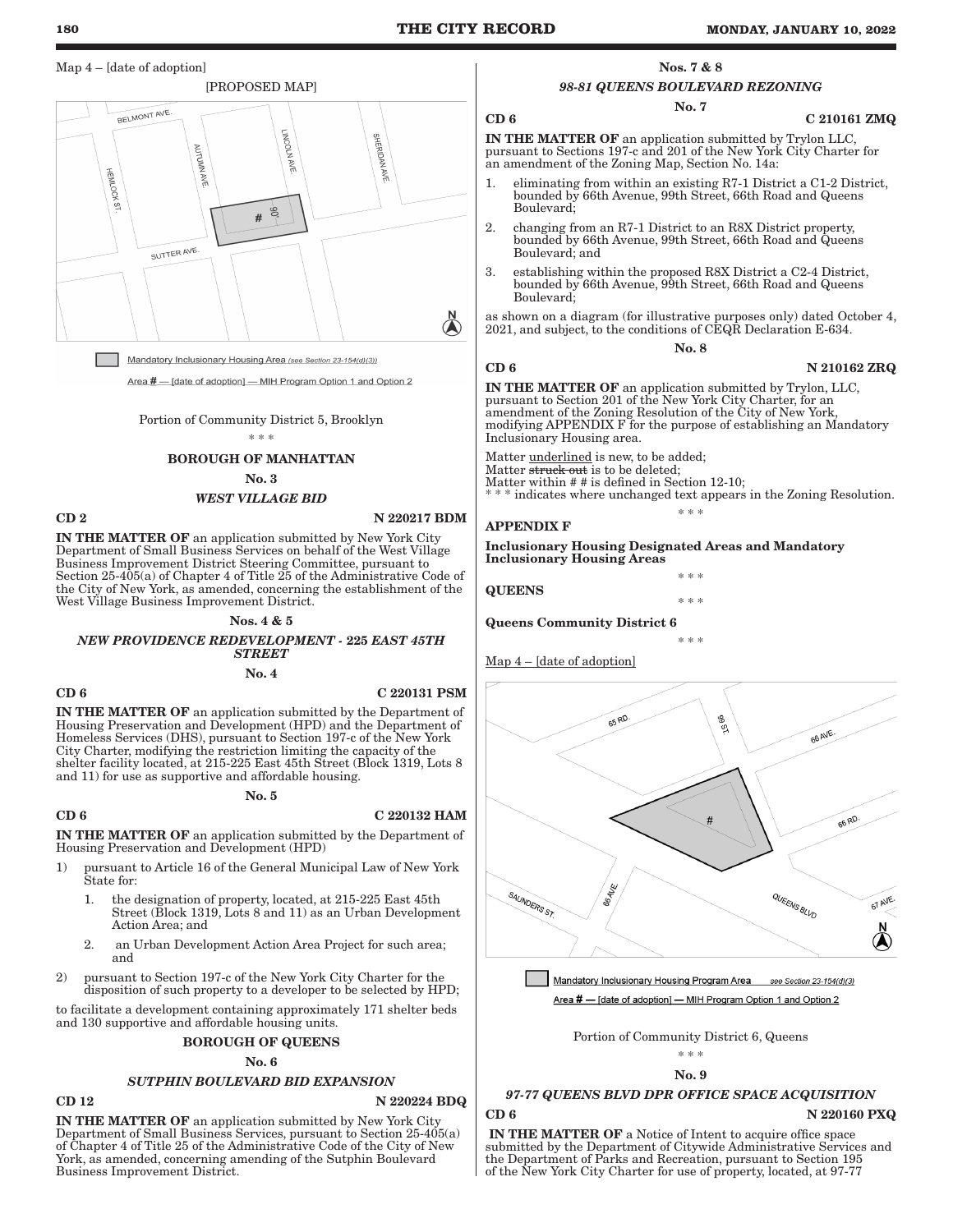Queens Boulevard (Block 2092, Lot 1) (Department of Parks and Recreation offices).

# BOROUGH OF THE BRONX

# No. 10

# *NYPD OFFICE SPACE 27 CLIFF STREET*

CD 1 N 220153 PXM

IN THE MATTER OF a Notice of Intent to acquire office space submitted by the Department of Citywide Administrative Services and the New York City Police Department, pursuant to Section 195 of the New York City Charter for use of property, located, at 27 Cliff Street (Block 76, Lot 7) for offices and 80 John Street (Block 68, Condominium Lot 1003) for accessory parking (New York Police Department).

#### Edwin Marshall, Calendar Officer

City Planning Commission 120 Broadway, 31st Floor, New York, N.Y. 10271 Telephone (212) 720-3560

Accessibility questions: (212) 720-3508, AccessibilityInfo@planning.nyc. gov, by: Friday, January 14, 2022, 5:00 P.M.

 $|\mathcal{S}|$ 

# j4-19

# **COMMUNITY BOARDS**

**PUBLIC HEARINGS** 

NOTICE IS HEREBY GIVEN that the following matters have been scheduled for public hearing by Community Board:

# BOROUGH OF BROOKLYN

COMMUNITY BOARD NO.1 – Tuesday, January 11, 2022, at 6:00 P.M., Community Board #1 Public Hearing, via WEBEX (While we cannot meet in person, we will be meeting virtually. Below are options for you to connect.) All persons who wish to speak or submit testimony, MUST SIGN UP PRIOR to the meeting by 2:00 P.M. NOTE --- All persons who wish to speak during the meeting --- Please see form: https://www1.nyc. gov/site/brooklyncb1/meetings/speaker-request-form.page

#### Meeting Link:

https://nyccb.webex.com/nyccb/onstage/g.php?MTID=e612f6401bfc6b61 7d3afa75563a41bf8

Meeting Number: 2341 196 7133 Meeting Password: ErjcjJPr263 Join by phone : 1-646-992-2010 (NYC) Access Code: 2341 196 7133

PRESENTATION: City Planning (C 210299 ZMK, 210300ZRK) 840 Lorimer Street, Brooklyn, NY 11222 - The Project Area consists of the southern most tax lots of tax block 2679, bounded by Driggs Avenue to the south, Lorimer Street to the west and Manhattan Avenue to the east. The lots in the Project Area are lots 32, 34, 42 and 43. Lot 43 is the Development Site. (Applicant/Presenter: Mr. Richard Lobel, Sheldon Lobel PC and Ms. Amanda Iannotti, Sheldon Lobel PC) IN THE MATTER OF an application submitted by Zucker Enterprises, LLC, pursuant to Sections 197-c and 201 of the New York City Charter for the amendment of the Zoning Map, Section No. 13a:,

- 1) eliminating from within an existing R6A District a C2-4 District bounded by a line perpendicular to the northeasterly street line of Lorimer Street distant 135 feet northwesterly (a measured along the street line) from the point of intersection of the northeasterly street line of Lorimer Street and the northwesterly street line of Driggs Avenue, Manhattan Avenue, Driggs Avenue, and a line midway between Lorimer Street and Manhattan Avenue;
- 2) eliminating a Special Mixed Use District (MX-8) bounded by a line perpendicular to the northeasterly street line of Lorimer Street distant 135 feet northwesterly (a measured along the street line) from the point of intersection of the northeasterly street line of Lorimer Street and the northwesterly street line of Driggs Avenue, a line midway between Lorimer Street and Manhattan Avenue, Driggs Avenue, and Lorimer Street;
- 3) changing from an R6A District to a C4-5D District property bounded by a line perpendicular to the northeasterly street line of Lorimer Street distant 135 feet northwesterly (a measured along the street line) from the point of intersection of the northeasterly street line of Lorimer Street and the northwesterly street line of Driggs Avenue, Manhattan Avenue, Driggs Avenue, and a line midway between Lorimer Street and Manhattan Avenue; and

4) changing from an M1-2/R6 District to a C4-5D District property bounded by a line perpendicular to the northeasterly street line of Lorimer Street distant 135 feet northwesterly (a measured along the street line) from the point of intersection of the northeasterly street line of Lorimer Street and the northwesterly street line of Driggs Avenue, a line midway between Lorimer Street and Manhattan Avenue, Driggs Avenue, and Lorimer Street; as shown on a diagram (for illustrative purposes only), dated November 29, 2021, and subject to the conditions of CEQR Declaration E-650.

Accessibility questions: CB#1, (718) 389-0009, bk01@cb.nyc.gov, by: Monday, January 3, 2022, 2:00 P.M.

 $cc$ 

**NOTICE IS HEREBY GIVEN** that the following matters have been scheduled for public hearing by Community Board:

#### BOROUGH OF BROOKLYN

COMMUNITY BOARD NO. 18 - Wednesday, January 19, 2022, 7:00 P.M., Board Office Meeting Room, 1097 Bergen Avenue and via WebEx for participants who wish to participate online.

BSA Cal. No. #337-90-BZ – Premises affected – 1415 East 92 Street, Block 8238, Lot 9. A Public Hearing on an Application filed, pursuant to Section 11-411 of the Zoning Resolution of the City of New York, as amended, to request an extension of the term of the variance previously granted, which expires on June 2, 2022, for a term of ten (10) years, that allows the continued operation of an automotive service repair station, and on-site parking for cars waiting to be serviced at the Premises.

# Please Note:

The allowable occupancy for the Board Office Meeting Room (e.g. 70 members of the public will be permitted in the room). All meeting attendees will be required to practice physical distancing and all attendees over the age of two who are medically able to tolerate a face covering will be required to wear a face covering, regardless of vaccination status. Videoconferencing information for those who wish to participate online, is as follows:

#### REGULAR MONTHLY BOARD MEETING –

January 19, 2022, 7:00 P.M.

Event address for Attendees: https://nyccb.webex.com/nyccb/onstage/g.php?MTID=ed366f06cbd1497 2cf709a87c67694a3c Date and time: Wednesday, January 19, 2022, 7:00 P.M. Eastern Standard Time (New York, GMT-05:00) Duration: 2 hours

Event number: 2349 892 8628

Event password: fkFD3HJxC32

Video Address: 23498928628@webex.com

You can also dial 173.243.2.68 and enter your meeting number. United States Toll+1-408-418-9388 Show all global call-in numbers Access code: 2349 892 8628

#### *Health and Safety Statement: Please do not attend this meeting if:*

- *You have experienced any symptoms of COVID-19 within the past 10 days (a fever of 100.0 degrees Fahrenheit or greater, a new cough, new loss of taste or smell, or shortness of breath).*
- *You have tested positive for COVID-19 within the past 10 days.*
- *You have been in close contact (within 6 feet for at least 10 minutes over a 24-hour period) with anyone while they had COVID-19 within the past 10 days and are required to quarantine under existing CDC guidance (you have not had COVID-19 within the past 3 months, and you are not fully vaccinated).*

j6-19

NOTICE IS HEREBY GIVEN that the following matter has been scheduled for a virtual public hearing by community board:

#### BOROUGH OF THE BRONX

COMMUNITY BOARD NO. 3 – Tuesday, January 11, 2022, at 6:00 P.M., via CISCSO Webex Teleconference,

https://nyccb.webex.com/nyccb/j.php?MTID=m0268837761e31c8330d7e 7d579c597fd - 646-992-2010,

ACCESS CODE 234 051 91809; Password: pkVkFF6ai47

A Public Hearing on 54 Single Adult Stabilization Beds at 963 Prospect Avenue - Service Provider is Acacia

j3-11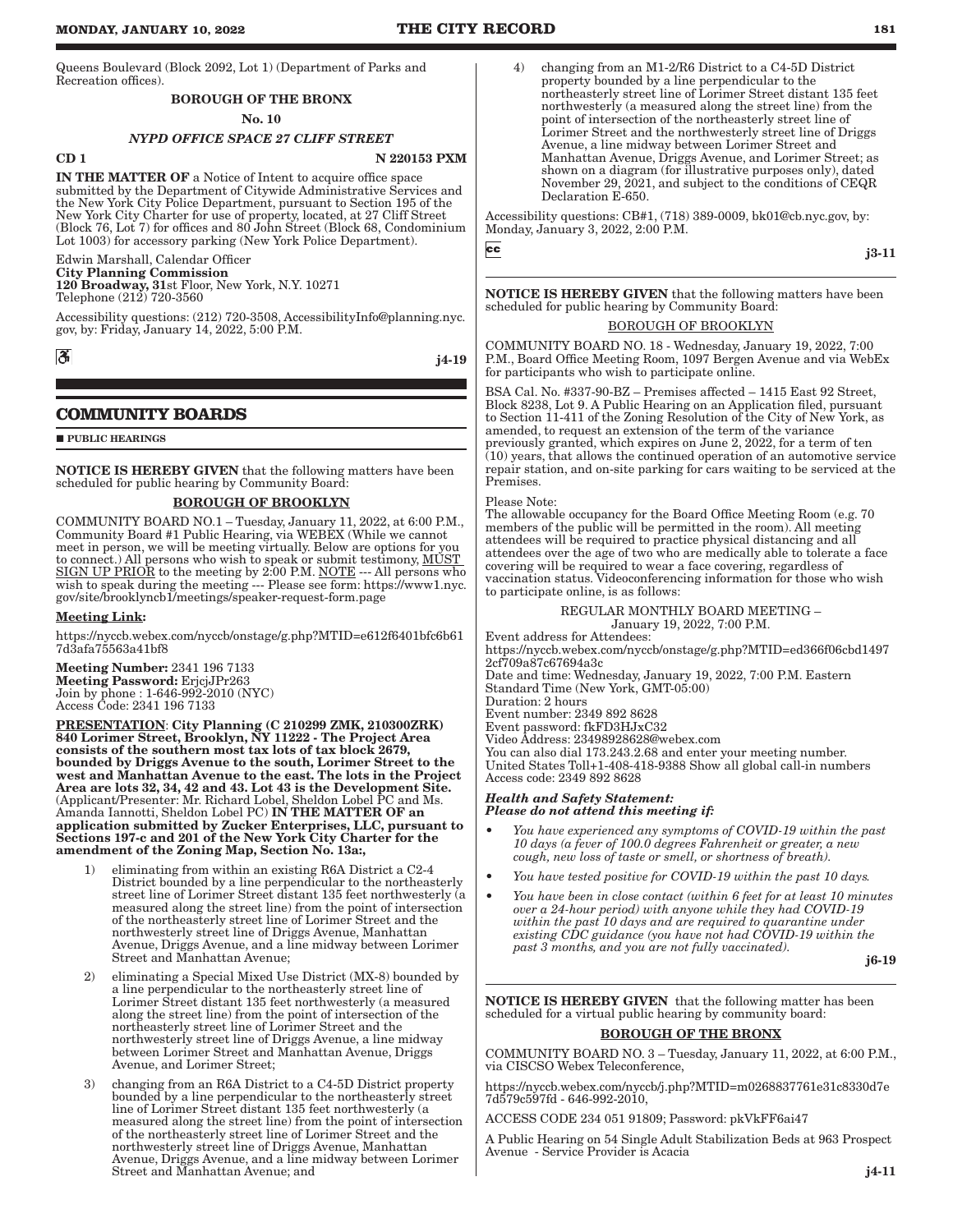# **BOARD OF CORRECTION**

**NOTICE** 

The New York City Board of Correction will hold a public meeting on Tuesday, January 11, 2022, at 9:00 A.M. The Board will discuss issues impacting the New York City jail system. This meeting will be held remotely.

More information is available on the Board's website.

j5-11

# **HOUSING AUTHORITY**

#### **MEETING**

Because of the on-going COVID-19 health crisis and in relation to Chapter 417 of the Laws of 2021, the Board Meeting of the New York City Housing Authority, scheduled for Wednesday, January 26, 2022, at 10:00 A.M., will be limited to viewing the live-stream or listening via phone instead of attendance in person.

For public access, the meeting will be streamed live on NYCHA's YouTube Channel, http://nyc.gov/nycha, and NYCHA Website, https:// www1.nyc.gov/site/nycha/about/board-meetings.page, or can be accessed via Zoom, by calling (646) 558-8656 using Webinar ID: 862 5078 6041 and Passcode: 7368587680.

For those wishing to provide public comment, pre-registration is required via email, to corporate.secretary@nycha.nyc.gov, or by contacting (212) 306-6088, no later than 5:00 P.M., on the day prior to the Board Meeting. When pre-registering, please provide your name, development, or organization name, contact information and item you wish to comment on. You will then be contacted with instructions for providing comment. Comments are limited to the items on the Calendar.

Speaking time will be limited to three (3) minutes. Speakers will provide comment in the order in which the requests to comment are received. The public comment period will conclude upon all speakers being heard or at the expiration of thirty (30) minutes allotted for public comment, whichever occurs first.

Copies of the Calendar are available on NYCHA's Website, at https:// www1.nyc.gov/site/nycha/about/board-meetings.page, to the extent practicable, no earlier than 24 hours before the upcoming Board Meeting. Copies of the draft Minutes are available on NYCHA's Website, https://www1.nyc.gov/site/nycha/about/board-meetings.page, no earlier than 3:00 P.M., on the Thursday following the Board Meeting.

Any changes to the schedule will be posted on NYCHA's Website, at https://www1.nyc.gov/site/nycha/about/board-meetings.page, and via social media, to the extent practicable, at a reasonable time before the meeting.

Any person requiring a reasonable accommodation in order to participate in the Board Meeting, should contact the Office of the Corporate Secretary, by phone, at (212) 306-6088, or by email, at corporate.secretary@nycha.nyc.gov, no later than January 12, 2022, at 5:00 P.M.

For additional information regarding the Board Meeting, please contact the Office of the Corporate Secretary, by phone (212) 306-6088, or by email, at corporate.secretary@nycha.nyc.gov.

j6-26

# **LANDMARKS PRESERVATION COMMISSION**

#### **PUBLIC HEARINGS**

NOTICE IS HEREBY GIVEN, that pursuant to the provisions of Title 25, Chapter 3 of the Administrative Code of the City of New York (Sections 25-303, 25-307, 25-308, 25-309, 25-313, 25-318, 25-320), on Tuesday, January 11, 2022, the Landmarks Preservation Commission (LPC or Preservation Commission (LPC or agency), will hold a public hearing by teleconference, with respect to the properties list below, and then followed by a public meeting.

The final order and estimated times for each application will be posted on the Landmarks Preservation Commission website, the Friday before the hearing. Please note that the order and estimated times are subject to change. The teleconference will be by the Zoom app and will be live

streamed on the LPC's YouTube channel, www.youtube.com/nyclpc. Members of the public should observe the meeting on the YouTube channel and may testify on particular matters by joining the meeting using either the Zoom app or by calling in from any phone. Specific instructions on how to observe and testify, including the meeting ID and password, and the call-in number, will be posted on the agency's website, under the "Hearings" tab, https://www1.nyc.gov/site/lpc/ hearings/ hearings.page, on the Monday before the public hearing. Any person requiring language assistance services or other reasonable accommodation in order to participate in the hearing or attend the meeting, should contact the LPC, by contacting Sasha Sealey, Community and Intergovernmental Affairs, at ssealey@lpc.nyc.gov, at least five (5) business days before the hearing or meeting. Please note: Due to the City's response to COVID-19, this public hearing and meeting is subject to change and/or cancellation.

#### 403 Pacific Street - Boerum Hill Historic District LPC-22-04819 - Block 184 - Lot 7502 - Zoning: R6B CERTIFICATE OF APPROPRIATENESS

A modified Italianate style rowhouse, designed by John Doherty & Michael Murray and built in 1850-1855. Application is to construct a rear yard addition and alter the rear façade.

#### 204 Washington Park - Fort Greene Historic District LPC-22-04314 - Block 2089 - Lot 6 - Zoning: R6B CERTIFICATE OF APPROPRIATENESS

An Italianate style rowhouse, built c. 1870. Application is to remove a bay window and alter the rear extension and rear façade.

#### 37-02 82nd Street - Jackson Heights Historic District LPC-21-02429 - Block 1292 - Lot 6 - Zoning: C4-3 CERTIFICATE OF APPROPRIATENESS

A Neo-Tudor style commercial building, designed by Morrell Smith and built in 1928-29. Application is to install a barrier-free access

5 Crosby Street - SoHo-Cast Iron Historic District Extension LPC-22-04305 - Block 233 - Lot 30 - Zoning: M1-5B CERTIFICATE OF APPROPRIATENESS

A Neo-Grec style warehouse building, designed by Detlef Lienau and built in 1864-65. Application is to establish a Master Plan governing the future installation of painted wall signs.

114 Waverly Place - Greenwich Village Historic District LPC-22-05386 - Block 552 - Lot 51 - Zoning: R7-2 CERTIFICATE OF APPROPRIATENESS

A rowhouse originally built in 1826 and altered in the French Art Nouveau style by William Sanger in 1920. Application is to paint the façade.

#### 165 Waverly Place - Greenwich Village Historic District LPC-22-04850 - Block 593 - Lot 51 - Zoning: R6 CERTIFICATE OF APPROPRIATENESS

A vernacular style dispensary building, built in 1831, and altered in 1854. Application is to install a barrier-free access lift and reconstruct and modify the stoop.

#### 315 Central Park West - Upper West Side/Central Park West Historic District

LPC-21-08769 - Block 1205 - Lot 29 - Zoning: R10A CERTIFICATE OF APPROPRIATENESS A Neo-Renaissance style apartment building, designed by Schwartz & Gross and built in 1911-12. Application is to install banner signs.

# 23 West 83rd Street - Upper West Side/Central Park West Historic District

LPC-22-03260 - Block 1197 - Lot 119 - Zoning: R8B CERTIFICATE OF APPROPRIATENESS A Romanesque Revival style rowhouse, designed by Charles H. Lindsley and built in 1891-92. Application is to replace a window.

256 West 88th Street - Riverside - West End Historic District LPC-22-01831 - Block 1235 - Lot 156 - Zoning: R10A CERTIFICATE OF APPROPRIATENESS

A Renaissance Revival style rowhouse, designed by Nelson M. Whipple and built in 1884, and altered by C. Jackson in 1911. Application is to construct rooftop and rear yard additions.

#### 173-175 Riverside Drive - Riverside - West End Historic District LPC-22-03297 - Block 1250 - Lot 67 - Zoning: R10A; R8 CERTIFICATE OF APPROPRIATENESS

A Neo-Renaissance style apartment building, designed by J.E.R. Carpenter and built in 1925-26. Application is to reconstruct and modify the rooftop parapet and balustrade.

#### 980 Park Avenue - Park Avenue Historic District LPC-22-04473 - Block 1495 - Lot 132 - Zoning: R10 CERTIFICATE OF APPROPRIATENESS

A Second Empire/Gothic Revival style church parish hall and rectory, designed by Patrick Charles Keely and built in 1881-1883. Application is to install a canopy.

### Jumel Terrace; West 162nd Street - Jumel Terrace Historic **District**

LPC-22-05047 - Block - Lot - Zoning: R7-2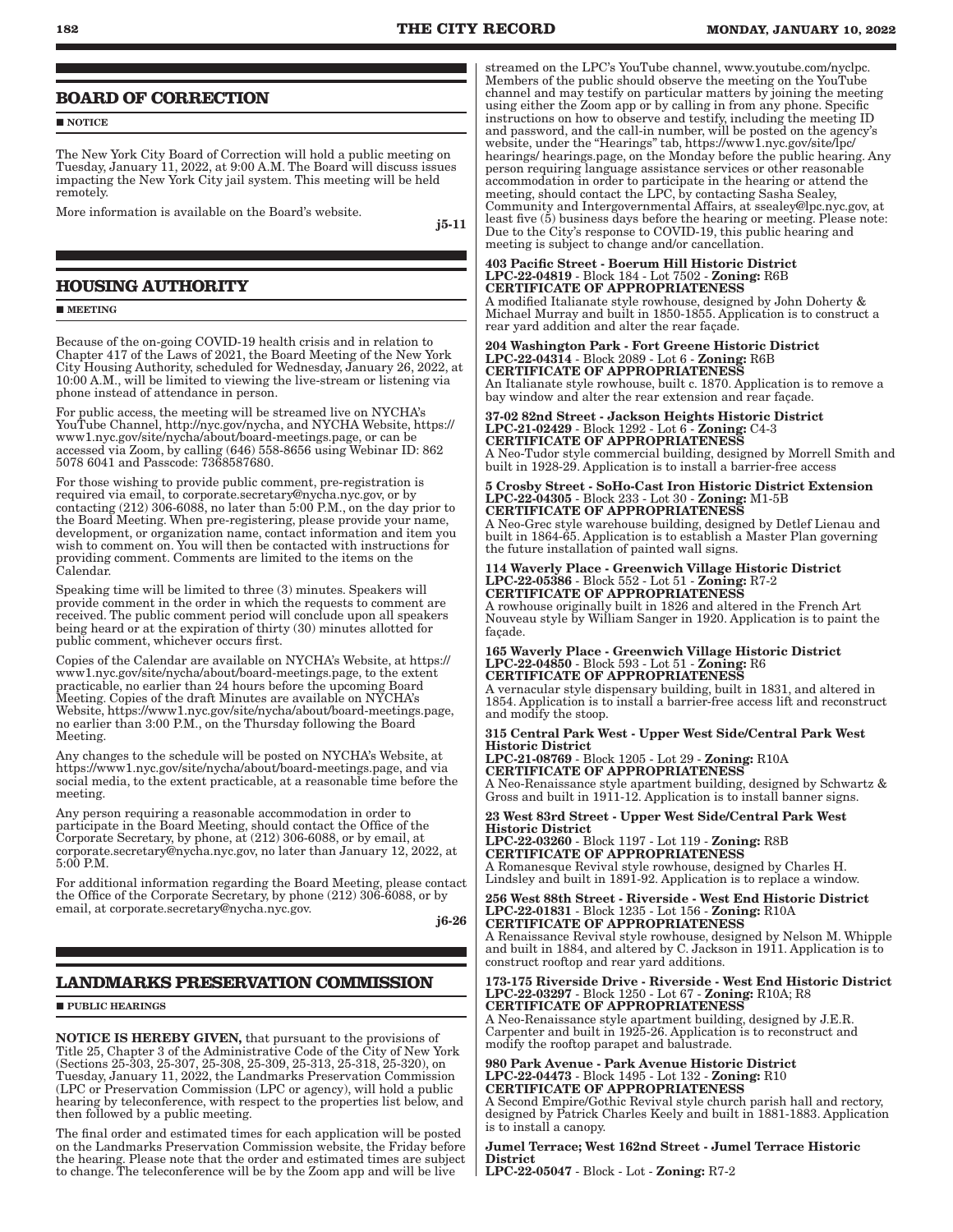#### BINDING REPORT

Two sites, located on concrete sidewalks within the historic district. Application is to install historical marker signs.

d28-j11

# **TRANSPORTATION**

#### **PUBLIC HEARINGS**

NOTICE IS HEREBY GIVEN, pursuant to law, that the following proposed revocable consents, have been scheduled for a public hearing by the New York City Department of Transportation. The hearing will be held remotely commencing on Thursday, January 20, 2022 at 2:00 P.M., via the WebEx platform and in person, on the following petitions for revocable consent.

WebEx:

Meeting Number (access code): 2630 044 0643 Meeting Password: F2RsnQ4xzm5

The hearing will be held in person at 55 Water Street, BID ROOM, in the Borough of Manhattan. Masks are required to be worn to enter the building and during the hearing. If you or a representative are planning to attend in person, please complete the health screening available at dotcovidvisitorscreening.info. If you do not have internet access, conduct a self-screening using the information below:

Please do not attend this meeting if:

- You have experience any symptoms of COVID-19 within the past 10 days (a fever of 100.0 degrees Fahrenheit or greater, a new cough, new loss of taste or smell, or shortness of breath).
- You have tested positive for COVID-19 within the past 10 days.
- • You have been in close contact (within 6 feet for at least 10 minutes over a 24-hour period) with anyone while they had COVID-19 within the past 10 days, and are required to quarantine under existing CDC guidance (you have not had COVID-19 within the past 3 months, and you are not fully vaccinated).

#1 IN THE MATTER OF a proposed revocable consent authorizing 224 Shur LLC to construct, maintain and use a vault under the roadway beyond the south curb line of West 57<sup>th</sup> Street between Broadway and 7<sup>th</sup> Avenue, in the Borough of Manhattan. The proposed revocable consent is for a term of ten years from Approval Date by the Mayor and provides among other terms and conditions for compensation payable to the City according to the following schedule: R.P. # 2559

From the Approval Date by the Mayor to June 30, 2022 - \$27,430/ per annum.

For the period July 1, 2022 to June 30, 2023 - \$27,877 For the period July 1, 2023 to June 30, 2024 - \$28,324 For the period July 1, 2024 to June 30, 2025 - \$28,771 For the period July 1, 2025 to June 30, 2026 - \$29,218 For the period July 1, 2026 to June 30, 2027 - \$29,665 For the period July 1, 2027 to June 30, 2028 - \$30,112 For the period July 1, 2028 to June 30, 2029 - \$30,559 For the period July 1, 2029 to June 30, 2030 - \$31,006 For the period July 1, 2030 to June 30, 2031 - \$31,453 For the period July 1, 2031 to June 30, 2032 - \$31,900

With the maintenance of a security deposit in the sum of \$32,000 the insurance shall be in the amount of Two Million Dollars (\$2,000,000) per occurrence for bodily injury and property damage, One Million Dollars (\$1,000,000) for personal and advertising injury, Two Million Dollars (\$2,000,000) aggregate, and Two Million Dollars (\$2,000,000) products/completed operations.

#2 IN THE MATTER OF a proposed revocable consent authorizing BOP NW LLC, to construct, maintain and use Five (5) security bollards on the south sidewalk of West 33rd Street, between Ninth Avenue and Tenth Avenue, in front of the property located at 442 West 33rd Street, in the Borough of Manhattan. The proposed revocable consent is for a term of ten years from the Approval Date by the Mayor and provides among other terms and conditions for compensation payable to the City according to the following schedule: R.P. # 2508

There shall be no compensation required for this Consent in accordance with Title 34 Section 7-04(a)(33) of the Rules of the City of New York.

With the maintenance of a security deposit in the sum of \$10,000 the insurance shall be in the amount of Two Million Dollars (\$2,000,000) per occurrence for bodily injury and property damage, One Million Dollars (\$1,000,000) for personal and advertising injury, Two Million Dollars (\$2,000,000) aggregate, and Two Million Dollars (\$2,000,000) products/completed operations.

#3 IN THE MATTER OF a proposed revocable consent authorizing BOP SE LLC, to construct, maintain and use 49 security bollards on the north sidewalk of West  $31^{st}$  Street, between Ninth Avenue and Tenth Avenue, in front of the property located at 401 West 31st Street, in the Borough of Manhattan. The proposed revocable consent is for a term of ten years from the Approval Date by the Mayor and provides among other terms and conditions for compensation payable to the City according to the following schedule:  $\dot{R}$ ,  $P$ ,  $\#$  2505

There shall be no compensation required for this Consent in accordance with Title  $34$  Section  $7-04(a)(33)$  of the Rules of the City of New York.

With the maintenance of a security deposit in the sum of \$50,000 and the insurance shall be in the amount of Two Million Dollars (\$2,000,000) per occurrence for bodily injury and property damage, One Million Dollars (\$1,000,000) for personal and advertising injury, Two Million Dollars (\$2,000,000) aggregate, and Two Million Dollars (\$2,000,000) products/completed operations

#4 IN THE MATTER OF a proposed revocable consent authorizing New York Society for the Relief of the Ruptured and Crippled, Maintaining the Hospital for Special Surgery, to continue to maintain and use a conduit under and across East 71<sup>st</sup> Street, west of Franklin D. Roosevelt Drive, in the Borough of Manhattan. The proposed revocable consent is for a term of ten years from July 1, 2020 to June 30, 2030 and provides among other terms and conditions for compensation payable to the City according to the following schedule: R.P. # 603

For the period July 1, 2020 to June 30, 2021 - \$5,819/per annum

| For the period July 1, 2021 to June 30, 2022 - \$5,913 |
|--------------------------------------------------------|
| For the period July 1, 2022 to June 30, 2023 - \$6,007 |
| For the period July 1, 2023 to June 30, 2024 - \$6,101 |
| For the period July 1, 2024 to June 30, 2025 - \$6,195 |
| For the period July 1, 2025 to June 30, 2026 - \$6,289 |
| For the period July 1, 2026 to June 30, 2027 - \$6,383 |
| For the period July 1, 2027 to June 30, 2028 - \$6,477 |
| For the period July 1, 2028 to June 30, 2029 - \$6,571 |
| For the period July 1, 2029 to June 30, 2030 - \$6,665 |

With the maintenance of a security deposit in the sum of \$6,700 and the insurance shall be in the amount of Two Million Dollars (\$2,000,000) per occurrence for bodily injury and property damage, One Million Dollars (\$1,000,000) for personal and advertising injury, Two Million Dollars (\$2,000,000) aggregate, and Two Million Dollars (\$2,000,000) products/completed operations.

#5 IN THE MATTER OF a proposed revocable consent authorizing The Future Condominium Association, to continue to maintain and use bollards on the east sidewalk of Third Avenue, between East 31<sup>st</sup> and East 32nd Streets, in the Borough of Manhattan. The proposed revocable consent is for a term of ten years from July 1, 2018 to June 30, 2028 and provides among other terms and conditions for compensation payable to the City according to the following schedule: R.P. # 1560

For the period July 1, 2018 to June 30, 2028 - \$1,375/per annum

With the maintenance of a security deposit in the sum of \$1,300 and the insurance shall be in the amount of Two Million Dollars (\$2,000,000) per occurrence for bodily injury and property damage, One Million Dollars (\$1,000,000) for personal and advertising injury, Two Million Dollars (\$2,000,000) aggregate, and Two Million Dollars (\$2,000,000) products/completed operations

#6 IN THE MATTER OF a proposed revocable consent authorizing 230 16th Street Condominium, to continue to maintain and use planted areas on the south sidewalk of 16<sup>th</sup> Street, west of Sixth Avenue, in the Borough of Brooklyn. The proposed revocable consent is for a term of ten years from July 1, 2018 to June 30, 2028 and provides among other terms and conditions for compensation payable to the City according to the following schedule:  $R.P.$   $\#$  2046

For the period July 1, 2021 to June 30, 2022 - \$89/per annum

With the maintenance of a security deposit in the sum of \$1,000 and the insurance shall be in the amount of Two Million Dollars (\$2,000,000) per occurrence for bodily injury and property damage, One Million Dollars (\$1,000,000) for personal and advertising injury, Two Million Dollars (\$2,000,000) aggregate, and Two Million Dollars (\$2,000,000) products/completed operations

#7 IN THE MATTER OF a proposed revocable consent authorizing Beth Israel Medical Center, to continue to maintain and use the vaults under the south sidewalk of East 17th Street east of Nathan D. Perlman Place, and under the east sidewalk of Nathan D. Perlman Place south of East 17th Street, in the Borough of Manhattan. The proposed revocable consent is for a term of ten years from July 1, 2019 to June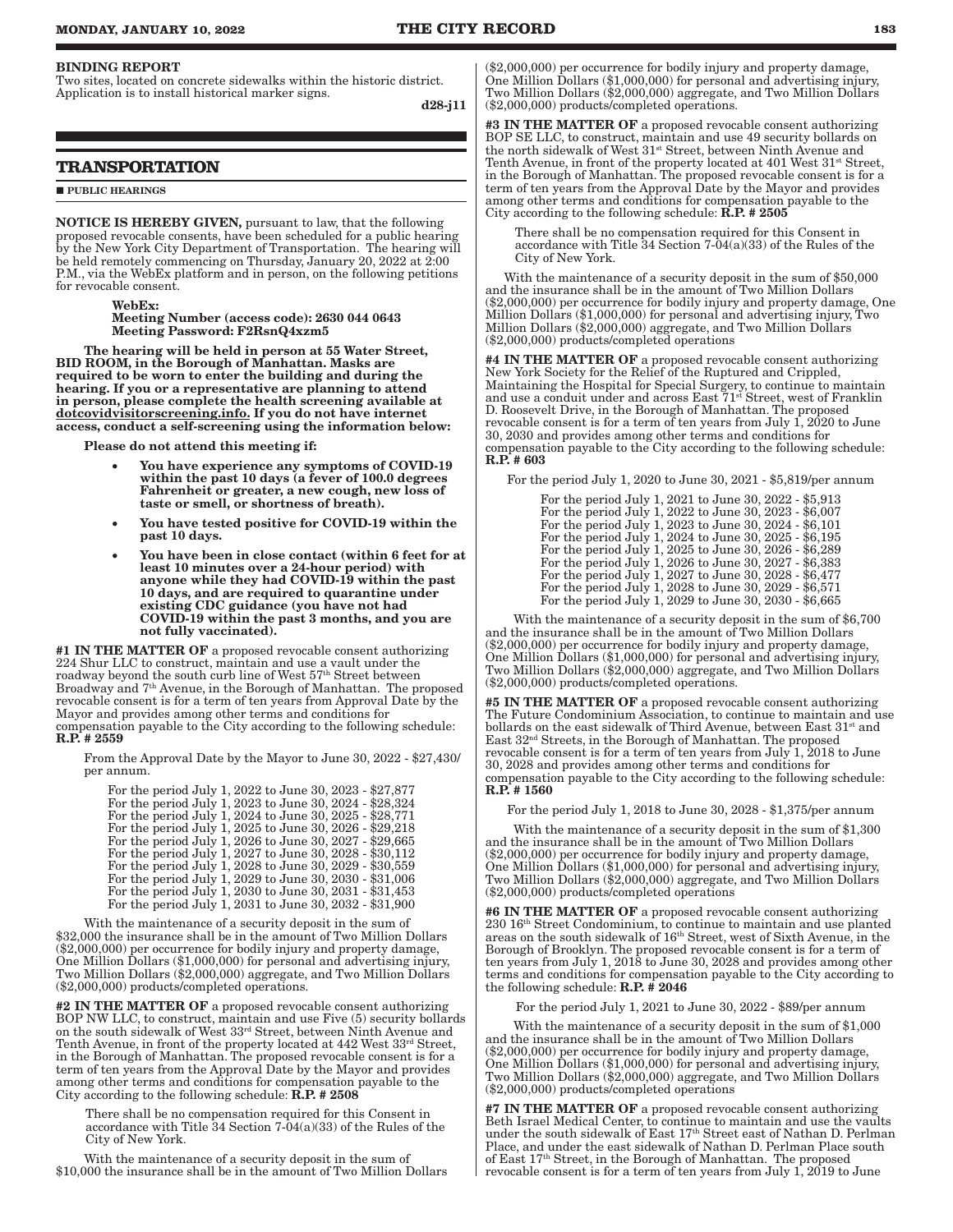30, 2029 and provides among other terms and conditions for compensation payable to the City according to the following schedule: R.P. # 1712

| For the period July 1, 2019 to June 30, 2020 - \$28,470 |
|---------------------------------------------------------|
| For the period July 1, 2020 to June 30, 2021 - \$28,904 |
| For the period July 1, 2021 to June 30, 2022 - \$29,338 |
| For the period July 1, 2022 to June 30, 2023 - \$29,772 |
| For the period July 1, 2023 to June 30, 2024 - \$30,206 |
| For the period July 1, 2024 to June 30, 2025 - \$30,640 |
| For the period July 1, 2025 to June 30, 2026 - \$31,074 |
| For the period July 1, 2026 to June 30, 2027 - \$31,508 |
| For the period July 1, 2027 to June 30, 2028 - \$31,942 |
| For the period July 1, 2028 to June 30, 2029 - \$32,376 |

With the maintenance of a security deposit in the sum of \$32,400 the insurance shall be in the amount of Two Million Dollars (\$2,000,000) per occurrence for bodily injury and property damage, One Million Dollars (\$1,000,000) for personal and advertising injury, Two Million Dollars (\$2,000,000) aggregate, and Two Million Dollars (\$2,000,000) products/completed operations.

#8 IN THE MATTER OF a proposed revocable consent authorizing Diann Uma Devi Beharry and Devindra Narine, to construct, maintain and use a walled-in area with gates and planters on the west sidewalk of 130th Street, between Old South Road and 150th Avenue, in the Borough of Queens. The proposed revocable consent is for a term of ten years from the Approval by the Mayor and provides among other terms and conditions for compensation payable to the City according to the following schedule:  $\mathbf{R}.\bar{\mathbf{P}}$ . # 2549

From the date of the final approval by the Mayor to June 30, 2031 - \$100/per annum.

With the maintenance of a security deposit in the sum of \$15,450 the insurance shall be in the amount of Two Million Dollars (\$2,000,000) per occurrence for bodily injury and property damage, One Million Dollars (\$1,000,000) for personal and advertising injury, Two Million Dollars (\$2,000,000) aggregate, and Two Million Dollars (\$2,000,000) products/completed operations.

#9 IN THE MATTER OF a proposed revocable consent authorizing Hudson Transmission Partners LLC, to continue to maintain and use a 345kw cable system under and across Pier 94, under, across and along West 52nd Street, and under and along Twelfth Avenue, to Consolidated Edison Company of New York, Inc.'s 49th Street Substation, in the Borough of Manhattan. The proposed revocable consent is for a term of ten years from July 1, 2021 to June 30, 2031 and provides among other terms and conditions for compensation payable to the City according to the following schedule:  $\mathbf{R}.\mathbf{P}.\mathbf{\#}$  2146

| For the period July 1, 2021 to June 30, 2022 - \$111,639 |
|----------------------------------------------------------|
| For the period July 1, 2022 to June 30, 2023 - \$113,427 |
| For the period July 1, 2023 to June 30, 2024 - \$115,215 |
| For the period July 1, 2024 to June 30, 2025 - \$117,003 |
| For the period July 1, 2025 to June 30, 2026 - \$118,791 |
| For the period July 1, 2026 to June 30, 2027 - \$120,579 |
| For the period July 1, 2027 to June 30, 2028 - \$122,367 |
| For the period July 1, 2028 to June 30, 2029 - \$124,155 |
| For the period July 1, 2029 to June 30, 2030 - \$125,943 |
| For the period July 1, 2030 to June 30, 2031 - \$127,731 |

With the maintenance of a security deposit in the sum of \$127,700 and the insurance shall be in the amount of Two Million Dollars (\$2,000,000) per occurrence for bodily injury and property damage, One Million Dollars (\$1,000,000) for personal and advertising injury, Two Million Dollars (\$2,000,000) aggregate, and Two Million Dollars (\$2,000,000) products/completed operations.

#10 IN THE MATTER OF a proposed revocable consent authorizing Iris Foundation, to continue to maintain and use a conduit under and along West 86th Street, between Central Park West and Columbus Avenue, in the Borough of Manhattan. The proposed revocable consent is for a term of ten years from July 1, 2020 to June 30, 2030 and provides among other terms and conditions for compensation payable to the City according to the following schedule: **R.P.** # 1733

| For the period July 1, 2020 to June 30, 2021 - \$9,129  |
|---------------------------------------------------------|
| For the period July 1, 2021 to June 30, 2022 - \$9,274  |
| For the period July 1, 2022 to June 30, 2023 - \$9,418  |
| For the period July 1, 2023 to June 30, 2024 - \$9,563  |
| For the period July 1, 2024 to June 30, 2025 - \$9,708  |
| For the period July 1, 2025 to June 30, 2026 - \$9,853  |
| For the period July 1, 2026 to June 30, 2027 - \$9,998  |
| For the period July 1, 2027 to June 30, 2028 - \$10,143 |
| For the period July 1, 2028 to June 30, 2029 - \$10,287 |
| For the period July 1, 2029 to June 30, 2030 - \$10,432 |

With the maintenance of a security deposit in the sum of \$10,400 and the insurance shall be in the amount of Two Million Dollars (\$2,000,000) per occurrence for bodily injury and property damage, One Million Dollars (\$1,000,000) for personal and advertising injury, Two Million Dollars (\$2,000,000) aggregate, and Two Million Dollars (\$2,000,000) products/completed operations.

#11 IN THE MATTER OF a proposed revocable consent authorizing Katz-Auerbacher Corp., to construct, maintain and use a ramp on the west sidewalk of Hudson Street, between Horatio Street and Gansevoort Street, in the Borough of Manhattan. The proposed revocable consent is for a term of ten years from the Approval Date by the Mayor and provides among other terms and conditions for compensation payable to the City according to the following schedule: R.P. # 2542

From the date of the final approval by the Mayor to June 30, 2031 - \$25/per annum.

With the maintenance of a security deposit in the sum of \$3,700 and the insurance shall be in the amount of Two Million Dollars (\$2,000,000) per occurrence for bodily injury and property damage, One Million Dollars (\$1,000,000) for personal and advertising injury, Two Million Dollars (\$2,000,000) aggregate, and Two Million Dollars (\$2,000,000) products/completed operations.

#12 IN THE MATTER OF a proposed revocable consent authorizing Packer Brown LLC, to construct, maintain and use a fenced-in area, including steps, planters and trash enclosure on the north sidewalk of West  $11<sup>th</sup>$  Street, between West  $4<sup>th</sup>$  Street and Bleecker Street, in the Borough of Manhattan. The proposed revocable consent is for a term of ten years from the Approval Date by the Mayor and provides among other terms and conditions for compensation payable to the City according to the following schedule: R.P. # 2541

From the date of the final approval by the Mayor to June 30, 2031 - \$25/per annum.

With the maintenance of a security deposit in the sum of \$5,000 and the insurance shall be in the amount of Two Million Dollars (\$2,000,000) per occurrence for bodily injury and property damage, One Million Dollars (\$1,000,000) for personal and advertising injury, Two Million Dollars (\$2,000,000) aggregate, and Two Million Dollars (\$2,000,000) products/completed operations.

#13 IN THE MATTER OF a proposed revocable consent authorizing St. George Theater Restoration, Inc., to construct, maintain and use an accessibility ramp with steps and a drainage channel on the north sidewalk of Hyatt Street east of St. Marks Place, in the Borough of Staten Island. The proposed revocable consent is for a term of ten years from the Approval Date by the Mayor and provides among other terms and conditions for compensation payable to the City according to the following schedule:  $R.P.$  # 2547

From the Approval Date by the Mayor to June 30, 2022 -\$1,525/ per annum

| For the period July 1, 2022 to June 30, 2023 - \$1,549 |
|--------------------------------------------------------|
| For the period July 1, 2023 to June 30, 2024 - \$1,573 |
| For the period July 1, 2024 to June 30, 2025 - \$1,597 |
| For the period July 1, 2025 to June 30, 2026 - \$1,621 |
| For the period July 1, 2026 to June 30, 2027 - \$1,645 |
| For the period July 1, 2027 to June 30, 2028 - \$1,669 |
| For the period July 1, 2028 to June 30, 2029 - \$1,693 |
| For the period July 1, 2029 to June 30, 2030 - \$1,717 |
| For the period July 1, 2030 to June 30, 2031 - \$1,741 |
| For the period July 1, 2031 to June 30, 2032 - \$1,765 |

With the maintenance of a security deposit in the sum of \$20,500 and the insurance shall be in the amount of Two Million Dollars (\$2,000,000) per occurrence for bodily injury and property damage, One Million Dollars (\$1,000,000) for personal and advertising injury, Two Million Dollars (\$2,000,000) aggregate, and Two Million Dollars (\$2,000,000) products/completed operations.

#14 IN THE MATTER OF a proposed revocable consent authorizing The Lincoln Square Condominium, to continue to maintain and use tree pit light receptacles, together with electrical conduits, in the north sidewalk of West  $67<sup>th</sup> Street$ , in the south sidewalk of West 68<sup>th</sup> Street, between Broadway and Columbus Avenue, and in the west sidewalk of Columbus Avenue, between West 67th and West 68th Streets, and an overhead building projection on the west side of Columbus Avenue, in the Borough of Manhattan. The proposed revocable consent is for a term of ten years from July 1, 2017 to June 30, 2027 and provides among other terms and conditions for compensation payable to the City according to the following schedule:  $\mathbf{R}.\mathbf{P}.\# \mathbf{1565}$ 

| For the period July 1, 2021 to June 30, 2022 - \$17,356<br>For the period July 1, 2022 to June 30, 2023 - \$17,661<br>For the period July 1, 2023 to June 30, 2024 - \$17,966<br>For the period July 1, 2024 to June 30, 2025 - \$18,271<br>For the period July 1, 2025 to June 30, 2026 - \$18,576<br>For the period July 1, 2026 to June 30, 2027 - \$18,881<br>For the period July 1, 2027 to June 30, 2028 - \$19,186<br>For the period July 1, 2028 to June 30, 2029 - \$19,491<br>For the period July 1, 2029 to June 30, 2030 - \$19,796 |  |
|-------------------------------------------------------------------------------------------------------------------------------------------------------------------------------------------------------------------------------------------------------------------------------------------------------------------------------------------------------------------------------------------------------------------------------------------------------------------------------------------------------------------------------------------------|--|
| For the period July 1, 2030 to June 30, 2031 - \$20,101                                                                                                                                                                                                                                                                                                                                                                                                                                                                                         |  |
|                                                                                                                                                                                                                                                                                                                                                                                                                                                                                                                                                 |  |

With the maintenance of a security deposit in the sum of \$20,100 and the insurance shall be in the amount of Two Million Dollars (\$2,000,000) per occurrence for bodily injury and property damage,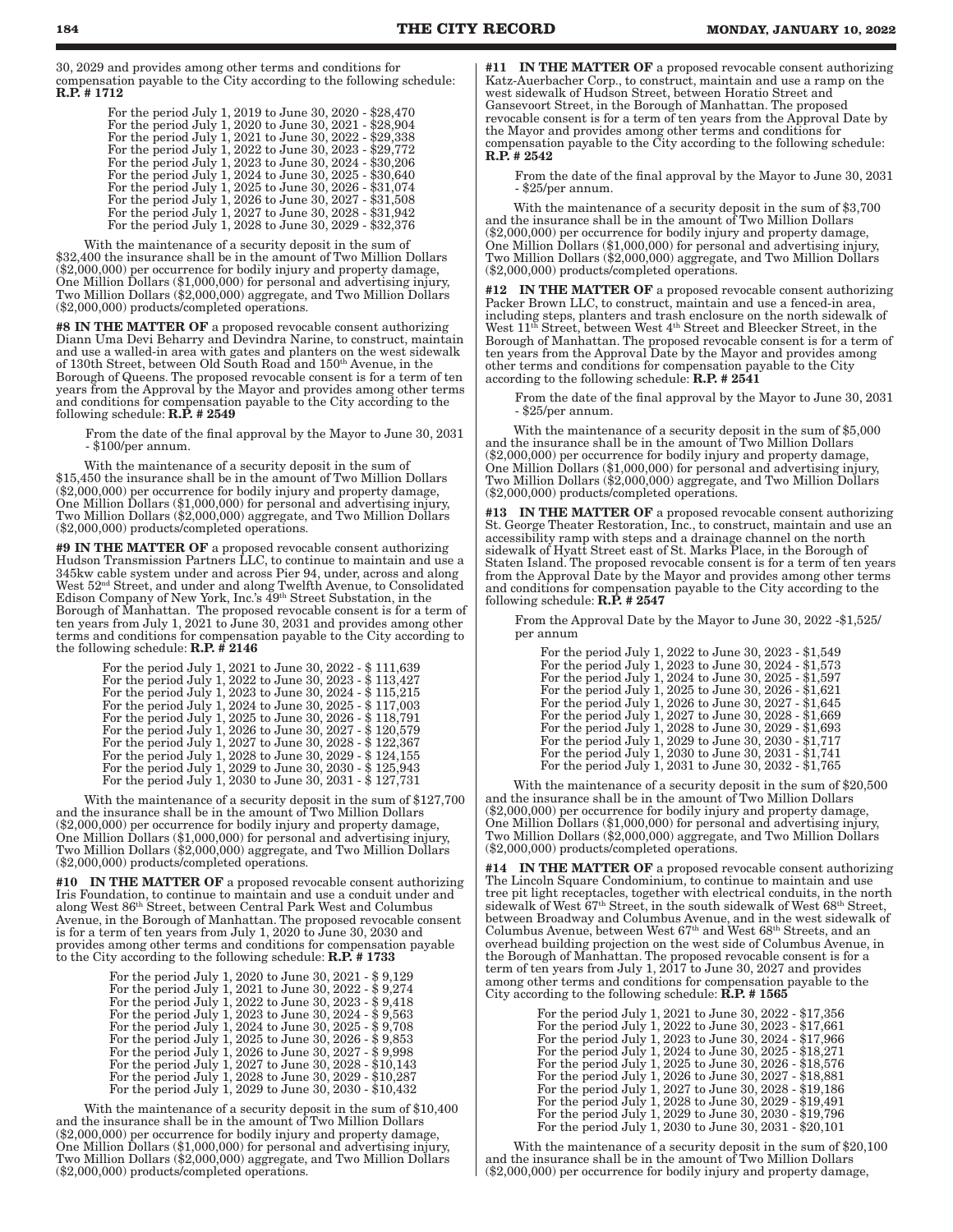One Million Dollars (\$1,000,000) for personal and advertising injury, Two Million Dollars (\$2,000,000) aggregate, and Two Million Dollars (\$2,000,000) products/completed operations.

#15 IN THE MATTER OF a proposed revocable consent authorizing 20-30 Hudson Yards Condominium, acting by and through The Board of Managers of the 20-30 Hudson Yards Condominium, has petitioned for consent to construct, maintain and use 133 security bollards in front of 500 West 33rd Street, along West 33rd Street and along 10th Avenue, in the Borough of Manhattan. The proposed revocable consent is for a term of ten years from the Approval Date by the Mayor and provides among other terms and conditions for compensation payable to the City according to the following schedule: R.P. # 2467

There shall be no compensation required for this consent in accordance with Title 34 Section  $7-04(a)$  (33) of the Rules of the City of New York.

With the maintenance of a security deposit in the sum of \$83,000 and the insurance shall be in the amount of Two Million Dollars (\$2,000,000) per occurrence for bodily injury and property damage, One Million Dollars (\$1,000,000) for personal and advertising injury, Two Million Dollars (\$2,000,000) aggregate, and Two Million Dollars (\$2,000,000) products/completed operations.

#16 IN THE MATTER OF a proposed revocable consent authorizing 125 Broad Condominium, to continue to maintain and use a conduit and pipes under and across Broad Street, north of South Street, in the Borough of Manhattan. The proposed revocable consent is for a term of ten years from July 1, 2020 to June 30, 2030 and provides among other terms and conditions for compensation payable to the City according to the following schedule:  $R.P.$  #  $981$ 

| For the period July 1, 2020 to June 30, 2021 - \$18,335 |
|---------------------------------------------------------|
| For the period July 1, 2021 to June 30, 2022 - \$18,631 |
| For the period July 1, 2022 to June 30, 2023 - \$18,927 |
| For the period July 1, 2023 to June 30, 2024 - \$19,223 |
| For the period July 1, 2024 to June 30, 2025 - \$19,519 |
| For the period July 1, 2025 to June 30, 2026 - \$19,815 |
| For the period July 1, 2026 to June 30, 2027 - \$20,111 |
| For the period July 1, 2027 to June 30, 2028 - \$20,407 |
| For the period July 1, 2028 to June 30, 2029 - \$20,703 |
| For the period July 1, 2029 to June 30, 2030 - \$20,999 |

With the maintenance of a security deposit in the sum of \$20,100 and the insurance shall be in the amount of Two Million Dollars (\$2,000,000) per occurrence for bodily injury and property damage, One Million Dollars (\$1,000,000) for personal and advertising injury, Two Million Dollars (\$2,000,000) aggregate, and Two Million Dollars (\$2,000,000) products/completed operations.

#17 IN THE MATTER OF a proposed revocable consent authorizing 1301 Properties Owner LP, RXR 1285 Owner LLC, RXR 1285 Owner all LLC and C&K 1285 Owner LLC, to continue to maintain and use a pedestrian tunnel under and across West 52nd Street, west of Avenue of the Americas, in the Borough of Manhattan. The proposed revocable consent is for a term of ten years from July 18, 2018 to June 30, 2028 and provides among other terms and conditions for compensation payable to the City according to the following schedule: **R.P.** # 883B

> For the period July 1, 2018 to June 30, 2019 - \$213,840 For the period July 1, 2019 to June 30, 2020 - \$217,259 For the period July 1, 2020 to June 30, 2021 - \$220,678 For the period July 1, 2021 to June 30, 2022 - \$224,097 For the period July 1, 2022 to June 30, 2023 - \$227,516 For the period July 1, 2023 to June 30, 2024 - \$230,935 For the period July 1, 2024 to June 30, 2025 - \$234,354 For the period July 1, 2025 to June 30, 2026 - \$237,773 For the period July 1, 2026 to June 30, 2027 - \$241,192 For the period July 1, 2027 to June 30, 2028 - \$244,611

With the maintenance of a security deposit in the sum of \$244,700 and the insurance shall be in the amount of Five Million Dollars (\$5,000,000) per occurrence for bodily injury and property damage, One Million Dollars (\$1,000,000) for personal and advertising injury, Five Million Dollars (\$5,000,000) aggregate, and Two Million Dollars (\$2,000,000) products/completed operations.

#18 IN THE MATTER OF a proposed revocable consent authorizing Levanic, Inc., to construct, maintain and use steps with railing on the south sidewalk of 3rd Street, west of 3rd Avenue, in the Borough of Brooklyn. The proposed revocable consent is for a term of ten years from the Approval Date by the Mayor and provides among other terms and conditions for compensation payable to the City according to the following schedule:  $\mathbf{R}.\bar{\mathbf{P}}$ . # 2550

From the Approval Date by the Mayor to June 30, 2022 -\$3,000/ per annum

For the period July 1, 2022 to June 30, 2023 - \$3,049 For the period July 1, 2023 to June 30, 2024 - \$3,098 For the period July 1, 2024 to June 30, 2025 - \$3,147 For the period July 1, 2025 to June 30, 2026 - \$3,196 For the period July 1, 2026 to June 30, 2027 - \$3,245

For the period July 1, 2027 to June 30, 2028 - \$3,294 For the period July 1, 2028 to June 30, 2029 - \$3,343 For the period July 1, 2029 to June 30, 2030 - \$3,392 For the period July 1, 2030 to June 30, 2031 - \$3,441 For the period July 1, 2031 to June 30, 2032 - \$3,490

With the maintenance of a security deposit in the sum of \$25,000 and the insurance shall be in the amount of Two Million Dollars (\$2,000,000) per occurrence for bodily injury and property damage, One Million Dollars (\$1,000,000) for personal and advertising injury, Two Million Dollars (\$2,000,000) aggregate, and Two Million Dollars (\$2,000,000) products/completed operations.

#19 IN THE MATTER OF a proposed revocable consent authorizing One Vanderbilt Owner LLC, to construct, maintain and use 162 security bollards along the south sidewalk of East 43rd Street, the east sidewalk of Madison Avenue, and the north sidewalk of East  $42<sup>nd</sup>$ Street, in front of 10 Vanderbilt Avenue, in the Borough of Manhattan. The proposed revocable consent is for a term of ten years from the Approval Date by the Mayor and provides among other terms and conditions for compensation payable to the City according to the following schedule: R.P. # 2517

There shall be no compensation required for this Consent in accordance with Title  $34$  Section  $7-04(a)$  (33) of the Rules of the City of New York.

With the maintenance of a security deposit in the sum of \$143,000 and the insurance shall be in the amount of Two Million Dollars (\$2,000,000) per occurrence for bodily injury and property damage, One Million Dollars (\$1,000,000) for personal and advertising injury, Two Million Dollars (\$2,000,000) aggregate, and Two Million Dollars (\$2,000,000) products/completed operations.

#20 IN THE MATTER OF a proposed modification to a revocable consent authorizing 33 Ninth Retail Owner LLC, to construct, maintain and use an ADA lift and metal stairs and platforms on the north sidewalk of West 13th Street, west of Ninth Avenue, in the Borough of Manhattan. The proposed revocable consent is for a term of ten years from the Approval Date by the Mayor and provides among other terms and conditions for compensation payable to the City according to the following schedule: R.P. # 1954

For the period July 1, 2021 to June 30, 2022 -\$7,248/per annum (prorated from the date of Approval by the Mayor)

For the period July 1, 2022 to June 30, 2023 - \$ 7,366 For the period July 1, 2023 to June 30, 2024 - \$ 7,484 For the period July 1, 2024 to June 30, 2025 - \$ 7,602 For the period July 1, 2025 to June 30, 2026 - \$ 7,720 For the period July 1, 2026 to June 30, 2027 - \$ 7,838 For the period July 1, 2027 to June 30, 2028 - \$ 7,956

With the maintenance of a security deposit in the sum of \$7,000 and the insurance shall be in the amount of Two Million Dollars (\$2,000,000) per occurrence for bodily injury and property damage, One Million Dollars (\$1,000,000) for personal and advertising injury, Two Million Dollars (\$2,000,000) aggregate, and Two Million Dollars (\$2,000,000) products/completed operations.

#21 IN THE MATTER OF a proposed revocable consent authorizing New York University, to construct, maintain and use light poles and underground conduit on the south sidewalk of Bleecker Street, between LaGuardia Place and Mercer Street, in the Borough of Manhattan. The proposed revocable consent is for a term of ten years from the Approval Date by the Mayor and provides among other terms and conditions for compensation payable to the City according to the following schedule: R.P. # 2535

From the Approval Date by the Mayor to June 30, 2021 -\$1,654/ per annum

For the period July 1, 2021 to June 30, 2022 - \$1,674 For the period July 1, 2022 to June 30, 2023 - \$1,693 For the period July 1, 2023 to June 30, 2024 - \$1,712 For the period July 1, 2024 to June 30, 2025 - \$1,731 For the period July 1, 2025 to June 30, 2026 - \$1,750 For the period July 1, 2026 to June 30, 2027 - \$1,769 For the period July 1, 2027 to June 30, 2028 - \$1,788 For the period July 1, 2028 to June 30, 2029 - \$1,807 For the period July 1, 2029 to June 30, 2030 - \$1,826 For the period July 1, 2030 to June 30, 2031 - \$1,845

With the maintenance of a security deposit in the sum of \$6,500 and the insurance shall be in the amount of Two Million Dollars (\$2,000,000) per occurrence for bodily injury and property damage, One Million Dollars (\$1,000,000) for personal and advertising injury, Two Million Dollars (\$2,000,000) aggregate, and Two Million Dollars (\$2,000,000) products/completed operations.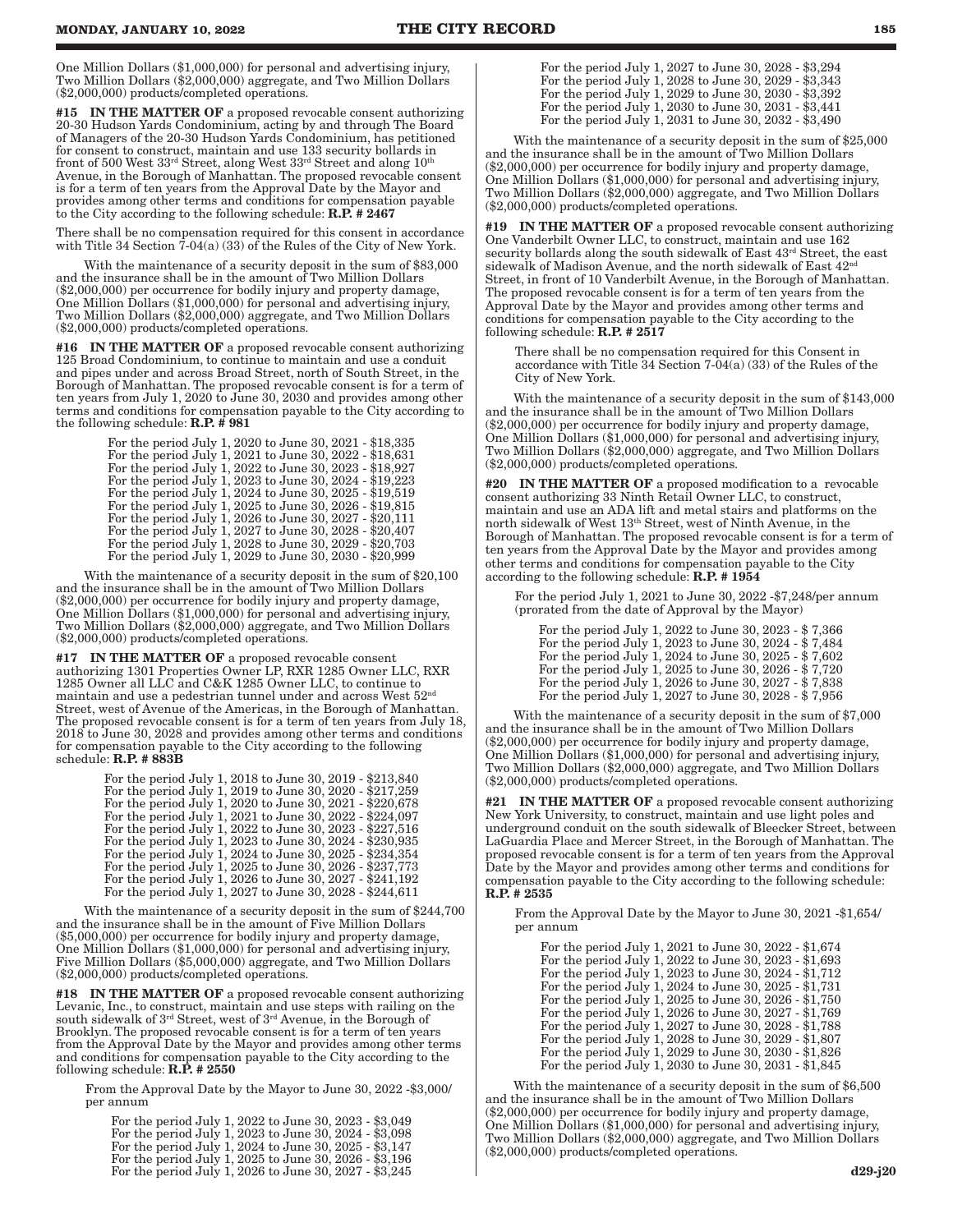# **PROPERTY DISPOSITION**

# **CITYWIDE ADMINISTRATIVE SERVICES**

#### **SALE**

The City of New York in partnership with PropertyRoom.com posts vehicle and heavy machinery auctions online every week, at: https://www.propertyroom.com/s/nyc+fleet

All auctions are open,, to the public and registration is free.

Vehicles can be viewed in person, at: Kenben Industries Ltd., 1908 Shore Parkway, Brooklyn, NY 11214 Phone: (718) 802-0022

No previous arrangements or phone calls are needed to preview. Hours are Monday and Tuesday from 10:00 A.M. – 2:00 P.M.

f23-a4

# **HOUSING PRESERVATION AND DEVELOPMENT**

**PUBLIC HEARINGS** 

All Notices Regarding Housing Preservation and Development Dispositions of City-Owned Property, appear in the Public Hearing Section.

j5-d30

# **PROCUREMENT**

*"Compete To Win" More Contracts!* 

*Thanks to a new City initiative - "Compete To Win" - the NYC Department of Small Business Services offers a new set of FREE services to help create more opportunities for minority and Women-Owned Businesses to compete, connect and grow their business with the City. With NYC Construction Loan, Technical Assistance, NYC Construction Mentorship, Bond Readiness, and NYC Teaming services, the City will be able to help even more small businesses than before.*

*Win More Contracts, at nyc.gov/competetowin*

*"The City of New York is committed to achieving excellence in the design and construction of its capital program, and building on the tradition of innovation in architecture and engineering that has contributed,, to the City's prestige as a global destination. The contracting opportunities for construction/construction services and construction-related services that appear in the individual agency listings below reflect that commitment to excellence."*

#### HHS ACCELERATOR PREQUALIFICATION

To respond to human services Requests for Proposals (RFPs), in accordance with Section 3-16 of the Procurement Policy Board Rules of the City of New York ("PPB Rules"), vendors must first complete and submit an electronic HHS Accelerator Prequalification Application using the City's PASSPort system. The PASSPort system is a web-based system maintained by the City of New York for use by its Mayoral Agencies to manage procurement. Important business information collected in the Prequalification Application is required every three years. Documents related to annual corporate filings must be submitted on an annual basis to remain eligible to compete.

Prequalification applications will be reviewed to validate compliance with corporate filings and organizational capacity. Approved organizations will be eligible to compete and would submit electronic proposals through the PASSPort system. The PASSPort Public Portal, which lists all RFPs, including HHS RFPs that require HHS Accelerator Prequalification, may be viewed, at https://passport. cityofnewyork.us/page.aspx/en/rfp/request\_browse\_public. All current and prospective vendors should frequently review information listed on roadmap to take full advantage of upcoming opportunities for funding. For additional information about HHS Accelerator Prequalification and PASSPort, including background materials, user guides and video tutorials, please visit https://www1.nyc.gov/site/mocs/systems/ about-go-to-passport.page.

# **AGING**

#### AWARD

*Human Services/Client Services*

PROVIDE OLDER ADULT CENTER SERVICES - Competitive Sealed Proposals/Pre-Qualified List - PIN# 12521P0019027 - AMT: \$7,463,388.00 - TO: Allen Ame Church, 16601 Linden Boulevard, Jamaica, NY 11434.

#### DFTA ID: C02

Older Adult Centers (OAC) provide an outlet aimed at socialization for community-dwelling older adults and prevent them from being isolated and disenfranchised. Older Adults engage in various programs and participate classes and activities, including but not limited to art, music, dance, chronic disease self-management classes, nutrition workshops, benefits screenings, technology classes; recreational trips, transportation services; and congregate meals.

Proposal # 2 - Allen AME Community Senior Citizens Centers - Linden Blvd 16601 Linden Blvd, Queens, NY 11434

Proposal # 1 - Allen AME Theodora Jackson Center (& International Towers Social Club & Shelton Social Club) 89-09 162nd Street, Jamaica, NY 11432

Proposal # 3 - Allen AME Rockaway Boulevard Senior Center, 123-10 143rd Street, Queens, NY 11436

 $\div$  j10

# **CHIEF MEDICAL EXAMINER**

### AWARD

*Services (other than human services)*

PEAK SCIENTIFIC GAS GENERATOR MAINTENANCE & REPAIR - Renewal - PIN# 81618S8218KXLR001 - AMT: \$103,338.00 - TO: Peak Scientific Inc., 19 Sterling Road, Billerica, MA 01862.

Maintenance and Repair services, exclusive of replacement/repair parts.

 $\div$  i10

# **CITY PLANNING**

# **LAND USE AND ENVIRONMENT REVIEW**

**INTENT TO AWARD** 

*Services (other than human services)*

PAPER AND BOOK SCANNING TO ELECTRONIC RECORDS - Required/Authorized Source - PIN# 03022M0001 - Due 1-18-22 at 5:00 A.M.

Paper and Book Scanning for DCP through preferred source vendor, New York State Industries for the Blind.

j7-13

MICROFILMS SCANNING - Required/Authorized Source - PIN# 03022M0002 - Due 1-14-22 at 5:00 A.M.

Convert rolls of microfilm to electronic format.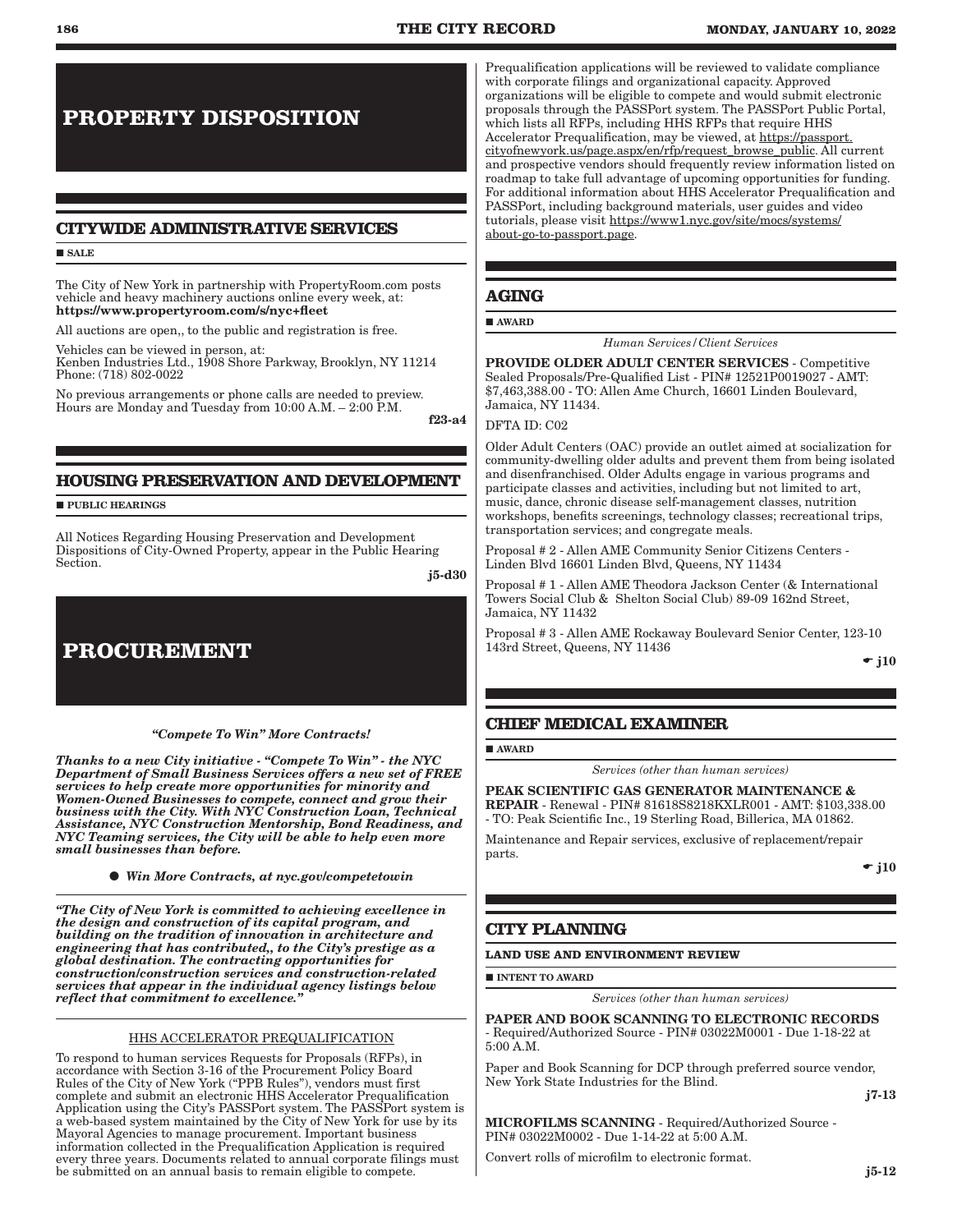# **CONSUMER AND WORKER PROTECTION**

# **FINANCE AND ADMINISTRATION**

# $\blacksquare$ INTENT TO AWARD

*Services (other than human services)*

86622Y0012-PUBLIC AWARENESS CAMPAIGNS - EMG - Request for Information - PIN# 86622Y0012 - Due 1-13-22 at 2:00 P.M.

The New York City Department of Consumer and Worker Protection. DCWP intends to enter into a Sole Source contract with Encompass Media Group (EMG), pursuant to PPB rule Section 3-05(c)(1)(ii) to reserve and lease space and/or placement for several public awareness campaigns at check cashing offices, laundromats, ATM toppers, convenience stores, coffee carts and food cart umbrellas.

DCWP determined that Encompass Media Group is a sole supplier for the following media properties in NYC: Coffee Cup Advertising, Deli Bag Advertising, One Sheet Posters at C Stores, Check Cashing Advertising, Laundromat Advertising, Hair/ Nail / Barber Salon Advertising, Pharmacy Bags / Posters, CVS. EMG has contracted locations for each of the networks listed above. The duration of this contract will be for one year, with no options to renew. Any firm or organization which believes they can also provide this service is invited to respond to the RFI "07121Y0005-Homeless Management Information System Sole Source" on PASSPort.

Any vendor who believes that they may also be able to provide these services in the future, is welcome to submit an expression of interest via email. If you have any questions, please email DCAProcurement@ dca.nyc.gov, with the subject line "86622Y0012- Public Awareness Campaigns". Please indicate your interest by responding to the RFI EPIN: 86622Y0012 in PASSPort no later than January 13, 2021, 2:00 P.M.

j7-13

# **CORRECTION**

 $\blacksquare$ INTENT TO AWARD

*Services (other than human services)*

MAINTENANCE AND SOFTWARE SUPPORT OF THE INMATE INFORMATION SYSTEM (IIS) - Negotiated Acquisition - Other - PIN#07222N0010 - Due 1-17-22 at 9:00 P.M.

The New York City Department of Correction, is contracting with Rangam Consulting for provision of maintenance and software support of the Inmate Information System (IIS). The Department is legally obligated to track its inmates in custody and provide for commissary services among other data collection. DOC still operates legacy software for these functions, and given the uncommon software programming languages, the Department is not able to hire a C++ or Java programmer to do the work that system administrators perform for DOC. The work involves making changes to the systems as needed, whether doing backend changes when there is an anomaly event such as an error in the database as far as reporting where an inmate is in the chain of custody to an error in how much is in an inmate commissary account to software failure glitches that need to be resolved, staff log in account management and resets, or anything else that needs to be resolved to ensure DOC staff can use the software. General expertise required: provide maintenance and support for NYCDOC servers that host the production and non-production versions of the business-related IIS system. Design and development business critical system enhancements. Provide 24/7 technical support.

There is a compelling need for good and services that cannot be timely met through a sealed bidding or competitive sealed proposals. There are a limited number of vendors able to provide System maintenance and support to the Inmate Information System (IIS) by the Department of Correction.

j6-13

#### MAINTENANCE AND SOFTWARE SUPPORT OF THE INMATE FINANCIAL & COMMISSARY SYSTEM (IFCOM) - Negotiated Acquisition - Other - PIN#07222N0009 - Due 1-17-22 at 9:00 P.M.

The New York City Department of Correction, is contracting with GCOM Software LLC, for provision of maintenance and software support of the Inmate Financial and Commissary System (IFCOM). The Department is legally obligated to track its inmates in custody and provide for commissary services among other data collection. DOC still operates legacy software for these functions, and given the uncommon software programming languages, the Department is not able to hire a C++ or Java programmer to do the work that system administrators perform for DOC. General expertise required: maintaining, designing, developing client/server systems using DECTP products on OpenVMS

Alpha and Integrity-64 based clustered systems, including support level expertise. Any firm which believes it can provide the required services in the future is invited to express interest, via email, at Lilliana.alvarez-cano@doc.nyc.gov.

There is a compelling need for good and services that cannot be timely met through competitive sealed bidding or competitive sealed proposals. There are limited number of vendors able to provide the Inmate Financial & Commissary System (IFCOM) required by the Department of Correction.

j6-13

# **EDUCATION**

SOLICITATION

*Goods and Services*

CORRECTION: INVESTMENT MANAGER SEARCH FOR GLOBAL LISTED INFRASTRUCTURE EX FOSSIL FUELS - Request for Proposals - PIN# BER13041 - Due 1-19-22 at 5:00 P.M.

Investment Manager Search, for Global Listed Infrastructure Ex Fossil Fuels The New York City Board of Education Retirement System ("BERS"), is conducting this investment manager search (this "Search"), to identify and select investment management firms, or a pool of investment management firms, to create and manage one or more Global Listed Infrastructure (Ex Fossil Fuels) Equity Portfolio for BERS. How to Participate in this Search: To be considered, investment management firms must comply with the requirements  $(1) - (3)$  listed below: 1. All firms shall carefully review the Notice of Search and the Minimum Requirements described in Section 1.4 of the Investment Manager Notice of Search. Interested firms that meet the Minimum Requirements must enter their information in eVestment Alliance's database to be considered by Segal Marco Advisors, BERS' Investment Consultant. Information on requirements for entering information into these databases can be found at, https://www.evestment.com (click on "Submit My Data"). The Investment Consultant will review the database and provide BERS with a written report identifying the investment managers that meet the Minimum Requirements. 2. All firms must ensure that they completely identify their firm and product information in the aforementioned databases. Additionally, firms must ensure that the information (such as organization, product, returns, portfolio characteristics and AUM data) is current and accurate as of September 30, 2021. 3. There is no fee for entering information into the aforementioned database. Firms are advised that information in the database may become part of any pool contract that results from this Search. Current and accurate data must be in the aforementioned databases by the deadline stated in Section I of this Notice of Search, at which time the Investment Consultant shall commence its review of the database. Consistent with the policies expressed by the City of New York, participation by Minority-Owned and Women-Owned businesses or partnering arrangements with Minority-Owned and Women-Owned investment firms are encouraged. Additionally, participation by small and New York City-based businesses is also encouraged. The Notice of Search which fully describes the scope of the search, minimum requirements, how to participate and the evaluation process will be available for download from the BERS' website, https://www.bers.nyc. gov/site/bers/notices/requests-for-proposals.page, on or about December 15, 2021. To download the Notice of Search, from BERS' website, select "RFPs & Solicitations" then "Notice of Search for "Investment Manager Search for Global Listed Infrastructure Ex Fossil Fuels". Questions about the Notice of Search should be transmitted by email to Sabrina Hayat, at BERSProcurement@bers.nyc.gov, by January 19, 2022, by 3:00 P.M. EST.

*Use the following address* unless otherwise specified in notice, to secure, examine or submit bid/proposal documents, vendor prequalification and other forms; specifications/blueprints; other information; and for opening and reading of bids at date and time specified above.

*Education, 55 Water Street, 50th Floor, New York, NY 10041. Sabrina Hayat (929) 305-3874; BERSProcurement@bers.nyc.gov*

d21-j19

# **ENVIRONMENTAL PROTECTION**

# **AWARD**

*Services (other than human services)*

BHOE-22-1M BACKHOE LOADER, REGION 1, MANHATTAN - Competitive Sealed Bids - PIN# 82621B0024001 - AMT: \$2,716,110.00 - TO: Difazio Infrastructure- Difazio Industries JV, 38 Kinsey Place, Suite #4, Suite #1, Staten Island, NY 10303.

Requirement of services of backhoe loader(s) with operating engineer(s)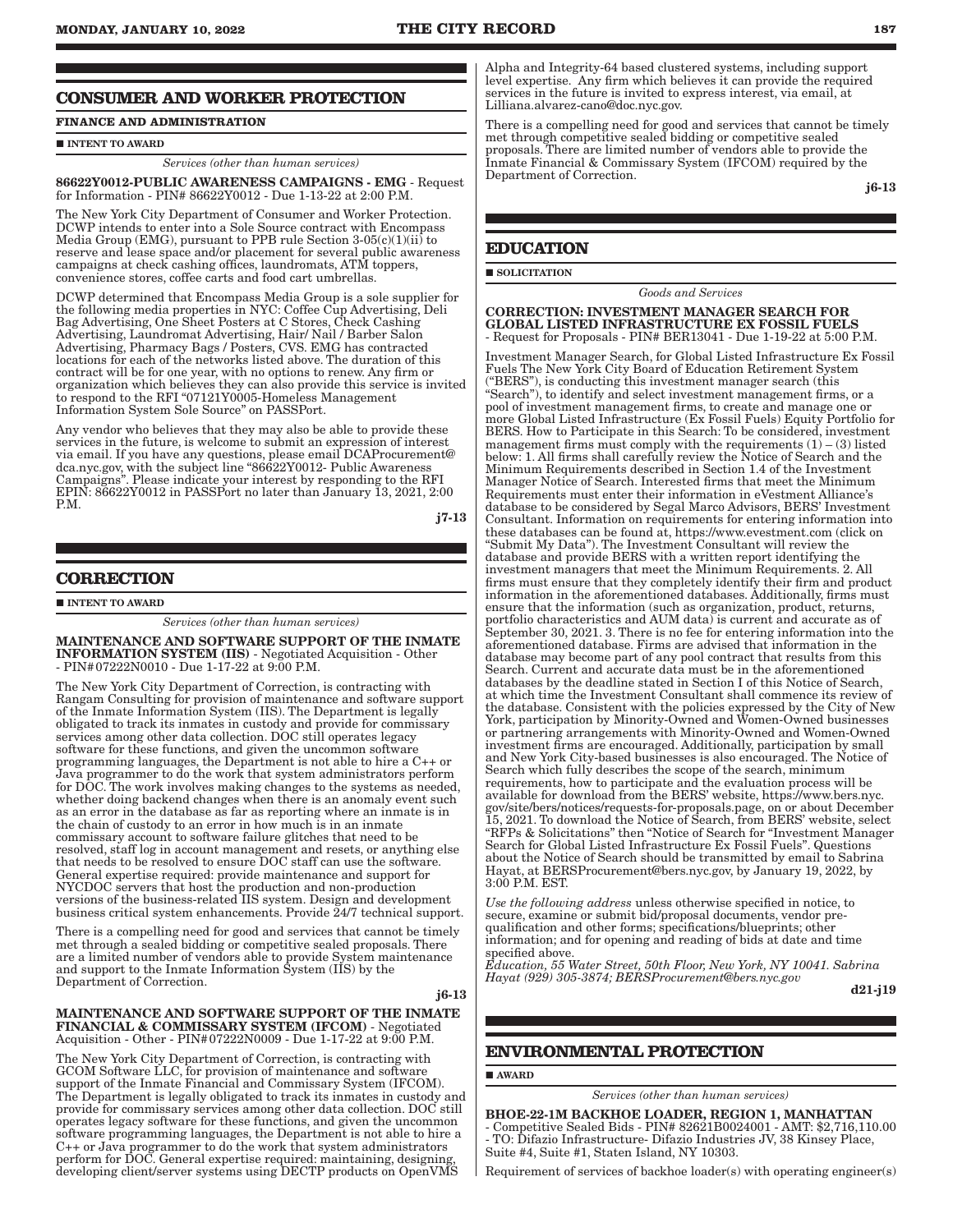on an as needed basis, Borough of Manhattan Services - Backhoe loaders with operating engineers, Region 1, Manhattan.

 $\div$  j10

# **FINANCE**

# **PURCHASING AND ADMINISTRATION**

INTENT TO AWARD

#### *Services (other than human services)*

# OUT OF STATE DMV REGISTRATION IDENTIFICATION SERVICES - Negotiated Acquisition - Judgment required in

evaluating proposals - PIN#83622N0006 - Due 1-27-22 at 10:00 A.M. *Use the following address* unless otherwise specified in notice, to

secure, examine or submit bid/proposal documents, vendor prequalification and other forms; specifications/blueprints; other information; and for opening and reading of bids at date and time specified above.

*Finance, 59 Maiden Lane, 32nd Floor, New York, NY 10038. Annabelle Villegas (212) 291-4415; villegasa@finance.nyc.gov*

j6-12

#### **TPS-TREASURY**

INTENT TO AWARD

*Services (other than human services)*

CORRECTION: HSBC COMMERCIAL BANK DEPOSITS AND RELATED SERVICES - Negotiated Acquisition - Other - PIN# 83622N0003 - Due 1-18-22 at 8:00 P.M.

This is a time sensitive contract and transferring to a new vendor will cost the City of New York tremendous loss.

j6-13

# **HEALTH AND MENTAL HYGIENE**

**AWARD** 

*Services (other than human services)*

TB NEBULIZERS - Sole Source - Other - PIN# 81621S0013001 - AMT: \$70,248.50 - TO: Westprime Systems Inc., 5751 Chino Avenue, Chino, CA 91710.

WestPrime will provide nebulizers, parts, maintenance & services, so that fast and efficient identification of persons with infectious TB can be identified, reducing transmission of TB to the public.

 $\div$  j10

#### **ENVIRONMENTAL HEALTH**

#### SOLICITATION

*Services (other than human services)*

SPAY & NEUTER SERVICES - Negotiated Acquisition - Other - PIN# 81621N0308 - Due 2-11-22 at 2:00 P.M.

The competitive Negotiated Acquisition (NA) is for soliciting applications for the provision of free or low-cost spay and neuter services of dogs and cats to eligible pet owners Citywide. Services are required in all five boroughs of New York City. Contractor(s) must be and/or employ New York State licensed Veterinarians and New York State licensed veterinary technicians, to provide spay and neuter surgeries and related services. DOHMH is pursuing this via NA method because there is a very limited number of providers that can meet the minimum qualifications and the capacity necessary to perform the work. The contract term will be for six (6) years from September 1, 2022 to August 31, 2028 with no renewal options. All questions must be submitted in writing to the Authorized Agency Contact person at NA@health.nyc.gov. Answers to all questions received by the question deadline of January 21, 2022 will be provided in an addendum released through PASSPort. Please note that this procurement is released via PASSPort. Please visit PASSPort to respond to this solicitation. Expressions of Interest are due on February 11, 2022 at 2:00 P.M. EST. Link to PASSPort Public Portal: https://passport.cityofnewyork.us/page.aspx/en/rfp/request\_browse\_ public

**HOMELESS SERVICES**

**AWARD** 

*Human Services/Client Services*

SINGLE ADULT SHELTER AT SKYWAY QUEENS AND ANNEXES - Competitive Sealed Proposals - Other - PIN# 07121P0109001 - AMT: \$105,304,055.00 - TO: Acacia Network Housing Inc., 300 East 175th Street, Bronx, NY 10457.

Single adult services at the Skyway Queens shelter, located at 132-10 South Conduit Avenue, Jamaica, NY. This contract includes the following annexes: Comfort Inn Sunset Park, 353 38th Street Brooklyn, NY 11232, and Sleep Inn Stillwell, 2586 Stillwell Avenue, Brooklyn, NY 11223.

 $\div$  j10

# **OFFICE OF THE MAYOR**

**MAYORALTY**

 $\blacksquare$  SOLICITATION

*Services (other than human services)*

00222N0009-NYC CIVIC IMPACT FUNDING - Negotiated Acquisition - Other - PIN# 00222N0009 - Due 2-4-22 at 2:00 P.M.

NEED FOR PROCUREMENT NYC Service (NYCS, a division of the Mayor's Office) seeks appropriately qualified nonprofit and communitybased organization (providers), to receive NYC Civic Impact Funding to support efforts to engage volunteers who help deliver essential services to poverty-stricken residents; further impacted by the COVID-19 Pandemic. Organizations across the city are on the front lines – along with their volunteers – supporting residents in a multitude of ways. NYC Civic Impact funding helps organizations strategically leverage volunteers to deliver essential services, as well as strengthen community engagement and support at a time when it is desperately needed. Food access continues to be a particularly high need area, so this funding will focus support on food supplying and/or serving organizations.

- 1. Requirements & Priorities: NYC Civic Impact Funding is open to all community-based organizations and nonprofits who are currently engaging volunteers to deliver services to communities. In particular, organizations must be engaging volunteers to improve communities' access to healthy and culturally appropriate food. In order to be eligible to apply, an organization must:
	- Be community-based (e.g. serving particular neighborhood(s) in the five boroughs, with genuine relationships with community stakeholders and residents.
	- Be a current  $501(c)(3)$  nonprofit organization or have a fiscal sponsor.
	- Use funding exclusively to support NYC-based volunteer and civic engagement efforts related to increasing access to food and addressing other residual impacts from COVID-19 in high need communities. Organizations that also operate outside of NYC are eligible to apply, but must use this funding for their NYC programming.
	- Seek to improve their volunteer management practices and have the ability to run an effective volunteer program designed to deliver critical services (e.g. volunteer food distribution, meal preparation, logistical support, tracking data).
	- Supply and/or serve food. Funding may be used to support other COVID-19 response efforts that utilize volunteers, but volunteer-supported food distribution must be a primary component of the programs funded.
	- Use funding to provide services to residents in one or more Racial Inclusion & Equity Taskforce Priority Neighborhoods (a list of these neighborhoods can be found online here and is provided after Question #15 in this application).
- 2. Solicitation/Selection: Request for Quote (RFQ) will be release to qualified providers via Passport. The Applicant may qualify for one-time funding of up to  $$10,000$  which must be used by June 30,  $2022$ . Up to  $$200,000$  in total, up to  $$10,000$  each, will be awarded to approximately 20 organizations. A successful application will demonstrate that funding will be used to support the implementation, improvement, or expansion of volunteer efforts who help deliver essential services to residents throughout New York City.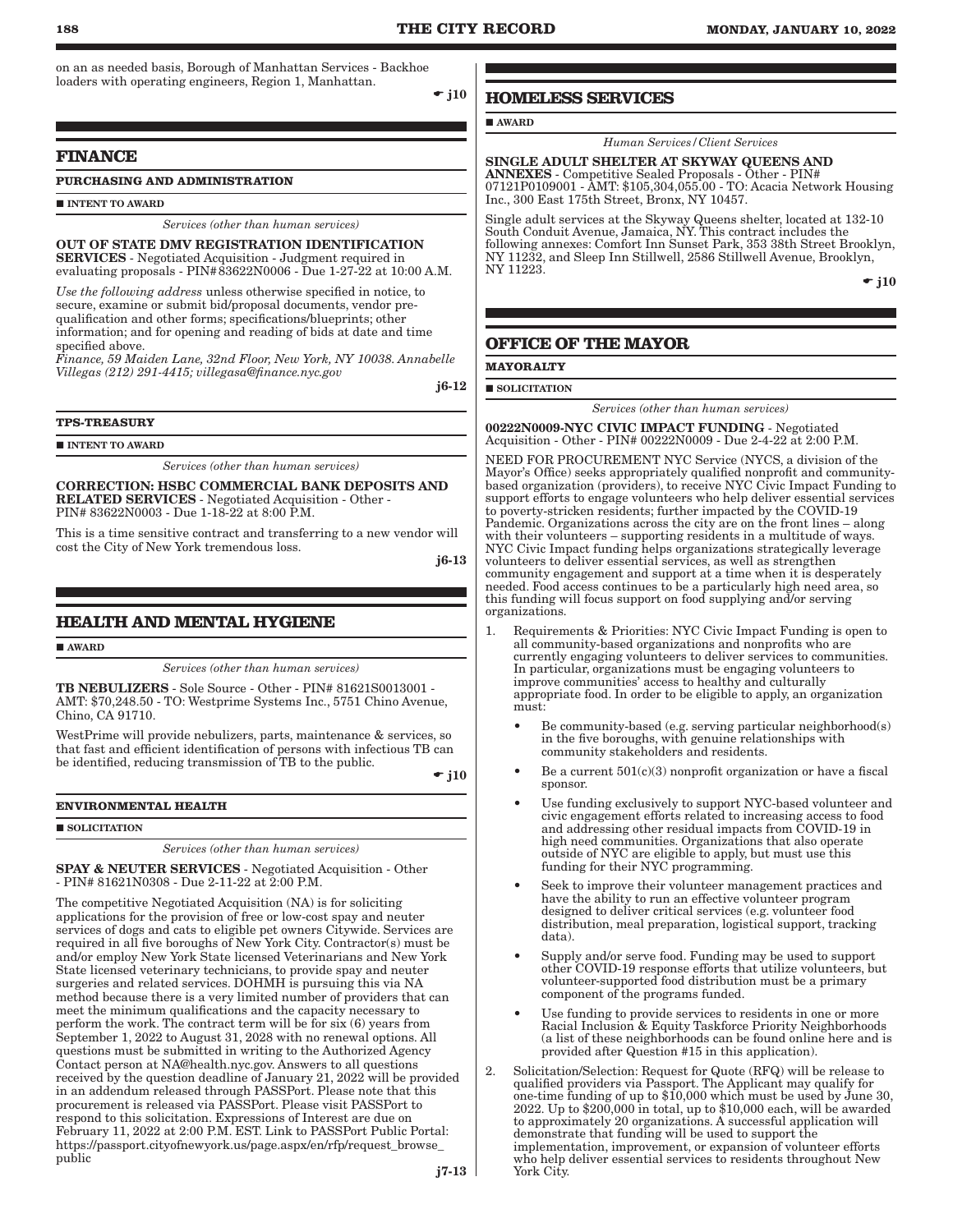3. Basis for Contract Award: The contract will be awarded to the highest technically ranked applicant(s) whose price proposal is determined to be fair and reasonable and is determined to be the most advantageous to the City, taking into consideration the price and such other factors or criteria set forth in the RFA. B. FAIR AND REASONABLE The Office of the Mayor will award up to \$10,000, each, to twenty (20) applicants. The cost is Federal funds. The same award amount was allocated to applicants during Fiscal Year 2020 and 2021; the cost is comparable to the market-price for similar services; therefore, the ACCO has determined the offered price is fair and reasonable.

j7-13

# **MAYOR'S OFFICE OF CRIMINAL JUSTICE**

#### **CONTRACTS**

#### INTENT TO AWARD

#### *Human Services/Client Services*

00222Y0088-CURE VIOLENCE GLOBAL - Request for Information - PIN# 00222Y0088 - Due 1-13-22 at 2:00 PM.

Pursuant to Section 3-05 of the NYC Procurement Policy Board Rules, It is the intent of the Mayors office of Criminal Justice ("MOCJ") to enter into sole source negotiations with Cure Violence Global (CVG), located at 227 W. Monroe Street. Suite 1025, Chicago, Illinois 60606, for the obtaining site certification, violence interruption and reduction training, and management. Cure Violence Global (CVG) will provide training and technical assistance to community-based programs and/or organizations that are committed to mitigating conflict that leads to gun violence and mobilizing residents to change community norms across the 5 boroughs. CVG is equipped to provide a model approach, curriculum on violence interruption and reduction training, management training, and site certification. These services will be used by MOCJ-funded crisis management system program providers to detect and interrupt conflict, identify and treat the highest risk for harm in communities throughout the City. Please indicate your interest by responding to the RFI EPIN: 00222Y0088 in PASSPort no later than Januaryy 13, 2022, at 2:00 P.M.

To respond in PASSPort please complete the acknowledgement tab and summit a response in the Manage responses tab or respond by email to mocjprocurements@cityhall.nyc.gov. If you have questions about the details of the RFx please submit through the Discussion with Buy Tab. If you need technical assistance, please contact the Mayor's Office of Contract Services (MOCS) by submitting an inquiry to the MOCS Service Desk at https://mocssupport.atlassian.net/servicedesk/ customer/portal/8

*Use the following address* unless otherwise specified in notice, to secure, examine or submit bid/proposal documents, vendor prequalification and other forms; specifications/blueprints; other information; and for opening and reading of bids at date and time specified above.

*Mayor's Office of Criminal Justice, 1 Centre Street, 10th Floor, Room 1012, New York, NY 10007. Alison MacLeod (212) 416-5252; mocjprocurments@cityhall.nyc.gov*

j7-13

00222Y0076-ADVANCE PEACE - Request for Information - PIN#00222Y0076 - Due 1-13-22 at 2:00 P.M.

Pursuant to Section 3-05 of the NYC Procurement Policy Board Rules, it is the intent of the Mayor's Office of Criminal Justice to enter into sole source negotiations with Advance Peace. The Advance Peace Model also known as The Peacemaker Fellowship is a proprietary product researched, field-tested, piloted, administered, evaluated, and conferred exclusively by Advance Peace. Please indicate your interest by responding to the RFI EPIN: 00222Y0076 in PASSPort no later than January 13, 2022, at 2:00 P.M.

To respond in PASSPort, please complete the Acknowledgement tab and submit a response in the Manage responses tab or respond by email to mocjprocurements@cityhall.nyc.gov. if you have questions about the details of the RFx, please submit through the Discussion with Buyer Tab. If you need technical assistance, please contact the Mayor's Office of Contract Services (MOCS) by submitting an inquiry to the MOCS Service Desk at https://mocssupport.atlassian.net/ servicedesk/customer/portal/8

*Use the following address* unless otherwise specified in notice, to secure, examine or submit bid/proposal documents, vendor pre-qualification and other forms; specifications/blueprints; other information; and for opening and reading of bids at date and time specified above. *Mayor's Office of Criminal Justice, 1 Centre Street, 10th Floor, Room 1012, New York, NY 10007. Alison MacLeod (212) 416-5252; mocjprocurements@cityhall.nyc.gov*

# **MAYOR'S FUND TO ADVANCE NEW YORK CITY**

# **FINANCE AND OPERATIONS**

#### SOLICITATION

## *Goods and Services*

REQUEST FOR PROPOSALS: DESIGNED BY COMMUNITY - Request for Proposals - PIN# 202201 - Due 2-22-22 at 1:00 A.M.

The awarded Non-Profit Community Based Organization will support the enrollment of the Designed by Community Fellowship Cohort through activating their existing Community networks. Non-Profit Community Based Organizations with active Community groups who exist as a part of their operational model will be prioritized.

Please visit the RFP section of our site, at nyc.gov/fund, to view full RFP details.

*Use the following address* unless otherwise specified in notice, to secure, examine or submit bid/proposal documents, vendor prequalification and other forms; specifications/blueprints; other information; and for opening and reading of bids at date and time specified above.

*Mayor's Fund to Advance New York City, 253 Broadway, 6th Floor, New York, NY 10007. Cesaryna Pena (212) 788-2670; fundrfp@cityhall.nyc.gov*

•  $i10-24$ 

# **NYC HEALTH + HOSPITALS**

**METROPLUS HEALTH PLAN**

**SOLICITATION** 

*Human Services/Client Services*

CARE MANAGEMENT SERVICES FOR VULNERABLE HIGH-COST MEMBERS - Request for Proposals - PIN# 1057 - Due 3-14-22 at 3:00 P.M.

MetroPlus, seeks a partner which can provide care management services, for a minimum of 5,000 high cost MetroPlus Medicaid (non-dual) adult members. HARP members would be included but PIC and D-SNP would not. Target population will be members in the 5 boroughs, adult (18+), have been identified as having high costs, including excessive ED utilization, chronic high spend, Serious Mental Illness, and/or unmanaged chronic diseases. MetroPlus is prepared to share relevant data for this population to enable the proposers to conduct the necessary analysis.

*Use the following address* unless otherwise specified in notice, to secure, examine or submit bid/proposal documents, vendor prequalification and other forms; specifications/blueprints; other information; and for opening and reading of bids at date and time specified above.

*NYC Health + Hospitals, 50 Water Street, 7th Floor, New York, NY 10004. Eva Bein (347) 681-0430; beinev@metroplus.org*

 $\div$  j10

#### **SUPPLY CHAIN SERVICES**

# **SOLICITATION**

*Services (other than human services)*

CRAN RFP - Request for Proposals - PIN# 2589 - Due 2-3-22 at 5:00 P.M.

NYC Health + Hospitals/Correctional Health Services (CHS), is seeking a Community Re-entry Assistance Network (CRAN) Vendor, to connect patients released from NYC jails to health care, housing, and social services in the community. CRAN offers two program tracks: Case Management transitional services typically initiated during incarceration, and Post-Release Services available in the community. CRAN works closely with clients to facilitate achievement of health and reentry goals. Pursuant to the City's responsibilities under the settlement agreement in Brad H. v. City of New York, CRAN works with CHS to provide discharge planning and connection to care for patients in NYC Department of Corrections (DOC), custody receiving mental health treatment. In addition to the specific services delineated in the Brad H. agreement for qualifying Class Members, CRAN provides a range of services available to all patients discharged from NYC DOC custody.

*Use the following address* unless otherwise specified in notice, to secure, examine or submit bid/proposal documents, vendor prequalification and other forms; specifications/blueprints; other information; and for opening and reading of bids at date and time specified above.

*NYC Health + Hospitals, 50 Water Street, 15th Floor, New York, NY 10007-1602. Nishant Kondamudi (332) 215-1558; kondamun@nychhc.org*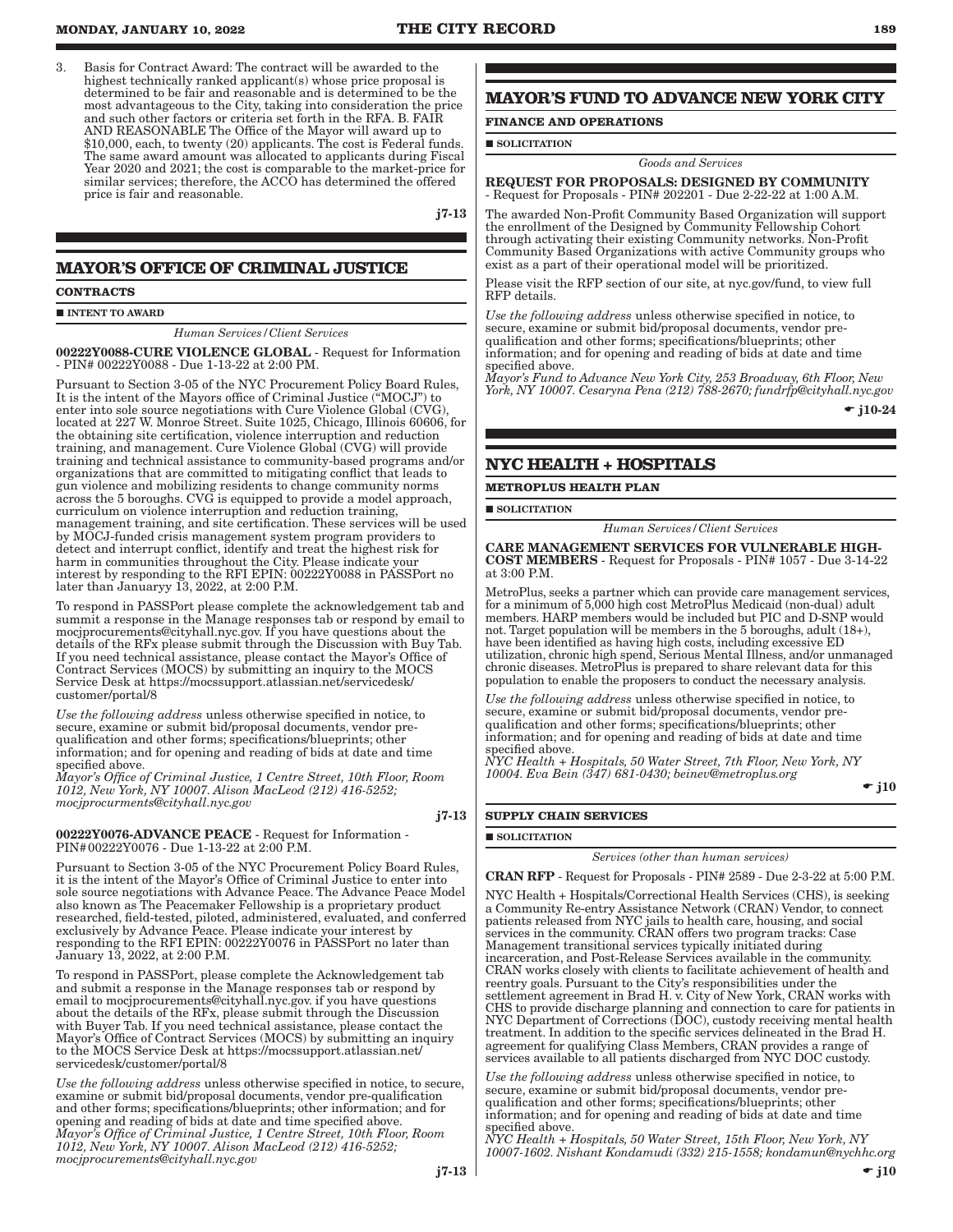# **POLICE DEPARTMENT**

**AWARD** 

### *Services (other than human services)*

STRATEGIC AND MANAGEMENT CONSULTING SERVICES - Competitive Sealed Proposals - Other - PIN# 05619P0005005 - AMT: \$1,000,000.00 - TO: Gartner Inc., 56 Top Gallant Road, Stamford, CT 06904.

The New York City Police Department ("NYPD"), is establishing two pools of appropriately qualified and experienced firms, to provide management/business consulting and research and evaluation services to the NYPD, on an as needed project basis. The NYPD will retain a range of consultant firms and research organizations with the capacity to address different scales of projects and tasks.

 $\div$  i10

STRATEGIC AND MANAGEMENT CONSULTING SERVICES - Competitive Sealed Proposals - Other - PIN# 05619P0005003 - AMT: \$1,000,000.00 - TO: The Boston Consulting Group Inc., 10 Hudson Yards, New York, NY 10001.

The New York City Police Department ("NYPD"), is establishing two pools of appropriately qualified and experienced firms, to provide management/business consulting and research and evaluation services to the NYPD, on an as needed project basis. The NYPD will retain a range of consultant firms and research organizations with the capacity to address different scales of projects and tasks.

 $\div$  i10

STRATEGIC AND MANAGEMENT CONSULTING SERVICES - Competitive Sealed Proposals - Other - PIN# 05619P00050010 - AMT: \$1,000,000.00 - TO: KPMG LLP, 345 Park Avenue, New York, NY 10154-0102.

The New York City Police Department ("NYPD"), is establishing two pools of appropriately qualified and experienced firms, to provide management/business consulting and research and evaluation services to the NYPD, on an as needed project basis. The NYPD will retain a range of consultant firms and research organizations with the capacity to address different scales of projects and tasks.

 $\div$  i10

RESEARCH AND EVALUATION SERVICES TO THE NYPD - Competitive Sealed Proposals - Other - PIN# 05619P0005008 - AMT: \$1,000,000.00 - TO: International Association of Chiefs of Police, 44 Canal Center Plaza, Suite 200, Alexandria, VA 22314.

The New York City Police Department ("NYPD"), is establishing two pools of appropriately qualified and experienced firms, to provide management/business consulting and research and evaluation services to the NYPD, on an as needed project basis. The NYPD will retain a range of consultant firms and research organizations with the capacity to address different scales of projects and tasks.

 $\div$  i10

RESEARCH AND EVALUATION SERVICES - Competitive Sealed Proposals - Other - PIN# 05619P0005002 - AMT: \$1,000,000.00 - TO: KPMG LLP, 345 Park Avenue, New York, NY 10154-0102.

The New York City Police Department ("NYPD"), is establishing two pools of appropriately qualified and experienced firms, to provide management/business consulting and research and evaluation services to the NYPD, on an as needed project basis. The NYPD will retain a range of consultant firms and research organizations with the capacity to address different scales of projects and tasks.

 $\div$  i10

# **PUBLIC LIBRARY - QUEENS**

**SOLICITATION** 

*Goods and Services*

INVITATION FOR BID ("IFB") TO ENTER INTO A CONTRACT FOR GLASS REPLACEMENT SERVICES FOR QUEENS PUBLIC LIBRARY - Competitive Sealed Bids - PIN# 0122-1 - Due 2-9-22 at 2:00 P.M.

To All Interested Bidders: The Queens Borough Public Library (the "Library"), hereby solicits proposals from experienced firms and individuals (hereinafter referred to as "Bidders") in response to this Invitation for Bid ("IFB") to enter into a contract for Glass Replacement Services for Queens Public Library. To facilitate communication between the Library and Bidders and to ensure that all

Bidders have access to the same information, all information concerning this IFB, including how to submit a bid, will be posted on the Library's website at: https://www.queenslibrary.org/about-us/ procurement-opportunities. All questions regarding this IFB must be submitted as set forth in the IFB. The Library will post questions and responses on the bid website. We look forward to your interest and participation in this IFB. Sincerely, William R. Funk, Director of Procurement.

*Use the following address* unless otherwise specified in notice, to secure, examine or submit bid/proposal documents, vendor prequalification and other forms; specifications/blueprints; other information; and for opening and reading of bids at date and time specified above.

*Public Library - Queens, 89-11 Merrick Boulevard, Jamaica, NY 11432. William R. Funk (718) 990-8684; Bidcontact@queenslibrary.org*

 $\div$  j10

# **TRANSPORTATION**

#### **HR/FACILITIES MANAGEMENT**

**INTENT TO AWARD** 

*Services (other than human services)*

JANITORIAL SERVICES FOR DOT FACILITIES-ALL BOROUGHS - Required/Authorized Source - PIN#84121M0001 - Due 1-17-22 at 5:00 A.M.

j3-10

### **PLANNING AND MANAGEMENT**

SOLICITATION

*Services (other than human services)*

84122M0002-84121MBTP494 - NYCDOT OFF-HOUR DELIVERIES PROGRAM - Competitive Sealed Proposals - Other - PIN# 84122M0002 - Due 2-8-22 at 2:00 PM.

The services to be procured is the Consultant/Program Management Services, in Connection with the NYC DOT Off-Hour Deliveries Program. This Procurement is subject to DBE participation goals. The DBE goal for this project is 20%. A Pre-Proposal Conference (Optional) has been scheduled for January 18, 2022, Time: 10:00 A.M., through Zoom. Proposers who wish to connect to the Zoom Conference will need a Zoom ID and Password or the link. Therefore, proposers who wish to connect will need to contact the authorized agency contact person via email, at least three (3) days prior to the Pre-Proposal Conference in order to obtain the information to connect. Proposers will need to provide the first name, last name of everyone who wishes to connect, name of the organization, phone number and email address.

This Request for Proposals (RFP), is released through PASSPort, New York City's online procurement portal. Responses to this RFP must be submitted via PASSPort. To access the RFP, vendors should visit the PASSPort public Portal, at https://www1.nyc.gov/site/mocs/systems/ about-go-to-passport.page, and click on the "Search Funding Opportunities in PASSPort" blue box. Doing so will take one to the public portal of all procurements in the PASSPort system. To quickly locate the RFP, insert the EPIN 84121M0002, into the Keyword search field. In order to respond to the RFP, vendors must create an account within the PASSPort system if they have not already done so.

 $\div$  i10

# **AGENCY RULES**

# **ADMINISTRATIVE TRIALS AND HEARINGS**

**NOTICE** 

### Notice of Adoption of Rule

Pursuant to the authority vested in the Office of Administrative Trials and Hearings (OATH) by sections 1043, 1049, and 1049-a of the New York City Charter, OATH has adopted amendments adding a new chapter 8 to title 48 of the Rules of the City of New York to comply with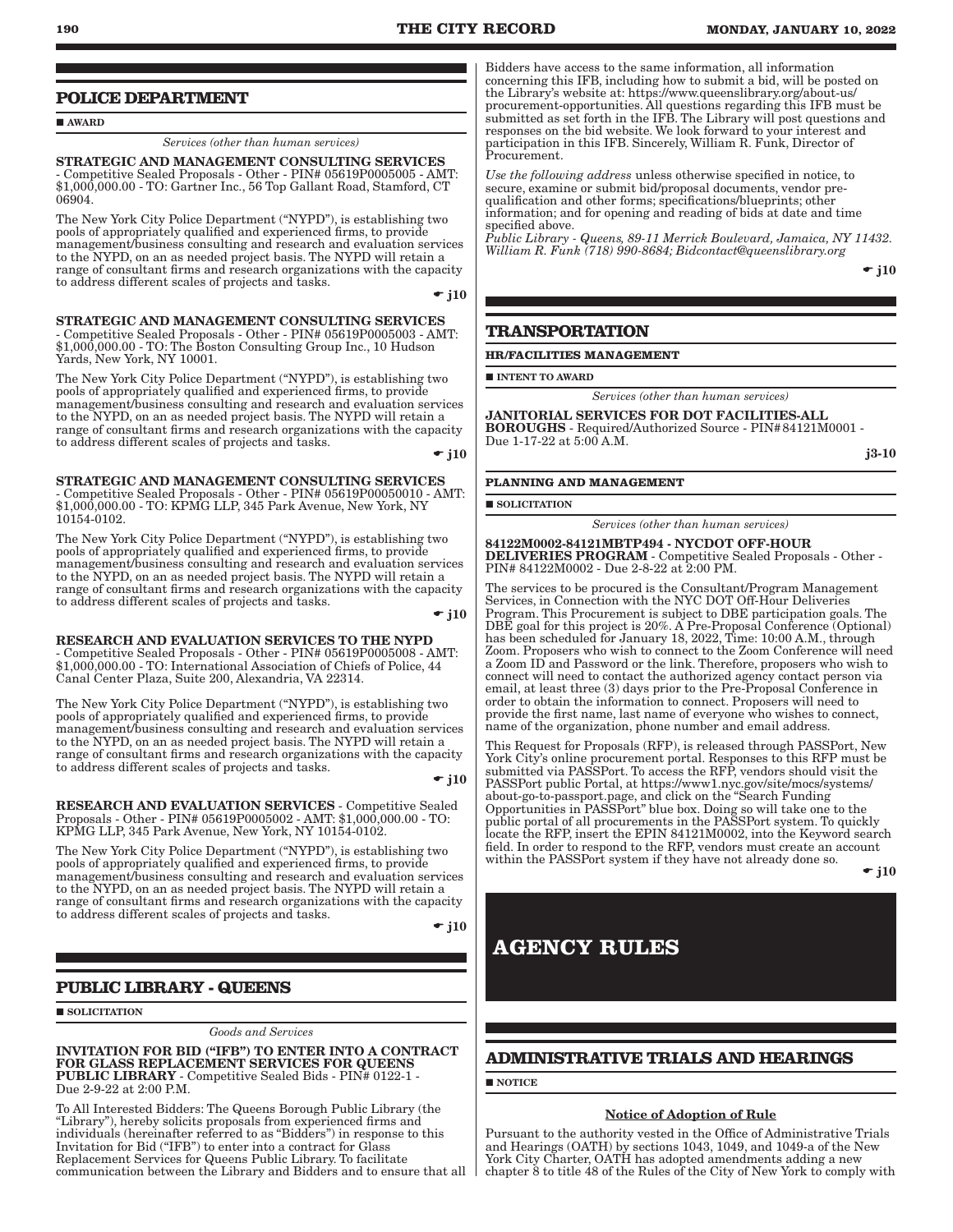section 1043(g) of the New York City Charter (City Administrative Procedure Act), which permits any person to petition a city agency to consider the adoption of a rule and requires each agency to have rules creating a procedure for such petitions.

A proposed version of these amendments was published in The City Record on November 17, 2021. A public hearing was held on December 21, 2021. No testimony regarding the amendments was given at the public hearing, and OATH did not receive any written comments from the public.

#### Statement of Basis and Purpose of Rule

The Office of Administrative Trials and Hearings (OATH) has adopted amendments adding a new chapter 8 to title 48 of the Rules of the City of New York to comply with section 1043(g) of the New York City Charter (City Administrative Procedure Act), which permits any person to petition a city agency to consider the adoption of a rule and requires each agency to have rules creating a procedure for such petitions.

Chapter 8 of title 48 of the Rules of the City of New York sets forth the procedures that petitioners must follow in petitioning OATH to consider a new rule. It also sets forth the procedures OATH must follow in considering and responding to petitions. Additionally, it requires OATH to deny or approve petitions within 60 days and sets forth procedures for denying or granting petitions.

OATH's authority for this rule is found in sections 1043, 1049, and 1049-a of the New York City Charter.

Deleted material is in [brackets].

New text is underlined.

Section 1. Title 48 of the Rules of the City of New York is amended by adding a new Chapter 8 to read as follows:

#### Chapter 8: Petitions for Rulemaking

§ 8-01 Scope. These rules govern the procedures by which the public may submit to the Office of Administrative Trials and Hearings (OATH) petitions for rulemaking, pursuant to § 1043(g) of the New York City Charter (City Administrative Procedure Act), and the procedures for OATH's consideration and disposition of such petitions.

#### § 8-02 Definitions. As used in this chapter:

City Administrative Procedure Act. "City Administrative Procedure Act" means the requirements for rulemaking by agencies of the City of New York specified in chapter 45 of the New York City Charter.

Commissioner. "Commissioner" means OATH's Chief Administrative Law Judge and Chairperson of the Environmental Control Board.

Person. "Person" means an individual, partnership, corporation, or other legal entity, and any individual or entity acting in a fiduciary or representative capacity.

Petition. "Petition" means a request that OATH adopt a rule.

Petitioner. "Petitioner" means the person who files a petition.

Rule. "Rule" has the same meaning as in § 1041(5) of the New York City Charter.

#### § 8-03 Procedures for Submitting Petitions.

(a) Any person may petition the Commissioner to adopt a rule. The petition must include:

- (1) The proposed language of the rule;
- (2) Petitioner's arguments in support of adoption of the rule;
- (3) The name, address, telephone number, and e-mail address of the petitioner or the petitioner's authorized representative;
- (4) The signature of petitioner or his or her representative.

(b) Any change in the information provided pursuant to paragraph three of subdivision (a) of this section must be reported promptly in writing to OATH by (1) mail to OATH at 66 John Street,  $11<sup>th</sup>$  Floor, New York, N.Y. 10038, ATTN: General Counsel; or (2) e-mail to Rules\_ Oath@oath.nyc.gov.

#### § 8-04 Procedures for Consideration of and Responses to Petitions.

- (a) When a petition submitted in proper form is received, the Commissioner, or his or her representative, will deny or approve the petition within 60 days from the date the petition was received.
- (b) The Commissioner, or his or her representative, will either deny the petition in a written statement or grant the petition by stating in writing his or her intention to initiate rulemaking by a specified <u>date.</u>
- (c) The Commissioner, or his or her representative, may grant the petition in whole or in part and is not bound by the proposed

language in the petition.

(d) The Commissioner, or his or her representative, may amend or modify the language of the rule as proposed in the petition at his or her discretion.

 $\div$  j10

# **SPECIAL MATERIALS**

# **CITY PLANNING**

**NOTICE** 

# POSITIVE DECLARATION

**Project Identification** Lead Agency<br>570 Fifth Avenue City Planning CEQR No. 22DCP100M 120 Broadway<br>
ULURP Nos. Pending New York, NY 10271 ULURP Nos. Pending New York, NY 10271<br>SEQRA Classification: Type I Contact: Stephanie Shellooe SEQRA Classification: Type I

City Planning Commission (212) 720-3328

#### Name, Description and Location of Proposal:

### 570 Fifth Avenue

The Applicant, 46/47 Owner LLC, is requesting discretionary actions including zoning text amendments, and three special permits (the "Proposed Actions") to facilitate the redevelopment of the Proposed Development Site; Block 1262, Lots 29 through 35, 37, 38, 39, 42, 45 and 130 located on the west side of Fifth Avenue between West 46th and West 47th Streets in the Midtown neighborhood of Manhattan Community District 5. With the Proposed Actions the Applicant would develop an office building (the Office Scenario) with a maximum floor area of approximately 1,543,759 gross square feet (gsf), or alternatively, a residential/hotel building (the Residential/Hotel Scenario) with a maximum floor area of approximately 1,462,174 gsf. The Proposed Actions would permit development of a building of up to 1,100 feet (or up to 78 stories) tall with a base of up to 197 feet on Fifth Avenue and West 46th Street and up to 225 feet on West 47th Street. The Proposed Actions would also permit an expansion of up to 2,632 gsf of the existing hotel use on Lot 9, which is not part of the Proposed Development Site, but is part of the same zoning lot as the Proposed Development Site. The Proposed Project - either the Office development or the Residential/Hotel development - would be constructed in a single phase, with construction anticipated to begin in 2023 and be complete and occupied in 2028 (for a total of approximately 54 months).

Development of the proposed project requires approvals from the City Planning Commission (CPC) for the following discretionary actions:

- Zoning text amendments, including amendments to Section 81-066.6
- Special permit pursuant to Section 66-512 to permit: o a floor area bonus for mass transit station improvements (the Fifth Avenue and 53rd Street Station)
- Special permit pursuant to amended ZR Section 81-066 to permit modifications, including:
	- the transfer of floor area across district boundaries; o modifications to other bulk and use regulations, including
	- but not limited to, the daylight evaluation/daylight compensation regulations (ZR 81-26 & 81-27);
	- o modifications to the maximum street wall height (ZR 81-43, 81-83, & 81-262[b]);
	- o modifications to the regulations governing major building entrances and maximum lobby widths on Fifth Avenue  $(ZR 81-42, 81-47[b][2] & 81-84[a];$
	- o modifications to the minimum retail space requirements applicable within the Fifth Avenue Subdistrict (ZR 81-82[b]);
	- o modifications to pedestrian circulation space requirements  $(ZR 81-45 \& 37-50);$
	- o modifications to building entrance recess area requirements (ZR 37-53(b));
	- o modifications to the location of floors that can be occupied by commercial uses (ZR 32-422);
	- o modifications to curb cut regulations (ZR 13-242, 81-44); o modifications to parking regulations (ZR 81-84(b)) and
	- screening requirements (ZR 13-221); and
	- o modifications to the maximum signage area, height and illumination regulations within the Fifth Avenue Subdistrict (ZR 32-642 & 81-141).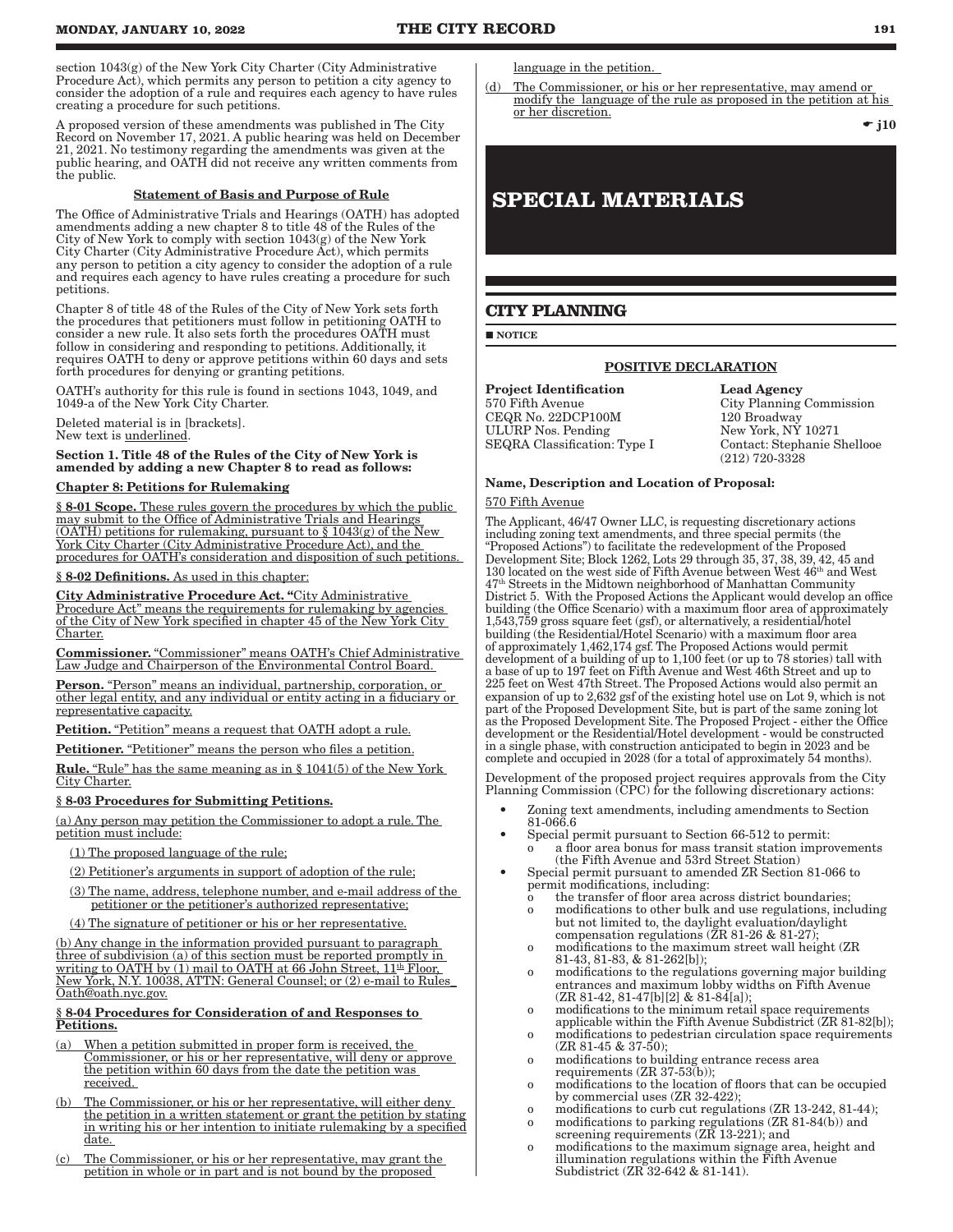• Special permit pursuant to ZR 74-802 to allow transient hotel use.

Absent the Proposed Actions, the Applicant would develop a 24-story office building (with a maximum height of approximately 417 feet) which would have a maximum floor area of approximately 747, 956 gsf including office and retail spaces. The proposed office building would have a tower that would set back from the approximately 116-foottall base with an additional setback on Fifth Avenue at a height of approximately 348 feet.

Implementation of the proposed actions would require review and approval of the discretionary action pursuant to the City's Uniform Land Use Review Procedure (ULURP). DCP is acting as lead agency on behalf of the CPC and is conducting a coordinated environmental review under the City Environmental Quality Review (CEQR) process.

The analysis year for the Proposed Actions is 2028.

### Statement of Significant Effect:

On behalf of the City Planning Commission (CPC), the Department of City Planning has determined, pursuant to 6 NYCRR Part 617.7, that the Proposed Actions may have a significant adverse effect on the environment as detailed in the following areas, and that an environmental impact statement will be required:

The Proposed Actions may result in significant adverse impacts related to: land use, zoning, and public policy; socioeconomic conditions; open space; shadows; historic and cultural resources (architectural); urban design and visual resources; hazardous materials; water and sewer infrastructure; solid waste and sanitation services; transportation, air quality; greenhouse gas emissions and climate change; noise; public health; neighborhood character; and construction.

The Proposed Actions would not result in significant adverse impacts related to: community facilities; historic and cultural resources (archaeological); natural resources; and energy.

#### Supporting Statement:

The above determination is based on an Environmental Assessment Statement prepared for the Proposed Actions which finds that:

- Land Use, Zoning, and Public Policy The Proposed Actions include zoning text amendments and special permits pursuant to the amended zoning text. Therefore, the potential effects of the Proposed Actions on land use trends, zoning, and applicable public policies in the study area will be assessed in the Environmental Impact Statement (EIS), as described in the Draft Scope of Work.
- 2. Socioeconomic Conditions The Proposed Actions would not directly displace any residents or businesses, and therefore, an assessment of direct residential or direct business displacement is not warranted. Similarly, the Proposed Actions would not result in the displacement of uses that could result in adverse effects on a specific industry. However, the Proposed Actions would result in incremental development that exceeds CEQR thresholds for preliminary assessments of indirect residential and business displacement. Therefore, an assessment of indirect residential displacement and indirect busines displacement will be provided in the EIS, as described in the Draft Scope of Work.
- 3. Community Facilities The Proposed Actions would not involve any physical displacement of or alteration to any existing community facilities nor would it introduce a sizeable new neighborhood or result in a number of dwelling units that would exceed the CEQR Technical Manual thresholds that would warrant a detailed analysis of indirect effects on community facilities. Therefore, as there would be no potential for significant adverse direct or indirect impacts to community facilities and services as result of the Proposed Actions, no further analysis is warranted.
- 4. Open Space The Proposed Actions would result in a net increment of 768 residents in the Residential/Hotel scenario and 3,191 workers in the Office scenario in an area that is considered neither "underserved" nor "well-served" by open space; and therefore, an open space analysis will be provided in the EIS, as described in the Draft Scope of Work.
- 5. Shadows The Proposed Actions would result in a new structure with a maximum building envelope more than 50 feet taller than what would be developed in the absence of the Proposed Actions. Therefore, a shadows assessment will be conducted and included in the EIS to determine whether new project-generated shadows could be cast on any nearby sunlight-sensitive resources, as described in the Draft Scope of Work.
- 6. Historic and Cultural Resources While the Proposed Actions are expected to result in an increase in ground disturbance on the Proposed Development Site, in a letter dated December 9, 2021, the New York City Landmarks Preservation Commission determined that the Proposed Development Site has no archaeological significance. Therefore, no archaeological resources analysis is warranted. While the Proposed

Development Site does not contain any architectural resources, there are known resources in the vicinity of the Proposed Development Site including the designated New York City Landmark (NYCL) Fred F. French Building at 661 Fifth Avenue and the State/National Register (S/NR)-eligible former office building at 33-35 West 46th Street. Therefore, an assessment of historic architectural resources will be provided in the EIS, as described in the Draft Scope of Work.

- Urban Design and Visual Resources –The Proposed Actions, both for the Office and Residential/Hotel development scenarios, would provide a floor area bonus, permit floor area to be transferred across district boundaries, and permit modifications to bulk and use regulations. These actions would change the urban design and visual character of the Proposed Development Site and could affect a pedestrian's experience of public space, requiring an urban design assessment. Therefore, a detailed analysis of urban design and visual resources will be prepared for the EIS, as described in the Draft Scope of Work.
- 8. Hazardous Materials An analysis should be conducted when elevated levels of hazardous materials exist on a site, when an action would increase pathways to their exposures, either human or environmental, or when an action would introduce new activities or processes using hazardous materials, thereby increasing the risk of human or environmental exposure. Therefore, the EIS will include an assessment of hazardous materials on the Proposed Developments Site, as described in the Draft Scope of Work.
- 9. Water and Sewer Infrastructure An analysis of an action's impact on the water supply system should be conducted only for actions that would have exceptionally large demand for water, such as power plants, very large cooling systems, or large developments. In addition, analysis should be conducted if the project is located in an area that experiences low water pressure (e.g., areas at the end of the water supply distribution system such as the Rockaway Peninsula and Coney Island). The Proposed Actions do not meet any of these criteria, and therefore an analysis of water supply is not warranted. For wastewater and stormwater conveyance and treatment, a preliminary assessment of wastewater and stormwater treatment is warranted and will be provided in the EIS, because the Proposed Actions would result in an approximately 1,543,759 gsf Office building or an approximately 1,462,174 gsf Residential/Hotel building which would exceed CEQR Technical Manual threshold of 1,000 residential units or 250,000 sf of commercial, public facility, and institution and/or community facility space in Manhattan. Therefore, an analysis of wastewater and stormwater conveyance and treatment will be performed, as described in the Draft Scope of Work.
- 10. Solid Waste and Sanitation The Proposed Actions would induce new development that would require sanitation services. The Proposed Project may result in a net increase of more than 50 tons compared to the No Action condition, which is the CEQR Technical Manual threshold warranting an assessment of solid waste and sanitation services. Therefore, this assessment will be included in the EIS, as described in the Draft Scope of Work.
- 11. Energy Although significant adverse energy impacts are not anticipated for the Proposed Actions, the EIS will disclose the projected amount of energy consumption during long-term operation resulting from the Proposed Actions.
- 12. Transportation Transportation analyses are warranted if a proposed project is anticipated to result in an incremental increase of 50 or more peak hour vehicle trips, 200 or more peak hour subway/rail trips, 50 or more bus trips on a single line in one direction, or 200 or more peak hour pedestrian trips. The Proposed Actions would generate additional vehicular, pedestrian, and transit trips and could affect parking demand, and vehicle/pedestrian safety, and are expected to exceed these threshold warranting detailed analysis of traffic, transit, pedestrians, vehicle/pedestrian safety and parking for the weekday and Saturday peak periods. These assessments will be included in the EIS as described in the Draft Scope of Work.
- 13. Air Quality The Proposed Actions would require an air quality analysis including both mobile and stationary sources (including industrial and/or large emission source analyses) which will be included in the EIS as described in the Draft Scope of Work.
- 14. Greenhouse Gas Emissions (GHG) The Proposed Project under either the Office Scenario or the Residential/Hotel Scenario would exceed 350,000 sf or more development threshold, and therefore an assessment of GHG emissions generated by the Proposed Actions will be provided in the EIS, as described in the Draft Scope of Work. Since the Proposed Development Site is located over 1,000 feet from the nearest flood hazard zone, an assessment of the potential impacts of climate change is not warranted.
- 15. Noise The Proposed Actions would introduce new or additional receptors and generate vehicular traffic, and therefore a noise assessment is warranted and will be included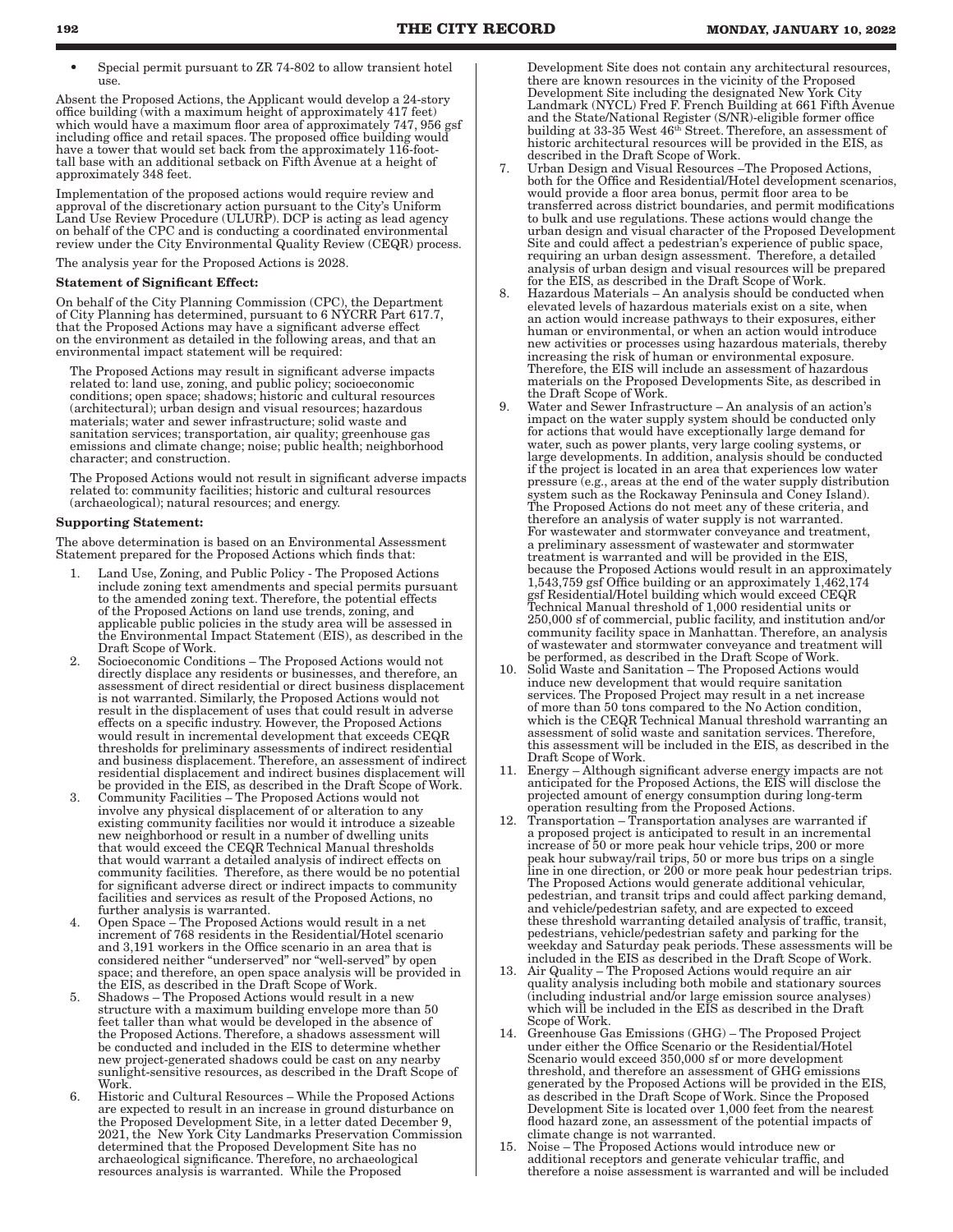in the EIS as described in the Draft Scope of Work.

- 16. Public Health As none of the relevant analyses that typically determine the need for a Public Health Assessment have been completed yet the potential for an impact in these analysis areas, and thus potentially to public health, cannot be ruled out at this time. Should the technical analyses conducted for the EIS indicate that significant unmitigated adverse impacts would occur in the areas of air quality, water quality, hazardous materials, or noise, then an assessment of public health will be provided in the EIS.
- 17. Neighborhood Character An assessment of the neighborhood character is necessary when a project has the potential to result in significant impacts in one of the technical areas or moderate effects on several of elements that define a neighborhood character: land use, socioeconomics, open space, historic and cultural resources, urban design and visual resources, shadows, transportation and noise. Since, the Proposed Actions have the potential to result in significant adverse impacts related to the affected area's neighborhood character as a result, a Neighborhood Character analysis will be provided in the EIS as described in the Draft Scope of Work.
- Construction The construction duration of the Proposed Project is anticipated to be approximately 54 months, and is considered long term, it has the potential to have substantial and extended construction-period effects. Therefore, a construction analysis will be included in the EIS, as described in the Draft Scope of Work.

#### Public Scoping:

The CEQR lead agency hereby requests that the applicant prepare or have prepared, at their option, a Draft Environmental Impact Statement (DEIS) in accordance with 6 NYCRR 617.9(b) and Sections 6-08 and 6-12 of Executive Order No. 91 of 1977 as amended (City Environmental Quality Review).

A public scoping meeting has been scheduled for Thursday, February 10, 2022, at 2:00 P.M. In support of the City's efforts to contain the spread of COVID-19, DCP will hold the public scoping meeting remotely. To join the meeting and comment, please visit the NYC Engage site, https://www.nyc.gov/engage.

Written comments will be accepted through Tuesday, February 22, 2022.

This determination has been prepared in accordance with Article 8 of the Environmental Conservation Law.

Should you have any questions pertaining to this Positive Declaration, you may contact the Project Manager, Annabelle Meunier, at ameunier@planning.nyc.gov.

 $\div$  j10

# **COMPTROLLER**

#### **NOTICE**

NOTICE OF ADVANCE PAYMENT OF AWARDS PURSUANT TO THE STATUTES IN SUCH cases made and provided, notice is hereby given that the Comptroller of the City of New York, will be ready to pay, at 1 Centre Street, Room 629, New York, NY 10007 on 1/13/2022, to the person or persons legally entitled an amount as certified, to the Comptroller by the Corporation Counsel on damage parcels, as follows:

| Damage     |       |              |
|------------|-------|--------------|
| Parcel No. | Block | $_{\rm Lot}$ |
| 37 A       | 13631 | 15           |
| 38A        | 13631 | 13           |
| 39A        | 13631 | 11           |
| 40A        | 13631 | 9            |
| 43A & 43B  | 13603 | 29           |
| 44 A       | 13603 | 28           |
| 45A        | 13603 | 25           |
| 53A        | 13603 | 8            |
| 59A        | 13604 | 46           |
| 60A        | 13604 | 45           |
| 116A       | 13607 | 27           |
|            |       |              |

Acquired in the proceeding entitled: ROSEDALE AVENUE AREA STREETS – STAGE 1 subject to any liens and encumbrances of record on such property. The amount advanced shall cease to bear interest on the specified date above.

> Scott M. Stringer Comptroller

NOTICE OF ADVANCE PAYMENT OF AWARDS PURSUANT TO THE STATUTES IN SUCH cases made and provided, notice is hereby given that the Comptroller of the City of New York, will be ready to pay, at 1 Centre Street, Room 629, New York, NY 10007 on 1/13/2022, to the person or persons legally entitled an amount as certified, to the Comptroller by the Corporation Counsel on damage parcels, as follows:

| Damage                  |       |                              |
|-------------------------|-------|------------------------------|
| Parcel No.              | Block | Lot                          |
| 4, 4A                   | 5497  | PART OF & ADJACENT TO LOT 89 |
| 5,5A                    | 5497  | PART OF & ADJACENT TO LOT 84 |
| 6, 6A                   | 5497  | PART OF & ADJACENT TO LOT 80 |
| 7. 7A                   | 5497  | PART OF & ADJACENT TO LOT 72 |
| 15A, 15B                | 5237  | <b>ADJACENT TO LOT 48</b>    |
| 16A, 16B, 16C, 16D, 16E | 5237  | <b>ADJACENT TO LOT 45</b>    |
|                         |       |                              |

Acquired in the proceeding entitled: AMBOY ROAD AND ELTINGVILLE subject to any liens and encumbrances of record on such property. The amount advanced shall cease to bear interest on the specified date above.

Scott M. Stringer Comptroller

d29-j12

#### NOTICE OF ADVANCE PAYMENT OF AWARDS PURSUANT TO THE STATUTES IN SUCH cases made and provided, notice is hereby given that the Comptroller of the City of New York, will be ready to pay, at 1 Centre Street, Room 629, New York, NY 10007 on 1/13/2022,

to the person or persons legally entitled an amount as certified, to the Comptroller by the Corporation Counsel on damage parcels, as follows:

| Damage     |                         |                       |
|------------|-------------------------|-----------------------|
| Parcel No. | <b>Block</b>            | Lot                   |
| 16A & 16B  | <b>ADJACENT TO 8007</b> | <b>ADJACENT TO 59</b> |

Acquired in the proceeding entitled: **AMBOY ROAD NORTHEAST** AND SOUTHWEST OF PAGE AVENUE subject to any liens and encumbrances of record on such property. The amount advanced shall cease to bear interest on the specified date above.

> Scott M. Stringer Comptroller

> > d29-j12

# **ENVIRONMENTAL REMEDIATION**

# **NOTICE**

The New York City Office of Environmental Remediation (OER), has received an NYC Voluntary Cleanup Program (VCP) application from Manhattanville Renaissance Capital LLC, for a site located at 521 West 134th Street, Manhattan, NY. Site No. 21CVCP056M is assigned to this project.

Information regarding these sites, including site cleanup plans, can be found on the OER EPIC document repository.

The public comment period on the cleanup plans runs for 30 days from this publication. Please send comments to Shaminder Chawla, NYC OER, 100 Gold Street, 2nd Floor, New York, NY 10038, or to shaminderc@dep.nyc.gov.

 $\div$  j10

The New York City Office of Environmental Remediation (OER), has received an NYC Voluntary Cleanup Program (VCP) application from The Doe Fund Inc., for a site located at 4519-4523 White Plains Road, Bronx, NY. Site No. 19CVCP067X is assigned to this project.

The New York City Office of Environmental Remediation (OER) has received an NYC Voluntary Cleanup Program (VCP) application from Bronx 161 LLC, for a site located at 289 East 161st Street, Bronx, NY. Site No. 21CVCP055X is assigned to this project.

The New York City Office of Environmental Remediation (OER) has received an NYC Voluntary Cleanup Program (VCP) application from 3190 Webster Avenue Associates LLC, for a site located at 3184 Webster Avenue, Bronx, NY. Site No. 22CVCP018X is assigned to this project.

Information regarding these sites, including the site cleanup plans, can be found on the OER EPIC document repository.

d29-j12 The public comment period on the cleanup plan runs for 30 days from this publication. Please send comments to Shaminder Chawla, NYC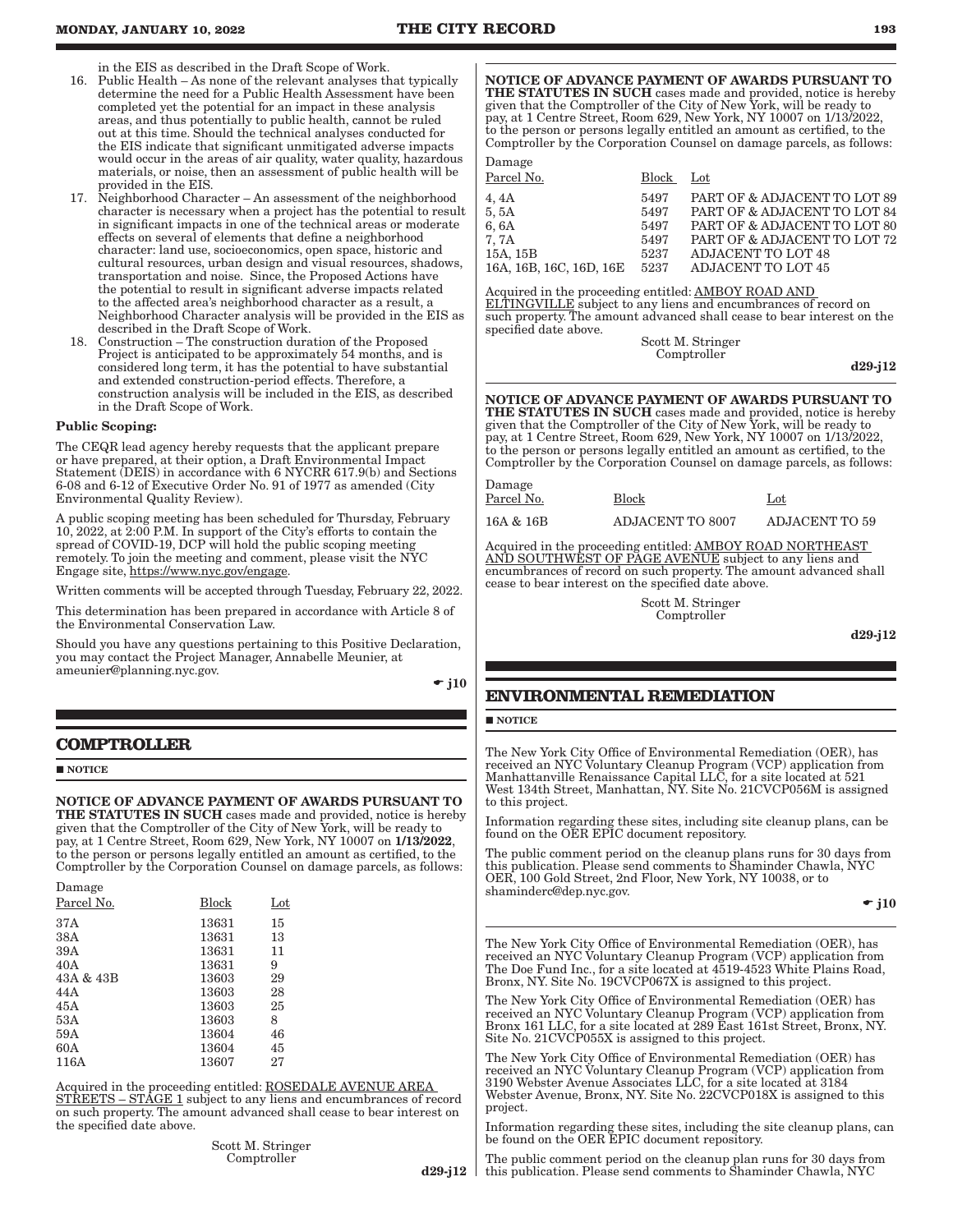OER, 100 Gold Street, 2nd Floor, New York, NY 10038, or to shaminderc@dep.nyc.gov.

 $\div$  j10

The New York City Office of Environmental Remediation (OER), has received an NYC Voluntary Cleanup Program (VCP) application from MDM Development Group LLC, for a site located at 23-83 31st Street, Queens, NY. Site No. 20CVCP074Q is assigned to this project.

The New York City Office of Environmental Remediation (OER), has received an NYC Voluntary Cleanup Program (VCP) application from 144-20 LLC, for a site located at 144-10 Liberty Avenue, Queens, NY. Site No. 20CVCP082Q is assigned to this project.

The New York City Office of Environmental Remediation (OER), has received an NYC Voluntary Cleanup Program (VCP) application from The Green Point Three LLC, for a site located at 31-16 21st Street, Queens, NY. Site No. 21CVCP004Q is assigned to this project.

Information regarding these sites, including the site cleanup plans, can be found on the OER EPIC document repository.

The public comment period on the cleanup plan runs for 30 days from this publication. Please send comments to Shaminder Chawla, NYC OER, 100 Gold Street, 2nd Floor, New York, NY 10038, or to shaminderc@dep.nyc.gov.

 $\div$  j10

The New York City Office of Environmental Remediation (OER) has received an NYC Voluntary Cleanup Program (VCP) application from Artlife 173-175 McGuinness LLC, for a site located at 175 McGuinness Boulevard, Brooklyn, NY. Site No. 20CVCP063K is assigned to this project.

The New York City Office of Environmental Remediation (OER), has received an NYC Voluntary Cleanup Program (VCP) application from Quentin Plaza LLC, for a site located at 1881 McDonald Avenue, Brooklyn, NY. Site No. 20CVCP066K is assigned to this project.

The New York City Office of Environmental Remediation (OER), has received an NYC Voluntary Cleanup Program (VCP) application from Far Rockaway Equities LLC, for a site located at 156 – 158 Somers Street, Brooklyn, NY. Site No. 20CVCP076K is assigned to this project.

The New York City Office of Environmental Remediation (OER), has received an NYC Voluntary Cleanup Program (VCP) application from 156 Somers Street LLC & 158 Somers LLC, for a site located at 2384 Atlantic Avenue, Brooklyn, NY. Site No. 21CVCP012K is assigned to this project.

The New York City Office of Environmental Remediation (OER), has received an NYC Voluntary Cleanup Program (VCP) application from EMP Grand Pacific LLC, for a site located at 979 Pacific Street, Brooklyn, NY. Site No. 22CVCP009K is assigned to this project.

The New York City Office of Environmental Remediation (OER), has received an NYC Voluntary Cleanup Program (VCP) application from Bedford North 1 LLC, for a site located at 276 Bedford Avenue, Brooklyn, NY. Site No. 22CVCP010K is assigned to this project.

The New York City Office of Environmental Remediation (OER), has received an NYC Voluntary Cleanup Program (VCP) application from 102 Frost LLC, for a site located at 352 Meeker Avenue, Brooklyn, NY. Site No. 22CVCP013K is assigned to this project.

Information regarding these sites, including site cleanup plans, can be found on the OER EPIC document repository.

The public comment period on the cleanup plans runs for 30 days from this publication. Please send comments to Shaminder Chawla, NYC OER, 100 Gold Street, 2nd Floor, New York, NY 10038, or to shaminderc@dep.nyc.gov.

 $\div$  i10

# **OFFICE OF LABOR RELATIONS**

**NOTICE** 

#### COLLECTIVE BARGAINING AGREEMENT

between

The City of New York and The Board of Education of the City School District of the City of New York

and

INTERNATIONAL UNION

# OF OPERATING ENGINEERS AFL-CIO (LOCAL 891)

August 12, 2016 – July 31, 2020

AGREEMENT between THE CITY OF NEW YORK, BOARD OF EDUCATION OF THE CITY OF NEW YORK (hereinafter referred to as the "Department") **and LOCAL 891 OF THE** INTERNATIONAL UNION OF OPERATING ENGINEERS, AFL-CIO (hereinafter referred to as "LOCAL 891"), representing the School Custodian Engineers Levels I and II (hereinafter called "Custodian Engineers"), except where referred specifically to as Custodian Engineer Level I or Custodian Engineer Level II.

WHEREAS, the Department has voluntarily endorsed the practices and procedures of collective bargaining as a peaceful, fair and orderly way of conducting its relations with its employees insofar as such practices and procedures are appropriate to the special functions and obligations of the Department, are permitted by law and are consonant with the paramount interests of the school children, the school system and the public; and

WHEREAS, Local 891 represents a majority of the Custodian Engineers as evidenced by the fact that a majority of the Custodian Engineers serving the Department have submitted to the Department, pursuant to the Department of Education Resolution of July 27, 1961 authorizations for the check-off of their membership dues to Local 891; and

WHEREAS, the Department is charged with, among other things, the custodial care of all public schools and buildings and grounds under its control in the City of New York and in furtherance of the governmental function of education in the City of New York; and

WHEREAS, the performance of the custodial services required by the Department to be performed are set forth in a set of Rules and Regulations for the Custodial Force, as are now in force or may be hereafter promulgated, or as may hereafter be revised in accordance with the established policy procedures, pursuant to the terms and provisions of this Agreement, and other official directives of the Department; and

WHEREAS, it is the mutual desire and purpose of the parties hereto to provide a clean and wholesome atmosphere conducive to the best education of the school children of the City of New York; and

HEREAS, it is the mutual intention and purpose of the parties hereto to enter into an Agreement, prescribing the working conditions and earnings of the Custodian Engineers; and

WHEREAS, the parties hereto have agreed to economic terms which are recorded herein effective August 12, 2016; and

NOW, THEREFORE, in consideration of the mutual covenants herein contained and in conformity with the provisions of certain Resolutions adopted by the Department and duly ratified by Local 891 at a duly constituted meeting it is agreed as follows:

#### ARTICLE I

#### DEFINITIONS

The following terms, whenever used in this Agreement, shall have the respective meaning hereinafter set forth:

- 1. "Year" shall mean the fiscal year.
- 2. "Executive Director" shall mean the Executive Director of School Facilities or his/her designated staff representatives. "Director of Facilities" shall mean Director of Facilities of Custodian Engineers and "Deputy Director of Facilities" shall mean Deputy Director of Facilities of Custodian Engineers.
- 3. "Day School Services" shall mean: Those custodial services required to keep school buildings open, clean, heated and operating for the current normal day school sessions on school days, Monday through Friday as now provided in the Rules and Regulations adopted in accordance with the Bylaws of the Department of Education as amended or as may be hereafter amended as a result of recommendations of the committee established pursuant to Article XV of this Agreement adopted by the Department of Education. Included are such services as are required prior to day school sessions in order to have the school buildings heated, cleaned and otherwise ready for use at the time of such day school sessions and such further cleaning and other services as are required as a result of day school sessions.
- 4. "Extra Activities" shall mean those activities specifically authorized by the Department of Education, but not included in the definition of "day school services" defined in "3" of this Article.
- 5. Whenever the word "required", or "requirements" shall appear in relation to the performance of custodial duties such word shall be reasonably interpreted by the Executive Director of the Division of School Facilities or his/her staff designee as to the requirements of cleanliness, heating and other services in accordance with the Rules and Regulations of the Custodial Force and other official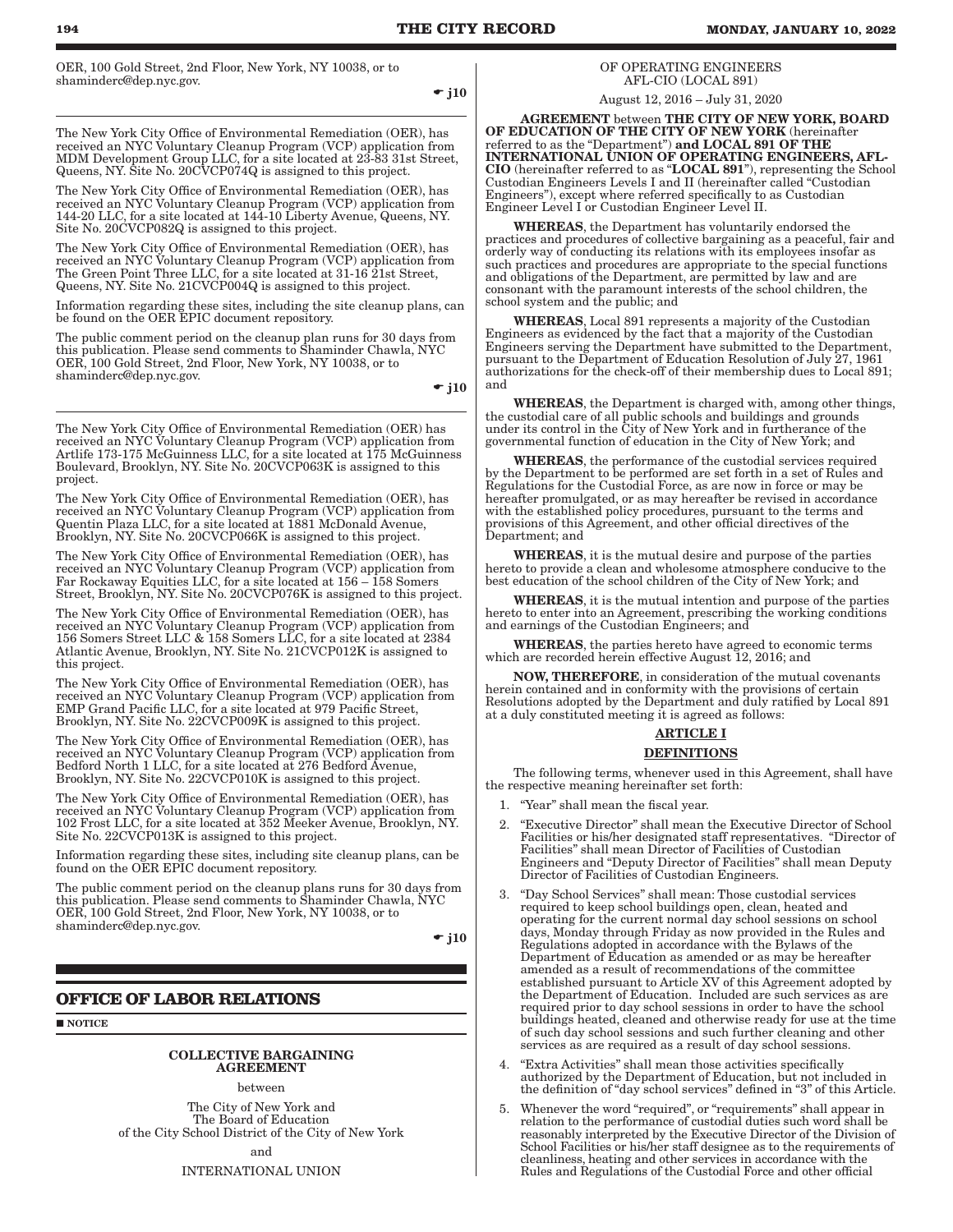directives of the Department relating to custodial functions presently in existence or to be promulgated in the future.

- 6. "Chancellor" shall mean the Chancellor of the City School District.
- 7. "Department of Education" shall mean the City Department of **Education**

# ARTICLE II SALARIES

1. Salaries for Day School Services

- A) Effective July 1, 2016, Local 891-represented Custodian Engineers' salaries will be based on the applicable salaries identified in Appendix A to the Collective Bargaining Agreement, as modified by the 2008-2016 MOA.
- B) The salary schedule for newly hired Custodian Engineers shall continue. Effective June 1, 2008, the salary schedule shall provide a starting rate of 70% of the regular rate; 75% after one year; 80% after two years; and 100% after three years. Civil service rules about break in service shall apply to this paragraph.

# C) General Wage Increase

|         | Effective Date   | <b>General Wage Increases</b> |
|---------|------------------|-------------------------------|
|         | January 1, 2017  | 2.00%                         |
| <br>11. | January 1, 2018  | $2.25\%$ compounded           |
| iii.    | February 1, 2019 | 3.00% compounded              |
|         |                  |                               |

- D) Lump Sum Payments stemming from the 2007 2009 round:
- 
- i)  $7/1/15$  12.5% (1/8 of the balance due as of this date)<br>ii)  $7/1/17$  12.5% (1/7 of the balance due as of this date) ii)  $7/1/17$  12.5% (1/7 of the balance due as of this date)
- 
- iii)  $7/1/18$  25% (1/3 of the balance due as of this date) iv)  $7/1/19$  25% (1/2 of the balance due as of this date)
- iv)  $7/1/19$  25% (1/2 of the balance due as of this date)<br>v)  $7/1/20$  25% (representing the remainder of the bal v) 7/1/20 25% (representing the remainder of the balance)

Those employees who died while in active service from January 1, 2008 through June 30, 2020 shall be eligible for a single lump sum payment on their behalf equivalent to the amount they would have received if they had received 4% increases on 1/1/08 and 1/1/09, which had not already been paid.

E) Additional Compensation Fund/Annuity Fund

The additional compensation fund made available in the 1995 Municipal Coalition Memorandum of Economic Agreement shall be utilized to create a \$1,263 per employee per year annuity, effective December 1, 1999. Contributions shall be made to a mutually agreed upon annuity fund pursuant to the terms of a supplemental agreement to be reached by the parties.

There shall be additional contributions made to the existing fund in the amount of \$1,093 per employee per year annuity, effective March 31, 2002.

There shall be additional contributions made to the existing fund in the amount of \$549 per employee per year annuity, effective June 1, 2008.

 Effective April 14, 2016, the Legal Defense Account contribution of \$200 per employee per year will be reallocated to the Annuity Fund. The Legal Defense Account provision in the side letter appended to this agreement shall no longer apply.

There shall be additional contributions made to the existing fund in the amount of \$1,000 per employee per year annuity, effective November 1, 2018.

Effective November 1, 2018, the total rate of contribution to the existing fund will be \$4,105 per employee per year annuity.

2. Educational Fund

Effective June 1, 2008, the employer shall contribute \$200 per annum per covered employee to the IUOE Local 891 Educational Fund. Effective November 1, 2018, the contribution shall be increased by \$65.06 per annum per covered employee. The Fund shall provide educational benefits relating to the instruction or training of covered members for the purpose of improving or developing their capabilities and for such other educational benefits as are permitted by IRS Code Section 501 (c) (3). The Training Director or other individual designated by the Business Manager of Local 891 for the purpose shall meet quarterly with a designee of the Director of the Division of School Facilities and shall explain the courses and programs offered. Local 891 shall consider course offerings suggested by the designee of the Director of the Department of School Facilities.

# ARTICLE III **CONTROLS**

1. Other Financial Items

Custodial bank accounts will be closed and eliminated.

Custodian Engineer held worker's compensation insurance policies will be eliminated. The Department will absorb any costs associated with payroll audits by the NYSIF and any new costs associated with the transition to the not for profit as employer of custodial helpers.

Custodian Engineers will promptly request and participate in payroll audits by their worker's compensation insurance carrier once their insurance policy is cancelled. Custodian Engineers will surrender to the Department any refunds paid to them. The Department will bear the cost of any balance due the insurance carrier.

Custodian Engineers will be responsible, under the terms of the existing collective bargaining agreement, for any payroll or worker's compensation issues up to the day before employees are transitioned to the not-for-profit.

Processes that are currently managed financially through the Custodial Payroll system (e.g. – Permits, Space Sheets, DAR's, Audit, etc.) will be modified and integrated into the new financial management systems.

All deficits (from the inception of the use by the Department of 1099s to report CE compensation to the present) at the time of implementation of this agreement will be used to reduce the amount of current excess or otherwise waived.

The reimbursement for travel between merge building sites shall be eliminated. Travel reimbursement for other official business will continue consistent with other DSF employees.

#### 2. Record Keeping

Custodian Engineers are responsible for following the applicable Chancellor's orders on record keeping. Custodian Engineers are required to keep all original records accessible and ready to produce within 24 hours. Copies of records going back one year shall be kept on the site.

- 3. Outside Employment
	- A) Nothing in this collective bargaining agreement shall prohibit the Chancellor (or the Chancellor's designee) and/or the NFP from issuing directives related to second jobs in the school system for Local 891 Custodian Engineers. Such decisions shall not be subject to Local 891's grievance procedure or an improper practice claim from Local 891.
	- B) All Custodian Engineers' who work for New York City School Support Services, Inc. ("NYCSSS") must perform work at times they are not required to perform services to the DOE. In order to also be employed by NYCSSS, Custodian Engineers must obtain written approval
	- C) Custodian Engineers also employed by NYCSSS shall not use their DOE positions or titles to obtain any private or personal advantage for themselves or NYCSSS. Further, they may not use for private advantage or disclose any confidential information obtained as a result of their City employment.
	- Custodian Engineers may not be involved, either at the DOE or at NYCSSS, in NYCSSS' business dealings with the City.

# ARTICLE IV

#### RATINGS AND TRANSFERS

- 1. The parties will form a labor/management committee of equal representation to address the rating system in light of the overall systemic changes. Any changes will be approved by mutual consent of the parties.
- 2. Transfers of Custodian Engineers
	- A) Transfers of Custodian Engineers will be made on the basis of two main factors, viz. (1) ability and performance; and (2) seniority credit within the title. All promotional transfers shall be in accordance with the Rating and Transfer Plan, adopted by the Department on June 23, 1960 (Journal, Board of Education, June 23, 1960, pp. 1685-1688) or as subsequently amended by the parties herein except, however, before any promotional transfer is recommended the names of the five highest candidates, together with the breakdown of their respective ratings, shall be submitted to Local 891. Local 891 shall have forty-eight (48) hours, exclusive of Saturdays, Sundays and holidays, to submit any objections.

It is agreed that the Rating and Transfer Plan is grievable under the procedure set forth in Article XVI through the Grievance Appeals Committee, and the eligibility requirement of 20-year service for transfer to a high school is eliminated.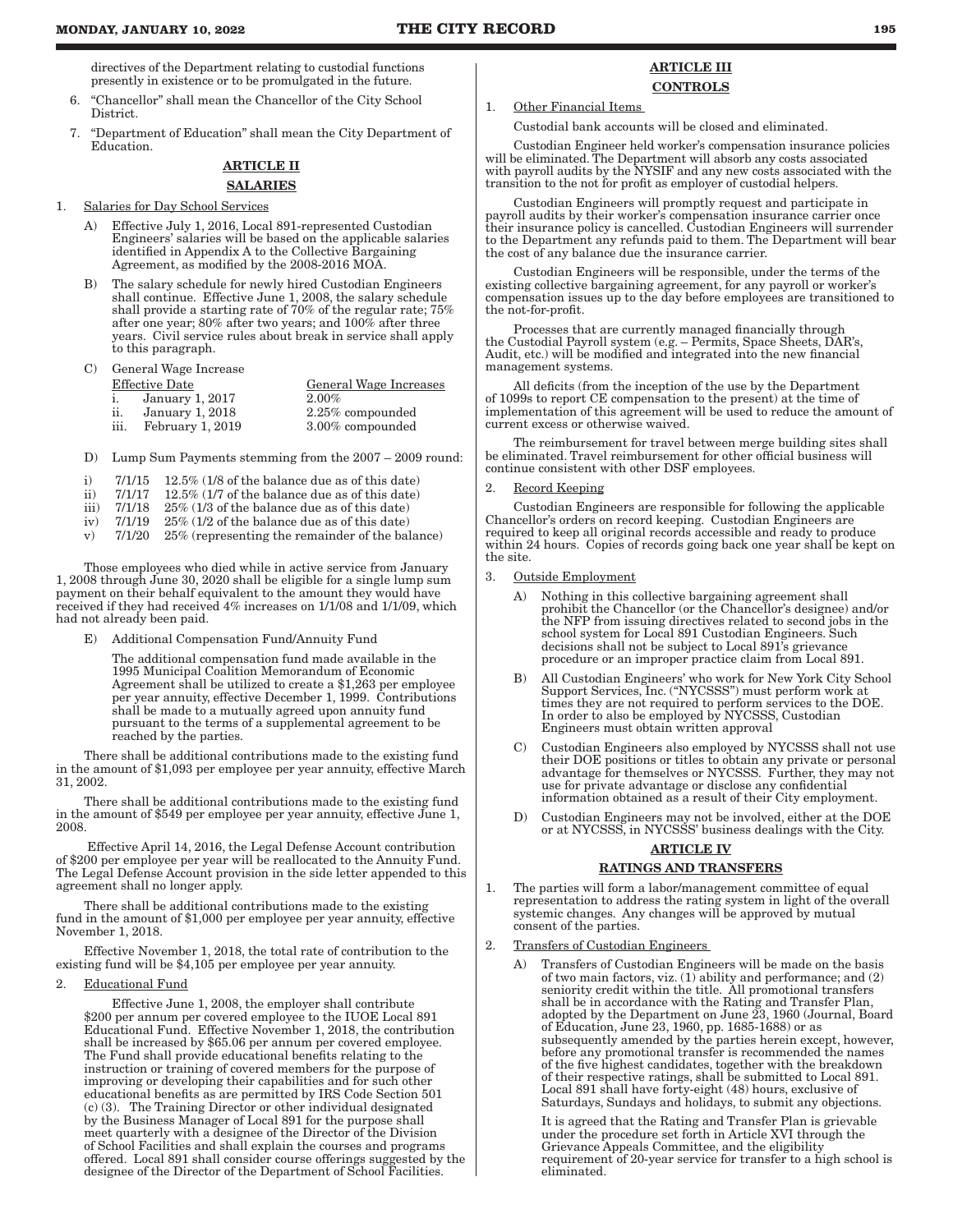- B)
- 1) Custodian Engineers Level I and II will be eligible for advancement based on minimum years of experience in level, including time served as a permanent employee in the respective predecessor title to that level (i.e. Custodian Engineer for Custodian Engineer (BOE) Level II; School Custodian for Custodian Engineer (BOE) Level 1). Each year of employment will count toward the experience requirements in level, including time served as a permanent employee in the respective predecessor title to that level, except for years where a Custodian Engineer receives a less than satisfactory rating. Experience requirements are as follows:

|                                                                     | Years of<br>Employment                       | <b>Building Size</b>                                                                                                |
|---------------------------------------------------------------------|----------------------------------------------|---------------------------------------------------------------------------------------------------------------------|
| Custodian Engineer<br>(BOE) Level I                                 | $1 - 5$<br>$5+ - 10$<br>$10+$                | $0$ sq. ft - $50M$ sq. ft.<br>$51M$ sq. ft. - $75M$ sq. ft.<br>$76M$ sq. ft. $-94M$ sq. ft.                         |
| Custodian Engineer<br>(BOE) Level I with a<br>refrigeration license | $1 - 5$<br>$5+ - 10$<br>$10 + - 15$<br>$15+$ | 0 sq. ft. $-100M$ sq. ft.<br>$101M$ sq. ft. $-130M$ sq. ft.<br>$131M$ sq. ft. $-200M$ sq. ft.<br>$201M$ sq. ft. $+$ |
| Custodian Engineer<br>(BOE) Level II                                | $1 - 5$<br>$5+ - 10$<br>$10+ -15$<br>$15+$   | $76M$ sq. ft. $-100M$ sq. ft.<br>$101M$ sq. ft. $-130M$ sq. ft.<br>$131M$ sq. ft. $-200M$ sq. ft.<br>$201M$ sq. ft+ |

- 2) The following shall apply:
	- Custodian Engineers (BOE) Level I who possess a valid certificate of qualification for refrigerating machine operator (unlimited capacity) (herein referred to as "refrigeration license") shall be eligible to transfer into buildings whose square footage is greater than 94,000 square feet, provided they have the requisite years of satisfactory employment contained in the schedule for Custodian Engineer (BOE) Level I with a refrigeration license. Custodian Engineers (BOE) Level I with 15 or more years of satisfactory employment shall be eligible to transfer into buildings whose square footage is up to 100,000 square feet and if more than one Custodian Engineer (BOE) Level I is in competition for such an assignment, the possession of a valid refrigeration license will not afford a preference to the holder of that license. Custodian Engineers Level II shall continue to have preference over Custodian Engineers Level I for transfer into buildings for which they qualify. Any building requiring a stationary engineer's license and/or a refrigeration license shall continue to be limited for transfer to those employees who possess such required license(s).
	- (ii) Seniority of all candidates shall be determined solely by time served in level together with time served in the predecessor title for that level (i.e., School Custodian Engineer with Custodian Engineer (BOE) Level II; School Custodian with Custodian Engineer (BOE) Level I) as determined by permanent appointment date in that level/ predecessor title. Original list numbers shall be used to break ties where appointment dates are the same.
	- (iii) If a Custodian Engineer (BOE) Level II assignment on a vacancy transfer list within a given seniority bracket is not bid for by a Custodian Engineer (BOE) Level II with the number of years seniority required for the bracket, the Custodian Engineer (BOE) Level II who is in a lower seniority bracket who bids for that assignment will receive that assignment provided that the applicant meets all the qualifications for that assignment and, provided further, that if no one in the proper bracket bids on a job but two or more Custodian Engineers (BOE) Level II in two or more lower brackets bid for that assignment the qualified Custodian Engineer (BOE) Level II in the higher bracket would be awarded the assignment. If more than one Custodian Engineer (BOE) Level II in the same lower seniority bracket bids for an assignment in the higher seniority bracket that was not filled, selection will be based as per paragraph 3 below.
- (iv) If a Custodian Engineer (BOE) Level I with a refrigeration license assignment on a vacancy transfer list within a given seniority bracket is not bid for by a Custodian Engineer (BOE) Level I with a refrigeration license and the number of years seniority required for the bracket, the Custodian Engineer (BOE) Level I with a refrigeration license in a lower seniority bracket who bids for that assignment will receive that assignment provided that the applicant meets all of the qualifications for that assignment and, provided further, that if no one in the proper bracket bids on a job but two or more Custodian Engineers (BOE) Level I with a refrigeration license in two or more lower brackets bid for that assignment, the qualified Custodian Engineer (BOE) Level I with a refrigeration license in the higher bracket would be awarded the assignment. If more than one Custodian Engineer (BOE) Level I with a refrigeration license in the same lower seniority bracket bids for an assignment in the higher seniority bracket that was not filled, selection will be based as per paragraph 3 below.
- (v) If a Custodian Engineer (BOE) Level I assignment on a vacancy transfer list within a given seniority bracket is not bid for by a Custodian Engineer (BOE) Level I with the number of years seniority required for the bracket, the Custodian Engineer (BOE) Level I in a lower seniority bracket who bids for that assignment will receive that assignment provided that the applicant meets all of the qualifications for that assignment and, provided further, that if no one in the proper bracket bids on a job but two or more Custodian Engineers (BOE) Level I in two or more lower brackets bid for that assignment, the qualified Custodian Engineer (BOE) Level I in the higher bracket would be awarded the assignment. If more than one Custodian Engineer (BOE) Level I in the same lower seniority bracket bids for an assignment in the higher seniority bracket that was not filled, selection will be based as per paragraph 3 below.
- 3) Selection between candidates for advancement or transfer who fulfill the same experience requirements will be based upon ratings over the preceding two (2) years. Where ratings are relatively equal, seniority shall govern. "Relatively equal" shall be defined as within .25 of a point of the rating average.
- 4) Transfer lists with eligibility dates of January 1, March 1, May 1, September 1 and November 1 shall continue to be issued as per past practice by the Department in the event there are vacancies declared by the Department to be filled by Custodian Engineers.

#### 3. Performance Evaluations –

- A) Performance-Based Agreement
	- 1) The system of evaluating Custodian Engineers shall be a performance-based system with minimum standards established which must be met by the Custodian Engineer. This performance-based system of evaluating Custodian Engineers by the Principal, will utilize the performance based custodial plan annexed as Appendix  $\hat{C}$  and the annual custodial building plan, which will supersede all conflicting prior Department orders and collective bargaining agreements.
	- 2) Each Custodian Engineer shall have, at a minimum, the duties and responsibilities set forth in Appendix C. The Principal of the Custodian Engineer's assigned school will delegate which duties and responsibilities are expected of the Custodian Engineer on an as-needed basis. New duties and responsibilities may be added as required during the term of this Agreement. Where a Custodian Engineer is responsible for more than one site, the principal or head of the larger site shall be the evaluator of the Custodian Engineer. In doing so he shall consult with the Principal or head of the smaller site who shall also fill out an evaluation form.
	- 3) The CE in consultation with the Principal, will be responsible for establishing a building plan that will fit within that base Budget. If a new plan is not formulated, the prior year's performance plan shall be the controlling plan.

# B) Procedure

Custodian Engineers agree to an alternative procedure to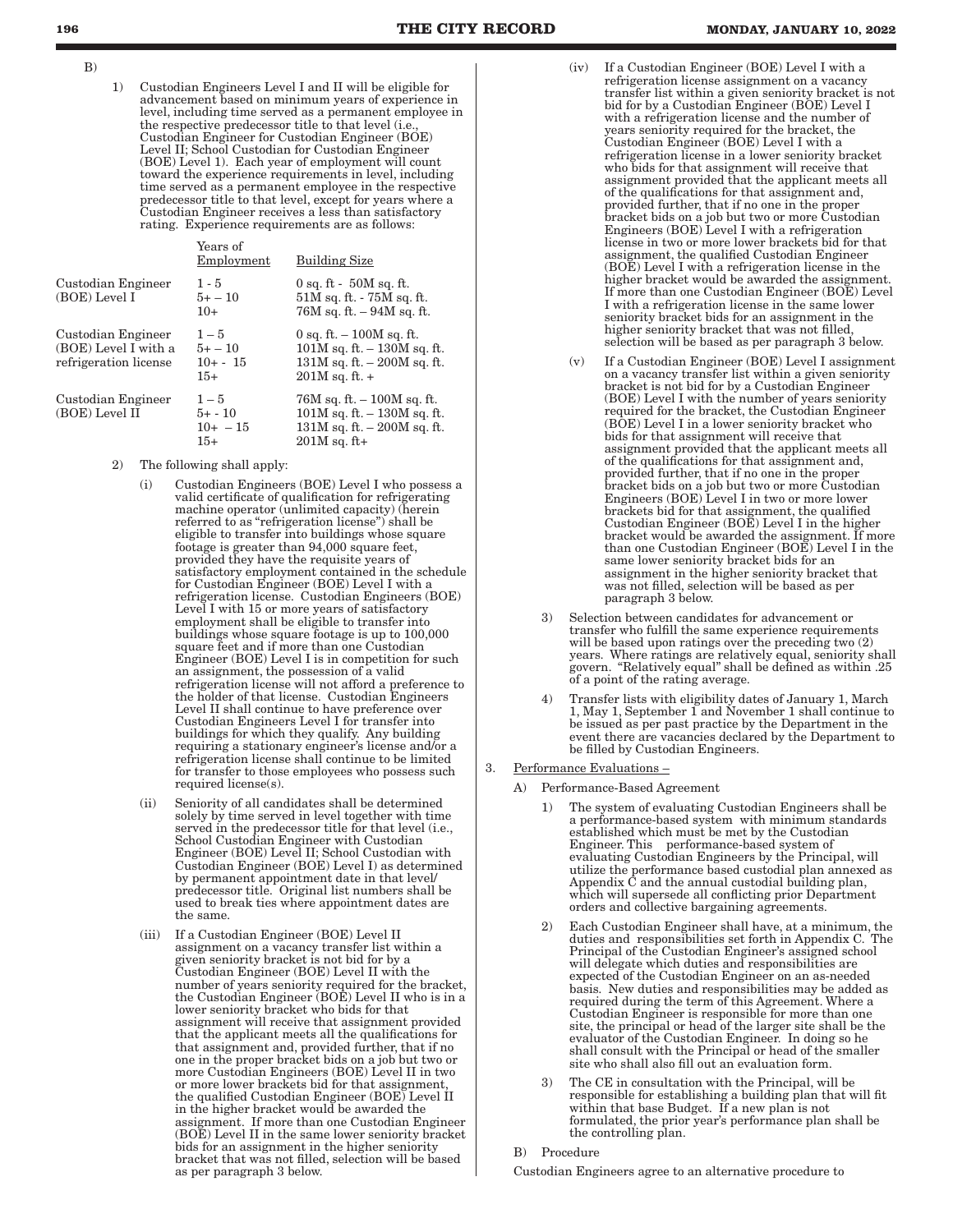Sections 75 and 76 of the Civil Service Law (C.S.L.) with regard to evaluation ratings and disciplinary procedures under this Article IV, Section 2, only. The appeal procedure defined herein shall replace those procedures available under Section 75 and 76 of the Civil Service Law, if applicable, except that the burden of proof and evidence requirements of Section 75 of the C.S.L. shall remain in full force and effect and the decision of the Special Master shall be final and binding.

- C) Special Master
	- 1) A Special Master shall review all matters involving principals' evaluation ratings and discipline for Custodian Engineers arising under the Performance-Based Custodial Services Plan as recited herein. Each party shall bear one half of the Special Master's fee.
	- 2) The Special Master shall be appointed by the parties and designated at the beginning of each school year. The Special Master shall serve a one year term, with the possibility of renewal. In the event of death or disability of the Special Master during the term of his or her appointment, the parties shall meet and select a successor within fourteen (14) days of such event. In the event the parties cannot agree upon a successor Special Master, the parties shall request the American Arbitration Association to send to each party a copy of a specially prepared list of proposed arbitrators. In drawing up this list, from their Panel of Labor arbitrators, the Association will be guided by the nature of the duties of the Special Master. Basic information about each potential Special Master will be appended to the list. This shall be done on an expedited basis. Parties are allowed seven days to study the list, strike all names objected to, and number the remaining names in the order of preferences. Where parties want more information about a proposed arbitrator, such information is gladly provided upon request and sample awards are often available from the Department of Publications in New York for a reproduction charge. Where parties are unable to find a mutual choice on a list, the AAA will submit up to two additional lists, at the request of both parties.
	- 3) The parties have agreed that after September 301, 2005, a new one-year term will begin with a Special Master mutually agreed to by the parties, or, if no agreement is reached, selected as specified above.
- D) Evaluation Procedure

There shall be two evaluation periods each year. The evaluation periods shall be: January 1 to June 30 and July 1 to December 31. At the completion of each period, the Principal in consultation with the Chancellor's Representative will evaluate the Custodian Engineer.

#### Initial Evaluation Period

1) If the Custodian Engineer receives a less than "satisfactory" rating on the Custodian Engineer's evaluation (an average score below 3.00 out of a possible 5.00), the Custodian Engineer shall have the immediate right to review by the Special Master designated in subsection C above, to be held within forty-eight (48) to seventy-two (72) hours of the receipt of the less than "satisfactory" rating. The Special Master shall chair a conference with the Custodian Engineer, his/her representative, the Principal and Chancellor's Representative. The Special Master shall affirm or reject the performance rating. In the event that the rating is affirmed by the Special Master, then the Custodian Engineer shall be eligible for peer intervention funded and operated by Local 891.

#### Subsequent Evaluation Period

- If the Custodian Engineer receives a less than "satisfactory" rating (an average score below 3.00 out of a possible 5.00) on the Custodian Engineer's second consecutive evaluation, then the Custodian Engineer will be subject to disciplinary action including termination at the sole discretion of the Special Master. The Custodial Service Rating, attached hereto as Appendix B, shall serve as the only required notice to the Custodian Engineer.
- The Custodian Engineer shall also have the immediate right to review by the Special Master designated in subsection C above, to be held within seven (7) days of the receipt of the less than "satisfactory" rating. The Special Master shall chair a conference with the Custodian Engineer, his/her representative, the Principal and Chancellor's Representative. If the matter is not resolved at the conference level, the Custodian Engineer shall have the right to a hearing before the

Special Master as set forth in subsection 4.

# Appeal Procedure

- 4) If, following the conference defined in subsection D3 above, the matter is not resolved, the Custodian Engineer may appeal the conference determination to the Special Master for a final and binding decision to be held within forty-five (45) days of the date of the conference defined in subsection D3 above. The hearing shall not be public unless agreed to by the parties. Civil Service Law Section 75 standards regarding burden of proof and evidence shall apply. The Special Master shall issue a written decision, signed and acknowledged by the Special Master, delivered to the parties within thirty (30) days after the close of the hearing or the filing of briefs, whichever is later, unless the time is extended by the parties. The decision shall be final and binding and not subject to any further appeal.
- E) Collective Bargaining Increases
	- 1) If the Custodian Engineer receives a "satisfactory" rating on the Custodian Engineer's evaluation (an average score of 3.00 or higher, out of a possible 5.00) immediately preceding the effective date of a collective bargaining increase contained herein, then the Custodian Engineer shall be entitled to the payment set forth in Article II, Section 1 subsection C herein.
	- If the Custodian Engineer receives a less than "satisfactory" rating on the Custodian Engineer's evaluation (an average score below 3.00 out of a possible 5.00) immediately preceding the effective date of a collective bargaining increase contained herein, and it is affirmed by the Special Master, then the Custodian Engineer shall not be entitled to the applicable payment set forth in Article II, Section 1, subsection C herein, until such time that he/she receives a satisfactory rating. The review procedures of Article IV, Section 2, subsection D1 herein shall apply.
	- If the Custodian Engineer, who had received a less than "satisfactory" rating during the initial evaluation period, receives a "satisfactory" or above rating in the subsequent evaluation, following the effective date of a collective bargaining increase contained herein, then the Custodian Engineer will be entitled to payment, pursuant to Article II, Section 1, subsection C herein, retroactive to a date six (6) months subsequent to the date it would otherwise be effective.
	- If a Custodian Engineer receives less than a "satisfactory" rating during the second consecutive evaluation period following the effective date of a collective bargaining increase contained herein, and this rating is affirmed by the Special Master, then the Custodian Engineer will not be entitled to the applicable payments set forth in Article II, Section 1, subsection C herein, until such time that he/she receives a "satisfactory" rating. The Custodian Engineer shall be entitled to the payment set forth in Article II, Section 1, subsection C herein retroactive only to the start date of the satisfactory rating period. The procedures of Article IV, Section 2, subsections D2, 3 and 4 herein shall apply.

#### Future Bi-Annual Evaluation

Periodic evaluations shall continue with two rating periods per year: At the end of each rating period, a Custodian Engineer will be evaluated by the Principal of his or her school in consultation with a Chancellor's representative. These future bi-annual evaluations shall be conducted in accordance with the evaluation procedures defined herein, including the procedures set forth in Article IV, Section 2, subsection D, which shall apply where applicable.

Collective Bargaining Evaluation Periods

The initial evaluation period for each collective bargaining increase contained in Article II, Section 1, Subsection C herein shall be:

| Initial Evaluation Period                        | <b>Collective Bargaining Increases</b>    |                             |
|--------------------------------------------------|-------------------------------------------|-----------------------------|
| July 1 to Dec 31, 2016<br>July 1 to Dec 31, 2017 | <b>January 1, 2017</b><br>January 1, 2018 | 2.96<br>$2.25\%$ compounded |
| July 1 to Dec 31, 2018                           | February 1, 2019                          | 3 % compounded              |

#### 4. Promotions

Custodian Engineers shall only be eligible for promotion, voluntary transfer or temporary cares assignment contingent upon a satisfactory evaluation in the most recent evaluation period pursuant to Article IV Section 2 above.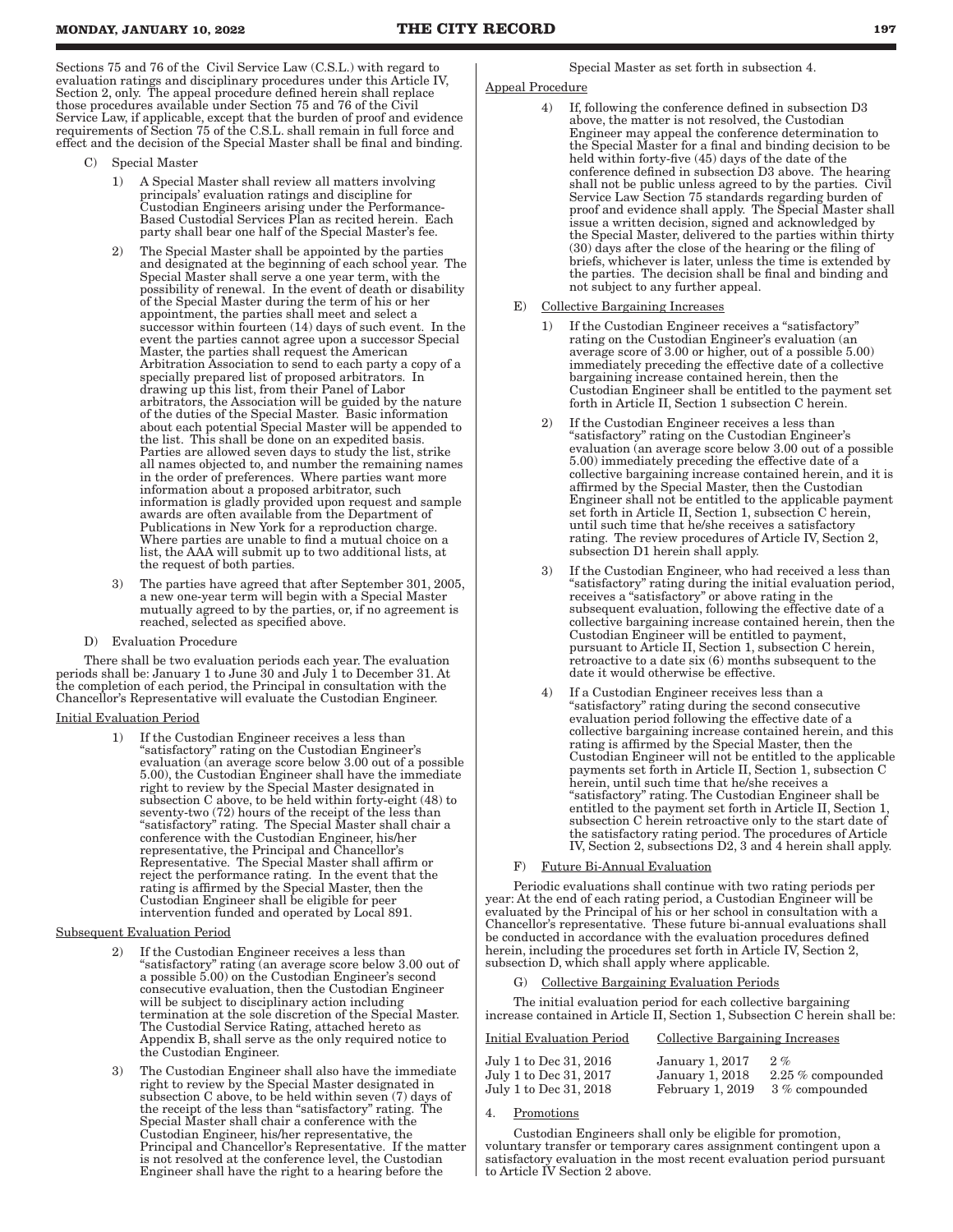# **ARTICLE V HOURS**

1. Hours

Employees hired into the Local 891 collective bargaining unit after May 1, 2016, may be assigned any of the following work schedules, at management's discretion:

6 a.m. – 3 p.m.  $7 a.m. - 4 p.m.$  $8 a.m. - 5 p.m.$ 

After they complete their one year probation, they may request a change to any of the other available work schedules. The decision on such requests will be made by the Division of School Facilities on a case-by-case basis and shall not be subject to contractual dispute resolution procedures. Custodian Engineers may also request a 9 a.m. - 6 p.m. work schedule with the approval of the Division of School Facilities.

Custodian Engineers hired before May 1, 2016 shall continue to be assigned to the  $\overline{8}$  A.M. - 5 P.M. schedule, except for those currently approved to work a different schedule. Custodian Engineers hired before May 1, 2016 may request to be changed to any of the three additional work schedules with the approval of the Division of School Facilities.

Custodian Engineers are not required to be physically present for after school activities or times outside their normally scheduled hours, and their duties shall remain consistent with the job specification.

The Custodian Engineer shall be in attendance for his/her assigned work schedule on weekdays, except on stated holidays, on the Friday after Thanksgiving when this day has been declared a nonschool day by the Department of Education, on Rosh Hashanah, Yom Kippur when declared administrative office holidays and at such other times as official permission has been granted for his/her absence.

All new specifications for contract work issued by the Division of School Facilities will contain a clause adding Rosh Hashanah and Yom Kippur as holidays if schools are closed on those days. Shop mechanics will be redirected to work in the larger schools, such as, but not limited to, high schools, on these holidays except under special circumstances.

Custodian Engineer's hours of work may be changed to 7:00 A.M. to 4:00 P.M. with the approval of the Division of School Facilities. This shall not result in reduction of work time.

The Custodian Engineer shall be allowed one (1) hour for lunch each day, from twelve noon to 1:00 p.m., unless otherwise delayed with official duties, in which event the lunch hour shall be taken as circumstances permit. The Custodian Engineer shall be further allowed such time as may be necessary on paydays for payroll purposes.

The Custodian Engineer shall not be required to be present for extra activities conducted after their assigned work schedule daily nor for extra activities on Saturdays, Sundays or holidays. In the event of his/her absence during such activities the Custodian Engineer shall provide a suitable substitute who shall carry out the duties and provide the services required of the Custodian Engineer.

Nothing in this Article shall be construed to relieve the Custodian Engineer of the responsibility of his/her assignment and he/she shall be present in the event of an emergency.

The parties' settlement with regard to extra work performed during Hurricane Irene and Hurricane Sandy shall be applied to future City-wide emergency conditions in which school buildings' use as shelters require extra work performed by Custodian Engineers.

A) Custodial Time Records

Custodian Engineers shall sign a form that records his/her time of arrival at his/her assigned place of work and the time of leaving at the end of the workday. The form shall contain a notation that, unless otherwise noted, a lunch hour of 12:00 P.M. to 1:00 P.M. was taken. Any deviation from that lunch hour must be specifically noted. The current practices of Log Book entries shall be continued as well as reports to Deputy Director of Facilities and Principals.

B) Absences from Building

Custodian Engineers must inform his/her Principal and Deputy Director of Facilities whenever the Custodian Engineer leaves the building for any reason, during work hours. Departure for the normal lunch hour, designated as 12:00 p.m. to 1:00 p.m., does not require notification: however, if the Custodian Engineer is taking lunch before 12:00 p.m. or after 1:00 p.m., notification to the Principal and Deputy Director of Facilities must be given.

#### ARTICLE VI

CAFETERIAS, LUNCHROOMS AND OTHER FOOD-EATING AREAS

The Custodian Engineer shall provide such cleaning services, heating and minor repairs to cafeterias, lunchrooms and established food-eating areas as are normal to classrooms, and as prescribed in the Rules and Regulations for the Custodial Force now in force or as may be amended.

In addition thereto, the Custodian Engineers shall be responsible for removing the containers of garbage and refuse from the cafeterias, lunchrooms and other established food-eating areas, incinerating or otherwise disposing of the contents of those containers, and returning such containers to the areas from which they were removed. The Custodian Engineer shall also be responsible for moving chairs and/ or benches immediately after the final lunch period has ended in order to enable the custodial force to perform all the Custodian Engineer's required duties. The Custodian Engineer shall be responsible for spot mopping spillages daily during the lunch period.

The Department agrees that personnel, other than the custodial staff, shall perform any and all other services required in connection with the operation of such cafeterias, lunchrooms and other established food-eating areas, and, in particular, shall remove refuse and trash from tables, benches and chairs to proper containers for removal, and also wipe clean tables, chairs and/or benches immediately after the lunch period has ended, in order to enable the Custodian Engineer to perform all his/her required duties.

# ARTICLE VII

# VACATIONS

Vacations shall be taken by the Custodian Engineer in accordance with the Rules and Regulations for Administrative Employees, as presently established or as may hereafter be amended.

The annual leave allowance for Custodian Engineers is as follows:

| Years in Service                                           | Annual Leave<br>Allowance | Monthly Accrual                                                           |
|------------------------------------------------------------|---------------------------|---------------------------------------------------------------------------|
| At the beginning of the<br>employee's $1st$ year           | 15 work days              | 11/4 days per month                                                       |
| At the beginning of the<br>employee's $5th$ year           | 20 work days              | 12/3 days per month                                                       |
| At the beginning of the<br>employee's 8 <sup>th</sup> year | 25 work days              | 2 days per month plus 1<br>additional day at the end of<br>the leave year |
| At the beginning of the<br>employee's $15th$ year          | 27 work days              | $2\frac{1}{4}$ days per month                                             |

# **ARTICLE VIII**

#### CUSTODIAL EMPLOYEES

1. Effective August 12, 2016, Local 891 Custodian Engineers are no longer an employer; custodial helpers will be employed by the not-for-profit corporation who will supply custodial helpers to the schools. Custodian Engineers shall be responsible for NFP employees' time records utilizing the time and attendance system provided by the NFP. The wages of the NFP employees shall be fixed by the NFP.

Local 891 agrees that its members shall not discriminate in the supervision of custodial employees because of sex, age, race, creed, color, national origin or sexual orientation.

#### 2. Employment of Assistants and Their Wages

Local 891 Custodian Engineers will no longer be an employer, and the parties have amended relevant portions of the collective bargaining agreement to reflect this change. Custodial helpers will be employed by the not-for-profit corporation who will supply the custodial helpers to the schools. The custodial helpers may not be employed under FMS.

For employees newly hired after transition to the new system is complete, Custodian Engineers must select from at least three candidates per position, where practical, provided by the non-forprofit as potential candidates to be assigned as custodial helpers.

Nothing contained in this Section shall preclude the not-for-profit from transferring employees from one work location to another for operational reasons.

The parties agree to form a labor management committee to discuss any other transition issues, including outstanding custodial helper-related arbitrations or lawsuits and the processes for hiring and discipline in light of these changes.

Custodian Engineers will be represented and indemnified by the Department, consistent with the current contract and with the General Municipal Law, in litigation, human rights charges, or other proceedings that are pending at the time of transition from the indirect system, and/or that occurs thereafter.

3. Custodial Employee Time Cards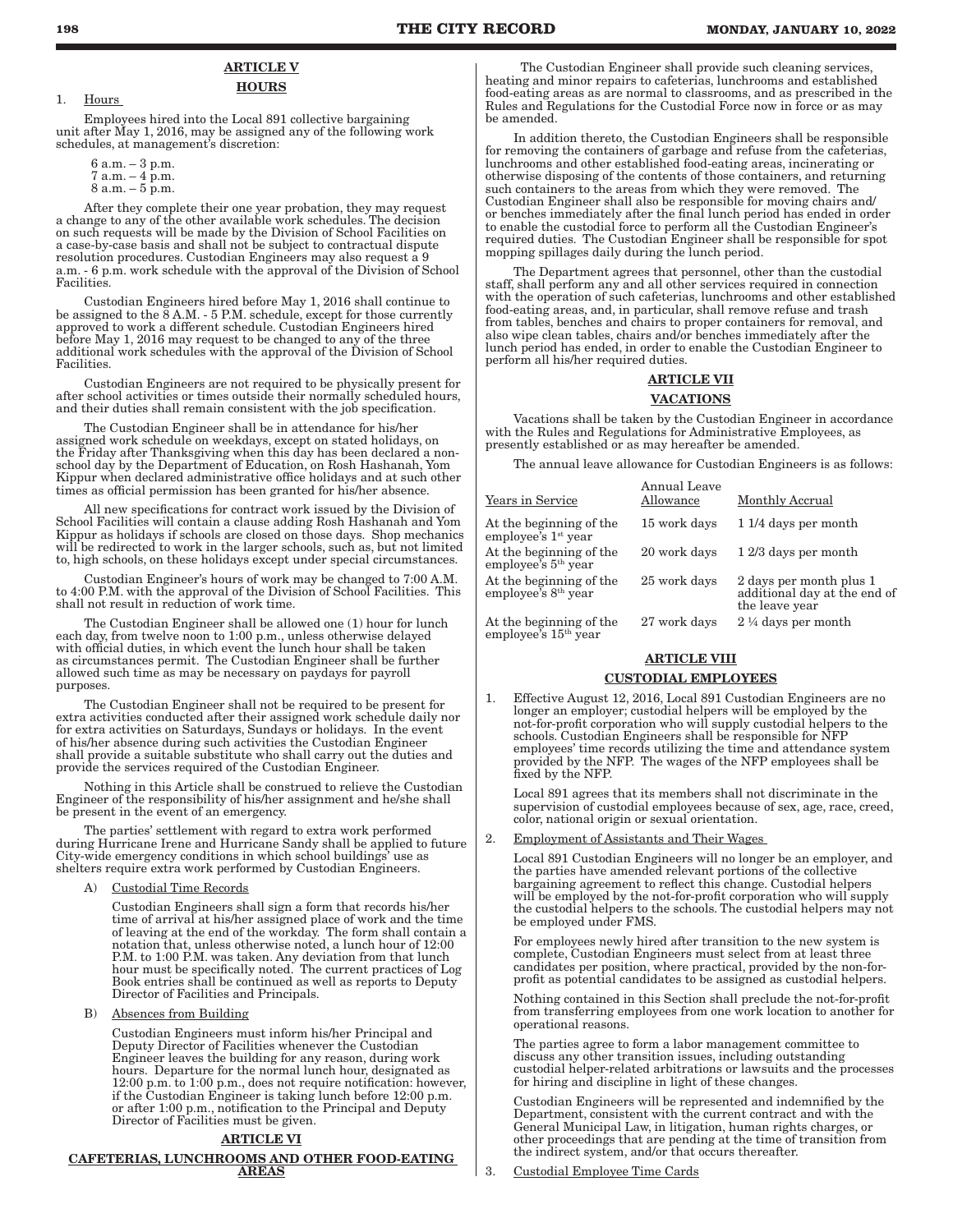Custodian Engineers shall manage the time records of the employees they supervise as directed by the Department of Education.

- 4. Anti-Nepotism
	- A) All prior regulations or policies of the Department affecting the recommendation or supervision of relatives shall remain in full force and effect, except as modified pursuant to this Agreement.
	- B) Local 891 agrees to enlarge the present restrictions on nepotism to prohibit the practice of job swapping between the individual Custodian Engineers for their relatives. No Custodian Engineer may recommend for hire a relative of another Custodian Engineer if the recommending Custodian Engineer's relative is supervised by that Custodian Engineer. Relatives include parent, spouse, child, brother, sister, uncle, aunt, niece, nephew, grandparent, grandchild, or spouse or child of one of them or a person bearing the same relationship to the Custodian Engineer's spouse.
	- C) Custodian Engineers shall also inquire of all new hires whether they are related to any person employed by the Department. The Custodian Engineers shall submit the names of any new employees who are related to a Department employee, together with the name of the relative and the relationship within thirty (30) days to the Office of the Chancellor. The Office of the Chancellor shall have sixty (60) days to raise any objection. Except as set forth in A) and B) above, no person shall be disqualified solely due to being related to another Department employee.
	- D) The restrictions under Section 14B) do not apply to any hiree who was on a custodial payroll prior to November 1, 1994.
- 5. Valid Identification

No custodial employee, including casual, seasonal or other part-time employees, may start work until he/she has been issued a valid ID from the NFP.

# ARTICLE IX

# NO-STRIKE CLAUSE

Local 891 and the Department recognize that strikes and other forms of work stoppages by the Custodian Engineers are contrary to law and public policy. Local 891 and the Department subscribe to the principle that differences shall be resolved by peaceful and appropriate means without interruption to the school program. Local 891 therefore agrees that there shall be no strikes, work stoppages, or other concerted refusal to perform work by the Custodian Engineers, nor any instigation thereof.

# ARTICLE X

# WELFARE BENEFITS

The Department of Education shall provide funds on a pro rata basis per month on behalf of each Custodian Engineer for the purpose of making available for each Custodian Engineer welfare benefits under a plan which has been established jointly by representatives of Local 891 and the Department.

- Effective June 1, 2008, the contribution to the welfare fund shall be increased by \$100 per annum for each full-time Custodian Engineer for an annual sum of \$1,740.
- B) The per annum contribution rates paid on behalf of Custodian Engineers separated from service to a welfare fund which covers such Custodian Engineers shall be adjusted in the same manner as the per annum contribution rates for other Custodian Engineers are adjusted pursuant to sections A) and B) above.
- C) The Union agrees to provide welfare fund benefits to domestic partners of covered Custodian Engineers in the same manner as those benefits are provided to spouses of married covered Custodian Engineers.

# **ARTICLE XI**

# EQUITY FUND AND ADDITIONS TO GROSS

- A) Equity Fund: Subject to Equity Fund review and procedures, the parties agree that in no event shall the total cost of the Equity Fund exceed the cost of a 0.40 percent increase, including spin-offs and pensions based upon the December 31, 1991 payroll. The parties have agreed to a partial distribution of equity funding subject to confirming the actual amounts available. The partial distribution shall be allocated as follows:
	- i) \$50,000 shall be allocated as funding for the Affirmative Action program defined in Article XIV, Section 3, herein.
- ii) \$175,000 shall be allocated to fund the Peer Intervention Program defined in Article IV, Section 2, herein. There shall be at least one full-time program coordinator whose salary shall not exceed the maximum salary. The remainder of the funding shall be distributed pursuant to subsection A), part v) below. The program coordinator shall not be required to testify at any proceeding involving peer intervention.
- iii) \$25,000 shall be allocated to initiate a Custodian Engineer Professional Skill Enhancement Educational program in institutions approved by the Labor-Management Panel under subsection A), part v) below.
- iv) Any monies allocated under this section shall be maintained by the union in accounts separate from the remainder of union funds and the records of the accounts shall be open to inspection by a representative of the Department and/or a representative of the City.
- v) The allocation of any remaining funds together with the methods of distribution shall be discussed by a Labor-Management Panel comprised of two (2) representatives of Local 891, one (1) representative of the Department and one (1) representative of the City, subject to the usual equity procedures.
- B) Additions to Gross: Subject to Equity Fund review and procedures, the parties agree that Additions to Gross shall not exceed a cost of 0.11 percent increase based upon the December 31, 1999 payroll including spin-offs and pension. Allocation of this increase if applicable shall be discussed and determined by the panel as referenced in subsection A), part v), above.

#### ARTICLE XII

# HEALTH AND STABILIZATION FUND

It is understood between the parties herein that the agreement on the Health and Stabilization Fund reached between the City of New York and the Municipal Coalition of Unions memorialized in the 1995- 1999 Municipal Coalition Memorandum of Economic Agreement will apply to the Custodian Engineers.

This Agreement incorporates the terms of the May 5, 2014 and June 28, 2018 Letter Agreements regarding health savings and welfare fund contributions between the City of New York and the Municipal Labor Committee, as appended to this agreement.

# ARTICLE XIII

# LEGAL REPRESENTATION, INDEMNIFICATION AND CLAIMS

Custodian Engineers shall be required to report all cases of assault against them, arising out of their employment, to the Principal, the Executive Director of the Division of School Facilities, the Executive Director of the Division of Human Resources and the General Counsel to the Chancellor. The General Counsel to the Chancellor shall immediately inform the Custodian Engineer involved of his legal rights and shall provide him with such information in a written document, together with an offer to assist the Custodian Engineer by (1) obtaining from the police and from the Principal of the school the relevant information concerning the assailants;  $(2)$ representing the Custodian Engineer in Court; and (3) acting in other appropriate manner so as to create a liaison between the Custodian Engineer, the police and the Court. The assistance of the General Counsel to the Chancellor set forth in (1), (2) and (3) above is intended solely to apply to the criminal aspects of any case arising out of such assault.

- 1. In the event that a Custodian Engineer is sued in state or federal court for alleged actions or alleged omissions which were within the scope of the Custodian Engineer's employment and in the discharge of the Custodian Engineer's duties, then in accordance with Section 2560 of the Education Law, the Custodian Engineer will be entitled to legal representation and indemnification pursuant to the provisions of, and subject to the conditions, procedures and limitations contained in Section 50-K of the General Municipal Law. In cases concerning alleged actions or omissions by a Custodian Engineer, the conditions, procedures and limitations of Section 50-K shall apply, and in addition, the duty to represent and indemnify shall not arise upon a determination by the Corporation Counsel, that the Custodian Engineer has not acted in accordance with applicable local, state or federal statutes or regulations, at the time the alleged damages were sustained.
- 2. Indemnification shall be provided by the Department of Education of the City School District of the City of New York in these enumerated administrative proceedings, pursuant to the provisions of, and subject to the same conditions, procedures and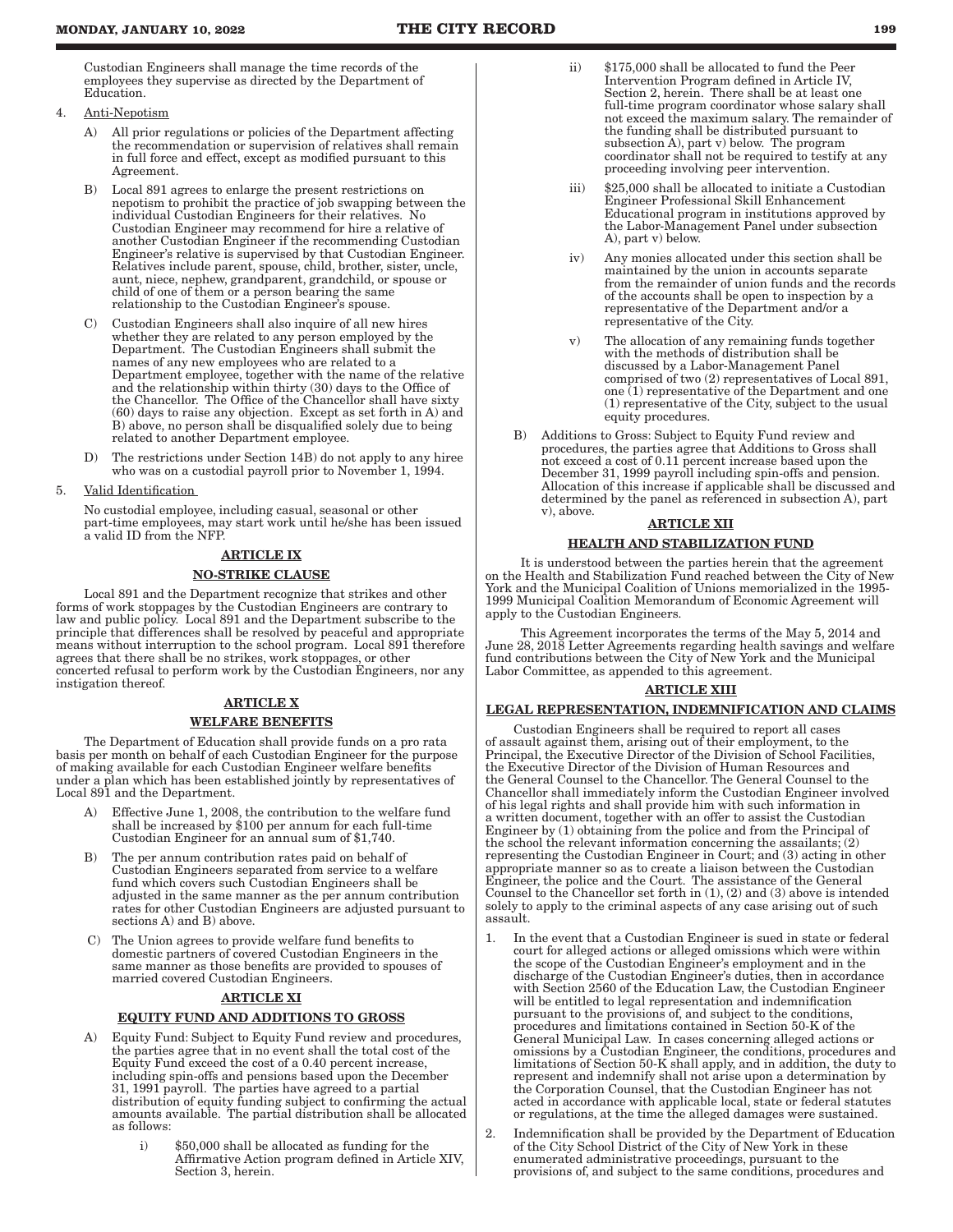limitations, which are applicable to federal and state court lawsuits pursuant to Section 50-K of the General Municipal Law; in addition, the duty to indemnify shall not arise upon a determination by the Corporation Counsel, that the Custodian Engineer has not acted in accordance with applicable local, state and federal statutes and regulations, at the time the alleged damages were sustained.

3. Any pending administrative proceeding or court case shall be covered by this agreement subject to the same terms and conditions as set forth herein. The timing of the Corporation Counsel's determination as to whether a Custodian Engineer shall be indemnified in a particular proceeding or court case, shall be governed by the same practices and procedures applicable to all other Department of Education employees. When a Custodian Engineer is sued in either an administrative proceeding or in court, he or she must immediately forward a copy of the complaint to the Office of Legal Services of the Department of Education.

# ARTICLE XIV

#### FAIR PRACTICES

1. Representations

Local 891 represents that it will maintain its bargaining status by continuing to admit to its membership all Custodian Engineers regularly or provisionally appointed by the Department; that every effort or permissive remedy shall be taken against its members to effectuate a compliance with all the terms, intents and provisions of this Agreement; and that any known detrimental or adverse condition shall be reported by either party to the other as may be deemed appropriate.

### 2. Non-Discrimination

Local 891 agrees to maintain its eligibility to represent all Custodian Engineers by continuing to admit persons to membership without discrimination on the basis of race, creed, color, national origin, sex, marital status or sexual orientation and to represent equally all Custodian Engineers without regard to membership or participation in, or association with the activities of, any employee organization.

The Department agrees to continue its policy of not discriminating against any employee on the basis of race, creed, color, national origin, sex, marital status, sexual orientation or membership or participation in, or association with the activities of, any employee organization.

#### 3. Affirmative Action

To address the under-representation of minorities and women in the positions of handy-person, fireperson, stationary engineer, Custodian Engineer, the parties agree to adopt an affirmative action program to enlarge the pool of qualified minority and women candidates for those positions. This shall be accomplished in the following manner:

- In the event of a vacancy or promotion to a position of handy-person, fireperson or stationary engineer, the Custodian Engineer will give preferential consideration in making recommendations to minorities and women including, but not restricted to, personnel employed in the building who have demonstrated their qualifications for the position by successful completion of a recognized training program, on-the-job training by the Custodian Engineer or by outside experience. Seniority shall be a factor in this determination. Shift changes are not included in this provision.
- B) The parties will establish an affirmative action program funded by Local 891 pursuant to Article XIA herein, to enlarge the pool of qualified minority and female candidates. The parties shall establish a joint committee comprised of two (2) Custodian Engineer representatives, one (1) Department representative and one (1) City Representative. The committee shall ensure compliance with the goals of this provision which is the expenditure of a minimum of \$30,000 to provide scholarships for minorities and women on an impartial basis and \$20,000 to be used for an outreach program for minorities and women.

# ARTICLE XV POLICY

#### 1. Policy Statement

There shall be discussion on policy matters between representatives of the Department and Local 891 with the intent to reach agreement when conditions change or when new conditions arise which may affect the custodial operations. The proper subjects of such discussion within the meaning of this provision are, but not limited to, changing wages and working conditions of custodial employees, revision of budgets, changing conditions, requirements and/ or standards of custodial operations and services, directives, orders and rules of the Division of School Facilities or other official directives of the Department, complaint and grievance procedures, rating and

transfer plan revisions, vacations, holiday and sick leave revisions, legal representation under certain conditions, disputed interpretations or implementations of the terms and intents of this Agreement and any other matter which may directly or indirectly affect Custodian Engineers.

Nothing herein contained, however, shall be construed to vary the terms and provisions of this Agreement or shall prevent or delay unduly the taking of action by the Department necessary for the proper conduct of the business of the Department.

# Policy Procedures

The representatives of the Department shall advise Local 891 of any new policies or conditions which should be the subject of policy consultation and the representatives of Local 891 shall advise the Department, the Chancellor and/or the representatives of the Department of similar matters coming to its attention.

#### Advisory Committee

There shall be established an Advisory Committee consisting of the following representatives of the Department: (1) Executive Director of the Division of School Facilities, (2) Director of the Office of Plant Operations, Engineering and Maintenance, (3) Deputy Director of Plant Operation Services: and the following representatives of Local 891: Three (3) committee members appointed by the President of Local 891.

This Committee shall consider all matters stated in Subdivision 1 of this Article and shall submit its recommendations to the Chancellor or to the Department with respect to such matters.

This Committee shall meet at such times as may be designated by either party to this Agreement on notice to the other in writing and setting forth the matters and justification thereof to be considered and determined by it. Such meeting shall be held within ten (10) calendar days after the date of such notice. The determination of this Committee shall be submitted to the Chancellor in the form required by it, together with the opposing views of either party.

Nothing herein contained shall be construed to prevent either party from seeking appropriate redress under any other provisions of this Agreement.

4. Effective as soon as practicable after the execution of this agreement, other than the role of the not-for-profit corporation as the employer of custodial helpers, Local 891 shall have exclusive jurisdiction over the day-to-day supervision of all custodial helpers in school buildings. During the period of exclusive jurisdiction, the Department may not utilize a for-profit contractor (i.e. a FMS vendor) for custodial services. The Department may adopt the "direct system" at any time, but that will not impair Local 891's exclusive jurisdictional rights under this paragraph. This would not prevent the Department and/or the not-for-profit corporation from using a contracted vendor for administrative or consulting functions (e.g., payroll) in connection with custodial services. The provisions of this paragraph shall expire on December 31, 2027.

### ARTICLE XVI

#### COMPLAINTS AND GRIEVANCES

Within the meaning of this Article, the word "complaint" shall mean any alleged violation by a Custodian Engineer of the terms of this Agreement or of the Rules and Regulations for the Custodial Force, and the word "grievance" shall mean a violation, misinterpretation or inequitable application by the Department of any of the provisions of this Agreement or the Rules and Regulations for the Custodial Force, except that the term "grievance" shall not apply to any matters as to which (1) a method of review is prescribed by law, or by any rule or regulation of the Civil Service Commission or of the State Commissioner of Education having force and effect of law, or by any By-Law of the Department of Education, or (2) the Department of Education is without authority to act.

#### 1. Complaints

The Custodian Engineer shall receive the complaint in writing. The Custodian Engineer shall have the opportunity to answer the complaint within five (5) working days, and thereafter shall be given full opportunity to be heard in connection therewith. At the option of the Custodian Engineer, Local 891 may represent him in this matter. Such procedures shall be followed prior to any recommendation to the Chancellor for the suspension of such Custodian Engineer and the preferment of charges in connection therewith, except with respect to complaints involving a commission of a crime. When charges are preferred against a member of Local 891, Local 891 shall receive a copy of the charges at the same time as the Custodian Engineer.

#### 2. Grievances

The following shall be the established procedure with respect to grievances:

A) The Custodian Engineer and/or Local 891 representing the Custodian Engineer shall present the grievance, in the first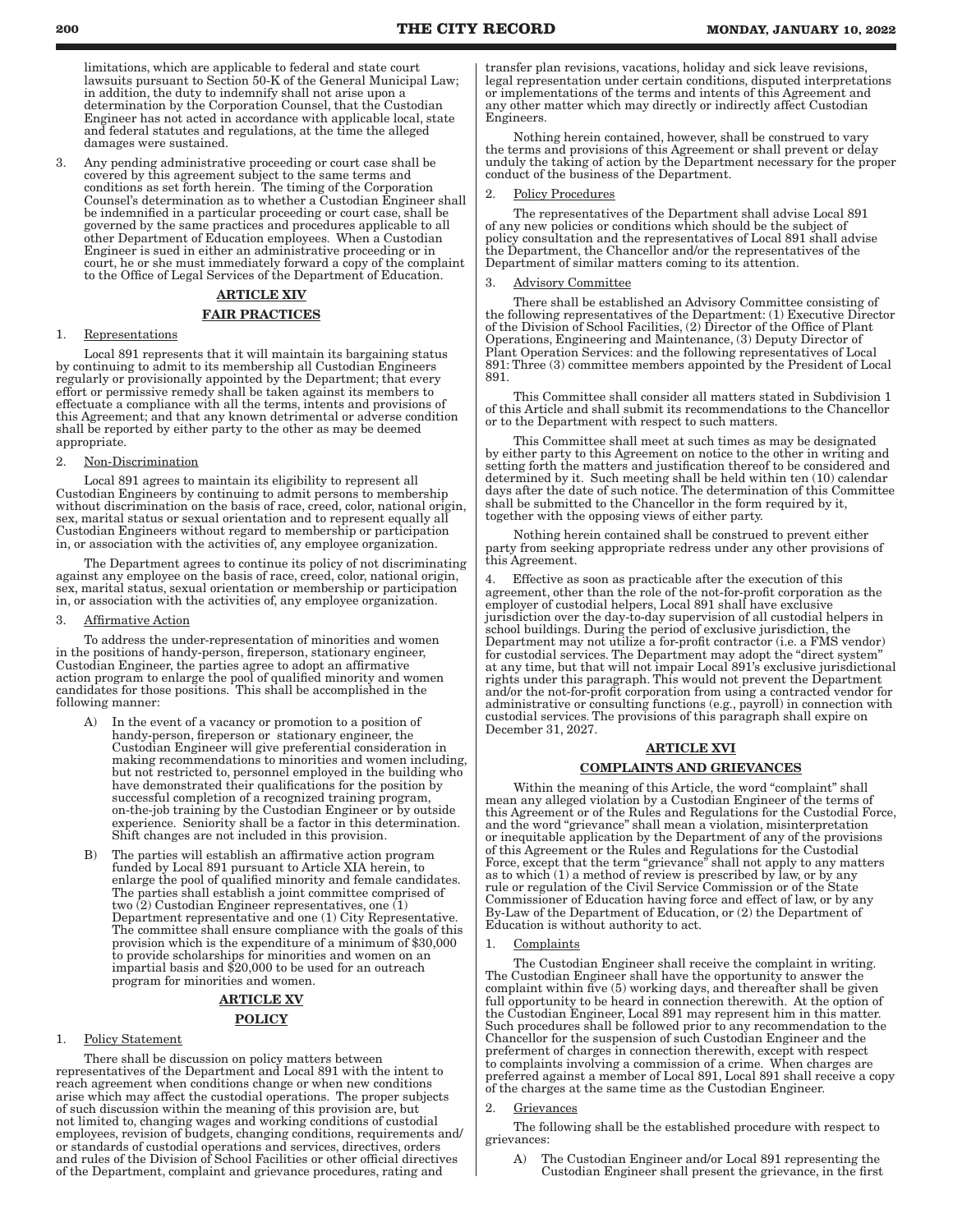instance, to the Executive Director of the Division of School Facilities within thirty (30) days after the occurrence thereof. The said Executive Director or his/her designee shall hold a hearing within six (6) working days from the receipt thereof. Copies of the minutes shall be given to all interested parties.

The Executive Director of the Division of School Facilities shall render a written decision within six (6) working days after the termination of the hearing, as above provided, or any adjournment thereof. If the Executive Director of the Division of School Facilities sustains such grievance, he/ she shall recommend appropriate action. If the Executive Director of the Division of School Facilities does not sustain such grievance he/she shall notify all interested parties within six (6) working days after the termination of the hearing, as above provided, or any adjournment thereof. Within six (6) working days of the receipt of said notification an appeal may be made by any interested party to the Chancellor and on said appeal a full review of the grievance shall be made with the same representation as above stated.

B) The Chancellor or his designee will hear the grievance within ten (10) working days of receipt thereof and will render a decision within ten (10) working days of the hearing.

#### 3. Grievance Appeals Committee

A grievance which has not been resolved at the level of the Chancellor may be submitted by any interested party to a grievance appeal committee. There shall be three members of the grievance appeals committee. One shall be appointed by the Chancellor; one by the President of Local 891; and a permanent impartial arbitrator will be selected as Chairman of the Grievance Appeals Committee and will serve at the pleasure of the parties. The proceeding may be initiated by filing with the Department and the Chairman or the American Arbitration Association, as the case may be, a notice of arbitration. The notice shall be filed within ten (10) working days of the receipt of the decision of the Chancellor. The notice shall include a brief statement setting forth precisely the issues to be decided by the grievance appeals committee and the specific provision of the agreement involved.

- In the event that the Chairman's services are terminated by the parties, the voluntary Labor Arbitration Rules of the American Arbitration Association shall apply to the proceeding insofar as they relate to the selection of the arbitrator, the hearings and fees and expenses.
- B) The grievance appeals committee shall issue its decision by majority vote not later than thirty (30) days from the date of the closing of the hearing or, if oral hearings have been waived, then from the date of transmitting the final statements and proofs to the grievance appeals committee. The decision shall be in writing and shall set forth the grievance appeals committee's opinion and conclusions on the issues submitted. The grievance appeals committee shall limit its decision strictly to the application and interpretation of the provisions of this Agreement and it shall be without power or authority to make any decision.
	- i) Contrary to, or inconsistent with, or modifying or varying in any way, the terms of this Agreement or of applicable law or rules or regulations having the force and effect of law;
	- ii) Involving Department discretion or Department policy under the provisions of this Agreement, under Department By-Laws, or under applicable law, except that it may decide in a particular case that Department policy was disregarded or that its attempted application under any term of this Agreement was so discriminatory, arbitrary, or capricious as to constitute an abuse of discretion;
	- iii) Limiting or interfering in any way with the powers, duties and responsibilities of the Department under its By-Laws, applicable law and rules and regulations having the force and effect of the law. The decision of the grievance appeals committee shall be in writing and, if made in accordance with its jurisdiction and authority under this Agreement, shall be final and binding upon all interested parties and they shall abide by it. The grievance appeals committee may fashion an appropriate remedy where it finds a violation of this Agreement. To the extent permitted by law, an appropriate remedy may include back pay. The grievance appeals committee shall have no authority to grant a money award as a penalty for a violation of this Agreement except as a penalty is expressly provided for in this Agreement. The chairman's fee will be shared equally by the parties to the dispute.
- A) The filing or pendency of any grievance under the provisions of this Article shall in no way operate to impede, delay or interfere with the rights of the Department to take the action complained of, subject, however, to the final decision on the grievance.
- B) Except as provided for in Article IV, Section 2 herein, nothing contained in this Article or elsewhere in this Agreement shall be construed to deny to any employee his rights under Section 15 of the New York Civil Rights Law or under the State Education Law or under applicable Civil Service Laws and Regulations.
- C) All grievance conferences shall be held at convenient times and locations in order to afford a fair and reasonable opportunity for all those entitled to be present to attend. When such conferences are scheduled during Department working hours all persons participating shall be excused from their regular duties without loss of pay.

#### 5. Time Limits

Failure at any level of this procedure to communicate the decision on a grievance within the specified time limits shall permit the aggrieved to proceed to the next level. Failure at any level of this procedure to appeal a grievance to the next level within the specified time limits shall be deemed acceptance of the decision rendered at that level. The time limits specified in this procedure may be extended in any specific instance by mutual agreement.

- 6. The "interested party" or "interested parties" referred to in this Article shall constitute the parties to this Agreement, the Custodian Engineer involved and any representatives on their behalf, and each of them may participate in all of the steps herein before provided.
- 7. No officer or executive Board member, delegate, representative or agent of a minority group or organization shall represent the aggrieved employee at any step in the grievance procedure. An "agent" shall include any person who, acting in an official capacity for a minority group or organization, regularly performs for that organization such acts as: distributing literature, collecting dues, circulating petitions or soliciting membership. An "agent" shall not include any person who performs such duties occasionally or without any official designation by the minority organization involved. A "minority group or organization" shall mean any organization, other than Local 891, which exists or acts for the purpose of dealing with the head of a school or any Department official for the improvement of working conditions, or the handling of grievances of employees in the bargaining unit.
- 8. Notwithstanding the above in Sections 1-7, any Custodian Engineer who is arrested and/or indicted on felony charges for a matter directly related to the performance of their duties or for any felony offense on property operated by the New York City Department of Education, or felony or misdemeanor offense involving an individual who is either under the age of eighteen or a student of the Department of Education, shall be brought before a specially named, mutually appointed Arbitrator. The union is under no obligation to represent the individual at the hearing, but may at its own discretion.

That Arbitrator, within two weeks of appointment on each case, will examine the available evidence and determine whether probable cause exists for the felony charge(s). If he/she determines that there is probable cause to believe that the actions alleged were committed by the employee and the employee was arrested and/or indicted on a felony charge for a matter directly related to the performance of their duties or for any felony offense on property operated by the New York City Department of Education, or felony or misdemeanor offense involving an individual who is either under the age of eighteen or a student of the Department of Education, then the Custodian Engineer in question will have his/her biweekly pensionable earnings reduced by an amount equal to the difference between the salary and the Custodial Factor for their current assignment. The amount of that difference will be listed among their deductions. Sixty (60) days after the implementation of such a reduction the Department may declare that Custodian Engineer's assignment vacant.

Probable cause exists when evidence or information which appears reliable discloses facts or circumstances making it likely that such conduct occurred and that such person committed the conduct. The hearing officer may accept hearsay as evidence of probable cause, and a criminal complaint and corroborating affidavit, or an indictment, is sufficient evidence to create a rebuttable presumption of probable cause.

Said probable cause hearing should not exceed one half of a hearing day.

If the criminal charges are ultimately dropped, the individual is found not guilty, or the individual is convicted of some offense other than a felony or misdemeanor, then the Custodian Engineer shall receive back all monies that have been deducted from his earnings. If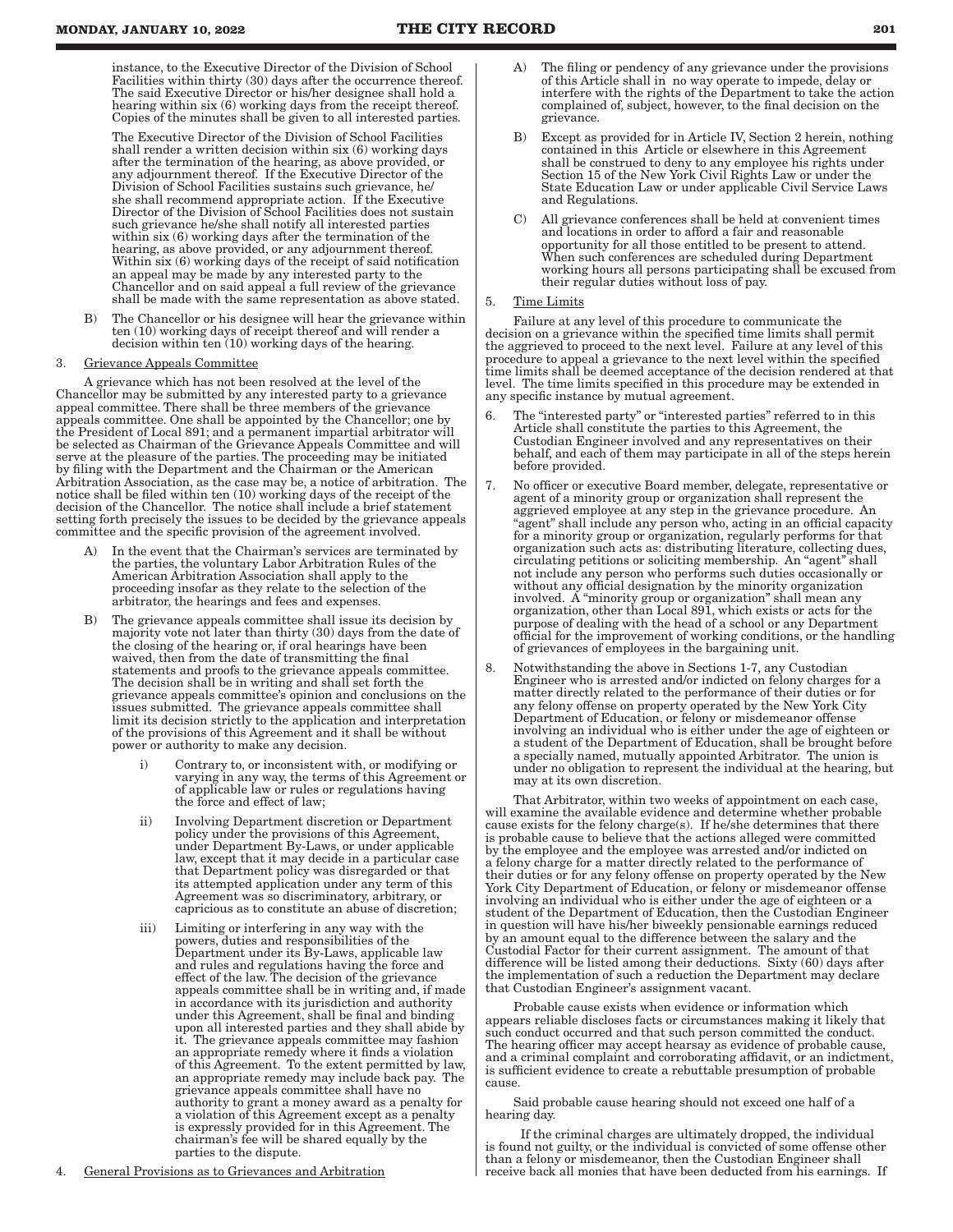said Custodian Engineer's previous assignment is no longer available then he/she will be placed in a vacancy of equal or greater size within the same borough of their previous assignment. If no such assignment is available he/she will be placed in another available vacancy within the borough of their previous assignment and shall be funded for the salary of his previous assignment.

If the Custodian Engineer is convicted of a felony or misdemeanor, he/she will not be entitled to reimbursement of the monies deducted.

If the Custodian Engineer is convicted of a felony, the DOE shall provide the Custodian Engineer and Local 891 with 30 calendar days notice of termination of the employee which shall be effective at the end of the 30 day period without the need for a hearing or trial. Where the Custodian Engineer is convicted of a felony, Local 891 and the member waive all rights granted under Sections 75 and 76 of the Civil Service Law.

#### ARTICLE XVII

#### PAYMENT OF DEATH BENEFIT FOR CUSTODIAN ENGINEER WHO DIES FROM INJURY INCURRED IN THE COURSE OF EMPLOYMENT

In the event that a Custodian Engineer dies because of an injury arising out of and in the course of his employment through no fault of his own, and in the proper performance of his duties, a payment of \$25,000 shall be made from funds other than those of the Department of Education Retirement System in addition to any other payment which may be made as a result of such death. Such payment shall be made to the employee's beneficiary or estate.

The procedure for the payment and approval of the death benefit shall be made in a manner consistent with Department policy.

# ARTICLE XVIII PAYMENT OF DECEASED CUSTODIAN ENGINEER'S ANNUAL LEAVE TIME

If a Custodian Engineer dies while in the Department's employ, his beneficiary or estate shall receive payment in cash for all unused accrued annual leave to a maximum of fifty-four (54) days credit.

# ARTICLE XIX

#### DISABILITY BENEFITS FOR ASSAULT WHILE ON DUTY

Upon the determination of the Chancellor that a Custodian Engineer has been physically disabled because of an assault arising out of and in the course of his employment, the Chancellor will grant the injured Custodian Engineer a leave of absence with pay not to exceed eighteen months provided that such injury is compensable under the Workers' Compensation Law. If a Custodian Engineer is granted a leave of absence with pay pursuant to this Article, he shall receive on a weekly basis the difference between the pension salary rate for his building assignment and his compensation rate without charge against his annual leave. The Custodian Engineer shall, as a condition of receiving benefits under this Article, execute an assignment of the proceeds of any judgment or settlement in any third party action arising from such injury, in an amount equal to the pay received pursuant to this Article and to medical disbursements, if any, made by the Department but not to exceed the amount of such proceeds. Such assignment shall be in a form prescribed by the Law Counsel of the Department. The injured Custodian Engineer shall undergo such medical examinations as are requested by the Workers' Compensation Division of the Law Department and the Department of Education, and when found fit for duty by the Workers' Compensation Board, shall return to his employment.

# ARTICLE XX

# TERMINAL LEAVE

Custodian Engineers who retire shall be granted terminal leave as follows:

- a) In the case of Custodian Engineers with ten or more years of service the maximum allowable terminal leave shall not exceed forty (40) calendar days for every ten (10) years of service, prorated at the rate of four (4) calendar days per year or major fraction thereof.
- b) In the case of a Custodian Engineer with less than ten (10) years of service terminal leave shall be granted in the amount of four (4) calendar days per year of service or major fraction thereof.

#### ARTICLE XXI

#### PERSONNEL FOLDERS

Custodian Engineers shall receive a copy of any evaluatory statement of their work performance or conduct which is placed in their permanent personnel folder. Custodian Engineers shall be given an opportunity to answer any such evaluatory statement placed in their folder, and their written answer shall be attached to the evaluatory statement in the folder.

# ARTICLE XXII

# IDENTIFICATION CARDS

The Department shall furnish identification cards to all Custodian Engineers who have served continuously for six months. The loss of an identification card shall be reported immediately, and the card shall be replaced at cost to the Custodian Engineer. Upon separation from service a Custodian Engineer shall not receive his final paycheck until he has returned his identification card, or has submitted an appropriate affidavit of loss.

# ARTICLE XXIII INFORMATION ON LEAVE CREDIT

Information as to all accumulated leave balances will be given to each Custodian Engineer in writing at least once a year.

# ARTICLE XXIV

#### POLICY ON EXTENDED ABSENCE BECAUSE OF ILLNESS OR INJURY

A Custodian Engineer who becomes unable to perform his duties because of personal illness or injury shall notify his Borough Plant Manager who will arrange for the maintenance of custodial services of the buildings and grounds by a Custodian Engineer assigned on unofficial temporary care.

The building normally will be left in unofficial temporary care while the Custodian Engineer is incapacitated for at least thirty (30) calendar days. Unofficial temporary care may be extended after thirty (30) days for a period of up to ninety (90) additional calendar days at the discretion of the Deputy Director of Plant Operation Services. The Director shall give consideration in determining the length of unofficial temporary care to the Custodian Engineer's length of service, prior sick absences as reported, and the needs of the school.

An additional period of official temporary care not to exceed six (6) months may be authorized by the Director of the Plant Operation Services in his discretion based upon consideration of the Custodian Engineer's length of service, prior sick absences as reported, and the needs of the school.

If the Custodian Engineer does not return to duty at the end of the period of official temporary care allowed, under this policy, a provisional or permanent Custodian Engineer may be assigned to replace the incapacitated Custodian Engineer.

# ARTICLE XXV

#### COMPENSATION FOR CUSTODIAN ENGINEER ON ASSIGNMENT OR TERMINAL LEAVE

When a Custodian Engineer is paid as an individual while administratively assigned away from his building assignment or on terminal leave he shall be paid at the same annual rate as provided in Appendix "A," Salary Schedule for his most current building assignment; except as set forth in Article XVI: Complaints and Grievances, Section 8.

# ARTICLE XXVI WAIVER AND SAVINGS CLAUSE

Local 891 hereby agrees, on behalf of its members, to the limitations of income and the controls set forth in this Agreement and hereby waives, on behalf of its members, any legal or equitable rights they may otherwise have with respect thereto. In the event that any provision of this Agreement is or shall at any time be contrary to law, all other provisions of this Agreement shall continue in effect. However, should any provision of this Agreement, requiring the approval of resolution of the Department or of any retirement system, be not so approved, then this Agreement in its entirety shall be of no force and effect.

With respect to matters not covered by this Agreement, such matters shall be treated and administered in the same manner as if this Agreement were not in existence between the parties.

#### ARTICLE XXVII

### NOTICE – LEGISLATIVE ACTION

This Article is required by the Public Employees' Fair Employment Act, as amended by Section 204a, approved March 10, 1969.

It is agreed by and between the parties that any provision of this Agreement requiring legislative action to permit its implementation by amendment of law or by providing the additional funds therefor shall not become effective until the appropriate legislative body has given approval.

# ARTICLE XXVIII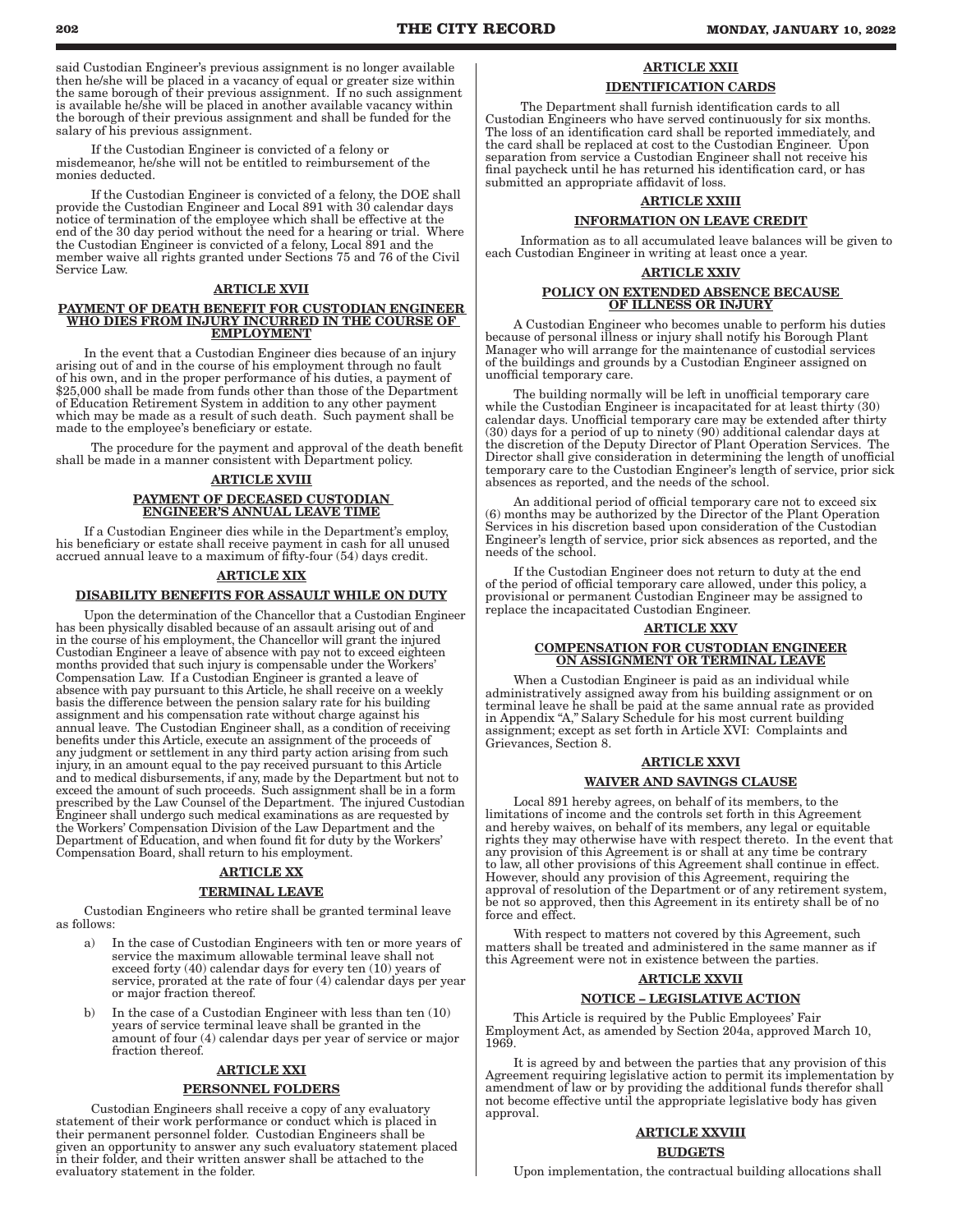be eliminated except that the salary schedules shall remain. The Department shall have the right to determine the appropriate labor and supply budget for each school building.

Each school shall be budgeted for the period from the transition from the indirect system through June 30, 2017, based upon the current custodial allowance for day school schedule +/- 10%.

For the fiscal year 2018 (i.e. July 1, 2017 through June 30, 2018) and beyond, each CE will be notified in advance as to what the base school allocation will be for the upcoming school year. Beginning with fiscal year 2018, it is anticipated that such notification will occur before May 1, to be effective July 1. The CE, in consultation with the Principal, will be responsible for establishing a building plan which will fit within that base budget.

All allocations based upon extra activities outside the school day shall be eliminated. However, school allocations will be supplemented and adjusted by the Department based upon the volume of extra activity at the site, as well as emergency conditions or other operational changes which may occur during the year.

#### ARTICLE XXIX

#### **MERGERS**

- 1. The Department may merge all buildings up to and including 89 thousand square feet. This limit will be the subject of continued labor/management discussion between the parties, and may be adjusted (down) by mutual agreement. In no event shall the number of permissible mergers be fewer than 247.
- 2. The salary for all Custodian Engineers for all merged assignments shall be based on the higher of either (a) the applicable salary based on Paragraph 1 above (salary), calculated based on the square footage for the primary assignment plus twice the square footage of the merged assignment; or (b) the applicable salary for the Custodian Engineer's primary (parent building) assignment only plus \$10,643.56; whichever is greater.

Unless agreed otherwise, the \$10,643.56 shall be increased by future collective bargaining (salary percentage) increases, as per the past practice of the parties.

Examples:

- A Custodian Engineer is assigned to a building that is 150,000 square feet. A building that is 50,000 square feet is merged. The annual salary for the assignment will be the greater of (a) the applicable salary for 250,000 square feet,  $150,000 + (50,000 \times 2)$ , or (b) the applicable salary for 150,000 square feet + \$10,643.56.
- A Custodian Engineer is assigned to a building that is 290,000 square feet. A building that is 40,000 square feet is merged. The annual salary will be the highest appliable salary (277,000+), plus \$10,643.56.
- 3. The primary assignment for purposes of calculating salary is the largest assignment (parent building) by square footage.
- 4. Once a building is merged, it shall not be de-merged unless discussed with a Joint Committee on merged buildings of Local 891 and the Department.
- 5. For any assignments de-merged to effectuate the April 2016 MOA or to ensure future operational efficiencies, a Custodian Engineer of a previously merged assignment that has had the merged building removed will continue to receive no less than the current salary he/she was earning until they transfer, or for up to three years; whichever occurs first. In order to remain eligible to receive the higher salary, the employee must apply for any transfer opportunities at assignments equal to or greater than their salary.
- 6. Building allocations for each building are to be identified separately.
- 7. Only one building (child) may be merged with a second (parent) and the continued merged status shall be subject to Joint Committee discussion as above.
- 8. In the event the Department merges an assignment of 89,000 square feet or less in which there is a CE permanently assigned, that CE will be given the opportunity to bid on an assignment off the transfer/vacancy list. If he/she is not awarded a transfer, they have the right to remain in their assignment, but may be required to accept a merged building assignment.
- 9. All supplies and material must be delivered to their respective buildings. "A" materials and supplies delivered to "A" building and "B" materials & supplies to "B" building.

# ARTICLE XXX

# TEMPORARY CARE

Official Temporary Care (Illness of Custodian Engineer): Where a school has been placed in official temporary care due to the illness of

the Custodian Engineer assigned thereto the limitation, as set forth in Section "2" of Article II herein, shall apply solely with respect to the schools in official temporary care and shall not be considered with the regular assignment of the Custodian Engineer.

Any excess above the combined salary for the official temporary care will be the responsibility of the official temporary care Custodian Engineer. However, any monies turned over to the ill Custodian Engineer by the Custodian Engineer in official temporary care shall not be included as an expense but may be listed in Section B of the supplementary to the custodial compensation report as a separate item and identified as such.

The Division of School Facilities will provide a copy to Local 891 of the list of candidates for temporary care assignments.

"Temporary Care" shall be paid at 75% of the salary rate. However, in the event a "Temporary Care" is continued past six (6) months, it shall be paid at 100% of the salary rate. The reduction shall not be in effect for more than six (6) months in any twelve (12) month period in a particular school. The building allowance will not be affected during the period a building is in "Temporary Care."

# ARTICLE XXXI

# RELEASE TIME

The City/DOE agree to an additional release time position with pay, for a total of three positions. The union will also be allotted one release time position, which the Union will continue to reimburse the Department that employee's actual cost.

# ARTICLE XXXII CIVIL SERVICE

Nothing in this agreement shall be construed to change the civil service status of current or future Local 891 represented Custodian Engineers. Neither this Agreement, nor any current or new responsibilities of the Custodian Engineers shall be construed to change their status as competitive class civil servants and may not be used as evidence in any case in which managerial or confidential status is at issue.

Custodian Engineers do not have direct involvement and participation in the negotiating process on behalf of the Department nor do they have direct and powerful influence on policy formulation at the highest levels of management; accordingly, their eligibility for collective bargaining status as Department employees will continue unimpaired.

# ARTICLE XXXIII UNION RIGHTS

- a. The Employer shall distribute to all newly hired employees' information regarding the Local 891 administered health and security benefits, including the name and address of the fund that administers said benefits, provided such fund supplies the Employer the requisite information printed in sufficient quantities.
- b. The Employer shall distribute information regarding the New York City Employee Health Benefits Program and enrollment forms to eligible employees prior to the completion of thirty (30) days of employment.
- Within thirty (30) days of an employee first being employed, reemployed or transferred to a Local 891 bargaining unit, the employer shall notify Local 891 of the employee's name, home address when available, job title, employing agency, department or other operating unit, work email address and work location.
- d. Within thirty (30) days of providing such notice under Section 1(d), the employer shall allow a duly appointed representative of Local 891 to meet with such employee for a reasonable amount of time during his or her work time without charge to leave credits, provided that such meeting does not disrupt agency operations and that arrangements for such meeting be scheduled in consultation with a designated representative of the Employer. Where practicable, this requirement may be satisfied by allowing Local 891 a reasonable amount of time during a formal employee orientation program to provide membership information to employees. At such meeting, Local 891 may hand out union literature of its choosing as well as authorization cards.

#### $\rm Section~2$

Section 1.

- a. The Employer shall commence deduction of dues as soon as practicable, but in no case later than thirty (30) days after receiving proof of a signed dues check off authorization card.
- b. The employer shall accept signed dues check off authorization cards signed by means of written and/or electronic signatures. The right to membership dues shall remain in effect until the (1) employee is no longer employed in a title represented by Local 891 or (2) the employee revokes such dues check off authorization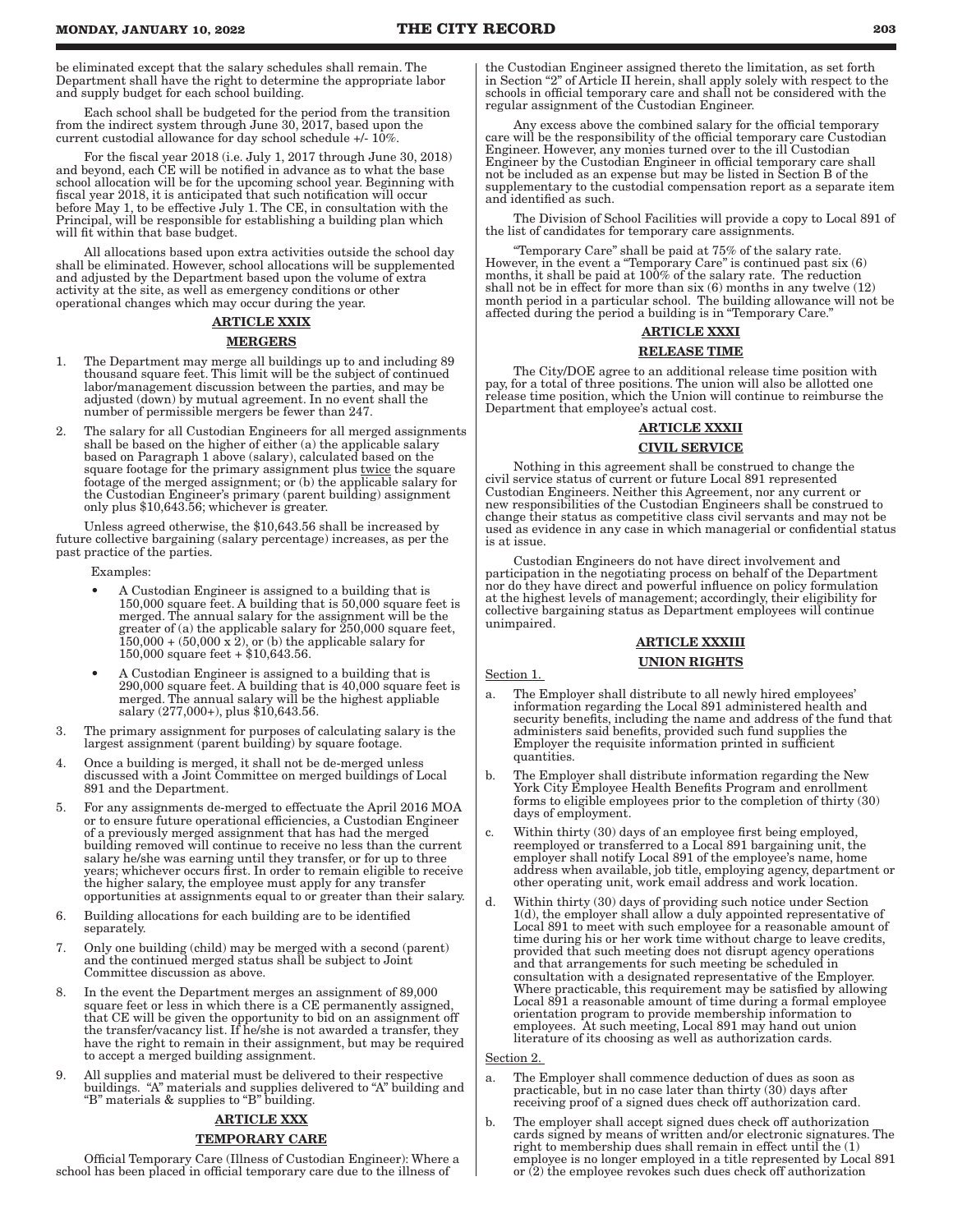pursuant to and in accordance with the terms of the dues check off authorization card.

#### Section 3.

Local 891 shall maintain custody of its dues check-off authorization cards, and shall provide copies of such dues check-off authorization for all new union members and for any employee upon the Employer's request.

# Section 4.

When an employee is promoted or reclassified to another title certified to Local 891 as the employee's former title, the dues check-off shall continue uninterrupted.

# Section 5.

When an employee returns from an approved leave of absence without pay, is reappointed or temporarily appointed from a preferred list to the same agency in the same title or in another title represented by Local 891, the Employer shall notify Local 891. Any dues check-off authorization in effect prior to the approved leave or the layoff shall be reactivated. The Employer will issue an appropriate administrative instruction to all agencies to insure compliance with this Section.

#### Section 6.

The Employer shall furnish to Local 891, at least once every thirty (30) days, a listing of employees by Job Title Code, home address when available, Employee Identification Number or Social Security Number, Department Code Number, work email address, and current work location. This listing shall constitute sufficient notice under Sections 1(e), Section 4, and Section 5 of this Article XII.

In addition to the above-referenced information, where the Employer provides Employee Identification Number in lieu of Social Security Number, the Employer shall separately provide a listing of Employee Identification Numbers and associated Social Security Numbers.

This information shall be furnished to Local 891 and to the Municipal Labor Committee.

#### Section 7.

The parties agree to the implementation of a payroll deduction for a voluntary benefits program for political action pursuant to the terms of a supplemental agreement between the City and the Union as approved by the Corporation Counsel.

Section 8.

The Employer shall continue to provide local bulletin boards at each work location in areas mutually agreed upon for the use of Local 891.

# ARTICLE XXXIV

# WORKERS' COMPENSATION COVERAGE FOR INJURIES INCURRED DURING WORK RELATED TRAVEL

It is the understanding of the Department and Local 891 that a school Custodian Engineer while traveling to and from his regular place of employment to perform emergency work, at the direction of his superior outside his normal working hours is covered under the provisions of the Workers' Compensation Law for injuries sustained while so traveling to and from his employment.

# ARTICLE XXXV

# RESPONSE TO INTRUSION ALARMS

Custodial response to alarms shall be governed by the following considerations:

- 1. The alarm system should be tested once a month to determine if the central station receives the signals. This equipment also operates on standby batteries and bi-monthly the transformer or plug from the transmitter to a nearby receptacle should be removed and the system tested. Each test shall be logged.
- 2. Emergency work requests for alarm repairs shall be reported to the Borough Office and the Deputy Director of Facilities by telephone.
- 3. Alarms in proper working order must be turned on whenever the building is unoccupied.
- 4. Custodian Engineer's assignment's budget will be reimbursed for the labor cost of alarm response provided the reimbursement request has been properly submitted and approved by the Department. In the event that the Custodian Engineers respond to the alarm they shall receive a minimum of 4 hours compensatory time.
- 5. Custodian Engineers will provide two names, and their telephone numbers, for alarm response. Notification shall be received from the Central Station. One person shall be the primary for responding to alarms and the second person shall be the alternate for responding to alarms.
- 6. Custodial personnel responding to alarm conditions will report to

the local Police Precinct. Police personnel will accompany the custodial personnel to the building and remain until the safety of the custodial personnel is assured.

- 7. In the event of a false alarm the Custodian Engineer will request repair of the system.
- 8. When a Custodian Engineer receives a notification from the Police Department that they will no longer respond to alarms from the building, the Custodian Engineer will not be required to respond until such time as the condition is corrected and the Police Department indicates they will respond. Custodian Engineers receiving such notices will immediately notify the Director of Facilities.

The Central Station will be informed and will be directed not to call custodial personnel until the condition is corrected and the Police Department indicates that they will respond again. Custodian Engineers shall service intrusion alarms, subject to mutual agreement. Custodian Engineers shall be reimbursed for labor costs.

# ARTICLE XXXVI FIRE SAFETY DIRECTORS

- 1. Custodian Engineers assigned to buildings which are subject to Local Law 5, 1973 as revised, shall assume responsibility for providing services of fire safety director as defined in Local Law 5.
- 2. The following increases shall be applied to the salaries which were in effect in the subject buildings:

# Effective 1/1/01

| Buildings up to and<br>including 100,000<br>square feet                | \$5,630.92 |
|------------------------------------------------------------------------|------------|
| Buildings over 100,000<br>up to and including<br>$200,000$ square feet | \$7,038.65 |
| Buildings over 200,000<br>square feet                                  | \$8,446.37 |

- 3. Full services will be provided without additional budgetary adjustment except that in buildings under 100,000 square feet or where hardship exists, the parties will meet to consider adjustments.
- 4. Any Custodian Engineer charged with violation of Local Law 5 or any rules or regulations thereunder while providing Fire Safety Director services will be defended and indemnified to the extent permitted by law; however in the event that the Corporation Counsel of the City of New York declines to defend a Fire Safety Director or Deputy Fire Safety Director, the Department agrees to reimburse such Fire Safety Director or Deputy Fire Safety Director for any legal fees incurred in his or her defense if that individual is legally determined to be acting within the scope of his or her responsibilities.
- 5. The Department will pay the cost of any course required to be completed by Fire Safety Directors or their Deputies which is given by a school or organization acceptable to the Fire Department.
- 6. The Department of Education shall provide, maintain, repair and otherwise be responsible for all equipment, signs and other paraphernalia required by Local Law 5 of 1973, as revised, or regulations thereunder.

# ARTICLE XXXVII

# ENVIRONMENTAL LABOR-MANAGEMENT COMMITTEE

- 1. The parties recognize that cooperation between the parties is essential to the delivery of school-based environmental services. Toward this objective, the parties agree to make a joint effort to develop training programs, compliance programs and seminars which achieve the environmental objectives of the City and the Department. The joint effort requires a commitment on the part of Local 891 to assist the Department by serving as a school-based environmental engineering coordinator and a commitment on the part of the Department to provide the proper training, direction and resources to implement their policies. Due to the varied nature and location of environmental concerns, individual Custodian Engineers, after consultation with their Principal, shall implement specific maintenance and reporting programs best suited for their location.
- 2. The individual Custodian Engineer shall implement the recycling program and other environmental duties as directed by the Principal.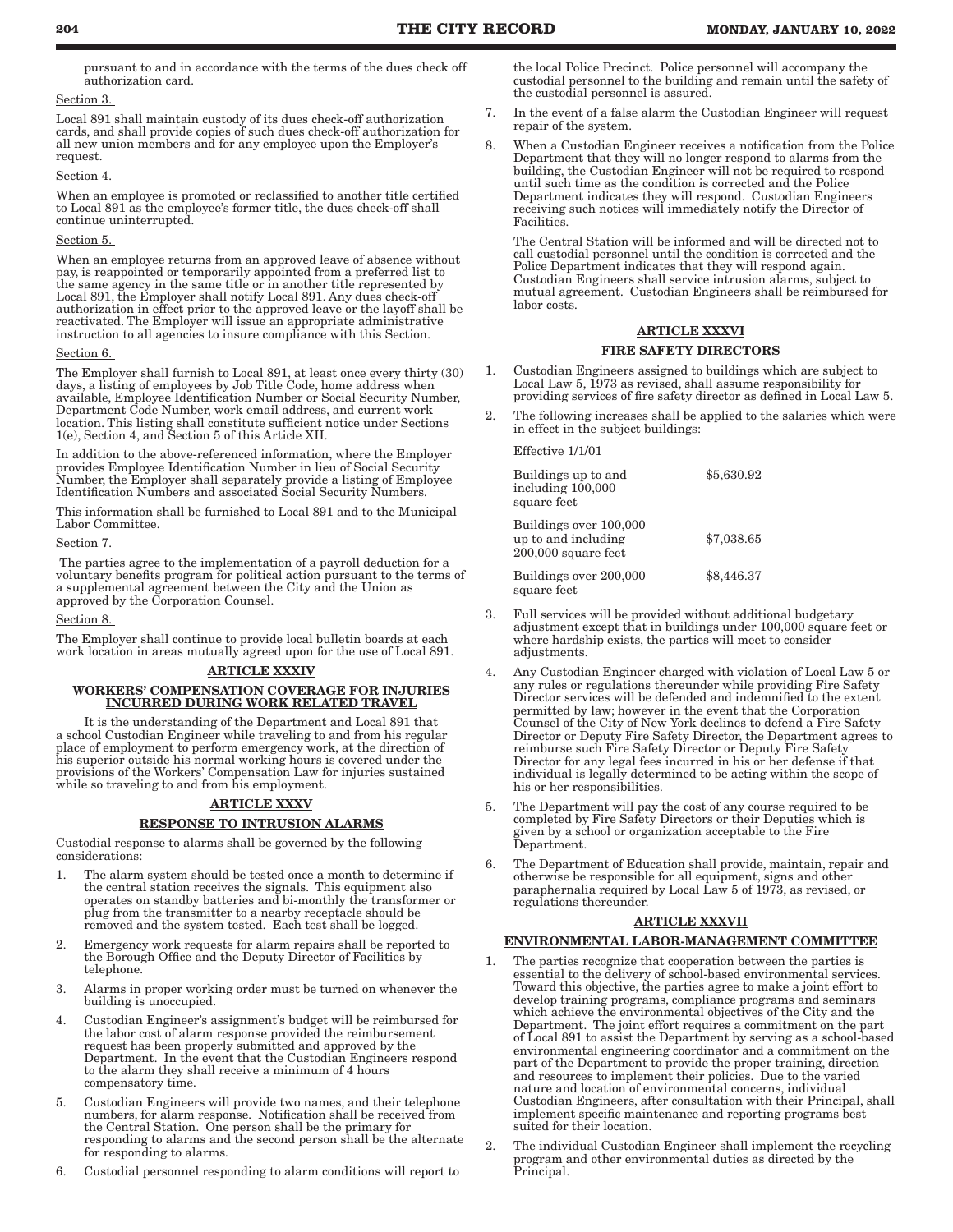- 3. Since the parties recognize that cooperation between management and employees is indispensable to the accomplishment of an effective environmental program, they shall jointly maintain and support a Labor-Management committee, which will be established by the parties as follows:
	- A) The Labor-Management Committee shall consider and recommend to the Chancellor changes in environmental maintenance procedures and the working conditions of the employees within the Department who are covered by this Agreement. Matters subject to the grievance procedure and the performance-based evaluation Article IV, Section 2, herein, shall not be appropriate items for consideration by the Labor-Management Committee.

The Labor-Management Committee shall consist of seven (7) members who shall serve for the term of the collective bargaining agreement. Local 891 shall designate three (3) members, the Department shall designate three (3) members and the City shall designate one (1) member. Vacancies shall be filled by the appointing party for the balance of the term to be served. Each member may designate one alternate. The Committee shall select a chairperson from among its members at each meeting. The chairperson of each meeting shall alternate between the members designated by the Department and the members designated by Local 891. A quorum shall consist of a majority of the total membership of a Committee. The Committee shall make their recommendations to the Department in writing. The City member shall only vote in the event of a tie.

B) The Labor-Management Committee shall meet at the call of either the Local 891 members or the Department members, at a time mutually agreeable to both parties. At least one week in advance of a meeting, the party calling the meeting shall provide to the other party, a written agenda of matters to be discussed. Minutes shall be kept and copies supplied to all members of the Committee.

#### ARTICLE XXXVIII

#### PROHIBITION OF FURTHER ECONOMIC DEMANDS

No party to this Agreement shall make additional economic demands during the term of this Agreement, except as provided for in Article XI herein. Any disputes hereunder shall be promptly submitted and resolved.

### ARTICLE XXXIX

# DIRECT DEPOSIT

Effective on July 11, 2019, the Employer may require that all newly hired employees be paid exclusively through direct deposit or electronic funds transfer. For employees on direct deposit, the employer may provide pay stubs electronically except where the employee has requested in writing to receive a printed pay stub.

Further, the parties shall work together regarding incumbent employees' enrollment in direct deposit, with the objective of 100% of employees being paid electronically.

# ARTICLE XXXX **DURATION**

This Agreement and each of its provisions unless otherwise specified shall be effective as of 12:01 a.m. on August 12, 2016 and shall continue in full force and effect until 12 midnight on July 31, 2020.

The parties agree that should a need arise to negotiate additional terms and conditions during the period of this Agreement they will do so.

FOR THE CITY OF NEW YORK AND RELATED PUBLIC EMPLOYERS AS DEFINED HEREIN

 $\sqrt{s/}$ RENEE CAMPION Commissioner of Labor Relations

BOARD OF EDUCATION OF THE CITY SCHOOL DISTRICT OF THE CITY OF NEW YORK

\_\_\_\_\_\_\_\_\_\_\_/s/\_\_\_\_\_\_\_\_\_\_\_\_\_\_\_\_\_\_\_

MEISHA PORTER Chancellor

LOCAL 891 INTERNATIONAL UNION OF OPERATING ENGINEERS

 $\sqrt{s}/$ ROBERT J. TROELLER

Business Manager/President

December 29, 2021 Robert J. Troeller

Local 891 63 Flushing Avenue, Building 292 Suite 401 Brooklyn, NY 11205

Dear Mr. Troeller:

It is agreed that the below represents the mutual agreement of the parties for purchases made under the indirect funding system:

#### Administration of Controls

It shall be the responsibility of both parties to administer the controls herein set forth with respect to miscellaneous expenditures. Nothing in this Agreement takes away from the Department or its authorized agents the authority to disallow items of miscellaneous expenditures which are unreasonable or unnecessary, nor from the Custodian Engineer or the Union on his behalf the privilege of filing a grievance and obtaining a determination thereon. Local 891 agrees that it shall cooperate in assuring that the letter, spirit and intent of the controls and limitations in this Agreement are effectively implemented.

# **Equipment**

All equipment purchased on or after January 1, 2017 shall become part of the building's inventory and added to the building's PO27. Any equipment purchased prior to January 1, 2017 may transfer from location to location with the employee who purchased it.

#### Inventory

Inventories of all items (except items which are consumables), costing more than \$250, purchased during the year since January 1, 1992, must be completed on an annual basis. Custodian Engineers must submit their inventory reports to their respective Director of Facilities. Inventory forms will be supplied by the Department of Education.

If the below conforms to your understanding please execute below.

Very truly yours,

 $\overline{\phantom{a}}$  , where the contract of the contract of  $\overline{\phantom{a}}$ 

/s/

John Shea

AGREED AND ACCEPTED ON BEHALF OF LOCAL 891

 $\sqrt{s}/$ ROBERT J. TROELLER

December 30, 2021

Robert J. Troeller President/Business Manager Local 891 63 Flushing Avenue, Building 292 Suite 401 Brooklyn, NY 11205

RE: Paid Family Leave

Dear Mr. Troeller:

This is to confirm the understanding of the parties that, pursuant to paragraph 8 of the 2017-2020 Memorandum of Agreement the parties have taken the necessary steps for Local 891 employees to participate in the NYS Paid Family Leave program, and that such participation was effective on October 7, 2019.

If the above accords with your understanding, kindly execute the signature line provided below.

Sincerely,

/s/

\_\_\_\_\_\_\_\_\_\_\_\_\_\_\_\_\_ Renee Campion Commissioner

AGREED AND ACCEPTED ON BEHALF OF LOCAL 891

 $\frac{1}{s}$  /s/ $\frac{1}{s}$ Robert J. Troeller President/Business Manager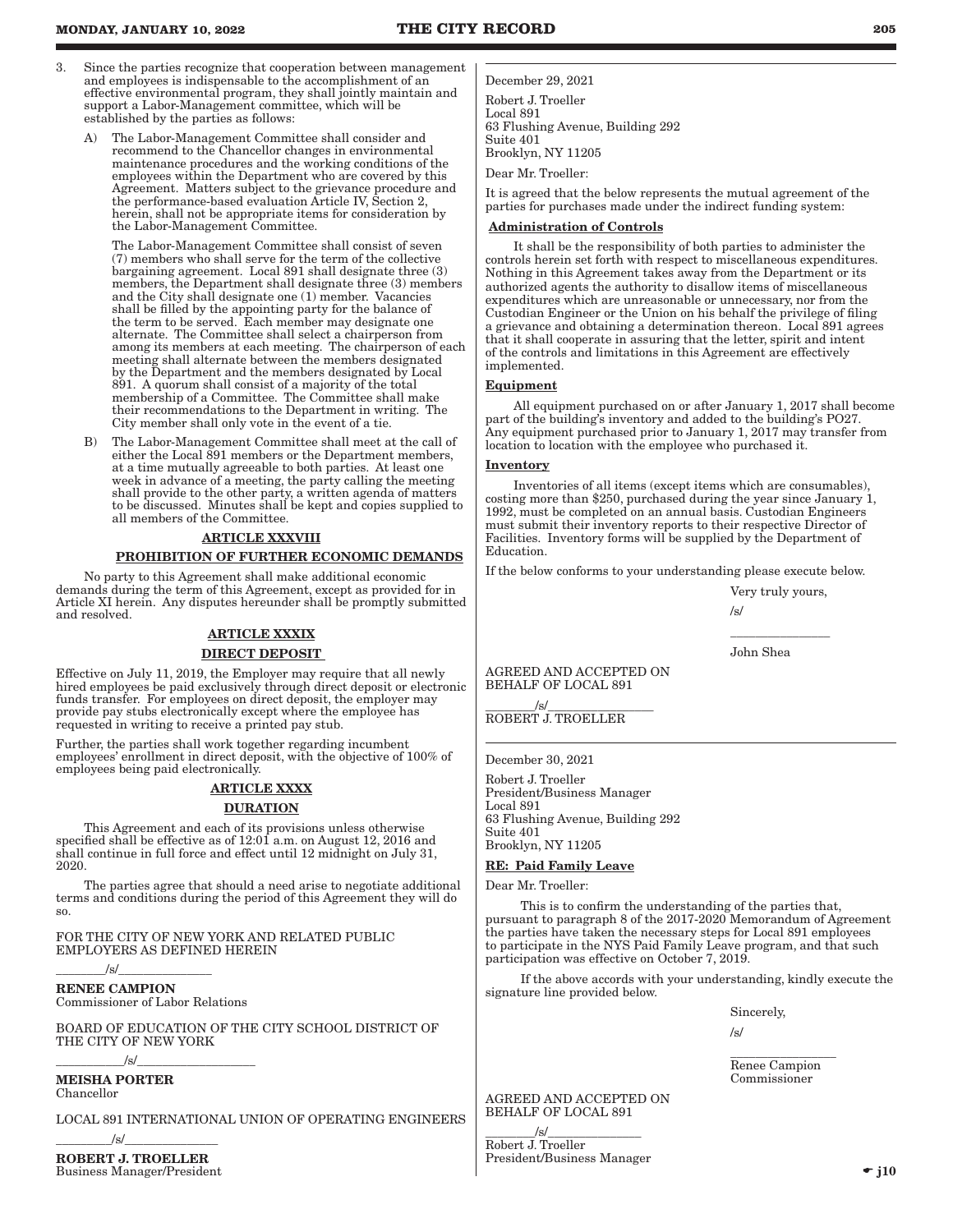# **MAYOR'S OFFICE OF CONTRACT SERVICES**

#### NOTICE

Notice of Intent to Extend Contract(s) Not Included in FY 2022 Annual Contracting Plan and Schedule

NOTICE IS HEREBY GIVEN that the Mayor will be entering into the following extension(s) of (a) contract(s) not included in the FY 2022 Annual Contracting Plan and Schedule that is published, pursuant to New York City Charter § 312(a):

Agency: Department of Environmental Protection

Vendor: Alpha Environmental Services, Inc.

Nature of services: This contract will provide labor, parts, materials and equipment to clean up, remove and dispose of asbestos materials from the Old Thickener Building at Newtown Creek Wastewater Resource Recovery Facility (WRRF).

Method of extension the agency intends to utilize: Time Extension New start date of the proposed extended contract: 12/14/2021

New end date of the proposed extended contract: 12/13/2022 Modifications sought to the nature of services performed under the contract: None

Reason(s) the agency intends to extend the contract: The services provided are still required.

Personnel in substantially similar titles within agency: 0

Headcount of personnel in substantially similar titles within agency: 0

 $\div$  j10

Notice of Intent to Issue New Solicitation(s) Not Included in FY 2022 Annual Contracting Plan and Schedule

NOTICE IS HEREBY GIVEN that the Mayor will be issuing the following solicitation(s) not included in the FY 2022 Annual Contracting Plan and Schedule that is published, pursuant to New York City Charter § 312(a):

Agency: NYC Department of Transportation

Nature of services sought: (Document) Translation Services

Start date of the proposed contract: 6/1/2022

End date of the proposed contract: 5/31/2025

Method of solicitation the agency intends to utilize: MWBE Noncompetitive Small Purchase

Personnel in substantially similar titles within agency: None Headcount of personnel in substantially similar titles within agency: 0

 $\div$  j10

# **CHANGES IN PERSONNEL**

#### **BOARD OF ELECTION POLL WORKERS FOR PERIOD ENDING 11/12/21**

|                       |                 |             | TITLE |               |                  |     |               |               |
|-----------------------|-----------------|-------------|-------|---------------|------------------|-----|---------------|---------------|
| <b>NAME</b>           |                 |             | NUM   | <b>SALARY</b> | <b>ACTION</b>    |     | PROV EFF DATE | <b>AGENCY</b> |
| <b>BOWEN</b>          | TROY            | T.          | 9POLL | \$1,0000      | APPOINTED        | YES | 01/01/21      | 300           |
| <b>BOWENS</b>         | <b>DIAMONE</b>  |             | 9POLL | \$1,0000      | APPOINTED        | YES | 01/01/21      | 300           |
| <b>BOYEA</b>          | <b>GREGORY</b>  |             | 9POLL | \$1.0000      | APPOINTED        | YES | 01/01/21      | 300           |
| <b>BOYER</b>          | <b>SIMONE</b>   |             | 9POLL | \$1,0000      | APPOINTED        | YES | 01/01/21      | 300           |
| <b>BOYLAN-ERDMAN</b>  | KATHLEEN M      |             | 9POLL | \$1.0000      | APPOINTED        | YES | 01/01/21      | 300           |
| <b>BOZTEPE</b>        | <b>MUSAB</b>    |             | 9POLL | \$1,0000      | APPOINTED        | YES | 01/01/21      | 300           |
| <b>BRACERO</b>        | CRAIG           | J           | 9POLL | \$1,0000      | APPOINTED        | YES | 01/01/21      | 300           |
| <b>BRADLEY JOSEPH</b> | LAKIA           |             | 9POLL | \$1,0000      | APPOINTED        | YES | 01/01/21      | 300           |
| <b>BRASWELL</b>       | CHRISTOP        |             | 9POLL | \$1,0000      | APPOINTED        | YES | 01/01/21      | 300           |
| <b>BRAVERMAN</b>      | <b>ROBERT</b>   |             | 9POLL | \$1,0000      | APPOINTED        | YES | 01/01/21      | 300           |
| <b>BREWSTER FORD</b>  | SOPHIA          | R           | 9POLL | \$1,0000      | APPOINTED        | YES | 01/01/21      | 300           |
| <b>BREZINSKI</b>      | <b>NATALIE</b>  |             | 9POLL | \$1,0000      | APPOINTED        | YES | 01/01/21      | 300           |
| <b>BRICE</b>          | <b>RAMOTA</b>   | 0           | 9POLL | \$1.0000      | APPOINTED        | YES | 01/01/21      | 300           |
| <b>BRIDGES</b>        | YVETTE          |             | 9POLL | \$1,0000      | APPOINTED        | YES | 01/01/21      | 300           |
| <b>BRIGHTMAN</b>      | <b>RAMONA</b>   |             | 9POLL | \$1,0000      | APPOINTED        | YES | 01/01/21      | 300           |
| <b>BRIGHTMAN</b>      | <b>SHEKINAH</b> |             | 9POLL | \$1,0000      | APPOINTED        | YES | 01/01/21      | 300           |
| <b>BRILL</b>          | HOPE            | Η           | 9POLL | \$1.0000      | APPOINTED        | YES | 01/01/21      | 300           |
| <b>BRISBANE</b>       | YOLONDA         | G           | 9POLL | \$1,0000      | <b>APPOINTED</b> | YES | 01/01/21      | 300           |
| <b>BRITO</b>          | <b>ARLETE</b>   |             | 9POLL | \$1,0000      | APPOINTED        | YES | 01/01/21      | 300           |
| <b>BRITO</b>          | LORENDY         | N           | 9POLL | \$1,0000      | APPOINTED        | YES | 01/01/21      | 300           |
| <b>BROCK</b>          | <b>CHANTAL</b>  |             | 9POLL | \$1,0000      | APPOINTED        | YES | 01/01/21      | 300           |
| <b>BROMLEY</b>        | <b>JONAH</b>    | M           | 9POLL | \$1,0000      | APPOINTED        | YES | 01/01/21      | 300           |
| <b>BROOKS</b>         | JAN             |             | 9POLL | \$1,0000      | APPOINTED        | YES | 01/01/21      | 300           |
| <b>BROOKS</b>         | VILMA           |             | 9POLL | \$1,0000      | APPOINTED        | YES | 01/01/21      | 300           |
| <b>BROUGHTON</b>      | <b>DERRICK</b>  |             | 9POLL | \$1,0000      | APPOINTED        | YES | 01/01/21      | 300           |
| <b>BROWN</b>          | <b>DONALD</b>   |             | 9POLL | \$1,0000      | APPOINTED        | YES | 01/01/21      | 300           |
| <b>BROWN</b>          | <b>GENAE</b>    | C           | 9POLL | \$1,0000      | APPOINTED        | YES | 01/01/21      | 300           |
| <b>BROWN</b>          | <b>KARLENE</b>  | R           | 9POLL | \$1,0000      | <b>APPOINTED</b> | YES | 01/01/21      | 300           |
| <b>BROWN</b>          | LAJUANE         | J           | 9POLL | \$1,0000      | APPOINTED        | YES | 01/01/21      | 300           |
| <b>BROWN</b>          | <b>NITAYA</b>   |             | 9POLL | \$1,0000      | APPOINTED        | YES | 01/01/21      | 300           |
| <b>BROWN</b>          | <b>NIYA</b>     | $\mathbb R$ | 9POLL | \$1,0000      | APPOINTED        | YES | 01/01/21      | 300           |
| <b>BROWN</b>          | VALERIE         | M           | 9POLL | \$1,0000      | APPOINTED        | YES | 01/01/21      | 300           |
| <b>BROWN-JEFFERY</b>  | <b>NEHDRA</b>   | D           | 9POLL | \$1,0000      | APPOINTED        | YES | 01/01/21      | 300           |
| <b>BRUNO</b>          | DEVINCI         |             | 9POLL | \$1,0000      | APPOINTED        | YES | 01/01/21      | 300           |

| BRUNSWICK         | LYNNE          |   | 9POLL | \$1,0000 | APPOINTED | YES | 01/01/21 | 300 |
|-------------------|----------------|---|-------|----------|-----------|-----|----------|-----|
| <b>BRYANT</b>     | OUINTIN        | D | 9POLL | \$1,0000 | APPOINTED | YES | 01/01/21 | 300 |
| <b>BUENO</b>      | DIOLI          | I | 9POLL | \$1,0000 | APPOINTED | YES | 01/01/21 | 300 |
| <b>BUISSERETH</b> | MICHAEL        |   | 9POLL | \$1,0000 | APPOINTED | YES | 01/01/21 | 300 |
| <b>BUONANNO</b>   | ANNAMARI L     |   | 9POLL | \$1,0000 | APPOINTED | YES | 01/01/21 | 300 |
| <b>BURTON</b>     | <b>DONNA</b>   |   | 9POLL | \$1,0000 | APPOINTED | YES | 01/01/21 | 300 |
| <b>BUSSEY</b>     | <b>BERNICE</b> |   | 9POLL | \$1,0000 | APPOINTED | YES | 01/01/21 | 300 |
| BUTLER            | <b>SABRENA</b> |   | 9POLL | \$1,0000 | APPOINTED | YES | 01/01/21 | 300 |
| <b>BYRNE</b>      | MAEVE          |   | 9POLL | \$1,0000 | APPOINTED | YES | 01/01/21 | 300 |
| <b>CAESAR</b>     | <b>DELLOR</b>  |   | 9POLL | \$1,0000 | APPOINTED | YES | 01/01/21 | 300 |
| CAJIGAS           | LAWRENCE       | т | 9POLL | \$1,0000 | APPOINTED | YES | 01/01/21 | 300 |
| CALDWELL          | CYNTHIA        | D | 9POLL | \$1,0000 | APPOINTED | YES | 01/01/21 | 300 |
| CALLISTE          | DAISY          | D | 9POLL | \$1,0000 | APPOINTED | YES | 01/01/21 | 300 |
| CAMPBELL          | ANDREW         | Α | 9POLL | \$1,0000 | APPOINTED | YES | 01/01/21 | 300 |
| CAMPBELL          | <b>DAWN</b>    | L | 9POLL | \$1,0000 | APPOINTED | YES | 01/01/21 | 300 |
| CAMPBELL IV       | <b>JOHNNY</b>  | L | 9POLL | \$1,0000 | APPOINTED | YES | 01/01/21 | 300 |
| CANAL             | WILVINA        |   | 9POLL | \$1,0000 | APPOINTED | YES | 01/01/21 | 300 |
|                   |                |   |       |          |           |     |          |     |

|  | BOARD OF ELECTION POLL WORKERS |  |
|--|--------------------------------|--|
|  | FOR PERIOD ENDING 11/12/21     |  |

|                  |                   |   | TITLE         |                                |                  |     |               |               |
|------------------|-------------------|---|---------------|--------------------------------|------------------|-----|---------------|---------------|
| NAME             |                   |   | NUM           | <b>SALARY</b>                  | <b>ACTION</b>    |     | PROV EFF DATE | AGENCY        |
| CA <sub>O</sub>  | SAM               | X | 9POLL         | \$1,0000                       | APPOINTED        | YES | 01/01/21      | 300           |
| CARLSON          | <b>JUSTIN</b>     |   | 9POLL         | \$1,0000                       | APPOINTED        | YES | 01/01/21      | 300           |
| CARR             | <b>KEYMORA</b>    | в | 9POLL         | \$1.0000                       | APPOINTED        | YES | 01/01/21      | 300           |
| CARRASQUILLO     | <b>KISHALEN</b>   |   | 9POLL         | \$1.0000                       | APPOINTED        | YES | 01/01/21      | 300           |
| <b>CASTELAN</b>  | OBDULIA           |   | 9POLL         | \$1.0000                       | APPOINTED        | YES | 01/01/21      | 300           |
| CASTILLO         | ALYSSA            |   | 9POLL         | \$1.0000                       | APPOINTED        | YES | 01/01/21      | 300           |
| CASTILLO         | <b>ASHLEY</b>     |   | 9POLL         | \$1.0000                       | APPOINTED        | YES | 01/01/21      | 300           |
| CASTILLO         | <b>JEANIE</b>     |   | 9POLL         | \$1,0000                       | APPOINTED        | YES | 01/01/21      | 300           |
| <b>CASTRO</b>    | <b>JHOAN</b>      |   | 9POLL         | \$1.0000                       | APPOINTED        | YES | 01/01/21      | 300           |
| CASTRO           | LAUDALIN          |   | 9POLL         | \$1.0000                       | APPOINTED        | YES | 01/01/21      | 300           |
| CATY             | MARIE             |   | 9POLL         | \$1.0000                       | APPOINTED        | YES | 01/01/21      | 300           |
| <b>CEESAY</b>    | ISA               |   | 9POLL         | \$1.0000                       | APPOINTED        | YES | 01/01/21      | 300           |
| <b>CENTENO</b>   | ALBERTO           | T | 9POLL         | \$1.0000                       | APPOINTED        | YES | 01/01/21      | 300           |
| CHAN             | <b>JACKY</b>      |   | 9POLL         | \$1.0000                       | APPOINTED        | YES | 01/01/21      | 300           |
| CHANDA           | KARISHMA          |   | 9POLL         | \$1.0000                       | APPOINTED        | YES | 01/01/21      | 300           |
| CHANG            | YOON HEE          |   | 9POLL         | \$1.0000                       | APPOINTED        | YES | 01/01/21      | 300           |
| CHAPPELLE        | LASHANDA          |   | 9POLL         | \$1.0000                       | APPOINTED        | YES | 01/01/21      | 300           |
| CHAPUSEAUX       | ALODI             |   | 9POLL         | \$1.0000                       | APPOINTED        | YES | 01/01/21      | 300           |
| CHARLES          | CANDICE           |   | 9POLL         | \$1.0000                       | APPOINTED        | YES | 01/01/21      | 300           |
| CHEE             | BETTY             | M | 9POLL         | \$1.0000                       | APPOINTED        | YES | 01/01/21      | 300           |
| <b>CHEEKS</b>    | <b>DEJON</b>      | T | 9POLL         | \$1,0000                       | APPOINTED        | YES | 01/01/21      | 300           |
| <b>CHEN</b>      | DAMING            |   | 9POLL         | \$1,0000                       | APPOINTED        | YES | 01/01/21      | 300           |
| <b>CHEN</b>      | LAP WING          |   | 9POLL         | \$1.0000                       | APPOINTED        | YES | 01/01/21      | 300           |
| <b>CHEREVAS</b>  | KTM               | K | 9POLL         | \$1.0000                       | APPOINTED        | YES | 01/01/21      | 300           |
| <b>CHINEME</b>   | <b>CHRISTIA</b>   |   | 9POLL         | \$1,0000                       | APPOINTED        | YES | 01/01/21      | 300           |
| CHISTY           | <b>HASAN</b>      |   | 9POLL         | \$1,0000                       | APPOINTED        | YES | 01/01/21      | 300           |
| CHO              | EUN               | Α | 9POLL         | \$1.0000                       | APPOINTED        | YES | 01/01/21      | 300           |
| CHOI             | <b>DIANE</b>      | S | 9POLL         | \$1.0000                       | APPOINTED        | YES | 01/01/21      | 300           |
| CHOI             | YONGJUN           |   | 9POLL         | \$1.0000                       | APPOINTED        | YES | 01/01/21      | 300           |
| CHOW             | MABEL             |   | 9POLL         | \$1.0000                       | APPOINTED        | YES | 01/01/21      | 300           |
| CHOWDHURY        | HAMIM             |   | 9POLL         | \$1.0000                       | APPOINTED        | YES | 01/01/21      | 300           |
| CHOWDHURY        | MIM-MUNT          |   | 9POLL         | \$1.0000                       | APPOINTED        | YES | 01/01/21      | 300           |
| CHOWDHURY        | TAIFINKA          |   | 9POLL         | \$1.0000                       | APPOINTED        | YES | 01/01/21      | 300           |
| CHOWHURY         | EMU               | M | 9POLL         | \$1.0000                       | APPOINTED        | YES | 01/01/21      | 300           |
| <b>CHRISTIAN</b> | CHLOE             |   | 9POLL         | \$1.0000                       | APPOINTED        | YES | 01/01/21      | 300           |
| CHRISTIANI       | CHRISTIN          |   | 9POLL         | \$1.0000                       | APPOINTED        | YES | 01/01/21      | 300           |
| CHUA             | ARIADNA           |   | 9POLL         | \$1.0000                       | APPOINTED        | YES | 01/01/21      | 300           |
| <b>CIFUENTES</b> | JERRY             |   | 9POLL         | \$1.0000                       | APPOINTED        | YES | 01/01/21      | 300           |
| CIMINO           | RAQUEL            |   | 9POLL         | \$1.0000                       | APPOINTED        | YES | 01/01/21      | 300           |
| CINTRON          | VIRGILIO          |   | 9POLL         | \$1.0000                       | APPOINTED        | YES | 01/01/21      | 300           |
| CLAUSE           | SERIA             | M | 9POLL         | \$1.0000                       | APPOINTED        | YES | 01/01/21      | 300           |
| <b>CLEMENTE</b>  | <b>JEREMIAH</b>   |   | 9POLL         | \$1,0000                       | APPOINTED        | YES | 01/01/21      | 300           |
| <b>CLEMENTS</b>  | KYLE              | D | 9POLL         | \$1,0000                       | APPOINTED        | YES | 01/01/21      | 300           |
| CLOTTER          | DOMONIQU          |   | 9POLL         | \$1.0000                       | APPOINTED        | YES | 01/01/21      | 300           |
| COBB             | MICHAEL           |   | 9POLL         | \$1.0000                       | APPOINTED        | YES | 01/01/21      | 300           |
| COLAS            | CARME             |   | 9POLL         | \$1.0000                       | APPOINTED        | YES | 01/01/21      | 300           |
| COLASUONNO       | <b>JUSTINE</b>    |   | 9POLL         | \$1.0000                       | APPOINTED        | YES | 01/01/21      | 300           |
| COLLADO          | DAISY             | Ε | 9POLL         | \$1.0000                       | APPOINTED        | YES | 01/01/21      | 300           |
| <b>COLLAZO</b>   | <b>KESHANDA L</b> |   | 9POLL         | \$1,0000                       | APPOINTED        | YES | 01/01/21      | 300           |
| <b>COLLAZO</b>   | PETRA             |   | 9POLL         | \$1.0000                       | <b>APPOINTED</b> | YES | 01/01/21      | 300           |
| COLLISON         | MATTHEW           |   | 9POLL         | \$1.0000                       | APPOINTED        | YES | 01/01/21      | 300           |
|                  |                   |   |               |                                |                  |     |               |               |
|                  |                   |   |               | BOARD OF ELECTION POLL WORKERS |                  |     |               |               |
|                  |                   |   |               | FOR PERIOD ENDING 11/12/21     |                  |     |               |               |
|                  |                   |   | TITLE         |                                |                  |     |               |               |
| NAME             |                   |   | NUM           | <b>SALARY</b>                  | <b>ACTION</b>    |     | PROV EFF DATE | <b>AGENCY</b> |
| COLON            | <b>ASHLEY</b>     | в | 9POLL         | \$1.0000                       | <b>APPOINTED</b> | YES | 01/01/21      | 300           |
| COLON            | MINERVA           |   | 9POLL         | \$1.0000                       | APPOINTED        | YES | 10/29/21      | 300           |
| COOK             | KRISTI            | N | 9POLL         | \$1.0000                       | APPOINTED        | YES | 01/01/21      | 300           |
| COOKS            | GREGORY           | С | 9POLL         | \$1.0000                       | APPOINTED        | YES | 01/01/21      | 300           |
| COOLEY           | <b>REGINA</b>     | T | 9POLL         | \$1.0000                       | APPOINTED        | YES | 01/01/21      | 300           |
| CORRETT          | <b>TRRENCE</b>    |   | <b>ADOLT.</b> | <b>\$1 0000</b>                | APPOINTED        | VRS | 01/01/21      | 300           |

**CORBETT TERENCE 9POLL \$1.0000 APPOINTED YES 01/01/21 300 CORDOVA JENNIFER J 9POLL \$1.0000 APPOINTED YES 01/01/21 300 COREANO MARIA J 9POLL \$1.0000 APPOINTED YES 01/01/21 300 CORONA ADRIAN C 9POLL \$1.0000 APPOINTED YES 01/01/21 300 CORONA AMERICA A 9POLL \$1.0000 APPOINTED YES 01/01/21 300 CORONA MARY 9POLL \$1.0000 APPOINTED YES 01/01/21 300 CORONEL VERONICA M 9POLL \$1.0000 APPOINTED YES 01/01/21 300 CORPREW MALLORY 9POLL \$1.0000 APPOINTED YES 01/01/21 300 COSINGA GIOVANNA 9POLL \$1.0000 APPOINTED YES 01/01/21 300 COUGER HOLLAND 9POLL \$1.0000 APPOINTED YES 01/01/21 300 COUSINS JAMILA A 9POLL \$1.0000 APPOINTED YES 01/01/21 300 COX FRANCENA E 9POLL \$1.0000 APPOINTED YES 01/01/21 300 CREGIN MATTHEW T 9POLL \$1.0000 APPOINTED YES 01/01/21 300 CRISCUOLO JOHN J 9POLL \$1.0000 APPOINTED YES 01/01/21 300 CRUZ NARDALIZ 9POLL \$1.0000 APPOINTED YES 01/01/21 300**

**CUELLO JULISSA 9POLL \$1.0000 APPOINTED YES 01/01/21 300 CUNNINGHAM DEBORAH A 9POLL \$1.0000 APPOINTED YES 01/01/21 300**

 $$1.0000$  APPOINTED

**CRUZ ESPINAL MARIA 9POLL \$1.0000 APPOINTED YES 01/01/21 300**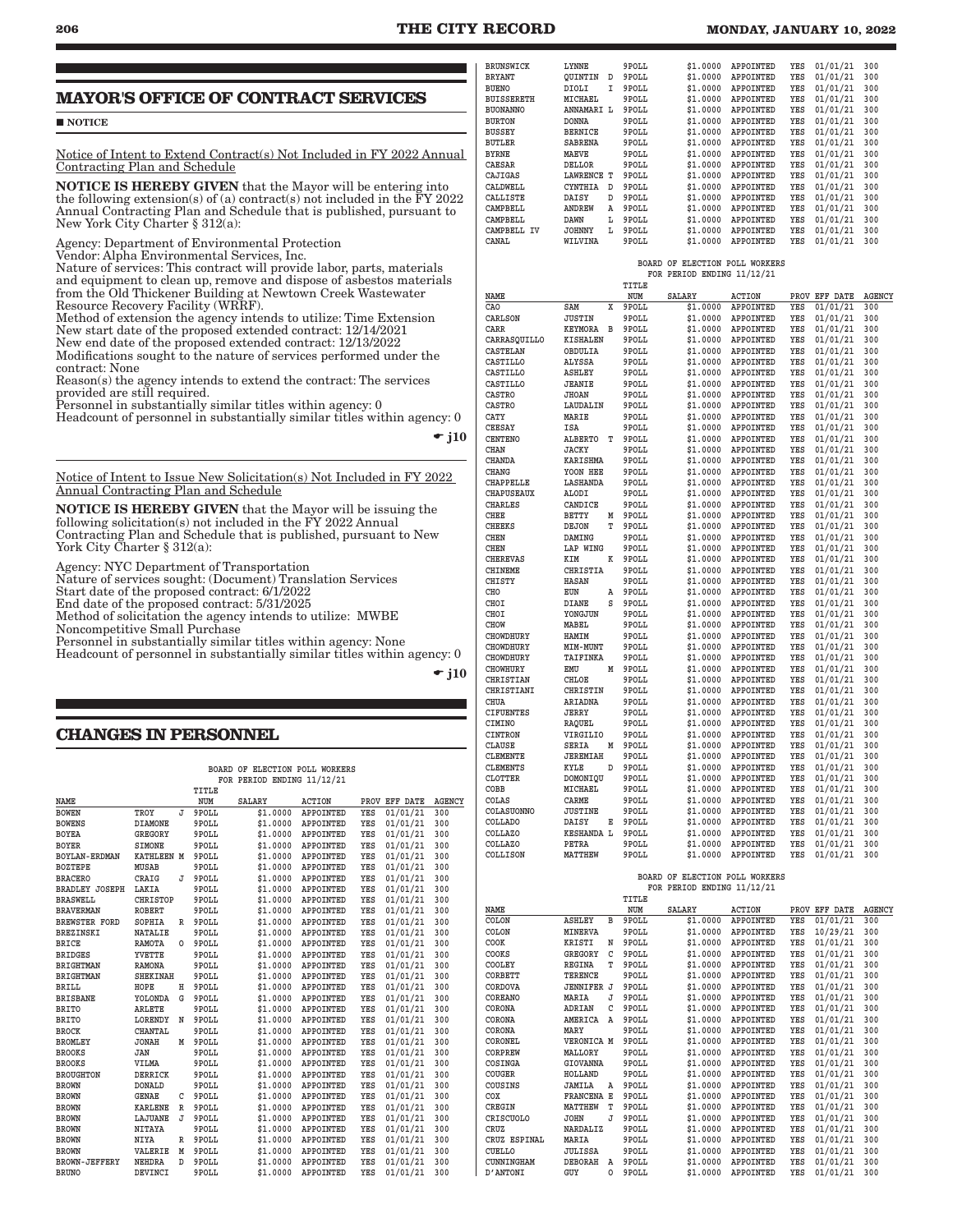# **MONDAY, JANUARY 10, 2022 THE CITY RECORD 207**

| MAUREEN<br>L.<br>JUDITH<br>DIAMOND | 9POLL                                                                                                                                                                                                                                                                                                                                 | \$1,0000                                                                                    | APPOINTED                                                                                                                                                                                                                                                                                                                                                                                                                                                                                                                                                                                                                                                                                                                                        | YES                                                                                                                                                                                                                                                                                                                                                                                                                                               | 01/01/21                                                                                                                                                                                                                                         | 300                                                                                                                                                                                                                                                                                                                                                                                               |                                                                                                                                                                                                                                 |                                                                                                                                                                                                                                                                                                                                                                                       |                                                                                                                                                                                                                                                                                                                                                                                             | 9POLL                                                                                                       | \$1.0000                                                                                                                                                                                                                                                                                            | APPOINTED                                                                                                                                                                                                                                                                                                                                                                      |                                                                                                                                                                                                                                                                                                                                                                                                                                                                             | 01/01/21                                                                                                                                                                                                                                                       | 300                                                                                                                                                                                                                                                                                                                                                                                                                              |
|------------------------------------|---------------------------------------------------------------------------------------------------------------------------------------------------------------------------------------------------------------------------------------------------------------------------------------------------------------------------------------|---------------------------------------------------------------------------------------------|--------------------------------------------------------------------------------------------------------------------------------------------------------------------------------------------------------------------------------------------------------------------------------------------------------------------------------------------------------------------------------------------------------------------------------------------------------------------------------------------------------------------------------------------------------------------------------------------------------------------------------------------------------------------------------------------------------------------------------------------------|---------------------------------------------------------------------------------------------------------------------------------------------------------------------------------------------------------------------------------------------------------------------------------------------------------------------------------------------------------------------------------------------------------------------------------------------------|--------------------------------------------------------------------------------------------------------------------------------------------------------------------------------------------------------------------------------------------------|---------------------------------------------------------------------------------------------------------------------------------------------------------------------------------------------------------------------------------------------------------------------------------------------------------------------------------------------------------------------------------------------------|---------------------------------------------------------------------------------------------------------------------------------------------------------------------------------------------------------------------------------|---------------------------------------------------------------------------------------------------------------------------------------------------------------------------------------------------------------------------------------------------------------------------------------------------------------------------------------------------------------------------------------|---------------------------------------------------------------------------------------------------------------------------------------------------------------------------------------------------------------------------------------------------------------------------------------------------------------------------------------------------------------------------------------------|-------------------------------------------------------------------------------------------------------------|-----------------------------------------------------------------------------------------------------------------------------------------------------------------------------------------------------------------------------------------------------------------------------------------------------|--------------------------------------------------------------------------------------------------------------------------------------------------------------------------------------------------------------------------------------------------------------------------------------------------------------------------------------------------------------------------------|-----------------------------------------------------------------------------------------------------------------------------------------------------------------------------------------------------------------------------------------------------------------------------------------------------------------------------------------------------------------------------------------------------------------------------------------------------------------------------|----------------------------------------------------------------------------------------------------------------------------------------------------------------------------------------------------------------------------------------------------------------|----------------------------------------------------------------------------------------------------------------------------------------------------------------------------------------------------------------------------------------------------------------------------------------------------------------------------------------------------------------------------------------------------------------------------------|
|                                    |                                                                                                                                                                                                                                                                                                                                       |                                                                                             |                                                                                                                                                                                                                                                                                                                                                                                                                                                                                                                                                                                                                                                                                                                                                  |                                                                                                                                                                                                                                                                                                                                                                                                                                                   |                                                                                                                                                                                                                                                  |                                                                                                                                                                                                                                                                                                                                                                                                   | <b>FERNANDES</b>                                                                                                                                                                                                                | JAMES                                                                                                                                                                                                                                                                                                                                                                                 | Η                                                                                                                                                                                                                                                                                                                                                                                           |                                                                                                             |                                                                                                                                                                                                                                                                                                     |                                                                                                                                                                                                                                                                                                                                                                                | YES                                                                                                                                                                                                                                                                                                                                                                                                                                                                         |                                                                                                                                                                                                                                                                |                                                                                                                                                                                                                                                                                                                                                                                                                                  |
|                                    | 9POLL                                                                                                                                                                                                                                                                                                                                 | \$1.0000                                                                                    | APPOINTED                                                                                                                                                                                                                                                                                                                                                                                                                                                                                                                                                                                                                                                                                                                                        | YES                                                                                                                                                                                                                                                                                                                                                                                                                                               | 01/01/21                                                                                                                                                                                                                                         | 300                                                                                                                                                                                                                                                                                                                                                                                               | FERNANDEZ                                                                                                                                                                                                                       | ANGEL                                                                                                                                                                                                                                                                                                                                                                                 | N                                                                                                                                                                                                                                                                                                                                                                                           | 9POLL                                                                                                       | \$1.0000                                                                                                                                                                                                                                                                                            | APPOINTED                                                                                                                                                                                                                                                                                                                                                                      | YES                                                                                                                                                                                                                                                                                                                                                                                                                                                                         | 01/01/21                                                                                                                                                                                                                                                       | 300                                                                                                                                                                                                                                                                                                                                                                                                                              |
|                                    | 9POLL                                                                                                                                                                                                                                                                                                                                 | \$1,0000                                                                                    | APPOINTED                                                                                                                                                                                                                                                                                                                                                                                                                                                                                                                                                                                                                                                                                                                                        | YES                                                                                                                                                                                                                                                                                                                                                                                                                                               | 01/01/21                                                                                                                                                                                                                                         | 300                                                                                                                                                                                                                                                                                                                                                                                               | <b>FERRAO</b>                                                                                                                                                                                                                   | TRACEY                                                                                                                                                                                                                                                                                                                                                                                | R                                                                                                                                                                                                                                                                                                                                                                                           | 9POLL                                                                                                       | \$1.0000                                                                                                                                                                                                                                                                                            | APPOINTED                                                                                                                                                                                                                                                                                                                                                                      | YES                                                                                                                                                                                                                                                                                                                                                                                                                                                                         | 01/01/21                                                                                                                                                                                                                                                       | 300                                                                                                                                                                                                                                                                                                                                                                                                                              |
| SONIA                              | 9POLL                                                                                                                                                                                                                                                                                                                                 | \$1.0000                                                                                    | APPOINTED                                                                                                                                                                                                                                                                                                                                                                                                                                                                                                                                                                                                                                                                                                                                        | YES                                                                                                                                                                                                                                                                                                                                                                                                                                               | 01/01/21                                                                                                                                                                                                                                         | 300                                                                                                                                                                                                                                                                                                                                                                                               | FERRER                                                                                                                                                                                                                          | LYDIA                                                                                                                                                                                                                                                                                                                                                                                 |                                                                                                                                                                                                                                                                                                                                                                                             | 9POLL                                                                                                       | \$1.0000                                                                                                                                                                                                                                                                                            | APPOINTED                                                                                                                                                                                                                                                                                                                                                                      | YES                                                                                                                                                                                                                                                                                                                                                                                                                                                                         | 01/01/21                                                                                                                                                                                                                                                       | 300                                                                                                                                                                                                                                                                                                                                                                                                                              |
| SANDRA                             | 9POLL                                                                                                                                                                                                                                                                                                                                 | \$1.0000                                                                                    | APPOINTED                                                                                                                                                                                                                                                                                                                                                                                                                                                                                                                                                                                                                                                                                                                                        | YES                                                                                                                                                                                                                                                                                                                                                                                                                                               | 01/01/21                                                                                                                                                                                                                                         | 300                                                                                                                                                                                                                                                                                                                                                                                               | FERRETTI                                                                                                                                                                                                                        | ANNA                                                                                                                                                                                                                                                                                                                                                                                  | R                                                                                                                                                                                                                                                                                                                                                                                           | 9POLL                                                                                                       | \$1.0000                                                                                                                                                                                                                                                                                            | APPOINTED                                                                                                                                                                                                                                                                                                                                                                      | YES                                                                                                                                                                                                                                                                                                                                                                                                                                                                         | 01/01/21                                                                                                                                                                                                                                                       | 300                                                                                                                                                                                                                                                                                                                                                                                                                              |
| PRISCILL                           | 9POLL                                                                                                                                                                                                                                                                                                                                 | \$1.0000                                                                                    | APPOINTED                                                                                                                                                                                                                                                                                                                                                                                                                                                                                                                                                                                                                                                                                                                                        | YES                                                                                                                                                                                                                                                                                                                                                                                                                                               | 01/01/21                                                                                                                                                                                                                                         | 300                                                                                                                                                                                                                                                                                                                                                                                               | FIACCHINO                                                                                                                                                                                                                       | TOMMASO                                                                                                                                                                                                                                                                                                                                                                               |                                                                                                                                                                                                                                                                                                                                                                                             | 9POLL                                                                                                       | \$1.0000                                                                                                                                                                                                                                                                                            | APPOINTED                                                                                                                                                                                                                                                                                                                                                                      | YES                                                                                                                                                                                                                                                                                                                                                                                                                                                                         | 01/01/21                                                                                                                                                                                                                                                       | 300                                                                                                                                                                                                                                                                                                                                                                                                                              |
| JAIME<br>I                         | 9POLL                                                                                                                                                                                                                                                                                                                                 | \$1.0000                                                                                    | APPOINTED                                                                                                                                                                                                                                                                                                                                                                                                                                                                                                                                                                                                                                                                                                                                        | YES                                                                                                                                                                                                                                                                                                                                                                                                                                               | 01/01/21                                                                                                                                                                                                                                         | 300                                                                                                                                                                                                                                                                                                                                                                                               | FIELDS                                                                                                                                                                                                                          | LATAVIA                                                                                                                                                                                                                                                                                                                                                                               | S                                                                                                                                                                                                                                                                                                                                                                                           | 9POLL                                                                                                       | \$1.0000                                                                                                                                                                                                                                                                                            | APPOINTED                                                                                                                                                                                                                                                                                                                                                                      | YES                                                                                                                                                                                                                                                                                                                                                                                                                                                                         | 01/01/21                                                                                                                                                                                                                                                       | 300                                                                                                                                                                                                                                                                                                                                                                                                                              |
| <b>JESSICA</b><br>N                | 9POLL                                                                                                                                                                                                                                                                                                                                 | \$1.0000                                                                                    | APPOINTED                                                                                                                                                                                                                                                                                                                                                                                                                                                                                                                                                                                                                                                                                                                                        | YES                                                                                                                                                                                                                                                                                                                                                                                                                                               | 01/01/21                                                                                                                                                                                                                                         | 300                                                                                                                                                                                                                                                                                                                                                                                               | FIGUEROA                                                                                                                                                                                                                        | KELLI                                                                                                                                                                                                                                                                                                                                                                                 |                                                                                                                                                                                                                                                                                                                                                                                             | 9POLL                                                                                                       | \$1.0000                                                                                                                                                                                                                                                                                            | APPOINTED                                                                                                                                                                                                                                                                                                                                                                      | YES                                                                                                                                                                                                                                                                                                                                                                                                                                                                         | 01/01/21                                                                                                                                                                                                                                                       | 300                                                                                                                                                                                                                                                                                                                                                                                                                              |
|                                    |                                                                                                                                                                                                                                                                                                                                       |                                                                                             |                                                                                                                                                                                                                                                                                                                                                                                                                                                                                                                                                                                                                                                                                                                                                  |                                                                                                                                                                                                                                                                                                                                                                                                                                                   |                                                                                                                                                                                                                                                  |                                                                                                                                                                                                                                                                                                                                                                                                   |                                                                                                                                                                                                                                 |                                                                                                                                                                                                                                                                                                                                                                                       |                                                                                                                                                                                                                                                                                                                                                                                             |                                                                                                             |                                                                                                                                                                                                                                                                                                     |                                                                                                                                                                                                                                                                                                                                                                                |                                                                                                                                                                                                                                                                                                                                                                                                                                                                             |                                                                                                                                                                                                                                                                | 300                                                                                                                                                                                                                                                                                                                                                                                                                              |
|                                    |                                                                                                                                                                                                                                                                                                                                       |                                                                                             |                                                                                                                                                                                                                                                                                                                                                                                                                                                                                                                                                                                                                                                                                                                                                  |                                                                                                                                                                                                                                                                                                                                                                                                                                                   |                                                                                                                                                                                                                                                  |                                                                                                                                                                                                                                                                                                                                                                                                   |                                                                                                                                                                                                                                 |                                                                                                                                                                                                                                                                                                                                                                                       |                                                                                                                                                                                                                                                                                                                                                                                             |                                                                                                             |                                                                                                                                                                                                                                                                                                     |                                                                                                                                                                                                                                                                                                                                                                                |                                                                                                                                                                                                                                                                                                                                                                                                                                                                             |                                                                                                                                                                                                                                                                | 300                                                                                                                                                                                                                                                                                                                                                                                                                              |
| EDIYN                              |                                                                                                                                                                                                                                                                                                                                       | \$1.0000                                                                                    | APPOINTED                                                                                                                                                                                                                                                                                                                                                                                                                                                                                                                                                                                                                                                                                                                                        | YES                                                                                                                                                                                                                                                                                                                                                                                                                                               |                                                                                                                                                                                                                                                  | 300                                                                                                                                                                                                                                                                                                                                                                                               | <b>FLORES-MORALES</b>                                                                                                                                                                                                           | JOSE                                                                                                                                                                                                                                                                                                                                                                                  |                                                                                                                                                                                                                                                                                                                                                                                             | 9POLL                                                                                                       | \$1.0000                                                                                                                                                                                                                                                                                            | APPOINTED                                                                                                                                                                                                                                                                                                                                                                      |                                                                                                                                                                                                                                                                                                                                                                                                                                                                             |                                                                                                                                                                                                                                                                | 300                                                                                                                                                                                                                                                                                                                                                                                                                              |
| ANTHONY                            |                                                                                                                                                                                                                                                                                                                                       | \$1.0000                                                                                    | APPOINTED                                                                                                                                                                                                                                                                                                                                                                                                                                                                                                                                                                                                                                                                                                                                        |                                                                                                                                                                                                                                                                                                                                                                                                                                                   | 01/01/21                                                                                                                                                                                                                                         | 300                                                                                                                                                                                                                                                                                                                                                                                               | <b>FLOWERS</b>                                                                                                                                                                                                                  |                                                                                                                                                                                                                                                                                                                                                                                       |                                                                                                                                                                                                                                                                                                                                                                                             | 9POLL                                                                                                       | \$1.0000                                                                                                                                                                                                                                                                                            | APPOINTED                                                                                                                                                                                                                                                                                                                                                                      | YES                                                                                                                                                                                                                                                                                                                                                                                                                                                                         | 01/01/21                                                                                                                                                                                                                                                       | 300                                                                                                                                                                                                                                                                                                                                                                                                                              |
| IAN                                |                                                                                                                                                                                                                                                                                                                                       | \$1.0000                                                                                    | APPOINTED                                                                                                                                                                                                                                                                                                                                                                                                                                                                                                                                                                                                                                                                                                                                        | YES                                                                                                                                                                                                                                                                                                                                                                                                                                               | 01/01/21                                                                                                                                                                                                                                         | 300                                                                                                                                                                                                                                                                                                                                                                                               | FONSECA                                                                                                                                                                                                                         | <b>BLANCA</b>                                                                                                                                                                                                                                                                                                                                                                         |                                                                                                                                                                                                                                                                                                                                                                                             | 9POLL                                                                                                       | \$1.0000                                                                                                                                                                                                                                                                                            | APPOINTED                                                                                                                                                                                                                                                                                                                                                                      | YES                                                                                                                                                                                                                                                                                                                                                                                                                                                                         | 01/01/21                                                                                                                                                                                                                                                       | 300                                                                                                                                                                                                                                                                                                                                                                                                                              |
| <b>JOYELL</b>                      |                                                                                                                                                                                                                                                                                                                                       | \$1.0000                                                                                    | APPOINTED                                                                                                                                                                                                                                                                                                                                                                                                                                                                                                                                                                                                                                                                                                                                        | YES                                                                                                                                                                                                                                                                                                                                                                                                                                               | 01/01/21                                                                                                                                                                                                                                         | 300                                                                                                                                                                                                                                                                                                                                                                                               | <b>FORBES</b>                                                                                                                                                                                                                   | LAVONNE                                                                                                                                                                                                                                                                                                                                                                               |                                                                                                                                                                                                                                                                                                                                                                                             | 9POLL                                                                                                       | \$1.0000                                                                                                                                                                                                                                                                                            | APPOINTED                                                                                                                                                                                                                                                                                                                                                                      | YES                                                                                                                                                                                                                                                                                                                                                                                                                                                                         | 01/01/21                                                                                                                                                                                                                                                       | 300                                                                                                                                                                                                                                                                                                                                                                                                                              |
|                                    |                                                                                                                                                                                                                                                                                                                                       | \$1,0000                                                                                    |                                                                                                                                                                                                                                                                                                                                                                                                                                                                                                                                                                                                                                                                                                                                                  |                                                                                                                                                                                                                                                                                                                                                                                                                                                   | 01/01/21                                                                                                                                                                                                                                         |                                                                                                                                                                                                                                                                                                                                                                                                   |                                                                                                                                                                                                                                 |                                                                                                                                                                                                                                                                                                                                                                                       |                                                                                                                                                                                                                                                                                                                                                                                             | 9POLL                                                                                                       | \$1,0000                                                                                                                                                                                                                                                                                            |                                                                                                                                                                                                                                                                                                                                                                                |                                                                                                                                                                                                                                                                                                                                                                                                                                                                             |                                                                                                                                                                                                                                                                | 300                                                                                                                                                                                                                                                                                                                                                                                                                              |
|                                    |                                                                                                                                                                                                                                                                                                                                       |                                                                                             |                                                                                                                                                                                                                                                                                                                                                                                                                                                                                                                                                                                                                                                                                                                                                  |                                                                                                                                                                                                                                                                                                                                                                                                                                                   |                                                                                                                                                                                                                                                  |                                                                                                                                                                                                                                                                                                                                                                                                   |                                                                                                                                                                                                                                 |                                                                                                                                                                                                                                                                                                                                                                                       |                                                                                                                                                                                                                                                                                                                                                                                             |                                                                                                             |                                                                                                                                                                                                                                                                                                     |                                                                                                                                                                                                                                                                                                                                                                                |                                                                                                                                                                                                                                                                                                                                                                                                                                                                             |                                                                                                                                                                                                                                                                | 300                                                                                                                                                                                                                                                                                                                                                                                                                              |
|                                    |                                                                                                                                                                                                                                                                                                                                       |                                                                                             |                                                                                                                                                                                                                                                                                                                                                                                                                                                                                                                                                                                                                                                                                                                                                  |                                                                                                                                                                                                                                                                                                                                                                                                                                                   |                                                                                                                                                                                                                                                  |                                                                                                                                                                                                                                                                                                                                                                                                   |                                                                                                                                                                                                                                 |                                                                                                                                                                                                                                                                                                                                                                                       |                                                                                                                                                                                                                                                                                                                                                                                             |                                                                                                             |                                                                                                                                                                                                                                                                                                     |                                                                                                                                                                                                                                                                                                                                                                                |                                                                                                                                                                                                                                                                                                                                                                                                                                                                             |                                                                                                                                                                                                                                                                | 300                                                                                                                                                                                                                                                                                                                                                                                                                              |
|                                    |                                                                                                                                                                                                                                                                                                                                       |                                                                                             |                                                                                                                                                                                                                                                                                                                                                                                                                                                                                                                                                                                                                                                                                                                                                  |                                                                                                                                                                                                                                                                                                                                                                                                                                                   |                                                                                                                                                                                                                                                  |                                                                                                                                                                                                                                                                                                                                                                                                   |                                                                                                                                                                                                                                 |                                                                                                                                                                                                                                                                                                                                                                                       |                                                                                                                                                                                                                                                                                                                                                                                             |                                                                                                             |                                                                                                                                                                                                                                                                                                     |                                                                                                                                                                                                                                                                                                                                                                                |                                                                                                                                                                                                                                                                                                                                                                                                                                                                             |                                                                                                                                                                                                                                                                | 300                                                                                                                                                                                                                                                                                                                                                                                                                              |
|                                    |                                                                                                                                                                                                                                                                                                                                       |                                                                                             |                                                                                                                                                                                                                                                                                                                                                                                                                                                                                                                                                                                                                                                                                                                                                  |                                                                                                                                                                                                                                                                                                                                                                                                                                                   |                                                                                                                                                                                                                                                  |                                                                                                                                                                                                                                                                                                                                                                                                   |                                                                                                                                                                                                                                 |                                                                                                                                                                                                                                                                                                                                                                                       |                                                                                                                                                                                                                                                                                                                                                                                             |                                                                                                             |                                                                                                                                                                                                                                                                                                     |                                                                                                                                                                                                                                                                                                                                                                                |                                                                                                                                                                                                                                                                                                                                                                                                                                                                             |                                                                                                                                                                                                                                                                | 300                                                                                                                                                                                                                                                                                                                                                                                                                              |
|                                    |                                                                                                                                                                                                                                                                                                                                       |                                                                                             |                                                                                                                                                                                                                                                                                                                                                                                                                                                                                                                                                                                                                                                                                                                                                  |                                                                                                                                                                                                                                                                                                                                                                                                                                                   |                                                                                                                                                                                                                                                  |                                                                                                                                                                                                                                                                                                                                                                                                   |                                                                                                                                                                                                                                 |                                                                                                                                                                                                                                                                                                                                                                                       |                                                                                                                                                                                                                                                                                                                                                                                             |                                                                                                             |                                                                                                                                                                                                                                                                                                     |                                                                                                                                                                                                                                                                                                                                                                                |                                                                                                                                                                                                                                                                                                                                                                                                                                                                             |                                                                                                                                                                                                                                                                | 300                                                                                                                                                                                                                                                                                                                                                                                                                              |
|                                    |                                                                                                                                                                                                                                                                                                                                       |                                                                                             |                                                                                                                                                                                                                                                                                                                                                                                                                                                                                                                                                                                                                                                                                                                                                  |                                                                                                                                                                                                                                                                                                                                                                                                                                                   |                                                                                                                                                                                                                                                  |                                                                                                                                                                                                                                                                                                                                                                                                   |                                                                                                                                                                                                                                 |                                                                                                                                                                                                                                                                                                                                                                                       |                                                                                                                                                                                                                                                                                                                                                                                             |                                                                                                             |                                                                                                                                                                                                                                                                                                     |                                                                                                                                                                                                                                                                                                                                                                                |                                                                                                                                                                                                                                                                                                                                                                                                                                                                             |                                                                                                                                                                                                                                                                | 300                                                                                                                                                                                                                                                                                                                                                                                                                              |
|                                    |                                                                                                                                                                                                                                                                                                                                       |                                                                                             |                                                                                                                                                                                                                                                                                                                                                                                                                                                                                                                                                                                                                                                                                                                                                  |                                                                                                                                                                                                                                                                                                                                                                                                                                                   |                                                                                                                                                                                                                                                  |                                                                                                                                                                                                                                                                                                                                                                                                   |                                                                                                                                                                                                                                 |                                                                                                                                                                                                                                                                                                                                                                                       |                                                                                                                                                                                                                                                                                                                                                                                             |                                                                                                             |                                                                                                                                                                                                                                                                                                     |                                                                                                                                                                                                                                                                                                                                                                                |                                                                                                                                                                                                                                                                                                                                                                                                                                                                             |                                                                                                                                                                                                                                                                | 300                                                                                                                                                                                                                                                                                                                                                                                                                              |
|                                    |                                                                                                                                                                                                                                                                                                                                       |                                                                                             |                                                                                                                                                                                                                                                                                                                                                                                                                                                                                                                                                                                                                                                                                                                                                  |                                                                                                                                                                                                                                                                                                                                                                                                                                                   |                                                                                                                                                                                                                                                  |                                                                                                                                                                                                                                                                                                                                                                                                   |                                                                                                                                                                                                                                 |                                                                                                                                                                                                                                                                                                                                                                                       |                                                                                                                                                                                                                                                                                                                                                                                             |                                                                                                             |                                                                                                                                                                                                                                                                                                     |                                                                                                                                                                                                                                                                                                                                                                                |                                                                                                                                                                                                                                                                                                                                                                                                                                                                             |                                                                                                                                                                                                                                                                |                                                                                                                                                                                                                                                                                                                                                                                                                                  |
|                                    |                                                                                                                                                                                                                                                                                                                                       |                                                                                             |                                                                                                                                                                                                                                                                                                                                                                                                                                                                                                                                                                                                                                                                                                                                                  |                                                                                                                                                                                                                                                                                                                                                                                                                                                   |                                                                                                                                                                                                                                                  |                                                                                                                                                                                                                                                                                                                                                                                                   |                                                                                                                                                                                                                                 |                                                                                                                                                                                                                                                                                                                                                                                       |                                                                                                                                                                                                                                                                                                                                                                                             |                                                                                                             |                                                                                                                                                                                                                                                                                                     |                                                                                                                                                                                                                                                                                                                                                                                |                                                                                                                                                                                                                                                                                                                                                                                                                                                                             |                                                                                                                                                                                                                                                                | 300                                                                                                                                                                                                                                                                                                                                                                                                                              |
|                                    |                                                                                                                                                                                                                                                                                                                                       |                                                                                             |                                                                                                                                                                                                                                                                                                                                                                                                                                                                                                                                                                                                                                                                                                                                                  |                                                                                                                                                                                                                                                                                                                                                                                                                                                   |                                                                                                                                                                                                                                                  |                                                                                                                                                                                                                                                                                                                                                                                                   |                                                                                                                                                                                                                                 |                                                                                                                                                                                                                                                                                                                                                                                       |                                                                                                                                                                                                                                                                                                                                                                                             |                                                                                                             |                                                                                                                                                                                                                                                                                                     |                                                                                                                                                                                                                                                                                                                                                                                |                                                                                                                                                                                                                                                                                                                                                                                                                                                                             |                                                                                                                                                                                                                                                                | 300                                                                                                                                                                                                                                                                                                                                                                                                                              |
|                                    |                                                                                                                                                                                                                                                                                                                                       |                                                                                             |                                                                                                                                                                                                                                                                                                                                                                                                                                                                                                                                                                                                                                                                                                                                                  |                                                                                                                                                                                                                                                                                                                                                                                                                                                   |                                                                                                                                                                                                                                                  |                                                                                                                                                                                                                                                                                                                                                                                                   |                                                                                                                                                                                                                                 |                                                                                                                                                                                                                                                                                                                                                                                       |                                                                                                                                                                                                                                                                                                                                                                                             |                                                                                                             |                                                                                                                                                                                                                                                                                                     |                                                                                                                                                                                                                                                                                                                                                                                |                                                                                                                                                                                                                                                                                                                                                                                                                                                                             |                                                                                                                                                                                                                                                                | 300                                                                                                                                                                                                                                                                                                                                                                                                                              |
|                                    |                                                                                                                                                                                                                                                                                                                                       |                                                                                             |                                                                                                                                                                                                                                                                                                                                                                                                                                                                                                                                                                                                                                                                                                                                                  |                                                                                                                                                                                                                                                                                                                                                                                                                                                   |                                                                                                                                                                                                                                                  |                                                                                                                                                                                                                                                                                                                                                                                                   |                                                                                                                                                                                                                                 |                                                                                                                                                                                                                                                                                                                                                                                       |                                                                                                                                                                                                                                                                                                                                                                                             |                                                                                                             |                                                                                                                                                                                                                                                                                                     |                                                                                                                                                                                                                                                                                                                                                                                |                                                                                                                                                                                                                                                                                                                                                                                                                                                                             |                                                                                                                                                                                                                                                                | 300                                                                                                                                                                                                                                                                                                                                                                                                                              |
|                                    |                                                                                                                                                                                                                                                                                                                                       |                                                                                             |                                                                                                                                                                                                                                                                                                                                                                                                                                                                                                                                                                                                                                                                                                                                                  |                                                                                                                                                                                                                                                                                                                                                                                                                                                   |                                                                                                                                                                                                                                                  |                                                                                                                                                                                                                                                                                                                                                                                                   |                                                                                                                                                                                                                                 |                                                                                                                                                                                                                                                                                                                                                                                       |                                                                                                                                                                                                                                                                                                                                                                                             |                                                                                                             |                                                                                                                                                                                                                                                                                                     |                                                                                                                                                                                                                                                                                                                                                                                |                                                                                                                                                                                                                                                                                                                                                                                                                                                                             |                                                                                                                                                                                                                                                                | 300                                                                                                                                                                                                                                                                                                                                                                                                                              |
|                                    |                                                                                                                                                                                                                                                                                                                                       |                                                                                             |                                                                                                                                                                                                                                                                                                                                                                                                                                                                                                                                                                                                                                                                                                                                                  |                                                                                                                                                                                                                                                                                                                                                                                                                                                   |                                                                                                                                                                                                                                                  |                                                                                                                                                                                                                                                                                                                                                                                                   |                                                                                                                                                                                                                                 |                                                                                                                                                                                                                                                                                                                                                                                       |                                                                                                                                                                                                                                                                                                                                                                                             |                                                                                                             |                                                                                                                                                                                                                                                                                                     |                                                                                                                                                                                                                                                                                                                                                                                |                                                                                                                                                                                                                                                                                                                                                                                                                                                                             |                                                                                                                                                                                                                                                                | 300                                                                                                                                                                                                                                                                                                                                                                                                                              |
|                                    |                                                                                                                                                                                                                                                                                                                                       |                                                                                             |                                                                                                                                                                                                                                                                                                                                                                                                                                                                                                                                                                                                                                                                                                                                                  |                                                                                                                                                                                                                                                                                                                                                                                                                                                   |                                                                                                                                                                                                                                                  |                                                                                                                                                                                                                                                                                                                                                                                                   |                                                                                                                                                                                                                                 |                                                                                                                                                                                                                                                                                                                                                                                       |                                                                                                                                                                                                                                                                                                                                                                                             |                                                                                                             |                                                                                                                                                                                                                                                                                                     |                                                                                                                                                                                                                                                                                                                                                                                |                                                                                                                                                                                                                                                                                                                                                                                                                                                                             |                                                                                                                                                                                                                                                                | 300                                                                                                                                                                                                                                                                                                                                                                                                                              |
|                                    |                                                                                                                                                                                                                                                                                                                                       |                                                                                             |                                                                                                                                                                                                                                                                                                                                                                                                                                                                                                                                                                                                                                                                                                                                                  |                                                                                                                                                                                                                                                                                                                                                                                                                                                   |                                                                                                                                                                                                                                                  |                                                                                                                                                                                                                                                                                                                                                                                                   |                                                                                                                                                                                                                                 |                                                                                                                                                                                                                                                                                                                                                                                       |                                                                                                                                                                                                                                                                                                                                                                                             |                                                                                                             |                                                                                                                                                                                                                                                                                                     |                                                                                                                                                                                                                                                                                                                                                                                |                                                                                                                                                                                                                                                                                                                                                                                                                                                                             |                                                                                                                                                                                                                                                                | 300                                                                                                                                                                                                                                                                                                                                                                                                                              |
|                                    |                                                                                                                                                                                                                                                                                                                                       |                                                                                             |                                                                                                                                                                                                                                                                                                                                                                                                                                                                                                                                                                                                                                                                                                                                                  |                                                                                                                                                                                                                                                                                                                                                                                                                                                   |                                                                                                                                                                                                                                                  |                                                                                                                                                                                                                                                                                                                                                                                                   |                                                                                                                                                                                                                                 |                                                                                                                                                                                                                                                                                                                                                                                       |                                                                                                                                                                                                                                                                                                                                                                                             |                                                                                                             |                                                                                                                                                                                                                                                                                                     |                                                                                                                                                                                                                                                                                                                                                                                |                                                                                                                                                                                                                                                                                                                                                                                                                                                                             |                                                                                                                                                                                                                                                                | 300                                                                                                                                                                                                                                                                                                                                                                                                                              |
|                                    |                                                                                                                                                                                                                                                                                                                                       |                                                                                             |                                                                                                                                                                                                                                                                                                                                                                                                                                                                                                                                                                                                                                                                                                                                                  |                                                                                                                                                                                                                                                                                                                                                                                                                                                   |                                                                                                                                                                                                                                                  |                                                                                                                                                                                                                                                                                                                                                                                                   |                                                                                                                                                                                                                                 |                                                                                                                                                                                                                                                                                                                                                                                       |                                                                                                                                                                                                                                                                                                                                                                                             |                                                                                                             |                                                                                                                                                                                                                                                                                                     |                                                                                                                                                                                                                                                                                                                                                                                |                                                                                                                                                                                                                                                                                                                                                                                                                                                                             |                                                                                                                                                                                                                                                                | 300                                                                                                                                                                                                                                                                                                                                                                                                                              |
|                                    |                                                                                                                                                                                                                                                                                                                                       |                                                                                             |                                                                                                                                                                                                                                                                                                                                                                                                                                                                                                                                                                                                                                                                                                                                                  |                                                                                                                                                                                                                                                                                                                                                                                                                                                   |                                                                                                                                                                                                                                                  |                                                                                                                                                                                                                                                                                                                                                                                                   |                                                                                                                                                                                                                                 |                                                                                                                                                                                                                                                                                                                                                                                       |                                                                                                                                                                                                                                                                                                                                                                                             |                                                                                                             |                                                                                                                                                                                                                                                                                                     |                                                                                                                                                                                                                                                                                                                                                                                |                                                                                                                                                                                                                                                                                                                                                                                                                                                                             |                                                                                                                                                                                                                                                                | 300                                                                                                                                                                                                                                                                                                                                                                                                                              |
|                                    |                                                                                                                                                                                                                                                                                                                                       | \$1.0000                                                                                    | APPOINTED                                                                                                                                                                                                                                                                                                                                                                                                                                                                                                                                                                                                                                                                                                                                        | YES                                                                                                                                                                                                                                                                                                                                                                                                                                               | 01/01/21                                                                                                                                                                                                                                         | 300                                                                                                                                                                                                                                                                                                                                                                                               | GARCIA                                                                                                                                                                                                                          | ALEJANDR                                                                                                                                                                                                                                                                                                                                                                              |                                                                                                                                                                                                                                                                                                                                                                                             | 9POLL                                                                                                       | \$1.0000                                                                                                                                                                                                                                                                                            | APPOINTED                                                                                                                                                                                                                                                                                                                                                                      | YES                                                                                                                                                                                                                                                                                                                                                                                                                                                                         | 01/01/21                                                                                                                                                                                                                                                       | 300                                                                                                                                                                                                                                                                                                                                                                                                                              |
| PATRICE                            |                                                                                                                                                                                                                                                                                                                                       | \$1.0000                                                                                    | APPOINTED                                                                                                                                                                                                                                                                                                                                                                                                                                                                                                                                                                                                                                                                                                                                        | YES                                                                                                                                                                                                                                                                                                                                                                                                                                               | 01/01/21                                                                                                                                                                                                                                         | 300                                                                                                                                                                                                                                                                                                                                                                                               | GARCIA                                                                                                                                                                                                                          | AMANDA                                                                                                                                                                                                                                                                                                                                                                                |                                                                                                                                                                                                                                                                                                                                                                                             | 9POLL                                                                                                       | \$1.0000                                                                                                                                                                                                                                                                                            | APPOINTED                                                                                                                                                                                                                                                                                                                                                                      | YES                                                                                                                                                                                                                                                                                                                                                                                                                                                                         | 01/01/21                                                                                                                                                                                                                                                       | 300                                                                                                                                                                                                                                                                                                                                                                                                                              |
| <b>HARLEY</b>                      |                                                                                                                                                                                                                                                                                                                                       | \$1.0000                                                                                    | APPOINTED                                                                                                                                                                                                                                                                                                                                                                                                                                                                                                                                                                                                                                                                                                                                        | YES                                                                                                                                                                                                                                                                                                                                                                                                                                               | 01/01/21                                                                                                                                                                                                                                         | 300                                                                                                                                                                                                                                                                                                                                                                                               | GARCIA                                                                                                                                                                                                                          | BETSY                                                                                                                                                                                                                                                                                                                                                                                 |                                                                                                                                                                                                                                                                                                                                                                                             | 9POLL                                                                                                       | \$1.0000                                                                                                                                                                                                                                                                                            | APPOINTED                                                                                                                                                                                                                                                                                                                                                                      | YES                                                                                                                                                                                                                                                                                                                                                                                                                                                                         | 01/01/21                                                                                                                                                                                                                                                       | 300                                                                                                                                                                                                                                                                                                                                                                                                                              |
| KRISTEN                            |                                                                                                                                                                                                                                                                                                                                       | \$11,0000                                                                                   | APPOINTED                                                                                                                                                                                                                                                                                                                                                                                                                                                                                                                                                                                                                                                                                                                                        | YES                                                                                                                                                                                                                                                                                                                                                                                                                                               | 01/01/21                                                                                                                                                                                                                                         | 300                                                                                                                                                                                                                                                                                                                                                                                               | GARCIA                                                                                                                                                                                                                          | IRIS                                                                                                                                                                                                                                                                                                                                                                                  |                                                                                                                                                                                                                                                                                                                                                                                             | 9POLL                                                                                                       | \$1.0000                                                                                                                                                                                                                                                                                            | APPOINTED                                                                                                                                                                                                                                                                                                                                                                      | YES                                                                                                                                                                                                                                                                                                                                                                                                                                                                         | 01/01/21                                                                                                                                                                                                                                                       | 300                                                                                                                                                                                                                                                                                                                                                                                                                              |
| MARY                               |                                                                                                                                                                                                                                                                                                                                       | \$1.0000                                                                                    | APPOINTED                                                                                                                                                                                                                                                                                                                                                                                                                                                                                                                                                                                                                                                                                                                                        | YES                                                                                                                                                                                                                                                                                                                                                                                                                                               |                                                                                                                                                                                                                                                  | 300                                                                                                                                                                                                                                                                                                                                                                                               |                                                                                                                                                                                                                                 |                                                                                                                                                                                                                                                                                                                                                                                       |                                                                                                                                                                                                                                                                                                                                                                                             |                                                                                                             |                                                                                                                                                                                                                                                                                                     |                                                                                                                                                                                                                                                                                                                                                                                |                                                                                                                                                                                                                                                                                                                                                                                                                                                                             |                                                                                                                                                                                                                                                                |                                                                                                                                                                                                                                                                                                                                                                                                                                  |
|                                    |                                                                                                                                                                                                                                                                                                                                       |                                                                                             |                                                                                                                                                                                                                                                                                                                                                                                                                                                                                                                                                                                                                                                                                                                                                  | YES                                                                                                                                                                                                                                                                                                                                                                                                                                               |                                                                                                                                                                                                                                                  |                                                                                                                                                                                                                                                                                                                                                                                                   |                                                                                                                                                                                                                                 |                                                                                                                                                                                                                                                                                                                                                                                       |                                                                                                                                                                                                                                                                                                                                                                                             |                                                                                                             |                                                                                                                                                                                                                                                                                                     |                                                                                                                                                                                                                                                                                                                                                                                |                                                                                                                                                                                                                                                                                                                                                                                                                                                                             |                                                                                                                                                                                                                                                                |                                                                                                                                                                                                                                                                                                                                                                                                                                  |
|                                    |                                                                                                                                                                                                                                                                                                                                       | \$1,0000                                                                                    | APPOINTED                                                                                                                                                                                                                                                                                                                                                                                                                                                                                                                                                                                                                                                                                                                                        |                                                                                                                                                                                                                                                                                                                                                                                                                                                   |                                                                                                                                                                                                                                                  |                                                                                                                                                                                                                                                                                                                                                                                                   |                                                                                                                                                                                                                                 |                                                                                                                                                                                                                                                                                                                                                                                       |                                                                                                                                                                                                                                                                                                                                                                                             |                                                                                                             |                                                                                                                                                                                                                                                                                                     |                                                                                                                                                                                                                                                                                                                                                                                |                                                                                                                                                                                                                                                                                                                                                                                                                                                                             |                                                                                                                                                                                                                                                                |                                                                                                                                                                                                                                                                                                                                                                                                                                  |
|                                    |                                                                                                                                                                                                                                                                                                                                       |                                                                                             |                                                                                                                                                                                                                                                                                                                                                                                                                                                                                                                                                                                                                                                                                                                                                  |                                                                                                                                                                                                                                                                                                                                                                                                                                                   |                                                                                                                                                                                                                                                  |                                                                                                                                                                                                                                                                                                                                                                                                   |                                                                                                                                                                                                                                 |                                                                                                                                                                                                                                                                                                                                                                                       |                                                                                                                                                                                                                                                                                                                                                                                             |                                                                                                             |                                                                                                                                                                                                                                                                                                     |                                                                                                                                                                                                                                                                                                                                                                                |                                                                                                                                                                                                                                                                                                                                                                                                                                                                             |                                                                                                                                                                                                                                                                |                                                                                                                                                                                                                                                                                                                                                                                                                                  |
|                                    |                                                                                                                                                                                                                                                                                                                                       |                                                                                             |                                                                                                                                                                                                                                                                                                                                                                                                                                                                                                                                                                                                                                                                                                                                                  |                                                                                                                                                                                                                                                                                                                                                                                                                                                   |                                                                                                                                                                                                                                                  |                                                                                                                                                                                                                                                                                                                                                                                                   |                                                                                                                                                                                                                                 |                                                                                                                                                                                                                                                                                                                                                                                       |                                                                                                                                                                                                                                                                                                                                                                                             |                                                                                                             |                                                                                                                                                                                                                                                                                                     |                                                                                                                                                                                                                                                                                                                                                                                |                                                                                                                                                                                                                                                                                                                                                                                                                                                                             |                                                                                                                                                                                                                                                                |                                                                                                                                                                                                                                                                                                                                                                                                                                  |
|                                    |                                                                                                                                                                                                                                                                                                                                       |                                                                                             |                                                                                                                                                                                                                                                                                                                                                                                                                                                                                                                                                                                                                                                                                                                                                  |                                                                                                                                                                                                                                                                                                                                                                                                                                                   |                                                                                                                                                                                                                                                  |                                                                                                                                                                                                                                                                                                                                                                                                   |                                                                                                                                                                                                                                 |                                                                                                                                                                                                                                                                                                                                                                                       |                                                                                                                                                                                                                                                                                                                                                                                             |                                                                                                             |                                                                                                                                                                                                                                                                                                     |                                                                                                                                                                                                                                                                                                                                                                                |                                                                                                                                                                                                                                                                                                                                                                                                                                                                             |                                                                                                                                                                                                                                                                | 300                                                                                                                                                                                                                                                                                                                                                                                                                              |
|                                    |                                                                                                                                                                                                                                                                                                                                       |                                                                                             |                                                                                                                                                                                                                                                                                                                                                                                                                                                                                                                                                                                                                                                                                                                                                  |                                                                                                                                                                                                                                                                                                                                                                                                                                                   |                                                                                                                                                                                                                                                  |                                                                                                                                                                                                                                                                                                                                                                                                   |                                                                                                                                                                                                                                 |                                                                                                                                                                                                                                                                                                                                                                                       |                                                                                                                                                                                                                                                                                                                                                                                             |                                                                                                             |                                                                                                                                                                                                                                                                                                     |                                                                                                                                                                                                                                                                                                                                                                                |                                                                                                                                                                                                                                                                                                                                                                                                                                                                             |                                                                                                                                                                                                                                                                | 300                                                                                                                                                                                                                                                                                                                                                                                                                              |
|                                    |                                                                                                                                                                                                                                                                                                                                       |                                                                                             |                                                                                                                                                                                                                                                                                                                                                                                                                                                                                                                                                                                                                                                                                                                                                  |                                                                                                                                                                                                                                                                                                                                                                                                                                                   |                                                                                                                                                                                                                                                  |                                                                                                                                                                                                                                                                                                                                                                                                   |                                                                                                                                                                                                                                 |                                                                                                                                                                                                                                                                                                                                                                                       |                                                                                                                                                                                                                                                                                                                                                                                             |                                                                                                             |                                                                                                                                                                                                                                                                                                     |                                                                                                                                                                                                                                                                                                                                                                                |                                                                                                                                                                                                                                                                                                                                                                                                                                                                             |                                                                                                                                                                                                                                                                | 300                                                                                                                                                                                                                                                                                                                                                                                                                              |
|                                    |                                                                                                                                                                                                                                                                                                                                       |                                                                                             |                                                                                                                                                                                                                                                                                                                                                                                                                                                                                                                                                                                                                                                                                                                                                  |                                                                                                                                                                                                                                                                                                                                                                                                                                                   |                                                                                                                                                                                                                                                  |                                                                                                                                                                                                                                                                                                                                                                                                   |                                                                                                                                                                                                                                 |                                                                                                                                                                                                                                                                                                                                                                                       |                                                                                                                                                                                                                                                                                                                                                                                             |                                                                                                             |                                                                                                                                                                                                                                                                                                     |                                                                                                                                                                                                                                                                                                                                                                                |                                                                                                                                                                                                                                                                                                                                                                                                                                                                             |                                                                                                                                                                                                                                                                | 300                                                                                                                                                                                                                                                                                                                                                                                                                              |
|                                    |                                                                                                                                                                                                                                                                                                                                       |                                                                                             |                                                                                                                                                                                                                                                                                                                                                                                                                                                                                                                                                                                                                                                                                                                                                  |                                                                                                                                                                                                                                                                                                                                                                                                                                                   |                                                                                                                                                                                                                                                  |                                                                                                                                                                                                                                                                                                                                                                                                   |                                                                                                                                                                                                                                 |                                                                                                                                                                                                                                                                                                                                                                                       |                                                                                                                                                                                                                                                                                                                                                                                             |                                                                                                             |                                                                                                                                                                                                                                                                                                     |                                                                                                                                                                                                                                                                                                                                                                                |                                                                                                                                                                                                                                                                                                                                                                                                                                                                             |                                                                                                                                                                                                                                                                | 300                                                                                                                                                                                                                                                                                                                                                                                                                              |
|                                    |                                                                                                                                                                                                                                                                                                                                       |                                                                                             |                                                                                                                                                                                                                                                                                                                                                                                                                                                                                                                                                                                                                                                                                                                                                  |                                                                                                                                                                                                                                                                                                                                                                                                                                                   |                                                                                                                                                                                                                                                  |                                                                                                                                                                                                                                                                                                                                                                                                   |                                                                                                                                                                                                                                 |                                                                                                                                                                                                                                                                                                                                                                                       |                                                                                                                                                                                                                                                                                                                                                                                             |                                                                                                             |                                                                                                                                                                                                                                                                                                     |                                                                                                                                                                                                                                                                                                                                                                                |                                                                                                                                                                                                                                                                                                                                                                                                                                                                             |                                                                                                                                                                                                                                                                |                                                                                                                                                                                                                                                                                                                                                                                                                                  |
|                                    |                                                                                                                                                                                                                                                                                                                                       |                                                                                             |                                                                                                                                                                                                                                                                                                                                                                                                                                                                                                                                                                                                                                                                                                                                                  |                                                                                                                                                                                                                                                                                                                                                                                                                                                   |                                                                                                                                                                                                                                                  |                                                                                                                                                                                                                                                                                                                                                                                                   |                                                                                                                                                                                                                                 |                                                                                                                                                                                                                                                                                                                                                                                       |                                                                                                                                                                                                                                                                                                                                                                                             |                                                                                                             |                                                                                                                                                                                                                                                                                                     |                                                                                                                                                                                                                                                                                                                                                                                |                                                                                                                                                                                                                                                                                                                                                                                                                                                                             |                                                                                                                                                                                                                                                                | 300                                                                                                                                                                                                                                                                                                                                                                                                                              |
|                                    |                                                                                                                                                                                                                                                                                                                                       |                                                                                             |                                                                                                                                                                                                                                                                                                                                                                                                                                                                                                                                                                                                                                                                                                                                                  |                                                                                                                                                                                                                                                                                                                                                                                                                                                   |                                                                                                                                                                                                                                                  |                                                                                                                                                                                                                                                                                                                                                                                                   |                                                                                                                                                                                                                                 |                                                                                                                                                                                                                                                                                                                                                                                       |                                                                                                                                                                                                                                                                                                                                                                                             |                                                                                                             |                                                                                                                                                                                                                                                                                                     |                                                                                                                                                                                                                                                                                                                                                                                |                                                                                                                                                                                                                                                                                                                                                                                                                                                                             |                                                                                                                                                                                                                                                                | 300                                                                                                                                                                                                                                                                                                                                                                                                                              |
|                                    |                                                                                                                                                                                                                                                                                                                                       |                                                                                             |                                                                                                                                                                                                                                                                                                                                                                                                                                                                                                                                                                                                                                                                                                                                                  |                                                                                                                                                                                                                                                                                                                                                                                                                                                   |                                                                                                                                                                                                                                                  |                                                                                                                                                                                                                                                                                                                                                                                                   |                                                                                                                                                                                                                                 |                                                                                                                                                                                                                                                                                                                                                                                       |                                                                                                                                                                                                                                                                                                                                                                                             |                                                                                                             |                                                                                                                                                                                                                                                                                                     |                                                                                                                                                                                                                                                                                                                                                                                |                                                                                                                                                                                                                                                                                                                                                                                                                                                                             |                                                                                                                                                                                                                                                                | 300                                                                                                                                                                                                                                                                                                                                                                                                                              |
| DILLENBERGER                       |                                                                                                                                                                                                                                                                                                                                       |                                                                                             |                                                                                                                                                                                                                                                                                                                                                                                                                                                                                                                                                                                                                                                                                                                                                  |                                                                                                                                                                                                                                                                                                                                                                                                                                                   |                                                                                                                                                                                                                                                  |                                                                                                                                                                                                                                                                                                                                                                                                   |                                                                                                                                                                                                                                 |                                                                                                                                                                                                                                                                                                                                                                                       |                                                                                                                                                                                                                                                                                                                                                                                             |                                                                                                             |                                                                                                                                                                                                                                                                                                     |                                                                                                                                                                                                                                                                                                                                                                                |                                                                                                                                                                                                                                                                                                                                                                                                                                                                             |                                                                                                                                                                                                                                                                | 300                                                                                                                                                                                                                                                                                                                                                                                                                              |
|                                    |                                                                                                                                                                                                                                                                                                                                       |                                                                                             |                                                                                                                                                                                                                                                                                                                                                                                                                                                                                                                                                                                                                                                                                                                                                  |                                                                                                                                                                                                                                                                                                                                                                                                                                                   |                                                                                                                                                                                                                                                  |                                                                                                                                                                                                                                                                                                                                                                                                   |                                                                                                                                                                                                                                 |                                                                                                                                                                                                                                                                                                                                                                                       |                                                                                                                                                                                                                                                                                                                                                                                             |                                                                                                             |                                                                                                                                                                                                                                                                                                     |                                                                                                                                                                                                                                                                                                                                                                                |                                                                                                                                                                                                                                                                                                                                                                                                                                                                             |                                                                                                                                                                                                                                                                | 300                                                                                                                                                                                                                                                                                                                                                                                                                              |
| MAURICE                            |                                                                                                                                                                                                                                                                                                                                       | \$1.0000                                                                                    | APPOINTED                                                                                                                                                                                                                                                                                                                                                                                                                                                                                                                                                                                                                                                                                                                                        | YES                                                                                                                                                                                                                                                                                                                                                                                                                                               | 01/01/21                                                                                                                                                                                                                                         | 300                                                                                                                                                                                                                                                                                                                                                                                               | GASKIN                                                                                                                                                                                                                          | ASIA                                                                                                                                                                                                                                                                                                                                                                                  |                                                                                                                                                                                                                                                                                                                                                                                             | 9POLL                                                                                                       | \$1.0000                                                                                                                                                                                                                                                                                            | APPOINTED                                                                                                                                                                                                                                                                                                                                                                      | YES                                                                                                                                                                                                                                                                                                                                                                                                                                                                         | 01/01/21                                                                                                                                                                                                                                                       | 300                                                                                                                                                                                                                                                                                                                                                                                                                              |
| MICHAEL                            |                                                                                                                                                                                                                                                                                                                                       | \$1.0000                                                                                    |                                                                                                                                                                                                                                                                                                                                                                                                                                                                                                                                                                                                                                                                                                                                                  | YES                                                                                                                                                                                                                                                                                                                                                                                                                                               | 01/01/21                                                                                                                                                                                                                                         | 300                                                                                                                                                                                                                                                                                                                                                                                               | GASSAMA                                                                                                                                                                                                                         | FATIMATA                                                                                                                                                                                                                                                                                                                                                                              |                                                                                                                                                                                                                                                                                                                                                                                             |                                                                                                             | \$1.0000                                                                                                                                                                                                                                                                                            |                                                                                                                                                                                                                                                                                                                                                                                | YES                                                                                                                                                                                                                                                                                                                                                                                                                                                                         |                                                                                                                                                                                                                                                                | 300                                                                                                                                                                                                                                                                                                                                                                                                                              |
|                                    | 9POLL                                                                                                                                                                                                                                                                                                                                 |                                                                                             | APPOINTED                                                                                                                                                                                                                                                                                                                                                                                                                                                                                                                                                                                                                                                                                                                                        | YES                                                                                                                                                                                                                                                                                                                                                                                                                                               | 01/01/21                                                                                                                                                                                                                                         | 300                                                                                                                                                                                                                                                                                                                                                                                               | <b>GASTON</b>                                                                                                                                                                                                                   | MARY ANN                                                                                                                                                                                                                                                                                                                                                                              |                                                                                                                                                                                                                                                                                                                                                                                             | 9POLL                                                                                                       | \$1.0000                                                                                                                                                                                                                                                                                            | APPOINTED                                                                                                                                                                                                                                                                                                                                                                      |                                                                                                                                                                                                                                                                                                                                                                                                                                                                             | 01/01/21                                                                                                                                                                                                                                                       | 300                                                                                                                                                                                                                                                                                                                                                                                                                              |
| NANIWEA                            |                                                                                                                                                                                                                                                                                                                                       | \$1.0000                                                                                    |                                                                                                                                                                                                                                                                                                                                                                                                                                                                                                                                                                                                                                                                                                                                                  |                                                                                                                                                                                                                                                                                                                                                                                                                                                   |                                                                                                                                                                                                                                                  | 300                                                                                                                                                                                                                                                                                                                                                                                               |                                                                                                                                                                                                                                 |                                                                                                                                                                                                                                                                                                                                                                                       |                                                                                                                                                                                                                                                                                                                                                                                             | 9POLL                                                                                                       |                                                                                                                                                                                                                                                                                                     |                                                                                                                                                                                                                                                                                                                                                                                | YES                                                                                                                                                                                                                                                                                                                                                                                                                                                                         |                                                                                                                                                                                                                                                                |                                                                                                                                                                                                                                                                                                                                                                                                                                  |
| CHRISTIN                           | 9POLL                                                                                                                                                                                                                                                                                                                                 | \$1.0000                                                                                    | APPOINTED                                                                                                                                                                                                                                                                                                                                                                                                                                                                                                                                                                                                                                                                                                                                        | YES                                                                                                                                                                                                                                                                                                                                                                                                                                               | 01/01/21                                                                                                                                                                                                                                         |                                                                                                                                                                                                                                                                                                                                                                                                   | GATES                                                                                                                                                                                                                           | MARCEL                                                                                                                                                                                                                                                                                                                                                                                |                                                                                                                                                                                                                                                                                                                                                                                             |                                                                                                             | \$1,0000                                                                                                                                                                                                                                                                                            | APPOINTED                                                                                                                                                                                                                                                                                                                                                                      | YES                                                                                                                                                                                                                                                                                                                                                                                                                                                                         | 01/01/21                                                                                                                                                                                                                                                       | 300                                                                                                                                                                                                                                                                                                                                                                                                                              |
| PLAMENA<br>- S                     | 9POLL                                                                                                                                                                                                                                                                                                                                 | \$1.0000                                                                                    | APPOINTED                                                                                                                                                                                                                                                                                                                                                                                                                                                                                                                                                                                                                                                                                                                                        | YES                                                                                                                                                                                                                                                                                                                                                                                                                                               | 01/01/21                                                                                                                                                                                                                                         | 300                                                                                                                                                                                                                                                                                                                                                                                               | GATLING                                                                                                                                                                                                                         | SHAQUANA                                                                                                                                                                                                                                                                                                                                                                              |                                                                                                                                                                                                                                                                                                                                                                                             | 9POLL                                                                                                       | \$1.0000                                                                                                                                                                                                                                                                                            | APPOINTED                                                                                                                                                                                                                                                                                                                                                                      | YES                                                                                                                                                                                                                                                                                                                                                                                                                                                                         | 01/01/21                                                                                                                                                                                                                                                       | 300                                                                                                                                                                                                                                                                                                                                                                                                                              |
| <b>BEVERLY</b>                     | 9POLL                                                                                                                                                                                                                                                                                                                                 | \$1.0000                                                                                    | APPOINTED                                                                                                                                                                                                                                                                                                                                                                                                                                                                                                                                                                                                                                                                                                                                        | YES                                                                                                                                                                                                                                                                                                                                                                                                                                               | 01/01/21                                                                                                                                                                                                                                         | 300                                                                                                                                                                                                                                                                                                                                                                                               | GAY                                                                                                                                                                                                                             | <b>JEANNETT</b>                                                                                                                                                                                                                                                                                                                                                                       |                                                                                                                                                                                                                                                                                                                                                                                             | 9POLL                                                                                                       | \$1.0000                                                                                                                                                                                                                                                                                            | APPOINTED                                                                                                                                                                                                                                                                                                                                                                      | YES                                                                                                                                                                                                                                                                                                                                                                                                                                                                         | 01/01/21                                                                                                                                                                                                                                                       | 300                                                                                                                                                                                                                                                                                                                                                                                                                              |
| <b>STEVEN</b>                      | 9POLL                                                                                                                                                                                                                                                                                                                                 | \$1,0000                                                                                    | APPOINTED                                                                                                                                                                                                                                                                                                                                                                                                                                                                                                                                                                                                                                                                                                                                        | YES                                                                                                                                                                                                                                                                                                                                                                                                                                               | 01/01/21                                                                                                                                                                                                                                         | 300                                                                                                                                                                                                                                                                                                                                                                                               | <b>GECEVICE</b>                                                                                                                                                                                                                 | ANTOINET E                                                                                                                                                                                                                                                                                                                                                                            |                                                                                                                                                                                                                                                                                                                                                                                             | 9POLL                                                                                                       | \$1,0000                                                                                                                                                                                                                                                                                            | APPOINTED                                                                                                                                                                                                                                                                                                                                                                      | YES                                                                                                                                                                                                                                                                                                                                                                                                                                                                         | 01/01/21                                                                                                                                                                                                                                                       | 300                                                                                                                                                                                                                                                                                                                                                                                                                              |
| HENRY                              | 9POLL                                                                                                                                                                                                                                                                                                                                 | \$1.0000                                                                                    | APPOINTED                                                                                                                                                                                                                                                                                                                                                                                                                                                                                                                                                                                                                                                                                                                                        | YES                                                                                                                                                                                                                                                                                                                                                                                                                                               | 01/01/21                                                                                                                                                                                                                                         | 300                                                                                                                                                                                                                                                                                                                                                                                               | <b>GECEVICE</b>                                                                                                                                                                                                                 | VINCENT                                                                                                                                                                                                                                                                                                                                                                               |                                                                                                                                                                                                                                                                                                                                                                                             | 9POLL                                                                                                       | \$1.0000                                                                                                                                                                                                                                                                                            | APPOINTED                                                                                                                                                                                                                                                                                                                                                                      | YES                                                                                                                                                                                                                                                                                                                                                                                                                                                                         | 01/01/21                                                                                                                                                                                                                                                       | 300                                                                                                                                                                                                                                                                                                                                                                                                                              |
| <b>NICOLE</b>                      | 9POLL                                                                                                                                                                                                                                                                                                                                 | \$1.0000                                                                                    | APPOINTED                                                                                                                                                                                                                                                                                                                                                                                                                                                                                                                                                                                                                                                                                                                                        | YES                                                                                                                                                                                                                                                                                                                                                                                                                                               |                                                                                                                                                                                                                                                  |                                                                                                                                                                                                                                                                                                                                                                                                   | GEORGE                                                                                                                                                                                                                          | AVRIEL                                                                                                                                                                                                                                                                                                                                                                                |                                                                                                                                                                                                                                                                                                                                                                                             | 9POLL                                                                                                       | \$1.0000                                                                                                                                                                                                                                                                                            | APPOINTED                                                                                                                                                                                                                                                                                                                                                                      | YES                                                                                                                                                                                                                                                                                                                                                                                                                                                                         |                                                                                                                                                                                                                                                                | 300                                                                                                                                                                                                                                                                                                                                                                                                                              |
|                                    | 9POLL                                                                                                                                                                                                                                                                                                                                 |                                                                                             |                                                                                                                                                                                                                                                                                                                                                                                                                                                                                                                                                                                                                                                                                                                                                  | YES                                                                                                                                                                                                                                                                                                                                                                                                                                               | 01/01/21                                                                                                                                                                                                                                         | 300                                                                                                                                                                                                                                                                                                                                                                                               |                                                                                                                                                                                                                                 |                                                                                                                                                                                                                                                                                                                                                                                       | D                                                                                                                                                                                                                                                                                                                                                                                           |                                                                                                             |                                                                                                                                                                                                                                                                                                     |                                                                                                                                                                                                                                                                                                                                                                                | YES                                                                                                                                                                                                                                                                                                                                                                                                                                                                         | 01/01/21<br>01/01/21                                                                                                                                                                                                                                           | 300                                                                                                                                                                                                                                                                                                                                                                                                                              |
| FEDELIA K<br>HADASSAH L            | 9POLL                                                                                                                                                                                                                                                                                                                                 | \$1.0000<br>\$1,0000                                                                        | APPOINTED<br>APPOINTED                                                                                                                                                                                                                                                                                                                                                                                                                                                                                                                                                                                                                                                                                                                           | YES                                                                                                                                                                                                                                                                                                                                                                                                                                               | 01/01/21                                                                                                                                                                                                                                         | 300<br>300                                                                                                                                                                                                                                                                                                                                                                                        | GEORGE<br>GEORGE                                                                                                                                                                                                                | <b>SHAYNA</b><br>SHURLAND                                                                                                                                                                                                                                                                                                                                                             |                                                                                                                                                                                                                                                                                                                                                                                             | 9POLL<br>9POLL                                                                                              | \$1.0000<br>\$1,0000                                                                                                                                                                                                                                                                                | APPOINTED<br>APPOINTED                                                                                                                                                                                                                                                                                                                                                         | YES                                                                                                                                                                                                                                                                                                                                                                                                                                                                         |                                                                                                                                                                                                                                                                | 300                                                                                                                                                                                                                                                                                                                                                                                                                              |
|                                    |                                                                                                                                                                                                                                                                                                                                       |                                                                                             |                                                                                                                                                                                                                                                                                                                                                                                                                                                                                                                                                                                                                                                                                                                                                  |                                                                                                                                                                                                                                                                                                                                                                                                                                                   | 01/01/21                                                                                                                                                                                                                                         |                                                                                                                                                                                                                                                                                                                                                                                                   |                                                                                                                                                                                                                                 |                                                                                                                                                                                                                                                                                                                                                                                       |                                                                                                                                                                                                                                                                                                                                                                                             |                                                                                                             |                                                                                                                                                                                                                                                                                                     |                                                                                                                                                                                                                                                                                                                                                                                |                                                                                                                                                                                                                                                                                                                                                                                                                                                                             | 01/01/21                                                                                                                                                                                                                                                       |                                                                                                                                                                                                                                                                                                                                                                                                                                  |
| ADENIKE                            | 9POLL                                                                                                                                                                                                                                                                                                                                 | \$1.0000                                                                                    | APPOINTED                                                                                                                                                                                                                                                                                                                                                                                                                                                                                                                                                                                                                                                                                                                                        | YES                                                                                                                                                                                                                                                                                                                                                                                                                                               | 01/01/21                                                                                                                                                                                                                                         | 300                                                                                                                                                                                                                                                                                                                                                                                               | GHANI                                                                                                                                                                                                                           | TASLIMA                                                                                                                                                                                                                                                                                                                                                                               |                                                                                                                                                                                                                                                                                                                                                                                             | 9POLL                                                                                                       | \$1.0000                                                                                                                                                                                                                                                                                            | APPOINTED                                                                                                                                                                                                                                                                                                                                                                      | YES                                                                                                                                                                                                                                                                                                                                                                                                                                                                         | 01/01/21                                                                                                                                                                                                                                                       | 300                                                                                                                                                                                                                                                                                                                                                                                                                              |
| PETA-GAY                           | 9POLL                                                                                                                                                                                                                                                                                                                                 | \$1,0000                                                                                    | APPOINTED                                                                                                                                                                                                                                                                                                                                                                                                                                                                                                                                                                                                                                                                                                                                        | YES                                                                                                                                                                                                                                                                                                                                                                                                                                               | $01/01/21$ 300                                                                                                                                                                                                                                   |                                                                                                                                                                                                                                                                                                                                                                                                   | <b>GIBBONS</b>                                                                                                                                                                                                                  | TROY                                                                                                                                                                                                                                                                                                                                                                                  | М                                                                                                                                                                                                                                                                                                                                                                                           | 9POLL                                                                                                       |                                                                                                                                                                                                                                                                                                     | \$1.0000 APPOINTED                                                                                                                                                                                                                                                                                                                                                             | YES                                                                                                                                                                                                                                                                                                                                                                                                                                                                         | $01/01/21$ 300                                                                                                                                                                                                                                                 |                                                                                                                                                                                                                                                                                                                                                                                                                                  |
| DARIUS<br>J                        | 9POLL                                                                                                                                                                                                                                                                                                                                 | \$1.0000                                                                                    | APPOINTED                                                                                                                                                                                                                                                                                                                                                                                                                                                                                                                                                                                                                                                                                                                                        | YES                                                                                                                                                                                                                                                                                                                                                                                                                                               | 01/01/21                                                                                                                                                                                                                                         | 300                                                                                                                                                                                                                                                                                                                                                                                               | GIBBS                                                                                                                                                                                                                           | <b>SHARESE</b>                                                                                                                                                                                                                                                                                                                                                                        | N                                                                                                                                                                                                                                                                                                                                                                                           | 9POLL                                                                                                       | \$1,0000                                                                                                                                                                                                                                                                                            | APPOINTED                                                                                                                                                                                                                                                                                                                                                                      | YES                                                                                                                                                                                                                                                                                                                                                                                                                                                                         | 01/01/21                                                                                                                                                                                                                                                       | 300                                                                                                                                                                                                                                                                                                                                                                                                                              |
| <b>RICHARD</b>                     | 9POLL                                                                                                                                                                                                                                                                                                                                 | \$1,0000                                                                                    | APPOINTED                                                                                                                                                                                                                                                                                                                                                                                                                                                                                                                                                                                                                                                                                                                                        | YES                                                                                                                                                                                                                                                                                                                                                                                                                                               | 01/01/21                                                                                                                                                                                                                                         | 300                                                                                                                                                                                                                                                                                                                                                                                               | <b>GILLESPIE</b>                                                                                                                                                                                                                | SHANICE                                                                                                                                                                                                                                                                                                                                                                               | т                                                                                                                                                                                                                                                                                                                                                                                           | 9POLL                                                                                                       | \$1,0000                                                                                                                                                                                                                                                                                            | APPOINTED                                                                                                                                                                                                                                                                                                                                                                      | YES                                                                                                                                                                                                                                                                                                                                                                                                                                                                         | 01/01/21                                                                                                                                                                                                                                                       | 300                                                                                                                                                                                                                                                                                                                                                                                                                              |
| <b>KESTON</b>                      | 9POLL                                                                                                                                                                                                                                                                                                                                 | \$1.0000                                                                                    | APPOINTED                                                                                                                                                                                                                                                                                                                                                                                                                                                                                                                                                                                                                                                                                                                                        | YES                                                                                                                                                                                                                                                                                                                                                                                                                                               | 01/01/21                                                                                                                                                                                                                                         | 300                                                                                                                                                                                                                                                                                                                                                                                               | GINSBURG                                                                                                                                                                                                                        | ELLEN                                                                                                                                                                                                                                                                                                                                                                                 |                                                                                                                                                                                                                                                                                                                                                                                             | 9POLL                                                                                                       | \$1.0000                                                                                                                                                                                                                                                                                            | APPOINTED                                                                                                                                                                                                                                                                                                                                                                      | YES                                                                                                                                                                                                                                                                                                                                                                                                                                                                         | 01/01/21                                                                                                                                                                                                                                                       | 300                                                                                                                                                                                                                                                                                                                                                                                                                              |
| <b>CLARENCE</b>                    | 9POLL                                                                                                                                                                                                                                                                                                                                 | \$1.0000                                                                                    | APPOINTED                                                                                                                                                                                                                                                                                                                                                                                                                                                                                                                                                                                                                                                                                                                                        | YES                                                                                                                                                                                                                                                                                                                                                                                                                                               | 01/01/21                                                                                                                                                                                                                                         | 300                                                                                                                                                                                                                                                                                                                                                                                               | GIOSIA                                                                                                                                                                                                                          | GABRIEL                                                                                                                                                                                                                                                                                                                                                                               |                                                                                                                                                                                                                                                                                                                                                                                             | 9POLL                                                                                                       | \$1.0000                                                                                                                                                                                                                                                                                            | APPOINTED                                                                                                                                                                                                                                                                                                                                                                      | YES                                                                                                                                                                                                                                                                                                                                                                                                                                                                         | 01/01/21                                                                                                                                                                                                                                                       | 300                                                                                                                                                                                                                                                                                                                                                                                                                              |
| <b>BRITTANY</b>                    | 9POLL                                                                                                                                                                                                                                                                                                                                 | \$1.0000                                                                                    | APPOINTED                                                                                                                                                                                                                                                                                                                                                                                                                                                                                                                                                                                                                                                                                                                                        | YES                                                                                                                                                                                                                                                                                                                                                                                                                                               | 01/01/21                                                                                                                                                                                                                                         | 300                                                                                                                                                                                                                                                                                                                                                                                               | GODA                                                                                                                                                                                                                            | <b>ESTHER</b>                                                                                                                                                                                                                                                                                                                                                                         | D                                                                                                                                                                                                                                                                                                                                                                                           | 9POLL                                                                                                       | \$1.0000                                                                                                                                                                                                                                                                                            | APPOINTED                                                                                                                                                                                                                                                                                                                                                                      | YES                                                                                                                                                                                                                                                                                                                                                                                                                                                                         | 01/01/21                                                                                                                                                                                                                                                       | 300                                                                                                                                                                                                                                                                                                                                                                                                                              |
| <b>BECKY</b>                       | 9POLL                                                                                                                                                                                                                                                                                                                                 | \$1.0000                                                                                    | APPOINTED                                                                                                                                                                                                                                                                                                                                                                                                                                                                                                                                                                                                                                                                                                                                        | YES                                                                                                                                                                                                                                                                                                                                                                                                                                               | 01/01/21                                                                                                                                                                                                                                         | 300                                                                                                                                                                                                                                                                                                                                                                                               | GOMEZ                                                                                                                                                                                                                           | DANIEL                                                                                                                                                                                                                                                                                                                                                                                |                                                                                                                                                                                                                                                                                                                                                                                             | 9POLL                                                                                                       | \$1.0000                                                                                                                                                                                                                                                                                            | APPOINTED                                                                                                                                                                                                                                                                                                                                                                      | YES                                                                                                                                                                                                                                                                                                                                                                                                                                                                         | 01/01/21                                                                                                                                                                                                                                                       | 300                                                                                                                                                                                                                                                                                                                                                                                                                              |
| KEDESHA S                          | 9POLL                                                                                                                                                                                                                                                                                                                                 | \$1.0000                                                                                    | APPOINTED                                                                                                                                                                                                                                                                                                                                                                                                                                                                                                                                                                                                                                                                                                                                        | YES                                                                                                                                                                                                                                                                                                                                                                                                                                               | 01/01/21                                                                                                                                                                                                                                         | 300                                                                                                                                                                                                                                                                                                                                                                                               | GONZALEZ                                                                                                                                                                                                                        | <b>ASHLEY</b>                                                                                                                                                                                                                                                                                                                                                                         |                                                                                                                                                                                                                                                                                                                                                                                             | 9POLL                                                                                                       | \$1.0000                                                                                                                                                                                                                                                                                            | APPOINTED                                                                                                                                                                                                                                                                                                                                                                      | YES                                                                                                                                                                                                                                                                                                                                                                                                                                                                         | 01/01/21                                                                                                                                                                                                                                                       | 300                                                                                                                                                                                                                                                                                                                                                                                                                              |
| TIMOTHY<br>J                       | 9POLL                                                                                                                                                                                                                                                                                                                                 | \$1.0000                                                                                    | APPOINTED                                                                                                                                                                                                                                                                                                                                                                                                                                                                                                                                                                                                                                                                                                                                        | YES                                                                                                                                                                                                                                                                                                                                                                                                                                               | 01/01/21                                                                                                                                                                                                                                         | 300                                                                                                                                                                                                                                                                                                                                                                                               | GONZALEZ                                                                                                                                                                                                                        | Μ                                                                                                                                                                                                                                                                                                                                                                                     | Α                                                                                                                                                                                                                                                                                                                                                                                           | 9POLL                                                                                                       | \$1.0000                                                                                                                                                                                                                                                                                            | APPOINTED                                                                                                                                                                                                                                                                                                                                                                      | YES                                                                                                                                                                                                                                                                                                                                                                                                                                                                         | 01/01/21                                                                                                                                                                                                                                                       | 300                                                                                                                                                                                                                                                                                                                                                                                                                              |
| SHEMAYA N                          | 9POLL                                                                                                                                                                                                                                                                                                                                 | \$1.0000                                                                                    | APPOINTED                                                                                                                                                                                                                                                                                                                                                                                                                                                                                                                                                                                                                                                                                                                                        | YES                                                                                                                                                                                                                                                                                                                                                                                                                                               | 01/01/21                                                                                                                                                                                                                                         | 300                                                                                                                                                                                                                                                                                                                                                                                               | GONZALEZ                                                                                                                                                                                                                        | MICHAEL                                                                                                                                                                                                                                                                                                                                                                               |                                                                                                                                                                                                                                                                                                                                                                                             | 9POLL                                                                                                       | \$1.0000                                                                                                                                                                                                                                                                                            | APPOINTED                                                                                                                                                                                                                                                                                                                                                                      | YES                                                                                                                                                                                                                                                                                                                                                                                                                                                                         | 01/01/21                                                                                                                                                                                                                                                       | 300                                                                                                                                                                                                                                                                                                                                                                                                                              |
| LISA                               | A<br>9POLL                                                                                                                                                                                                                                                                                                                            | \$1.0000                                                                                    | APPOINTED                                                                                                                                                                                                                                                                                                                                                                                                                                                                                                                                                                                                                                                                                                                                        | YES                                                                                                                                                                                                                                                                                                                                                                                                                                               | 01/01/21                                                                                                                                                                                                                                         | 300                                                                                                                                                                                                                                                                                                                                                                                               | GONZALEZ                                                                                                                                                                                                                        | VANESSA                                                                                                                                                                                                                                                                                                                                                                               |                                                                                                                                                                                                                                                                                                                                                                                             | 9POLL                                                                                                       | \$1.0000                                                                                                                                                                                                                                                                                            | APPOINTED                                                                                                                                                                                                                                                                                                                                                                      | YES                                                                                                                                                                                                                                                                                                                                                                                                                                                                         | 01/01/21                                                                                                                                                                                                                                                       | 300                                                                                                                                                                                                                                                                                                                                                                                                                              |
| MEE                                | 9POLL                                                                                                                                                                                                                                                                                                                                 | \$1,0000                                                                                    | APPOINTED                                                                                                                                                                                                                                                                                                                                                                                                                                                                                                                                                                                                                                                                                                                                        | YES                                                                                                                                                                                                                                                                                                                                                                                                                                               | 01/01/21                                                                                                                                                                                                                                         | 300                                                                                                                                                                                                                                                                                                                                                                                               | GONZALEZ COACIC FABIO                                                                                                                                                                                                           |                                                                                                                                                                                                                                                                                                                                                                                       |                                                                                                                                                                                                                                                                                                                                                                                             | 9POLL                                                                                                       | \$1.0000                                                                                                                                                                                                                                                                                            | APPOINTED                                                                                                                                                                                                                                                                                                                                                                      | YES                                                                                                                                                                                                                                                                                                                                                                                                                                                                         | 01/01/21                                                                                                                                                                                                                                                       | 300                                                                                                                                                                                                                                                                                                                                                                                                                              |
| HILLARY                            | 9POLL                                                                                                                                                                                                                                                                                                                                 | \$1.0000                                                                                    | APPOINTED                                                                                                                                                                                                                                                                                                                                                                                                                                                                                                                                                                                                                                                                                                                                        | YES                                                                                                                                                                                                                                                                                                                                                                                                                                               | 01/01/21                                                                                                                                                                                                                                         | 300                                                                                                                                                                                                                                                                                                                                                                                               | GONZALEZ RODRIG SHARON                                                                                                                                                                                                          |                                                                                                                                                                                                                                                                                                                                                                                       | м                                                                                                                                                                                                                                                                                                                                                                                           | 9POLL                                                                                                       | \$1.0000                                                                                                                                                                                                                                                                                            | APPOINTED                                                                                                                                                                                                                                                                                                                                                                      | YES                                                                                                                                                                                                                                                                                                                                                                                                                                                                         | 01/01/21                                                                                                                                                                                                                                                       | 300                                                                                                                                                                                                                                                                                                                                                                                                                              |
| SUMIA                              | 9POLL<br>A                                                                                                                                                                                                                                                                                                                            | \$1,0000                                                                                    | APPOINTED                                                                                                                                                                                                                                                                                                                                                                                                                                                                                                                                                                                                                                                                                                                                        | YES                                                                                                                                                                                                                                                                                                                                                                                                                                               | 01/01/21                                                                                                                                                                                                                                         | 300                                                                                                                                                                                                                                                                                                                                                                                               | GOODING                                                                                                                                                                                                                         | CARLINA                                                                                                                                                                                                                                                                                                                                                                               |                                                                                                                                                                                                                                                                                                                                                                                             | 9POLL                                                                                                       | \$1.0000                                                                                                                                                                                                                                                                                            | APPOINTED                                                                                                                                                                                                                                                                                                                                                                      | YES                                                                                                                                                                                                                                                                                                                                                                                                                                                                         | 01/01/21                                                                                                                                                                                                                                                       | 300                                                                                                                                                                                                                                                                                                                                                                                                                              |
| ESPINOBARROS<br><b>JENNIFER</b>    | 9POLL                                                                                                                                                                                                                                                                                                                                 | \$1,0000                                                                                    | APPOINTED                                                                                                                                                                                                                                                                                                                                                                                                                                                                                                                                                                                                                                                                                                                                        | YES                                                                                                                                                                                                                                                                                                                                                                                                                                               | 01/01/21                                                                                                                                                                                                                                         | 300                                                                                                                                                                                                                                                                                                                                                                                               | GORDON                                                                                                                                                                                                                          | BRITTNEY V                                                                                                                                                                                                                                                                                                                                                                            |                                                                                                                                                                                                                                                                                                                                                                                             | 9POLL                                                                                                       | \$1,0000                                                                                                                                                                                                                                                                                            | APPOINTED                                                                                                                                                                                                                                                                                                                                                                      | YES                                                                                                                                                                                                                                                                                                                                                                                                                                                                         | 01/01/21                                                                                                                                                                                                                                                       | 300                                                                                                                                                                                                                                                                                                                                                                                                                              |
| ROSARIO                            | 9POLL                                                                                                                                                                                                                                                                                                                                 | \$1.0000                                                                                    | APPOINTED                                                                                                                                                                                                                                                                                                                                                                                                                                                                                                                                                                                                                                                                                                                                        | YES                                                                                                                                                                                                                                                                                                                                                                                                                                               | 01/01/21                                                                                                                                                                                                                                         | 300                                                                                                                                                                                                                                                                                                                                                                                               | GORDON                                                                                                                                                                                                                          | GRACE                                                                                                                                                                                                                                                                                                                                                                                 |                                                                                                                                                                                                                                                                                                                                                                                             | 9POLL                                                                                                       | \$1.0000                                                                                                                                                                                                                                                                                            | APPOINTED                                                                                                                                                                                                                                                                                                                                                                      | YES                                                                                                                                                                                                                                                                                                                                                                                                                                                                         | 01/01/21                                                                                                                                                                                                                                                       | 300                                                                                                                                                                                                                                                                                                                                                                                                                              |
| JAMELL                             | 9POLL                                                                                                                                                                                                                                                                                                                                 | \$1.0000                                                                                    | APPOINTED                                                                                                                                                                                                                                                                                                                                                                                                                                                                                                                                                                                                                                                                                                                                        | YES                                                                                                                                                                                                                                                                                                                                                                                                                                               | 01/01/21                                                                                                                                                                                                                                         | 300                                                                                                                                                                                                                                                                                                                                                                                               | GORE                                                                                                                                                                                                                            | DENEJAH M                                                                                                                                                                                                                                                                                                                                                                             |                                                                                                                                                                                                                                                                                                                                                                                             | 9POLL                                                                                                       | \$1.0000                                                                                                                                                                                                                                                                                            | APPOINTED                                                                                                                                                                                                                                                                                                                                                                      | YES                                                                                                                                                                                                                                                                                                                                                                                                                                                                         | 01/01/21                                                                                                                                                                                                                                                       | 300                                                                                                                                                                                                                                                                                                                                                                                                                              |
| CECILIA                            | 9POLL                                                                                                                                                                                                                                                                                                                                 | \$1.0000                                                                                    | APPOINTED                                                                                                                                                                                                                                                                                                                                                                                                                                                                                                                                                                                                                                                                                                                                        | YES                                                                                                                                                                                                                                                                                                                                                                                                                                               | 01/01/21                                                                                                                                                                                                                                         | 300                                                                                                                                                                                                                                                                                                                                                                                               | GOURDINE                                                                                                                                                                                                                        | TYREL                                                                                                                                                                                                                                                                                                                                                                                 |                                                                                                                                                                                                                                                                                                                                                                                             | 9POLL                                                                                                       | \$1.0000                                                                                                                                                                                                                                                                                            | APPOINTED                                                                                                                                                                                                                                                                                                                                                                      | YES                                                                                                                                                                                                                                                                                                                                                                                                                                                                         | 01/01/21                                                                                                                                                                                                                                                       | 300                                                                                                                                                                                                                                                                                                                                                                                                                              |
| DANIEL                             | 9POLL                                                                                                                                                                                                                                                                                                                                 | \$1.0000                                                                                    | APPOINTED                                                                                                                                                                                                                                                                                                                                                                                                                                                                                                                                                                                                                                                                                                                                        | YES                                                                                                                                                                                                                                                                                                                                                                                                                                               | $01/01/21$ 300                                                                                                                                                                                                                                   |                                                                                                                                                                                                                                                                                                                                                                                                   | GRAHAM                                                                                                                                                                                                                          | <b>BERKELEY</b>                                                                                                                                                                                                                                                                                                                                                                       |                                                                                                                                                                                                                                                                                                                                                                                             | 9POLL                                                                                                       | \$1.0000                                                                                                                                                                                                                                                                                            | APPOINTED                                                                                                                                                                                                                                                                                                                                                                      | YES                                                                                                                                                                                                                                                                                                                                                                                                                                                                         | 01/01/21                                                                                                                                                                                                                                                       | 300                                                                                                                                                                                                                                                                                                                                                                                                                              |
|                                    |                                                                                                                                                                                                                                                                                                                                       |                                                                                             |                                                                                                                                                                                                                                                                                                                                                                                                                                                                                                                                                                                                                                                                                                                                                  |                                                                                                                                                                                                                                                                                                                                                                                                                                                   |                                                                                                                                                                                                                                                  |                                                                                                                                                                                                                                                                                                                                                                                                   | <b>GRAHAM</b>                                                                                                                                                                                                                   | DOMINIC                                                                                                                                                                                                                                                                                                                                                                               |                                                                                                                                                                                                                                                                                                                                                                                             | 9POLL                                                                                                       | \$1.0000                                                                                                                                                                                                                                                                                            | APPOINTED                                                                                                                                                                                                                                                                                                                                                                      | YES                                                                                                                                                                                                                                                                                                                                                                                                                                                                         | $01/01/21$ 300                                                                                                                                                                                                                                                 |                                                                                                                                                                                                                                                                                                                                                                                                                                  |
|                                    |                                                                                                                                                                                                                                                                                                                                       | BOARD OF ELECTION POLL WORKERS                                                              |                                                                                                                                                                                                                                                                                                                                                                                                                                                                                                                                                                                                                                                                                                                                                  |                                                                                                                                                                                                                                                                                                                                                                                                                                                   |                                                                                                                                                                                                                                                  |                                                                                                                                                                                                                                                                                                                                                                                                   | <b>GRAHAM</b>                                                                                                                                                                                                                   | NINA                                                                                                                                                                                                                                                                                                                                                                                  | P                                                                                                                                                                                                                                                                                                                                                                                           | 9POLL                                                                                                       | \$1.0000                                                                                                                                                                                                                                                                                            | APPOINTED                                                                                                                                                                                                                                                                                                                                                                      | YES                                                                                                                                                                                                                                                                                                                                                                                                                                                                         | 01/01/21                                                                                                                                                                                                                                                       | 300                                                                                                                                                                                                                                                                                                                                                                                                                              |
|                                    |                                                                                                                                                                                                                                                                                                                                       | FOR PERIOD ENDING 11/12/21                                                                  |                                                                                                                                                                                                                                                                                                                                                                                                                                                                                                                                                                                                                                                                                                                                                  |                                                                                                                                                                                                                                                                                                                                                                                                                                                   |                                                                                                                                                                                                                                                  |                                                                                                                                                                                                                                                                                                                                                                                                   | GRAHAM II                                                                                                                                                                                                                       | GARRY                                                                                                                                                                                                                                                                                                                                                                                 | Α                                                                                                                                                                                                                                                                                                                                                                                           | 9POLL                                                                                                       | \$1.0000                                                                                                                                                                                                                                                                                            | APPOINTED                                                                                                                                                                                                                                                                                                                                                                      | YES                                                                                                                                                                                                                                                                                                                                                                                                                                                                         | 01/01/21                                                                                                                                                                                                                                                       | 300                                                                                                                                                                                                                                                                                                                                                                                                                              |
|                                    | TITLE                                                                                                                                                                                                                                                                                                                                 |                                                                                             |                                                                                                                                                                                                                                                                                                                                                                                                                                                                                                                                                                                                                                                                                                                                                  |                                                                                                                                                                                                                                                                                                                                                                                                                                                   |                                                                                                                                                                                                                                                  |                                                                                                                                                                                                                                                                                                                                                                                                   | GRANT                                                                                                                                                                                                                           | ALICIA                                                                                                                                                                                                                                                                                                                                                                                | М                                                                                                                                                                                                                                                                                                                                                                                           | 9POLL                                                                                                       | \$1.0000                                                                                                                                                                                                                                                                                            | APPOINTED                                                                                                                                                                                                                                                                                                                                                                      | YES                                                                                                                                                                                                                                                                                                                                                                                                                                                                         | 01/01/21                                                                                                                                                                                                                                                       | 300                                                                                                                                                                                                                                                                                                                                                                                                                              |
|                                    | NUM                                                                                                                                                                                                                                                                                                                                   | SALARY                                                                                      | <b>ACTION</b>                                                                                                                                                                                                                                                                                                                                                                                                                                                                                                                                                                                                                                                                                                                                    |                                                                                                                                                                                                                                                                                                                                                                                                                                                   | PROV EFF DATE AGENCY                                                                                                                                                                                                                             |                                                                                                                                                                                                                                                                                                                                                                                                   | <b>GRAZIANO</b>                                                                                                                                                                                                                 | DIANA                                                                                                                                                                                                                                                                                                                                                                                 |                                                                                                                                                                                                                                                                                                                                                                                             | 9POLL                                                                                                       | \$1.0000                                                                                                                                                                                                                                                                                            | APPOINTED                                                                                                                                                                                                                                                                                                                                                                      | YES                                                                                                                                                                                                                                                                                                                                                                                                                                                                         | 01/01/21                                                                                                                                                                                                                                                       | 300                                                                                                                                                                                                                                                                                                                                                                                                                              |
| <b>EDWARD</b>                      | 9POLL                                                                                                                                                                                                                                                                                                                                 | \$1.0000                                                                                    | APPOINTED                                                                                                                                                                                                                                                                                                                                                                                                                                                                                                                                                                                                                                                                                                                                        | YES                                                                                                                                                                                                                                                                                                                                                                                                                                               | 01/01/21                                                                                                                                                                                                                                         | 300                                                                                                                                                                                                                                                                                                                                                                                               | GREEN                                                                                                                                                                                                                           | JESNIQUI N                                                                                                                                                                                                                                                                                                                                                                            |                                                                                                                                                                                                                                                                                                                                                                                             | 9POLL                                                                                                       | \$1,0000                                                                                                                                                                                                                                                                                            | APPOINTED                                                                                                                                                                                                                                                                                                                                                                      | YES                                                                                                                                                                                                                                                                                                                                                                                                                                                                         | 01/01/21                                                                                                                                                                                                                                                       | 300                                                                                                                                                                                                                                                                                                                                                                                                                              |
| HAMZA                              | 9POLL                                                                                                                                                                                                                                                                                                                                 | \$1.0000                                                                                    | APPOINTED                                                                                                                                                                                                                                                                                                                                                                                                                                                                                                                                                                                                                                                                                                                                        | YES                                                                                                                                                                                                                                                                                                                                                                                                                                               | 01/01/21                                                                                                                                                                                                                                         | 300                                                                                                                                                                                                                                                                                                                                                                                               | GREENIDGE                                                                                                                                                                                                                       | ANIKA                                                                                                                                                                                                                                                                                                                                                                                 |                                                                                                                                                                                                                                                                                                                                                                                             | 9POLL                                                                                                       | \$1,0000                                                                                                                                                                                                                                                                                            | APPOINTED                                                                                                                                                                                                                                                                                                                                                                      | YES                                                                                                                                                                                                                                                                                                                                                                                                                                                                         | $01/01/21$ 300                                                                                                                                                                                                                                                 |                                                                                                                                                                                                                                                                                                                                                                                                                                  |
| ADRIENNE M                         | 9POLL                                                                                                                                                                                                                                                                                                                                 | \$1.0000                                                                                    | APPOINTED                                                                                                                                                                                                                                                                                                                                                                                                                                                                                                                                                                                                                                                                                                                                        | YES                                                                                                                                                                                                                                                                                                                                                                                                                                               | 01/01/21                                                                                                                                                                                                                                         | 300                                                                                                                                                                                                                                                                                                                                                                                               | GREIG                                                                                                                                                                                                                           | RENEE                                                                                                                                                                                                                                                                                                                                                                                 | М                                                                                                                                                                                                                                                                                                                                                                                           | 9POLL                                                                                                       | \$1.0000                                                                                                                                                                                                                                                                                            | APPOINTED                                                                                                                                                                                                                                                                                                                                                                      | YES                                                                                                                                                                                                                                                                                                                                                                                                                                                                         | 01/01/21                                                                                                                                                                                                                                                       | 300                                                                                                                                                                                                                                                                                                                                                                                                                              |
| MARYAM                             | 9POLL                                                                                                                                                                                                                                                                                                                                 | \$1.0000                                                                                    | APPOINTED                                                                                                                                                                                                                                                                                                                                                                                                                                                                                                                                                                                                                                                                                                                                        | YES                                                                                                                                                                                                                                                                                                                                                                                                                                               | 01/01/21                                                                                                                                                                                                                                         | 300                                                                                                                                                                                                                                                                                                                                                                                               | <b>GRIFFITH</b>                                                                                                                                                                                                                 | RHONDA                                                                                                                                                                                                                                                                                                                                                                                |                                                                                                                                                                                                                                                                                                                                                                                             | 9POLL                                                                                                       | \$1.0000                                                                                                                                                                                                                                                                                            | APPOINTED                                                                                                                                                                                                                                                                                                                                                                      | YES                                                                                                                                                                                                                                                                                                                                                                                                                                                                         | 01/01/21                                                                                                                                                                                                                                                       | 300                                                                                                                                                                                                                                                                                                                                                                                                                              |
| KYLA                               | 9 POLL<br>Ν                                                                                                                                                                                                                                                                                                                           | \$1.0000                                                                                    | APPOINTED                                                                                                                                                                                                                                                                                                                                                                                                                                                                                                                                                                                                                                                                                                                                        | YES                                                                                                                                                                                                                                                                                                                                                                                                                                               | 01/01/21                                                                                                                                                                                                                                         | 300                                                                                                                                                                                                                                                                                                                                                                                               | GRISALES                                                                                                                                                                                                                        | ELSA                                                                                                                                                                                                                                                                                                                                                                                  |                                                                                                                                                                                                                                                                                                                                                                                             | 9POLL                                                                                                       | \$1.0000                                                                                                                                                                                                                                                                                            | APPOINTED                                                                                                                                                                                                                                                                                                                                                                      | YES                                                                                                                                                                                                                                                                                                                                                                                                                                                                         | 01/01/21 300                                                                                                                                                                                                                                                   |                                                                                                                                                                                                                                                                                                                                                                                                                                  |
| NICOLE<br>M                        | 9POLL                                                                                                                                                                                                                                                                                                                                 | \$1.0000                                                                                    | APPOINTED                                                                                                                                                                                                                                                                                                                                                                                                                                                                                                                                                                                                                                                                                                                                        | YES                                                                                                                                                                                                                                                                                                                                                                                                                                               | 01/01/21                                                                                                                                                                                                                                         | 300                                                                                                                                                                                                                                                                                                                                                                                               |                                                                                                                                                                                                                                 |                                                                                                                                                                                                                                                                                                                                                                                       |                                                                                                                                                                                                                                                                                                                                                                                             |                                                                                                             |                                                                                                                                                                                                                                                                                                     |                                                                                                                                                                                                                                                                                                                                                                                |                                                                                                                                                                                                                                                                                                                                                                                                                                                                             |                                                                                                                                                                                                                                                                |                                                                                                                                                                                                                                                                                                                                                                                                                                  |
| <b>JANNATUL</b>                    | 9POLL                                                                                                                                                                                                                                                                                                                                 | \$1.0000                                                                                    |                                                                                                                                                                                                                                                                                                                                                                                                                                                                                                                                                                                                                                                                                                                                                  | YES                                                                                                                                                                                                                                                                                                                                                                                                                                               |                                                                                                                                                                                                                                                  | 300                                                                                                                                                                                                                                                                                                                                                                                               |                                                                                                                                                                                                                                 |                                                                                                                                                                                                                                                                                                                                                                                       |                                                                                                                                                                                                                                                                                                                                                                                             |                                                                                                             | BOARD OF ELECTION POLL WORKERS                                                                                                                                                                                                                                                                      |                                                                                                                                                                                                                                                                                                                                                                                |                                                                                                                                                                                                                                                                                                                                                                                                                                                                             |                                                                                                                                                                                                                                                                |                                                                                                                                                                                                                                                                                                                                                                                                                                  |
| SAYED                              | 9POLL                                                                                                                                                                                                                                                                                                                                 | \$1.0000                                                                                    | APPOINTED<br>APPOINTED                                                                                                                                                                                                                                                                                                                                                                                                                                                                                                                                                                                                                                                                                                                           | YES                                                                                                                                                                                                                                                                                                                                                                                                                                               | 01/01/21<br>01/01/21                                                                                                                                                                                                                             | 300                                                                                                                                                                                                                                                                                                                                                                                               |                                                                                                                                                                                                                                 |                                                                                                                                                                                                                                                                                                                                                                                       |                                                                                                                                                                                                                                                                                                                                                                                             |                                                                                                             | FOR PERIOD ENDING 11/12/21                                                                                                                                                                                                                                                                          |                                                                                                                                                                                                                                                                                                                                                                                |                                                                                                                                                                                                                                                                                                                                                                                                                                                                             |                                                                                                                                                                                                                                                                |                                                                                                                                                                                                                                                                                                                                                                                                                                  |
|                                    |                                                                                                                                                                                                                                                                                                                                       |                                                                                             |                                                                                                                                                                                                                                                                                                                                                                                                                                                                                                                                                                                                                                                                                                                                                  |                                                                                                                                                                                                                                                                                                                                                                                                                                                   |                                                                                                                                                                                                                                                  |                                                                                                                                                                                                                                                                                                                                                                                                   |                                                                                                                                                                                                                                 |                                                                                                                                                                                                                                                                                                                                                                                       |                                                                                                                                                                                                                                                                                                                                                                                             | TITLE                                                                                                       |                                                                                                                                                                                                                                                                                                     |                                                                                                                                                                                                                                                                                                                                                                                |                                                                                                                                                                                                                                                                                                                                                                                                                                                                             |                                                                                                                                                                                                                                                                |                                                                                                                                                                                                                                                                                                                                                                                                                                  |
| JUNIEL<br>FARQUHARSON<br>ALEX      | 9POLL                                                                                                                                                                                                                                                                                                                                 | \$1.0000                                                                                    | APPOINTED                                                                                                                                                                                                                                                                                                                                                                                                                                                                                                                                                                                                                                                                                                                                        | YES<br>YES                                                                                                                                                                                                                                                                                                                                                                                                                                        | 01/01/21                                                                                                                                                                                                                                         | 300<br>300                                                                                                                                                                                                                                                                                                                                                                                        | NAME                                                                                                                                                                                                                            |                                                                                                                                                                                                                                                                                                                                                                                       |                                                                                                                                                                                                                                                                                                                                                                                             | NUM                                                                                                         |                                                                                                                                                                                                                                                                                                     |                                                                                                                                                                                                                                                                                                                                                                                |                                                                                                                                                                                                                                                                                                                                                                                                                                                                             |                                                                                                                                                                                                                                                                |                                                                                                                                                                                                                                                                                                                                                                                                                                  |
|                                    | J 9POLL<br>9POLL                                                                                                                                                                                                                                                                                                                      | \$1.0000<br>\$1.0000                                                                        | APPOINTED<br>APPOINTED                                                                                                                                                                                                                                                                                                                                                                                                                                                                                                                                                                                                                                                                                                                           | YES                                                                                                                                                                                                                                                                                                                                                                                                                                               | 01/01/21                                                                                                                                                                                                                                         | 300                                                                                                                                                                                                                                                                                                                                                                                               | GRISZELL                                                                                                                                                                                                                        | IMANI                                                                                                                                                                                                                                                                                                                                                                                 |                                                                                                                                                                                                                                                                                                                                                                                             | 9POLL                                                                                                       | SALARY<br>\$1,0000                                                                                                                                                                                                                                                                                  | <b>ACTION</b><br>APPOINTED                                                                                                                                                                                                                                                                                                                                                     | YES                                                                                                                                                                                                                                                                                                                                                                                                                                                                         | PROV EFF DATE AGENCY                                                                                                                                                                                                                                           | 300                                                                                                                                                                                                                                                                                                                                                                                                                              |
| QIWEN                              |                                                                                                                                                                                                                                                                                                                                       |                                                                                             |                                                                                                                                                                                                                                                                                                                                                                                                                                                                                                                                                                                                                                                                                                                                                  |                                                                                                                                                                                                                                                                                                                                                                                                                                                   | 01/01/21                                                                                                                                                                                                                                         |                                                                                                                                                                                                                                                                                                                                                                                                   |                                                                                                                                                                                                                                 |                                                                                                                                                                                                                                                                                                                                                                                       |                                                                                                                                                                                                                                                                                                                                                                                             |                                                                                                             |                                                                                                                                                                                                                                                                                                     |                                                                                                                                                                                                                                                                                                                                                                                |                                                                                                                                                                                                                                                                                                                                                                                                                                                                             | 01/01/21                                                                                                                                                                                                                                                       |                                                                                                                                                                                                                                                                                                                                                                                                                                  |
| FRITZGER<br>SAHIYA                 | 9POLL<br>9POLL                                                                                                                                                                                                                                                                                                                        | \$1.0000<br>\$1.0000                                                                        | APPOINTED<br>APPOINTED                                                                                                                                                                                                                                                                                                                                                                                                                                                                                                                                                                                                                                                                                                                           | YES<br>YES                                                                                                                                                                                                                                                                                                                                                                                                                                        | 01/01/21<br>$01/01/21$ 300                                                                                                                                                                                                                       | 300                                                                                                                                                                                                                                                                                                                                                                                               | GROVER<br><b>GUADARRAMA</b>                                                                                                                                                                                                     | HANNAH<br>JUAN                                                                                                                                                                                                                                                                                                                                                                        | L<br>P                                                                                                                                                                                                                                                                                                                                                                                      | 9POLL<br>9POLL                                                                                              | \$1.0000                                                                                                                                                                                                                                                                                            | APPOINTED<br>\$1.0000 APPOINTED                                                                                                                                                                                                                                                                                                                                                | YES<br>YES                                                                                                                                                                                                                                                                                                                                                                                                                                                                  | 01/01/21<br>$01/01/21$ 300                                                                                                                                                                                                                                     | 300                                                                                                                                                                                                                                                                                                                                                                                                                              |
|                                    | <b>MIARYNNE</b><br>HENRY<br>LISA<br>LOIS<br>PARIS<br><b>RYAN</b><br><b>ARNOLDO</b><br>WYNIPHER<br>KIRSY<br>ALYSE<br>RAMONA<br>CINDY<br>CLAUDE<br>NICHOLE<br>JAMES<br><b>ASHLEY</b><br><b>KESEAN</b><br>KHIANNA<br>GREG<br><b>ALEXANDR</b><br>ANDRE<br>NAZMUL<br>VICTORIA<br>MAHAWA<br>ANGELINA<br>CARMEN<br>LUIS<br>REBECCA<br>LATOYA | R<br>G<br>М<br>L<br>D<br>Ŀ<br>V<br>L<br>J<br>NUM<br>BERSHEVA D<br>A<br>MOHAMMAD A<br>A<br>s | 9POLL<br>\$1.0000<br>9POLL<br>\$1.0000<br>9POLL<br>9POLL<br>9POLL<br>9POLL<br>9POLL<br>9POLL<br>\$1.0000<br>9POLL<br>\$1,0000<br>9POLL<br>\$1.0000<br>9POLL<br>\$1.0000<br>9POLL<br>\$1,0000<br>9POLL<br>\$1.0000<br>9POLL<br>\$1.0000<br>9POLL<br>\$1.0000<br>9POLL<br>\$1.0000<br>9POLL<br>\$1.0000<br>9POLL<br>\$1.0000<br>9POLL<br>\$1.0000<br>TITLE<br>SALARY<br>9POLL<br>\$1.0000<br>9POLL<br>9POLL<br>9POLL<br>9POLL<br>9POLL<br>9POLL<br>\$1.0000<br>9POLL<br>9POLL<br>\$1.0000<br>9POLL<br>\$1.0000<br>9POLL<br>\$1.0000<br>9POLL<br>\$1.0000<br>9POLL<br>\$1.0000<br>9POLL<br>\$1.0000<br>9POLL<br>\$1.0000<br>9POLL<br>\$1.0000<br>9POLL<br>\$1.0000<br>9POLL<br>\$1.0000<br>9POLL<br>\$1.0000<br>9POLL<br>\$1.0000<br>9POLL<br>9POLL | APPOINTED<br>APPOINTED<br>APPOINTED<br>APPOINTED<br>APPOINTED<br>APPOINTED<br>APPOINTED<br>APPOINTED<br>APPOINTED<br>APPOINTED<br>APPOINTED<br>APPOINTED<br>APPOINTED<br>APPOINTED<br>APPOINTED<br>FOR PERIOD ENDING 11/12/21<br><b>ACTION</b><br>APPOINTED<br>APPOINTED<br>APPOINTED<br>APPOINTED<br>APPOINTED<br>APPOINTED<br>APPOINTED<br>APPOINTED<br>APPOINTED<br>APPOINTED<br>APPOINTED<br>APPOINTED<br>APPOINTED<br>APPOINTED<br>APPOINTED | YES<br>YES<br>YES<br>YES<br>YES<br>YES<br>YES<br>YES<br>YES<br>YES<br>YES<br>YES<br>YES<br>YES<br>YES<br>YES<br>BOARD OF ELECTION POLL WORKERS<br>YES<br>YES<br>YES<br>YES<br>YES<br>YES<br>YES<br>YES<br>YES<br>YES<br>YES<br>YES<br>YES<br>YES | 01/01/21<br>01/01/21<br>01/01/21<br>01/01/21<br>01/01/21<br>01/01/21<br>01/01/21<br>01/01/21<br>01/01/21<br>01/01/21<br>01/01/21<br>01/01/21<br>01/01/21<br>01/01/21<br>01/01/21<br>PROV EFF DATE<br>01/01/21<br>01/01/21<br>01/01/21<br>01/01/21<br>01/01/21<br>01/01/21<br>01/01/21<br>01/01/21<br>01/01/21<br>01/01/21<br>01/01/21<br>01/01/21<br>01/01/21<br>01/01/21<br>01/01/21<br>01/01/21 | 300<br>300<br>300<br>300<br>300<br>300<br>300<br>300<br>300<br>300<br>300<br>300<br>300<br>300<br>300<br><b>AGENCY</b><br>300<br>300<br>300<br>300<br>300<br>300<br>300<br>300<br>300<br>300<br>300<br>300<br>300<br>300<br>300 | FIGULY<br>FLORES<br>FORD<br>FORD<br>FORMAN<br>FORTIN<br><b>FORTUNE</b><br><b>FOSTER</b><br>FOULKS<br>FOYE<br>FRANCAVILLA<br>FRANCIS<br>FRANCIS<br><b>FRANCISCO</b><br>FRANCISCO<br>FRANKLYN<br>FRASER<br>FUKUDA<br>GALLAGHER<br><b>GANEVICH</b><br>GANNON<br>NAME<br>GARCIA<br>GARCIA<br>GARCIA<br>GARCIA<br>GARCIA<br>GARCIA<br><b>GARLICK</b><br>GARMON<br>GARNER<br><b>GARRETT</b> | KIMBERLY<br>ELBIN<br>DESTINY<br>GLENN<br><b>BARBARA</b><br><b>FRANTZ</b><br><b>SHARON</b><br><b>EUSTACIA</b><br>CYNTHIA<br><b>SHAKEMA</b><br><b>VITO</b><br>DANERYS<br><b>SHELDON</b><br>MARCOS<br><b>SHERWIN</b><br><b>LAWREN</b><br>AIRI<br>MARY<br>PAVEL<br><b>ELIZABET</b><br><b>JEFFREY</b><br>JOEL<br>LINDA<br>MARY<br>OSCAR<br>VINCENT<br><b>SHARON</b><br>CARLTON<br>DANTE<br>MARIA | TAWANNA N<br>Α<br>F<br>т<br>A<br>R<br>C<br>M<br>J<br>JUANITA F<br>M<br>Α<br>R<br>V<br>F<br>D<br>$\mathbf P$ | 9POLL<br>9POLL<br>9POLL<br>9POLL<br>9POLL<br>9POLL<br>9POLL<br>9POLL<br>9POLL<br>9POLL<br>9POLL<br>9POLL<br>9POLL<br>9POLL<br>9POLL<br>9POLL<br>9POLL<br>9POLL<br>9POLL<br>9POLL<br>TITLE<br>NUM<br>9POLL<br>9POLL<br>9POLL<br>9POLL<br>9POLL<br>9POLL<br>9POLL<br>9POLL<br>9POLL<br>9POLL<br>9POLL | \$1,0000<br>\$1.0000<br>\$1.0000<br>\$1,0000<br>\$1.0000<br>\$1,0000<br>\$1,0000<br>\$1,0000<br>\$1.0000<br>\$1.0000<br>\$1.0000<br>\$1.0000<br>\$1.0000<br>\$1.0000<br>\$1.0000<br>\$1.0000<br>\$1.0000<br>\$1,0000<br>\$1.0000<br>\$1,0000<br>SALARY<br>\$1,0000<br>\$1.0000<br>\$1.0000<br>\$1.0000<br>\$1.0000<br>\$1.0000<br>\$1.0000<br>\$1.0000<br>\$1.0000<br>\$1,0000 | APPOINTED<br>APPOINTED<br>APPOINTED<br>APPOINTED<br>APPOINTED<br>APPOINTED<br>APPOINTED<br>APPOINTED<br>APPOINTED<br>APPOINTED<br>APPOINTED<br>APPOINTED<br>APPOINTED<br>APPOINTED<br>APPOINTED<br>APPOINTED<br>APPOINTED<br>APPOINTED<br>APPOINTED<br>APPOINTED<br>APPOINTED<br>FOR PERIOD ENDING 11/12/21<br><b>ACTION</b><br>APPOINTED<br>APPOINTED<br>APPOINTED<br>APPOINTED<br>APPOINTED<br>APPOINTED<br>APPOINTED<br>APPOINTED<br>APPOINTED<br>APPOINTED<br>APPOINTED | YES<br>YES<br>YES<br>YES<br>YES<br>YES<br>YES<br>YES<br>YES<br>YES<br>YES<br>YES<br>YES<br>YES<br>YES<br>YES<br>YES<br>YES<br>YES<br>YES<br>YES<br>YES<br>BOARD OF ELECTION POLL WORKERS<br>YES<br>YES<br>YES<br>YES<br>YES<br>YES<br>YES<br>YES<br>YES<br>YES | 01/01/21<br>01/01/21<br>01/01/21<br>01/01/21<br>01/01/21<br>01/01/21<br>01/01/21<br>01/01/21<br>01/01/21<br>01/01/21<br>01/01/21<br>01/01/21<br>01/01/21<br>01/01/21<br>01/01/21<br>01/01/21<br>01/01/21<br>01/01/21<br>01/01/21<br>01/01/21<br>11/05/21<br>01/01/21<br>PROV EFF DATE AGENCY<br>01/01/21<br>01/01/21<br>01/01/21<br>01/01/21<br>01/01/21<br>01/01/21<br>01/01/21<br>01/01/21<br>01/01/21<br>01/01/21<br>01/01/21 |